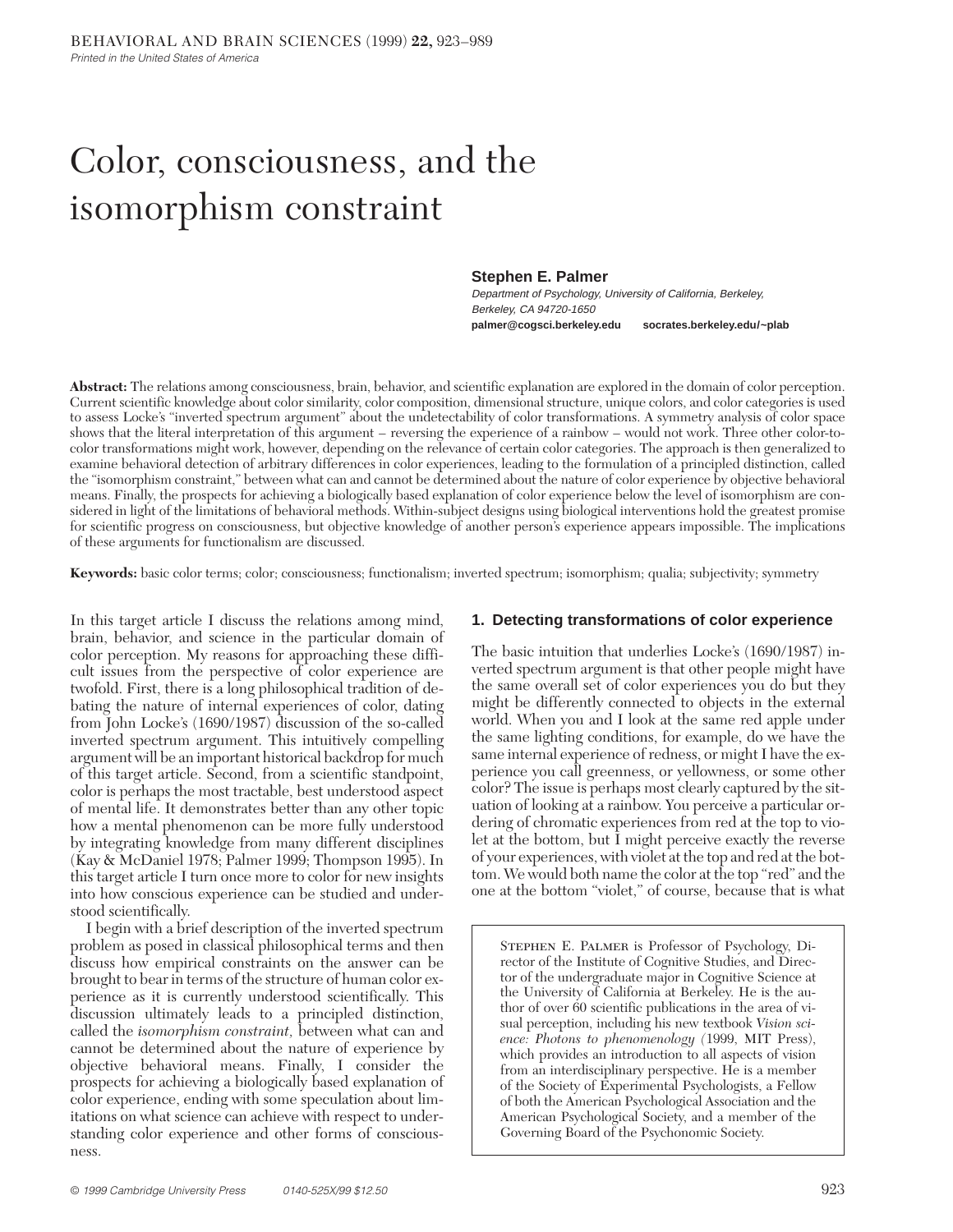## Palmer: Color and consciousness

we have all been taught. Color naming is presumably mediated by internal color experiences, but it is only the sociolinguistically sanctioned stimulus-response associations that matter in our ability to communicate about colors. The fact that we name the same objects and lights with the same color terms is hence insufficient to determine whether our internal chromatic experiences are the same.

The rainbow-reversal interpretation of the inverted spectrum argument is quite literal in the sense that we have supposed that my experiences of the spectrally pure (monochromatic) colors are simply the "inverse" of yours about the spectral midpoint. Notice that the "inverted spectrum argument" is actually something of a misnomer: It is not the spectrum that is inverted – that is, nothing has happened to the rainbow itself – but the inner *experiences* in response to the spectrum. It would therefore be more accurate to call this the "inverted color argument." And because Locke's essential point is not limited to literal inversion, but could apply equally well to any possible mapping of color experiences in one observer (e.g., you) to the same set of color experiences in another observer (e.g., me), we will call it the "transformed color argument." The problem it poses is whether any such color-to-color transformation (excluding the identity mapping) could accurately describe the relation between our color experiences without the differences being objectively detectable. Because we do not have direct access to each other's internal experiences, the question boils down to whether any such color-to-color transformation could exist without being detectable through systematic differences in our behavior.

Notice that the transformed color argument as formulated above presupposes two important conditions: (1) that the two observers (canonically referred to as "you" and "me") have experiences in response to different spectra of electromagnetic energy, and  $(2)$  that their overall sets of color experiences are the same. Dropping one or both of these assumptions leads to different versions of the more general "color problem." Relaxing condition (2) suggests the possibility that you and I both have experiences in response to different light spectra but that one or both of us has at least some experiences the other does not. Our experiences might overlap to some degree, or they might even be completely disjoint, so that all my chromatic experiences in response to light spectra are qualitatively different from all of yours. Relaxing condition (1) suggests that I might have no experiences of color whatsoever in response to different light spectra and yet behave as you do with respect to them. I would be a "color zombie," able to name colors properly and produce standard data in various color discrimination and matching experiments, but without having any corresponding experiences at all. These possibilities will come to the fore later in this target article, but for now we will concentrate on the standard form of the problem in which it is assumed that both you and I have the same set of color experiences, whatever those might be, and ask whether they can be shown to be "differently arranged," so to speak.

The first problem is how to get a scientific handle on this philosophical problem of whether transformed color experiences could be detected in publicly observable behavior. Locke presumed that we could not, but there are many scientifically documented aspects of color-related behavior that bear critically on the answer. I will argue that whether there exist any undetectable color-to-color transformations

924 BEHAVIORAL AND BRAIN SCIENCES (1999) 22:6

can be recast into the simple question of whether an empirically accurate model of human color experience contains any symmetries.

**1.1. Color similarities.** In scientific discussions, color experience is usually described in terms of spatial models. Perhaps the simplest and best known is the color circle devised by Newton (1704), by now familiar to artists and much of the general public (see Fig. 1). It is an example of a *color space:* a multidimensional spatial representation (or model) in which different color experiences correspond to different points in the model. The locations of points representing colors are chosen so that the degree of psychological similarity between pairs of colors corresponds to the distance between the corresponding points in the model. In the color circle, the *spectral colors* of the rainbow are positioned in order along most of the circle's perimeter, and the *nonspectral colors,* including many reds, all magentas, and most purples, are located along the perimeter between the blue-violet and orange-red limits of the visible spectrum, as indicated in Figure  $\bar{1}$  by the location of the color names outside the circle.

The color circle is a useful model of many aspects of color experience because it is easy to comprehend yet manages to capture an immense number of facts about the relations among color experiences in a highly economical fashion. The fact that red is perceived as more similar to orange than to green, for example, is reflected in the fact that the point representing red is closer to the point representing orange than it is to the point representing green. Corresponding



Figure 1. Newton's color circle and spectral inversion. Colors are arranged along the perimeter of a color circle, as indicated by the names on the outside of the circle. Open circles correspond to unique colors (red, green, blue, and yellow), which look subjectively pure. The dashed diameter indicates the axis of reflection corresponding to literal spectral inversion, and the dashed arrows indicate corresponding experiences under this transformation. Letters in parentheses inside the circle indicate the color experiences a spectrally inverted individual would have to the same physical stimuli a normal individual would experience as the colors indicated on the outside of the circle.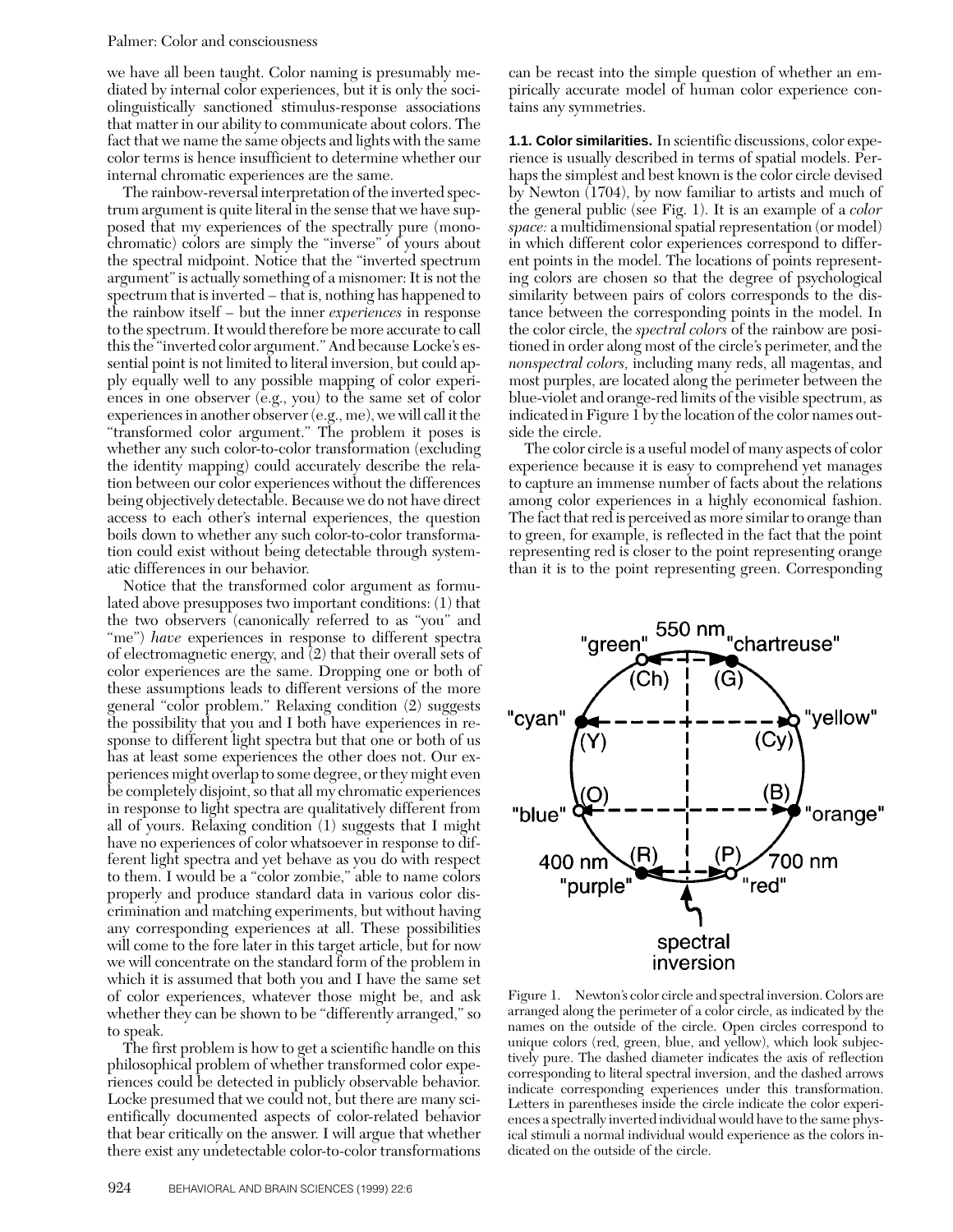similarity relations among triples of color experiences – that blue is more similar to purple than to yellow, and so on – are thus faithfully preserved in the distance relations among triples of points in the color circle. This correspondence between psychological similarity relations and spatial proximity relations lies at the heart of Shepard's (1962a; 1962b) elegant nonmetric method of multidimensional scaling, and recovering the color circle from similarity data was one of his first demonstrations of its use.

We will now employ Newton's (admittedly simplistic) color space to illustrate how such models relate to the inverted spectrum argument and why Locke's intuition seems initially so compelling. Consider once again the case of literal spectral inversion, which we will henceforth call "rainbow reversal" to be perfectly clear. The hypothesis that my color experiences are rainbow-reversed relative to yours would mean that my color circle is the reflection of yours about the dashed line shown in Figure 1. The abbreviations inside the circle indicate the color experiences I have in response to the same lights that you experience as indicated on the outside of the circle. Thus, your red corresponds to my violet (and vice versa), your orange to my blue (and vice versa), your yellow to my cyan (and vice versa), and your chartreuse to my green (and vice versa), as indicated by the dashed arrows perpendicular to the axis of reflection. The question is whether this color-to-color transformation could be detected by behavioral means.

It might seem at first blush that similarity judgments among colors would reveal rainbow reversal, but, in fact, they would not. You would say that orange is more similar to red than to green, but so would I, even though this would correspond internally to my experiencing blue as more similar to violet than to chartreuse. Indeed, we would make all the same relative similarity judgments about rainbow colors despite the enormous differences in our internal experiences of them. With respect to color similarity judgments among rainbow experiences, then, Locke was right: Rainbow reversal cannot be detected behaviorally from such data.

The reason rainbow reversal is not behaviorally detectable from such color similarity judgments is that the empirical model they specify (i.e, the basic color circle) is *symmetric* about the axis of reflection that corresponds to reversing the rainbow. A symmetry in a spatial model is a transformation that maps the model onto itself so that it is the same before and after the transformation. Rainbow reversal is thus a symmetry of the color circle – but so is any central reflection or rotation. Indeed, the only thing that makes any pair of such reflected or rotated color circles different is the nature of the internal experiences themselves. Because these are private events, any differences between yours and mine can be assessed only indirectly through our publicly observable behavior, as Wittgenstein (1953) argued so forcefully. The general claim is that any symmetry in a behaviorally constrained color space necessarily specifies a color-to-color transformation that cannot be detected by the behaviors that constrain the spatial model.

**1.2. Color composition.** There is much more that we know about color experience from behavioral observations, however, and these facts must also constrain the color space whose symmetries we seek to understand. One important factor is the *composition relations* among colors: how some color experiences can be analyzed into combinations of other, more basic color experiences. Most colors of the rain-

bow are binary in the sense that they appear to be composed of (or are analyzable into) two of the four primary chromatic colors: red, green, blue, and yellow.<sup>1</sup> Oranges, for example, seem to contain both redness and yellowness, purples seem to contain both blueness and redness, and so forth. In contrast, there are particular shades of red, green, blue, and yellow that do not appear to be composed of any other colors.<sup>2</sup> For example, there is a particular red, called *unique red,* that appears purely red, with no traces of yellowness, blueness, or greenness in it. There are similarly defined unique colors for green, blue, and yellow, each of which is pure in the same sense of having no traces of the other primary colors. Moreover, pairs of these primaries are related to each other as polar opposites: red versus green, and blue versus yellow. These important hypotheses about compositional relations among color experiences were pointed out by Ewald Hering (1878/1964), who used them as the basis of his opponent process theory of color vision.

Relations of color composition are not the same as or reducible to the relations of color similarity discussed above. As the color circle shows, the similarity relations among red, blue, and purple are essentially the same as those among orange, red, and purple (see Fig. 1). Even so, purple looks like it is composed of red and blue, whereas red does not look like it is composed of orange and purple. A complete model of color experience therefore requires that the uniqueness of the four chromatic primaries be represented within color space. It also requires a representation of the composition of colors in terms of how they are perceived to be analyzed into the four primaries.

Unique red, green, blue, and yellow can be represented by singular points at diametrically opposed locations in the color circle, and color composition relations of binary colors by their projections onto its orthogonal red – green and blue – yellow axes. Notice that this elaboration of the color circle now breaks many of the symmetries that were previously candidates for undetectable color-to-color transformations based only on color similarity relations. Only seven remain: the four central reflections about the dimensional axes and their angular bisectors and the three central rotations of  $90^{\circ}$ ,  $180^{\circ}$ , and  $270^{\circ}$ . Rainbow reflection has been eliminated because, if my color experiences were related to yours by this transformation, I would judge purple, chartreuse, orange, and cyan to be unique colors rather than red, green, blue, and yellow. All other transformations that map unique colors to binary colors are likewise eliminated.

It is now clear how one might proceed in a scientific evaluation of the transformed color argument: Document evidence of the existence of asymmetries in a behaviorally constrained model of human color experience. If all symmetries can be shown to be broken, then Locke was wrong; my internal color experiences cannot be a transformation of yours without the difference being detectable in my behavior relative to yours. The focus must be on finding asymmetries rather than finding symmetries because the nature of scientific hypothesis testing requires ruling out null hypotheses (i.e., finding that differences are present) rather than accepting them (i.e., failing to find such differences). In the context of symmetries, this amounts to detecting asymmetries where there are differences rather than detecting symmetries where there are no differences.

**1.3. Asymmetries in lightness.** The color circle we have been using as a model of human color experience is inade-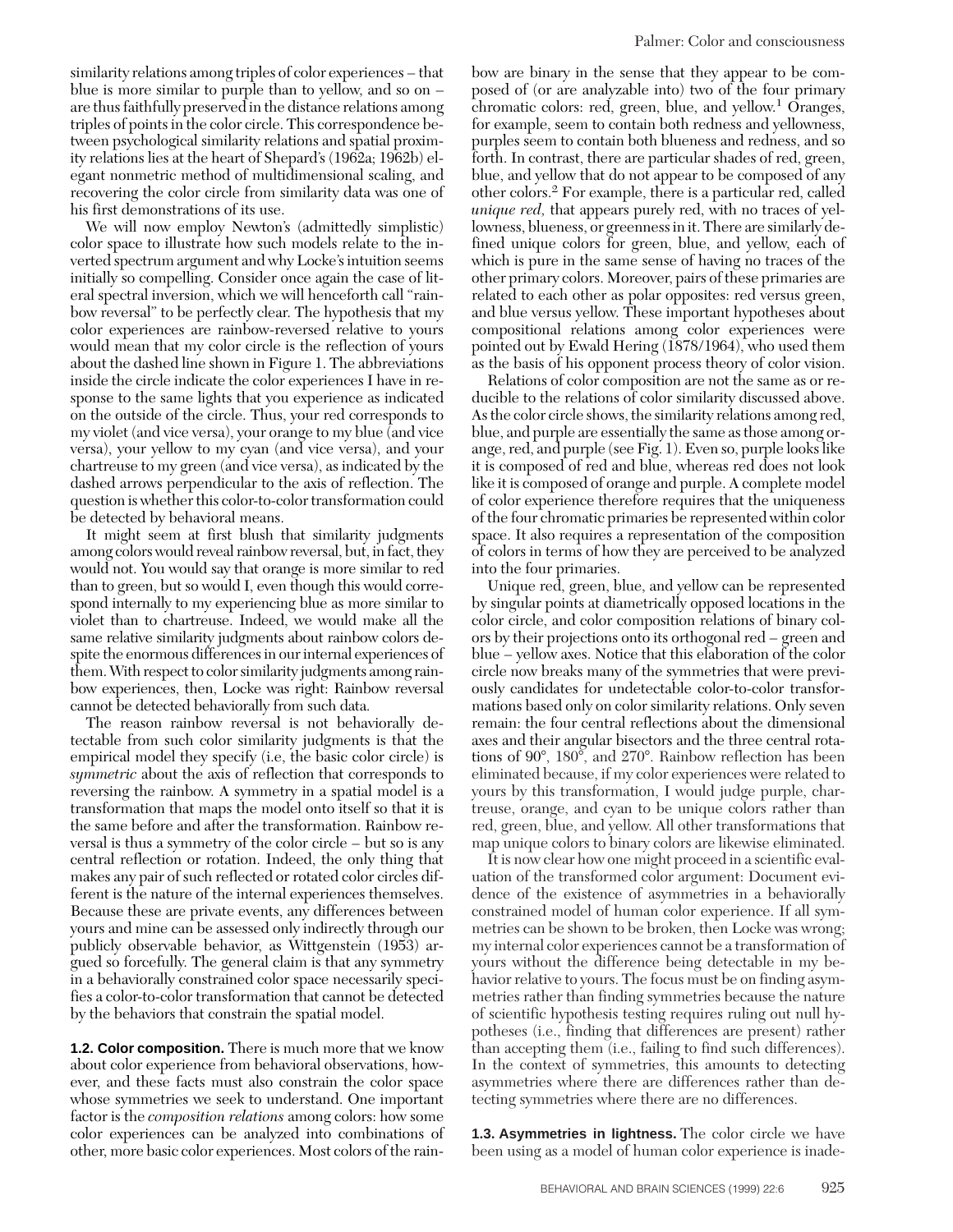## Palmer: Color and consciousness

quate, however, primarily because it leaves out the vast majority of color experiences, including white, black, all their mixtures with each other (grays), and all their mixtures with the chromatic colors along the perimeter of the color circle. These color experiences are missing because the color circle is only two-dimensional, whereas the full set of color experiences is three-dimensional. Figure 2 shows a more complete spatial model of human color experiences that reflects color similarity relations in all three dimensions of perceived surface color and the full set of six compositional primary colors: red, green, blue, and yellow (as before) plus black and white.<sup>3</sup>

The experiences of surface colors represented in Figure 2 are classically defined by three dimensions, which we will call "hue," "saturation," and "lightness."4 (For lights, the third dimension is usually designated as "brightness" rather than "lightness.") The dimension we normally associate with the basic color of a surface or light is called its "hue." In color space, hue corresponds to the angular direction in the horizontal plane from the central axis of color space to the location of the point representing that color. The second dimension of color space, called "saturation," represents the vividness of color experiences. It corresponds to the perpendicular distance from the central axis to the position of the color experience in color space. For example, the vivid colors of the rainbow lie along the outside edge because they have maximum saturation. All the grays lie along the central axis because they have zero saturation. The "muted," "muddy," and "pastel" colors in between have intermediate levels of saturation. The third dimension of surface color is called "lightness." In the coordinates of color space, lightness refers to the height of a color's position as it is drawn in Figure 2. All surface colors have some value on the lightness dimension, although it is perhaps most obvious for the achromatic grays that lie along the central axis, with white at the top and black at the bottom. In particular, it is worth noting that browns are represented as dark yel-



Figure 2. Three-dimensional color space. Colors are represented as points in a three-dimensional space according to the dimensions of hue, saturation, and lightness. The positions of the six unique colors (or Hering primaries) within this space are shown by circles.

lows and oranges (i.e., ones low in lightness), as indicated in Figure 2.

The color circle corresponds to the perimeter of an oblique section through this color solid. This section is oblique because the most saturated yellows are quite light (and therefore higher in color space), whereas the most saturated blues and purples are quite dark (and therefore lower in color space), with the most saturated reds and greens at intermediate lightness values. This variation in lightness of maximum saturation colors breaks further symmetries in color space. A rotation of 180° about the vertical axis, for example, would map yellow to blue and blue to yellow. This color transformation could be detected behaviorally, however, because you would judge unique yellow to be lighter than unique blue, whereas I would judge the reverse. Because the color solid has no rotational symmetries, any simple rotation of color space about its lightness axis can be ruled out as a behaviorally undetectable color-tocolor transformation. That is, rotations of three-dimensional color space can be detected and cannot be used to support the color-transformation argument.

There are still three approximate reflectional symmetries of the three-dimensional color spindle shown in Figure 3 that are likely to escape behavioral detection except in the most precise psychophysical tasks. One is reflection of red and green in the blue-yellow-black-white plane (Fig. 3A). This works because, at least to a first approximation, red and green are the same in lightness, and blue and yellow are mapped to themselves. A second symmetry is reversing both the blue-yellow and black-white axes (Fig. 3B). This solves the lightness problem with reversing blue and yellow because it also reverses the lightness (black-white) dimension. The third symmetry is the composition of the other two: namely, reversing all three axes, red for green, blue for yellow, and black for white (Fig. 3C).

Although all three of these transformations are logically possible, by far the most plausible is reflecting just the redgreen dimension. Indeed, a persuasive argument can be made that such red-green-reversed perceivers may actually exist in the population of so-called "normal trichromats" (see Nida-Rümelin 1996). The argument goes like this: Normal trichromats have three different pigments in their three cone types. Some people, called *protanopes,* are red-green color blind because they have a gene that causes their long-wavelength (L) cones to have the same pigment as their medium-wavelength (M) cones. Other people, called *deuteranopes,* have a different form of redgreen color blindness because they have a different gene that causes their M-cones to have the same pigment as their L-cones. In both cases, people with these genetic defects lose the ability to experience the red-green dimension of color space because the visual system codes this dimension by taking the difference between the outputs of the M- and L-cones. Now, suppose that someone had the genes for *both* forms of red-green color blindness simultaneously. Their L-cones would have the M-pigment, and their M-cones would have the L-pigment. Such people would, therefore, not be red-green color blind at all, but simply red-green-reversed trichromats.<sup>5</sup> They should exist. Assuming they do, they are proof that this color transformation is either undetectable or very difficult to detect by purely behavioral means, because no one has ever managed to identify such a person.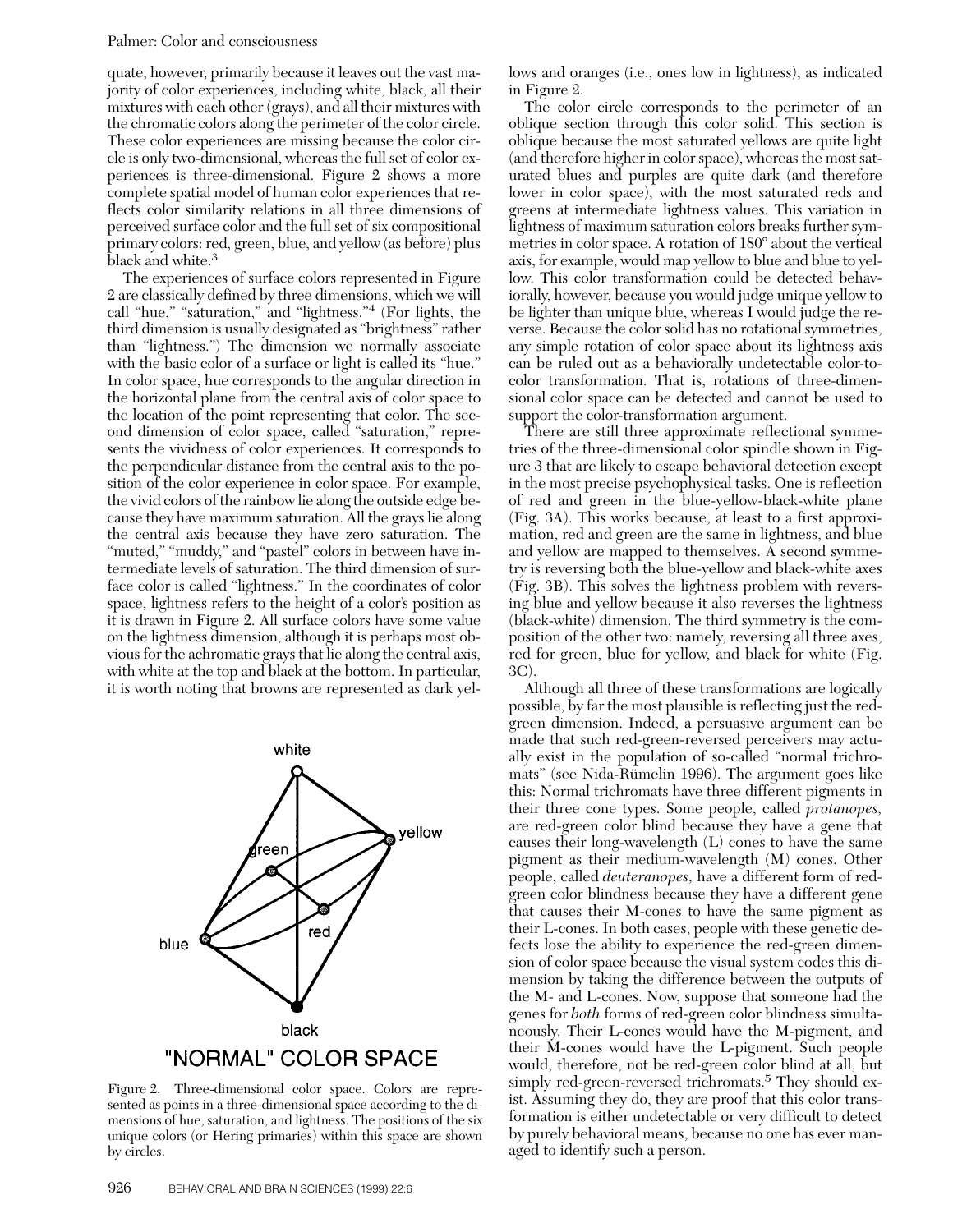**1.4. Basic color categories.** Harrison (1973) and Hardin (1997) have argued that there are further hurdles for transformed-color arguments to clear concerning the implications of color categories. Although it is not entirely clear that such categories reflect basic facts about color experience rather than some later cognitive stage of processing, but if they do, they have important consequences for the behavioral detectability of color transformations. To explain their import on color transformation arguments, we will have to review briefly some background claims about color naming and categorization.6

In their ground-breaking studies of cross-cultural color naming, Berlin and Kay (1969) found that there are a very small number of *basic color terms* (BCTs) across all the languages they studied. These BCTs refer to a corresponding set of *basic color categories* (BCCs) into which color experience can be partitioned. (We will assume the obvious oneto-one mapping between BCTs and BCCs in the discussion that follows.) Further research and analysis have postulated three different types of BCTs: *primary, derived,* and *composite* (Kay & McDaniel 1978). The most basic are the six primary categories: RED, GREEN, BLUE, YELLOW, BLACK, and WHITE. From these, six more categories are "derived" by the fuzzy-logical AND-ing (via fuzzy-set intersection; see Zadeh 1975) of two primary color categories:

 $GRAY = WHITE AND BLACK,$  $ORANGE = RED AND YELLOW$ ,  $PURPLE = RED AND BLUE$ ,  $BROWN = BLACK AND YELLOW,$  $PINK = WHICHND RED$ ,

 $GOLUBOI$  (a Russian word) = WHITE AND BLUE.<sup>7</sup> Notice that this set does not include all possible combinations of primary BCCs. Some are ruled out by the structure of color space itself, such as red-green and blue-yellow, which cannot exist because they simply do not overlap and therefore have no exemplars in their fuzzy-logical intersec-

tion. Other combinations could exist as BCTs, such as bluegreen, but do not for reasons that are as yet unknown.

The four "composite" color categories are formed by the fuzzy-logical OR-ing of two or more primary color categories:

- $WARM = RED OR YELLOW$
- $COOL = GREEN OR BLUE,$
- $LIGHT-WARM = WHITE OR WARM = WHITE OR$ RED OR YELLOW,
- $DARK-COOL = BLACK OR COOL = BLACK OR$ GREEN OR BLUE.

Again, not all possible combinations of primary BCCs exist as composite BCTs. It seems reasonable that they be restricted to combinations of nearby primary BCCs in color space, ruling out RED OR GREEN and BLUE OR YEL-LOW. However, it is not clear why there are either no or few composite BCTs in known languages for RED OR BLUE, GREEN OR YELLOW, WHITE OR COOL, or BLACK OR WARM. These and other mysteries remain to be solved.

It is important to realize that these facts about BCTs are relevant to the present discussion only if they reveal important asymmetries in the structure of human color experiences. For example, if for some reason there are more just-noticeable-differences (jnds) between unique red and unique yellow than there are between unique green and unique blue, the wider psychophysical gap might explain why there are BCTs for ORANGE in many languages, but not for CYAN (blue-green). The fact that there are strong (possibly even universal) constraints on the BCTs that have been discovered in a large number of natural languages suggests that some basic neural mechanisms of human color vision are likely to be responsible. The most plausible alternative explanations are that the constraints on BCTs reflect structure in the nature of the environment (e.g., perhaps there are more salient orange-colored objects than cyan-



Figure 3. Approximate symmetries of color space. The color space depicted in Figure 2 has three approximate symmetries: reversal of the red-green dimension only (A), reversal of the blue-yellow and black-white dimensions (B), and reversal of all three dimensions (C).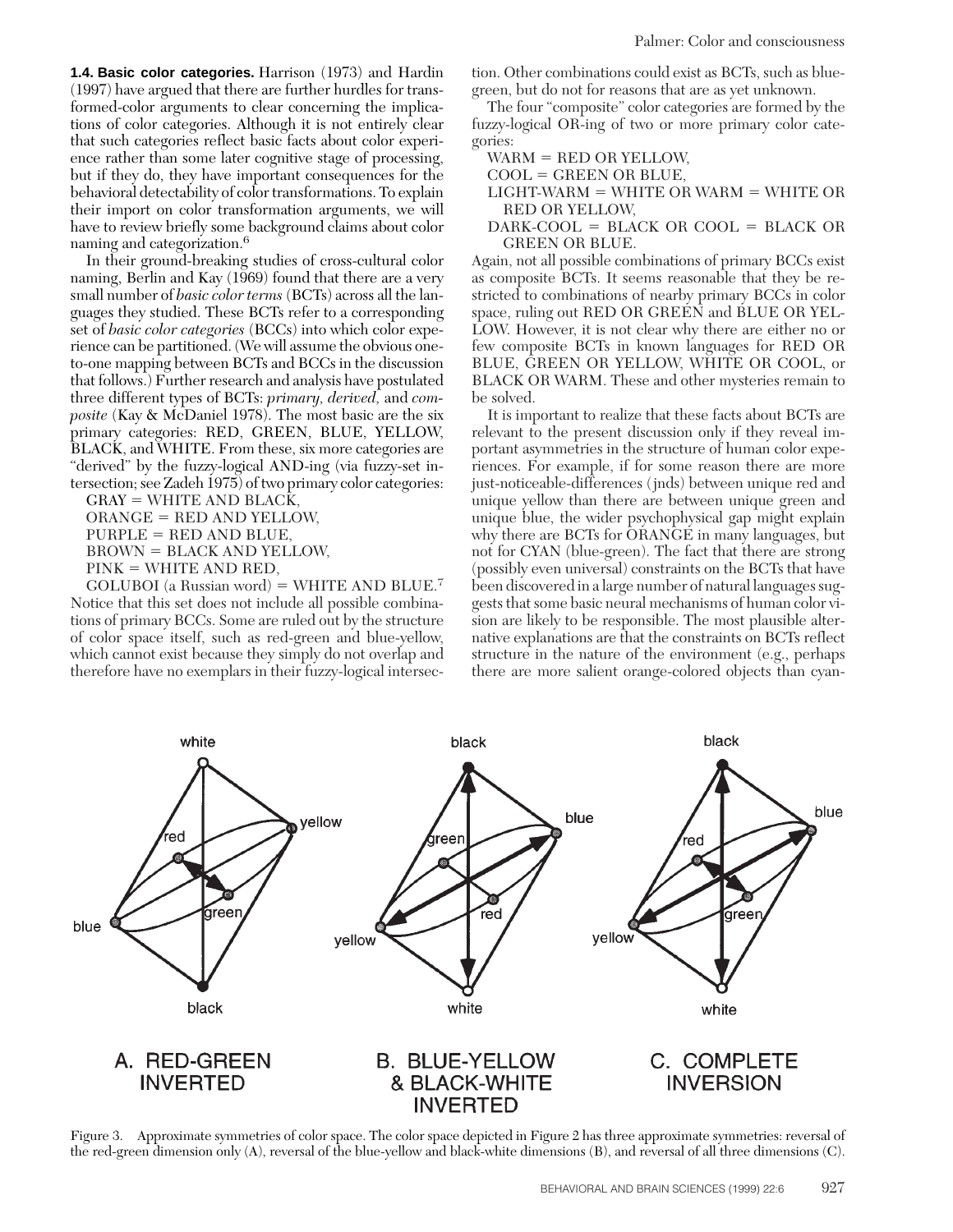colored objects), the nature of an organism's fit to its ecological niche (e.g., perhaps distinctions between different shades around orange are more important to the organism than those around cyan), or the patterns of contact and influence between languages.

If the empirical constraints on BCTs do, in fact, reflect underlying nonhomogeneities in the structure of color experience, they can be used to break further symmetries of color space. Primary BCTs, for which the evidence of universality is strongest, actually do not break any of the symmetries illustrated in Figure 3. This is because they correspond to the six Hering primaries (red, green, blue, yellow, black, and white) described above, which have already been taken into account by the unique points and axes of the color space.

Adding the derived and composite BCTs, however, breaks all further symmetries. Consider first derived BCTs. Red-green reversal (Fig. 3A) is ruled out, for example, by the asymmetry between the frequency of derived BCTs for ORANGE and PURPLE (frequently found) versus CYAN and CHARTREUSE (infrequently or never found). If I were red-green reversed – and if derived BCTs reflect intrinsic nonhomogeneities in my color experience – I should find it strange that BCTs were distributed in this way rather than in the opposite way. I should also find it odd that there is a BCT for PINK rather than light green. These facts pose no problem for blue-yellow and black-white reversal (Fig. 3B), however, because ORANGE maps to PURPLE (and vice versa) and PINK maps to itself.

Table 1 shows how different BCTs break the three candidate symmetries illustrated in Figure 3. The entries in this table were generated from Kay and McDaniel's (1978) analysis as follows. First, the transformation indicated at the top of each column dictates the remapping of primary BCCs as shown in the first six rows. Red-green reversal (column 1), for example, only requires changing RED to GREEN and GREEN to RED, where the first term indicates the original system of BCCs and the second designates the transformed system of BCCs. Next, the appropriate substitutions are made in Kay and McDaniel's formulas (see above) for the derived and composite BCCs. If the resulting formula for a new BCC corresponds to one for an old BCC, then  $a^2$  is placed in the column for that transformation and the row of the original BCT. If not, then an " $\times$ " is entered there. To illustrate, consider the row for PURPLE. After red-green reversal (column 1 of Table 1),  $PURPLE = RED AND BLUE becomes PURPLE =$ GREEN AND BLUE. Because GREEN AND BLUE is not the formula for a BCT in Kay and McDaniel's theory, an " $\times$ " is indicated in the PURPLE row of the first column, meaning that this transformation maps this BCC into a non-BCC. After blue-yellow and black-white reversal (column  $2$  of Table 1), however, PURPLE = RED AND BLUE be $comes$  PURPLE = RED AND YELLOW. Because RED AND YELLOW is the formula for a BCT (namely, OR-ANGE),  $a^*+$ " is entered in the table, indicating that this transformation maps a BCC into another BCC. For complete reversal (column 3),  $\text{PURPLE} = \text{RED AND BLUE}$  $\bar{b}$ ecomes PURPLE = GREEN AND YELLOW, which is not a BCT; hence the " $\times$ " in column 3.

The validity of this analysis rests on the validity of Kay and McDaniel's original theory, of course, including the set of BCTs they enumerate and their definitions in terms of fuzzy-logical operations. If new BCTs have been discovered in the meantime or if new formulas have been proposed, the analysis of Table 1 will be correspondingly wrong in detail. However, the general nature of the reasoning is sound within this qualitative theoretical framework, and a more complete or accurate theory can be substituted for Kay and McDaniel's original one. Notice also that the analysis in Table 1 involves only approximate, qualitative evaluations of asymmetries, not metric evaluations. As long as there is a BCT in the general neighborhood of the transformed BCT, the relation is counted as symmetrical  $(+)$  in Table 1. As it turns out, metric precision is unnecessary because the symmetries are broken qualitatively.

The analysis in Table 1 shows that no color-to-color transformations survive a thorough BCT analysis intact, indicating that all symmetries are broken by the behavioral constraints implied by BCTs. I am not aware, however, of any behavioral data that directly support these asymmetries for derived and composite color categories in color experience. In many cases, the difference between derived or composite BCTs and non-BCTs is subtle enough that direct introspections are too blunt an instrument with which to decide. I myself would be hard-pressed to claim, for example, that it seems "better" or "more natural" to me that there is a BCT for light reds (PINK) than for light greens, independent of the fact that my language actually has a BCT for light reds and not for light greens. The case for ORANGE and PURPLE over blue-green and yellow-green seems somewhat more compelling. Even so, it would be hard to tell how much of such preferences for derived and composite BCCs over non-BCCs is the product of sociolinguistic training and how much the asymmetries in my underlying color experiences.

The existing evidence most relevant to these asymmetries comes from Rosch's (Heider's) studies of learning color terms in the Dani tribe of New Guinea (Heider 1972). In a classic cross-cultural experiment, Rosch found that the Dani, who have BCTs only for LIGHT-WARM and DARK-COOL, were able to learn new categories for RED, BLUE, GREEN, and YELLOW more easily than new categories for ORANGE, PURPLE, CYAN, and CHARTREUSE. This result shows that primary BCCs appear to be preferred over other color categories for the Dani – and presumably other cultures with composite BCTs – even though these categories are not overtly expressed in the BCTs of their language.

It is not yet clear whether this distinction would also be supported for derived or composite BCTs – which are the only ones that break the symmetries in Figure 3 – because Rosch's studies with the Dani examined the learnability only of primary BCTs. Some derived BCTs were used in the study (ORANGE and PURPLE), but they were actually employed in the contrasting non-BCT "control" categories. Moreover, her results, which have traditionally been interpreted in terms of the learnability of primary BCTs, can be explained equally well by color composition relations based on the four chromatic Hering primaries. The latter explanation has the advantage of a clearer basis in phenomenology and physiology than is available for BCTs in general.

The main question is whether the derived and composite BCTs are grounded firmly enough in color experience for the asymmetries they imply to be detected. Perhaps a new category for light green would be just as easy to learn as PINK for people whose language has neither BCT, and perhaps a new BCT for blue-green or yellow-green would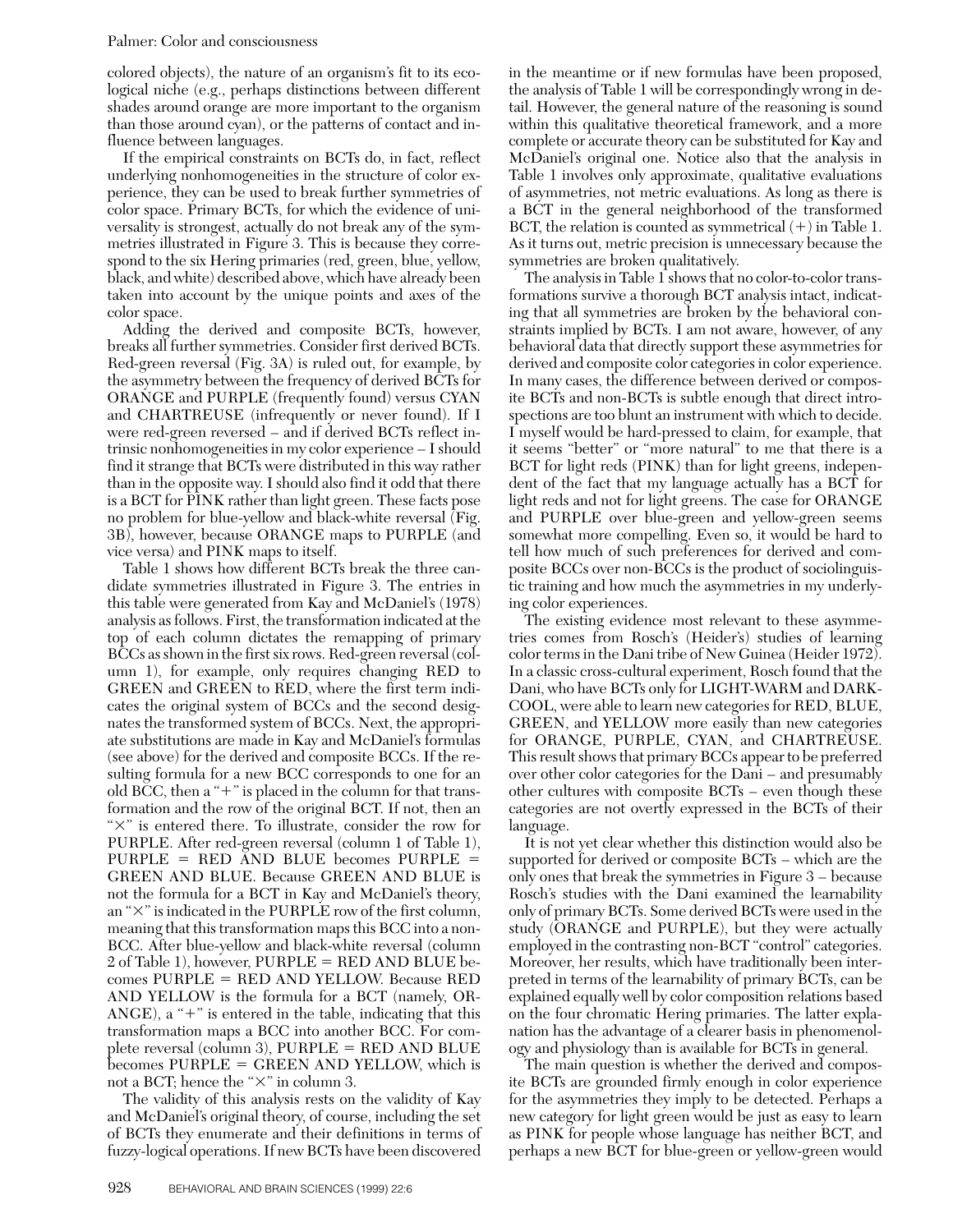|                           | Reflectional transformations |                      |                    |  |  |  |  |
|---------------------------|------------------------------|----------------------|--------------------|--|--|--|--|
| BCT (Kay–McDaniel)        | $R-G$                        | $B-Y/Bk-Wh$          | $R-G/B-Y/Bk-Wh$    |  |  |  |  |
| RED(R)                    | $+$ (G)                      | $+$ (R)              | $+$ (G)            |  |  |  |  |
| GREEN(G)                  | $+$ (R)                      | $+$ (G)              | $+$ (R)            |  |  |  |  |
| BLUE(B)                   | $+$ (B)                      | $+ (Y)$              | $+ (Y)$            |  |  |  |  |
| YELLOW (Y)                | $+ (Y)$                      | $+$ (B)              | $+$ (B)            |  |  |  |  |
| <b>BLACK</b> (Bk)         | $+$ (Bk)                     | $+$ (Wh)             | $+$ (Wh)           |  |  |  |  |
| WHITE (Wh)                | $+$ (Wh)                     | $+$ (Bk)             | $+$ (Bk)           |  |  |  |  |
| $GRAY(Gr=Wh\&Bk)$         | $+$ (Wh&Bk=Gr)               | $+$ (Bk&Wh=Gr)       | $+$ (Bk&Wh=Gr)     |  |  |  |  |
| PURPLE $(P=R\&B)$         | $\times$ (G&B= Ø)            | $+$ (R&Y = O)        | $\times$ (G&Y= Ø)  |  |  |  |  |
| ORANGE $(O=R\&Y)$         | $\times$ (G&Y= Ø)            | $+$ (R&B = P)        | $\times$ (G&B= Ø)  |  |  |  |  |
| BROWN (Br=Y&Bk)           | $+$ (Y&Bk=Br)                | $+$ (B&Wh=Gb)        | $+$ (B&Wh=Gb)      |  |  |  |  |
| $PINK$ ( $Pk = R&Wh$ )    | $\times$ (G&Wh = Ø)          | $\times$ (R&Bk= Ø)   | $\times$ (G&Bk= Ø) |  |  |  |  |
| GOLUBOI (Gb=B&Wh)         | $+$ (B&Wh=Gb)                | $+$ (Y&Bk=Br)        | $+$ (Y&Bk=Br)      |  |  |  |  |
| WARM $(Wm=RvY)$           | $\times$ (GvY = Ø)           | $\times$ (RvB= Ø)    | $+$ (GvB=C)        |  |  |  |  |
| $COOL$ ( $C = GvB$ )      | $\times$ (RvB= Ø)            | $\times$ (GvY = Ø)   | $+$ (RvY=Wm)       |  |  |  |  |
| LT-WARM (LW=WhvRvY)       | $\times$ (WhvGvY=O)          | $\times$ (BkvRvB= Ø) | $+$ (BkvGvB=DC)    |  |  |  |  |
| $DK-COOL$ ( $DC=BkvGvB$ ) | $\times$ (BkvRvB= Ø)         | $\times$ (WhvGvY= Ø) | $+$ (WhvRvY=LW)    |  |  |  |  |

Table 1. *Basic color terms over three reflectional symmetries*<sup>a</sup>

 $a\& = \text{fuzzy logical AND}; v = \text{fuzzy logical OR}; \emptyset = \text{no corresponding BCT}; + = \text{symmetric BCT present}; \times = \text{no symmetric BCT}$ present.

be just as easy to learn as ORANGE or PURPLE. The strongest argument for a phenomenologically privileged status of a derived BCC can be made for BROWN, insofar as it seems qualitatively different from the yellow and orange hue families of which it is part (Hardin 1997).

The crucial question at the center of this issue is whether the structure associated with BCCs is caused by nonhomogeneities of color experience. The most obvious way to document such effects of categories on perceptual experience is to look for so-called categorical perception phenomena. "Categorical perception" refers to a phenomenon in which small changes in certain stimulus continua *across* a categorical boundary produce large changes in perceptual experience, whereas corresponding changes *within* category boundaries produce much smaller changes in experience. The classic case is the effect of continuous acoustical variables on categorical perception of phonemes (e.g., Liberman et al. 1957).

In the color domain, the evidence is mixed. On the one hand, categorical effects in color perception have been reported by several researchers, even in infants (e.g., Bornstein et al. 1976) and monkeys (e.g., Sandell et al. 1979), for whom linguistic labels cannot be the mediators of such effects. On the other hand, these categorical effects are seldom as sharply defined as for categories of speech perception, and the fuzziness and ineffability of category boundaries is well documented in many other studies (e.g., Berlin & Kay 1969; Rosch 1973). Moreover, the categorical effects that have been reported are typically restricted to the primary BCTs of red, green, blue, and yellow, leaving us, once again, with an open question about the status of derived BCTs.

One phenomenon of normal experience that can be viewed as supporting categorical structure in color experience is the banded appearance of the rainbow (Hardin 1997). The physical continuum of photon wavelength that underlies the rainbow is purely quantitative and unidimensional, with no physical divisions that would produce "bands" of any sort. Why, then, does a wavelength rainbow appear banded? One possibility is that qualitative distinctions between color categories are directly represented in perceptual experience, as Hardin (1997) has argued, and that these produce qualitatively distinct bands in the appearance of the rainbow.

There is an alternative to the categorical explanation that must be considered, however. Because all chromatic colors (except the four unique ones) are experienced as mixtures of different amounts of red, green, blue, and yellow, the banded appearance of the rainbow might arise simply from the gradual transitions between these qualitatively different colors. In this case, the bands are attributable to color composition rather than to color categories. The most obvious way to discriminate between these two possibilities is to ask whether orange is perceived as a distinct band, qualitatively different from the adjacent reds and yellows, whether it is perceived merely as a transition between them, or whether it is something in between. The BCC view predicts a separate orange band because of the existence of the derived color category for orange, whereas the compositional view predicts no such band. If people do experience a separate orange band, there is the further question of whether this band is present only in the perceptions of people who speak languages with a BCT for ORANGE or whether it appears universally. Unfortunately, we do not yet have the answers to these deceptively simple questions.

Whether derived and composite BCTs are grounded in color experience may seem like a fine point, but, as Table 1 shows, it has crucial implications for the possibility of be-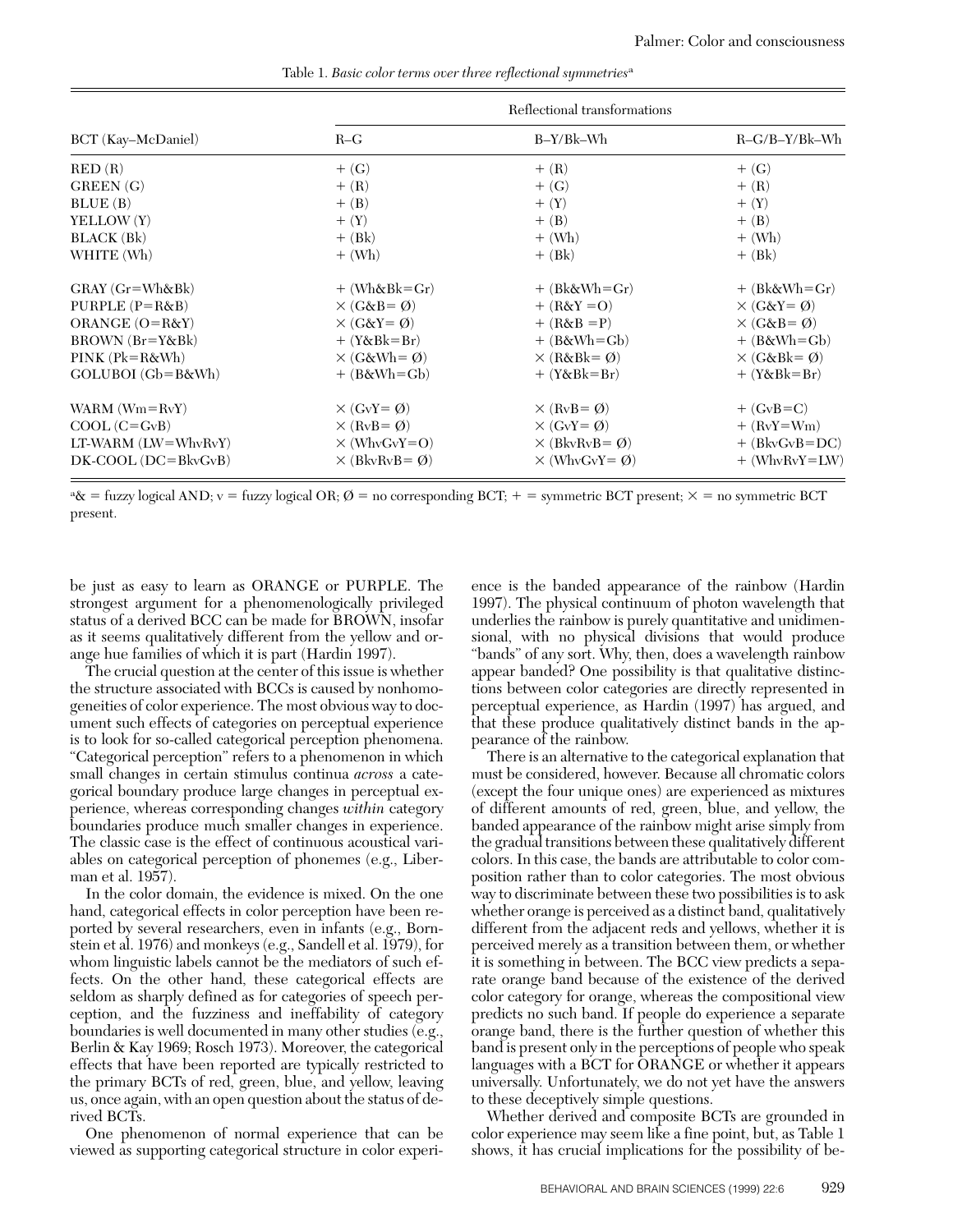## Palmer: Color and consciousness

haviorally detecting color transformations. If BCCs are not reflected in color experience, or if only primary BCCs are reflected, then the prior conclusion stands that there are at least three transformations of color space that may well escape behavioral detection. If composite and/or derived BCCs are relevant, then no form of the color transformation argument will actually work.

**1.5. Asymmetries in color similarity.** Thus far, we have been assuming that all aspects of color experience can be naturally represented within a spatial model such as the one shown in Figure 2, but this is not necessarily true. One potential problem concerns systematic asymmetries in colorsimilarity relations. An axiomatic property of all metric dimensional spaces is that distances between points are symmetrical: The distance from A to B is the same as that from B to A (Krantz et al. 1971). If spatial distance is to represent experienced (dis)similarity, then color similarity relations must also be symmetrical.

Rosch (1975) has reported similarity results that contradict this assumption with respect to focal versus nonfocal colors (which correspond approximately to unique and binary colors, respectively). When Rosch had subjects indicate the perceived similarity between one color (the target) and another (the standard), she found small but systematic effects: Nonfocal targets were perceived as more similar to focal standards than vice versa  $\bar{e}$ , off reds were judged to be more similar to true red than true red was to off reds). Although these effects were not large, they are noteworthy for at least two reasons. One is that they create a serious problem for capturing all relations among colors in a purely spatial model. The other is that they may constitute another kind of evidence that color categories influence color experience.

Even so, Rosch's results do not necessarily rule out the possibility that certain color transformations can escape behavioral detection. There are two issues. The first concerns how these asymmetries in similarity are distributed in color space. The focal colors for the primary BCCs are essentially



Figure 4. A symmetrical distribution of distance asymmetries. Rosch's (1975) results show that nonfocal colors are judged to be more similar to focal colors than the latter is to the former. The arrows represent the degree and direction of asymmetry between the four primary focal colors (large circles) and nonfocal colors (small circles with arrows attached).

the unique primaries, and we have already noted that the three transformations of Figure 3 preserve their uniqueness. Asymmetrical distortions in distance relations with respect to these unique points can also be preserved by certain transformations, as illustrated in Figure 4. This diagram shows a hypothetical representation of asymmetries in similarity relations within the color circle that would be preserved by the same reflections that preserve the four unique points. The magnitude and direction of the asymmetries are represented by vectors indicating the directional difference in similarity between the four primary focal colors (large circles) and various comparison colors (small circles with arrows). This diagram shows that such asymmetries in similarity could be symmetrically distributed in a color space with respect to the primary focal colors. We simply do not have enough information on this issue to arrive at a firm conclusion.

The second critical issue for the behavioral detectability of color transformations is whether asymmetrical similarities to focal colors hold just for primary categories or whether they also hold for derived categories. As we have already noted, derived categories break all global symmetries of color space, so asymmetries in similarity with respect to these focal colors (e.g., ORANGE, PURPLE, PINK, BROWN, and GOLUBOI) would allow detection of any color-to-color transformations. On this point, I know of no evidence. Rosch found asymmetries in color similarity using only the primary focal colors – RED, GREEN, BLUE, and YELLOW – but did not test for asymmetries in derived color categories. The primary focal colors are symmetrically distributed and thus may cause no problems for any of the candidate symmetries of color space in Figure 3. A further question is whether these asymmetries are actually caused by color categories or color composition, which has a clearer and more obvious bearing on color experience. Again, we do not yet know the answer.

**1.6. Metrical asymmetries.** There are other potential sources of asymmetry in color space that might reflect nonhomogeneities in color experience that could be detected behaviorally. One concerns the metrical structure of color space as measured by the discriminability of color samples. Suppose, for example, that unique red is perceived to be more different from unique blue than unique blue is from unique green. Given that they are all unique versions of chromatic primaries, it seems plausible that they are, in some sense, equally different, and this is the rationale for placing them at opposite poles of orthogonal diameters of the color circle in Figure 1. But there are other ways of determining distances in color space psychophysically, such as counting the number of jnds between pairs of colors. Each jnd is measured psychophysically by finding the difference threshold: the smallest difference along a continuum that can just barely be detected. Using this method, red and blue might well prove to be more different from each other than blue and green. Munsell color space, which is based on measurements of equally spaced differences in hue, represents this difference in discriminability by a greater distance between red and blue, and MacLaury (1997a) has reported data supporting the same conclusion. Other metrical differences might also prove to be asymmetric when measured by counting jnds, and, if they are reliably different, they break what otherwise might be plausible symmetries.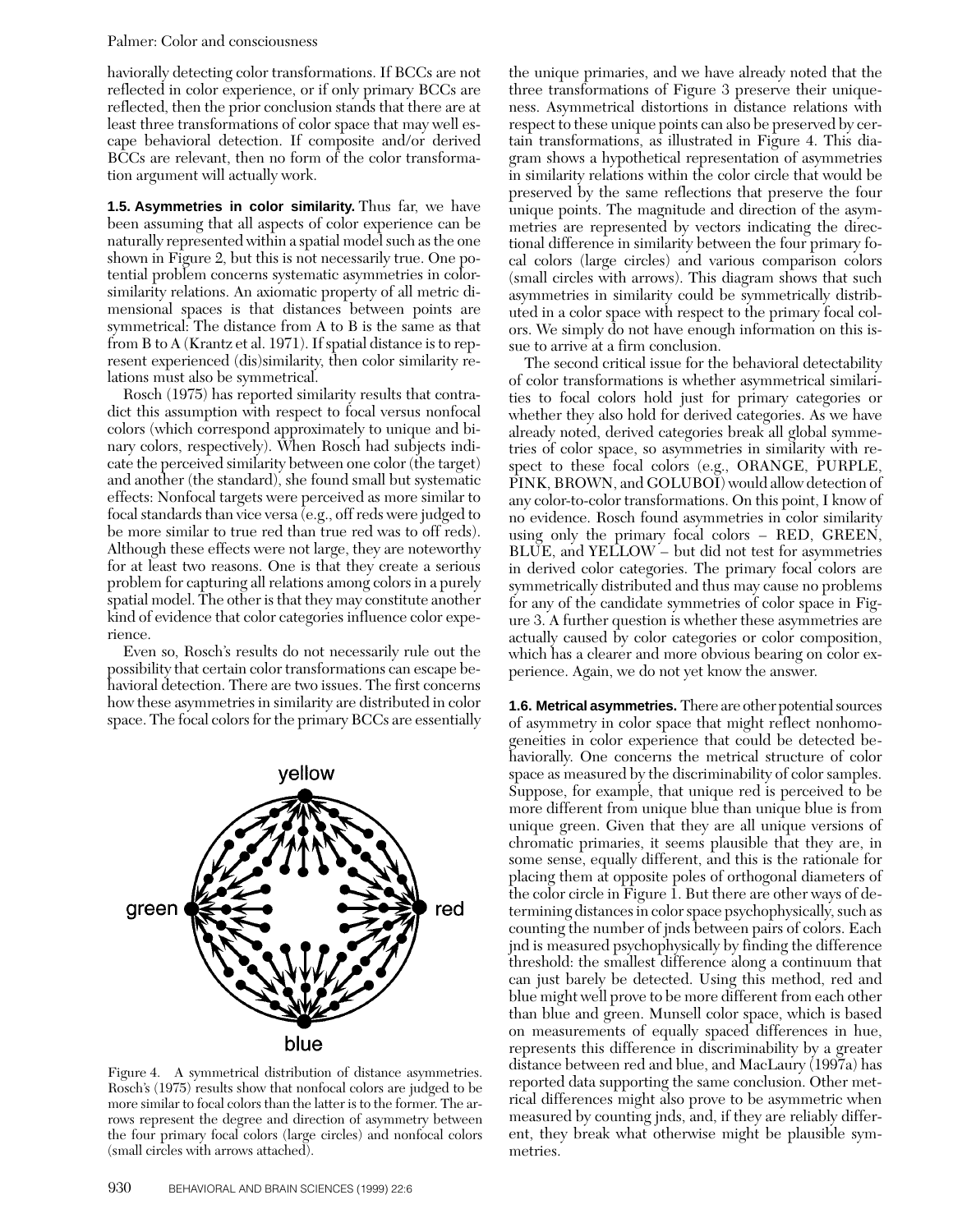Let us summarize our discussion about the possibility of detecting color transformations empirically. There are just three candidate transformations that survive the most basic behavioral constraints concerning color experience as reflected in the global structure of color space: red-green reversal, blue-yellow and black-white reversal, and reversal of all three axes (red-green, blue-yellow, and black-white), as illustrated in Figure 3. If the color space depicted in Figure 2 is at least roughly accurate, then all three transformations will preserve the similarity relations among colors, the dimensional description of colors in terms of hue, saturation, and lightness, the decomposition of colors into the six Hering primaries, and the distinguished points of the six unique colors.

Adding color categories and color-naming data into the mix makes the situation more complex. The same three transformations survive further constraints owing to the primary BCCs and BCTs, including the distribution of the six primary color categories in color space and the asymmetries in similarity relations around the focal colors for the four chromatic primary color categories. Composite and derived BCCs rule out all transformations, however, by breaking their symmetries, but only if they are the result of intrinsic properties of the color system (i.e., based on experiential factors) rather than to extrinsic ecological factors (i.e., based on the physical environment or sociolinguistic community).

I have argued that the crucial issue in assessing the validity of the transformed-color argument is the existence of symmetries in an empirically accurate model of color experiences. Because no such model presently exists, the exercise is premature for reaching firm conclusions. I have used color spaces as the focus of this enterprise because they are by far the dominant modeling tool for this domain and because the nature of global transformations is particularly transparent within them. The argument from symmetry is not limited to spatial models, however; it can be applied to neural-network models, abstract-propositional models, or any other sort of model. The only requirements are that the set of possible color-to-color transformations can be specified in the model and that the results of such transformations can be assessed in terms of the requisite empirical constraints. If the behavior of the model is invariant over the transformation, it is symmetric with respect to that transformation, and the transformed-color argument will work.

## **2. The isomorphism constraint**

The questions to which I now turn concern which aspects of mental life scientists can hope to study and understand objectively and which we cannot, using color experiences as the example. In the present section I will discuss the limitations of behavioral science, and in section 3, I will consider the possibility that biological science can take us beyond these limits.

**2.1. The subjectivity barrier.** It is universally agreed that there is a behaviorally defined subjectivity barrier with respect to how much others can know about our experiences, and color experiences are no exception. Some aspects of experience can be shared across observers, whereas others cannot be. We know that many aspects of color experience must be shared across observers because normal trichro-

mats agree in their linguistic statements and other sorts of discriminative behavior with respect to colors. Color-blind individuals also agree with others having the same form of color deficiency, but they do not agree across color-deficiency classes or with normal trichromats. These aspects of color experience are therefore objectively shared and fully available to behavioral science. Other aspects are indeterminate in this respect, however, in that they appear to be free to vary without affecting any known aspect of behavior. They are purely subjective and therefore unavailable to behavioral science. Even if they happen to be identical across observers, scientists would never know with certainty that this was the case. In this section I attempt to define this barrier between objective and subjective phenomena with respect to behavioral science.

I suggest that the two relevant aspects of experience are the intrinsic qualities of experiences themselves versus the relational structure that holds among those experiences. These two aspects are normally so completely intertwined that it may seem perverse to advocate separating them, but if they lie on different sides of the subjectivity barrier, as I suggest, then it is important to make the distinction.

The most obvious aspect of visual awareness is certainly the nature of the experiences themselves, such as the sensory quality of redness or circularity, to pick two examples at random. It seems that the quality of these experiences is flat-out impossible to define behaviorally, given that we have access to no one's experiences but our own. This is why color-to-color transformations are a legitimate problem in the first place: The quality of individual experiences lies beyond the behavioral subjectivity barrier.

One might suppose that there is at least one aspect of experiences that can be specified behaviorally, namely, their *individuality.* The set of colors that a person can individuate (discriminate), for example, determines whether someone has full trichromatic color experience or a restricted set owing to some form of color blindness. Notice, however, that experiences can be individuated behaviorally only by asking people to discriminate between two stimuli, responding "same" or "different" to various pairs. Color-blind individuals reveal their reduced set of color experiences by performing at chance in discriminating between certain color samples that normal individuals distinguish quite easily. Thus, even individuating experiences behaviorally is actually about the *relation* between two (or more) experiences by designating whether they are the same or different.

**2.2. The importance of relational structure.** The second aspect of experience is one to which behavioral science does have access: namely, structure among experiences carried by their relations to each other. Regardless of what the experience of red itself is like, normal trichromats agree that it is more like orange than green. Likewise, sighted observers agree that a circle looks more like a regular octagon than an equilateral triangle. These relations among experiences are just as important as the qualities of experiences per se – and in certain respects, even more so – because they determine the *structure* of experience, which can be shared despite the subjectivity barrier. If experiences had no relational structure, they would simply be a collection of completely different and totally unrelated mental states, like the "blooming buzzing confusion" that William James suggested is the nature of sensory experience in infants (James 1890/1950). Without relational structure, for ex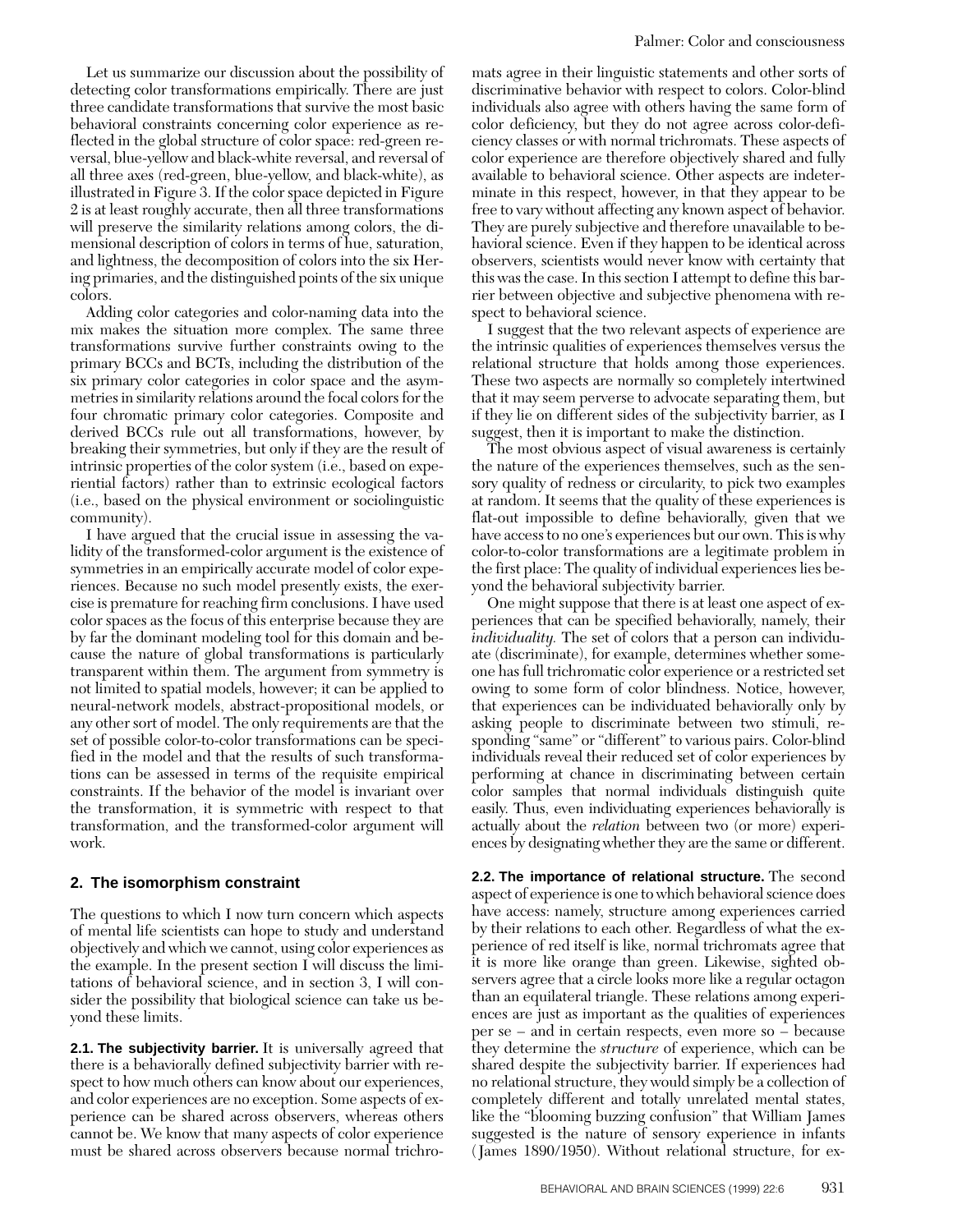ample, we would not experience colors as a coherent domain of experience, more similar to each other than they are to shapes: Redness would be as much like circularity as it is like greenness – or middle-C, or the smell of freshly ground coffee, or the taste of pumpkin pie.

Relational structure is even more crucial within a single domain of experience such as color. Without it we would not experience white as being lighter than gray or gray as being lighter than black; we would experience them only as different colors, and equally different at that. Because of lighter-than relations among color experiences, we are aware of the ordering of colors in terms of the continuous dimension of lightness, ranging from black to white. Indeed, the entire structure of color space (see Fig. 2) is determined by relations among colors, particularly relations of composition and similarity. These relations provide the rich, complex dimensional superstructure of color experience. It is quite literally unimaginable what color experience would be like without this structure.

I have argued at some length that it may not be possible to be sure that my experiences of colors are the same as your experiences of colors strictly from our behavior, because mine could just as easily be some structure-preserving transformation of yours. We can (and do) agree on basic color terms that refer to them – I call roses "red," violets "blue," and so forth – so that we can communicate effectively about individual colors. This is an objective behavioral fact about color experience, but it tells us absolutely nothing about the quality of those experiences except that they are discriminably different from others. It is an exceedingly weak constraint in the same sense that a nominal scale is the weakest type of measurement system (Stevens 1951). We merely learn to attach the same labels to our corresponding internal experiences that arise from viewing the same collections of wavelengths, regardless of what our particular internal experiences might be.

Further constraints are introduced, however, once we begin to consider binary or higher-order relations among experiences (Krantz et al. 1971). Both you and I can make judgments about the relative similarity of two colors to a third, or the relative lightness of two colors, for example. These inherently relational judgments are also objective in that normal trichromats agree about them, at least within some margin of error. This is not to say that my relational experiences are the same as yours or that we can even determine whether or not they are. My experiences of color similarity relations might be as wildly different from yours as my individual color experiences are from yours, but the *structure* of our experiences and relations can nevertheless be identical.

Preserving relational structure appears to be a necessary condition for one set of objects to represent another (Palmer 1978). Indeed, model theory formalizes the situation in which one set of objects models another in terms of the existence of a function that maps objects in the first set to objects in the second set, so that corresponding relations are preserved in a precise, set-theoretic sense (Tarski 1954).8 This requirement explains why the same three-dimensional color solid is able to model color experiences for all normal trichromats, even if they happen to have wildly different color experiences: It captures exactly the relational structure among the color experiences for each individual by mapping them onto points in space so that relations among color experiences are preserved by spatial

The emerging picture is that the nature of color experiences cannot be uniquely fixed by objective behavioral means, but their structural interrelations can be. This means that, logically speaking, *any* set of underlying experiences will do for color, provided the experiences relate to each other in the required way. The same argument can be extended quite generally to other perceptual and conceptual domains, although both the underlying experiential components and their relational structure will be different. The experience of musical pitch, for example, could be grounded in any of an infinite variety of experiential dimensions, but it would always have to have the same double-helical structure characteristic of perceived pitch relations (Shepard 1982). Although these are both cases in which there is a clear geometrical structure associated with the experiential domain, this need not be true. The only requirement is that there be some kind of relations among the experiences that constitute their structure.

**2.3. Symmetry, isomorphism, and relational structure.** In section 1, I argued at some length that the existence of symmetries in color space is the key issue in assessing the validity of color-transformation arguments. I now return to this topic to ask why this might be the case and how the answer relates to the above discussion of the structure of experiences.

Mathematically, symmetries are functions that have two special properties, known as "automorphism" and "isomor-



Figure 5. The color/space isomorphism. Color experiences are mapped to points in a multidimensional space (see Fig. 2) such that color relations (e.g., *lighter-than, redder-than)* are preserved by corresponding spatial relations (e.g., *higher-than, closer-tounique-red-point)*.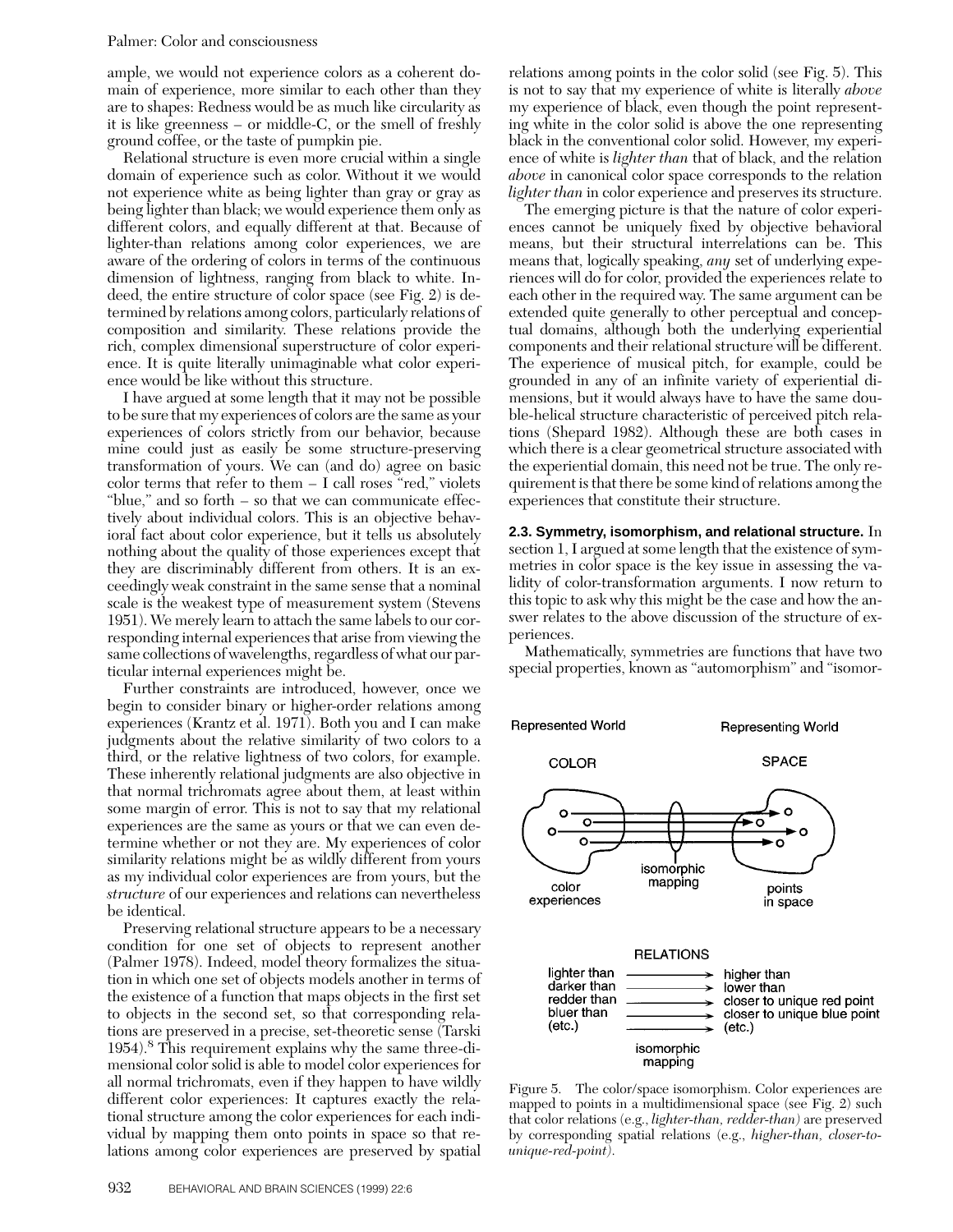phism." They are *automorphisms* because they map a given domain onto itself in a one-to-one fashion. In the case of symmetries in color space, the automorphic function therefore maps a color space onto itself. Automorphism is critical for Locke's (1690/1987) argument because, as was mentioned at the outset, it assumes that the two observers in question have the same overall set of color experiences. The only question is whether their color experiences might have different causal connections to the outside world.

The second special property of symmetries is that they are *isomorphisms.* "Isomorphism," which means roughly "having the same structure," is a mathematical function in which, intuitively speaking, one set of entities is mapped onto another set of entities such that the structure of relations among the first set is preserved by the structure of corresponding relations among the second set (e.g., Tarski 1954).<sup>9</sup> Figure 5 illustrates the general requirements for an isomorphism to hold using the (presumed) isomorphic relation between color experience and color space as an example. The function maps color experiences onto points in a dimensional color space such that relations among color experiences (*lighter than, more similar than,* etc.) are preserved by corresponding relations among corresponding points in space (*higher than, closer to,* etc.). This allows a direct and valid translation from facts about the relations among color experiences into facts about the relations among points in color space. The only thing missing is the capability to say anything about the nature of the color experiences themselves (or the nature of the points themselves) except that they satisfy corresponding relations. The fact that such an isomorphism can be constructed is the principal reason that spatial models are good representations of color experiences. Notice further that, because isomorphism is both transitive and symmetric, if your color experience and my color experience are isomorphic to the same color space, then our color experiences are necessarily isomorphic to each other.10

Isomorphism is crucial for the transformed-color argument because, I suggest, the only kinds of differences that can be detected behaviorally are differences in relational structure, and relational structure is precisely what is preserved by isomorphism. I can say (or otherwise indicate behaviorally) that color A is lighter than color B, but I cannot in any way communicate how light either one appears to me in absolute terms. I can also say with confidence that red is more similar to orange than it is to green, but I cannot express either similarity in absolute terms. It might seem that one can make "absolute" ratings of, say, the lightness of individual color samples on a rating scale, but such ratings are, in fact, always relative to the range of possibilities.

Both automorphism and isomorphism are required to satisfy the assumptions of Locke's (1690/1987) original inverted spectrum argument. There are other versions of the more general color question that do not require the automorphism component, however. If you and I both have color experiences, for example, but they are not the same overall set, then automorphism does not hold. The nonoverlap can vary from minimal to complete. It would be minimal, for example, if everything seemed just a bit lighter to me than to you. In this case, no new dimensions are involved, just different values over an expanded range of lightness. My experience of pure white would then be lighter than any experience you have ever had, and your experience of pure black would be darker than any experience I have ever had.

This mapping between our experiences is not automorphic because there are some color experiences – my white and your black – unique to each of us.

More radically, though, my color experiences might be totally different from your color experiences in ways neither you nor I can imagine. This would be the case if my experiences of the three dimensions of color space were qualitatively different from yours, as though we lived in completely different subspaces of some hypothetical "experiential hyperspace." I would have chromatic dimensions for what we all call red-green and blue-yellow variations, just as you would, but they would span hue dimensions qualitatively different from any you have ever experienced. The existence of such additional experiential dimensions of color can be inferred from comparative studies of color vision, which show that some animals have four or even five dimensions of color experience (see Thompson et al. 1992). At least some of the dimensions of chromatic experiences of such animals, whatever they may be, must be qualitatively different from any of yours or mine. There is certainly no logical requirement that my experiences of the range of hues (or saturations or lightnesses) be anything like your experiences of them. Biological considerations can be brought to bear, as we will discuss shortly at some length, but there are enough differences between the brains of different perceivers to undermine an a priori assumption that the color experiences they give rise to are necessarily the same, except in extraordinary circumstances such as exact clones.

Such considerations lead me to conclude that automorphism is not central to understanding the general question of behavioral detectability of differences in color experiences, even though it is required for Locke's inverted spectrum argument. Isomorphism, however, appears to be key in evaluating the detectability of any color transformations under any circumstances. If your color experiences are isomorphic to mine, your experiences will be undetectably different from mine, because the structure in the relations among your color experiences is the same as that in the corresponding relations among my color experiences. And if only relations can be assessed by behavioral means, then isomorphism is the strongest form of equality that can be claimed for color experiences across observers based on behavior. The relations that must be structurally preserved include (at least) color similarity, color composition, unique versus binary colors, and dimensional ordering.

I will call this condition of structural equality to the level of isomorphism *the isomorphism constraint* and will suggest that it constitutes a fundamental limitation on what can be discovered about experience by behavioral methods. It means that, even if all the dimensions of my color experiences are qualitatively different from yours, we can still behave identically with respect to colors as long as our experiences are isomorphic.<sup>11</sup> My experiences would clearly have to be three-dimensional; would have to include six unique reference experiences (for the unique colors) at the poles of three axes; would have to include an angular dimension for hue, a radial dimension for saturation, and a linear dimension for lightness, and so forth. If all the relevant conditions were met, then my color experiences could be arbitrarily different from yours without the differences being behaviorally detectable.

Again, it is important to understand that none of these conclusions depends on there being spatial models of the cognitive domain. Experiential domains in which there are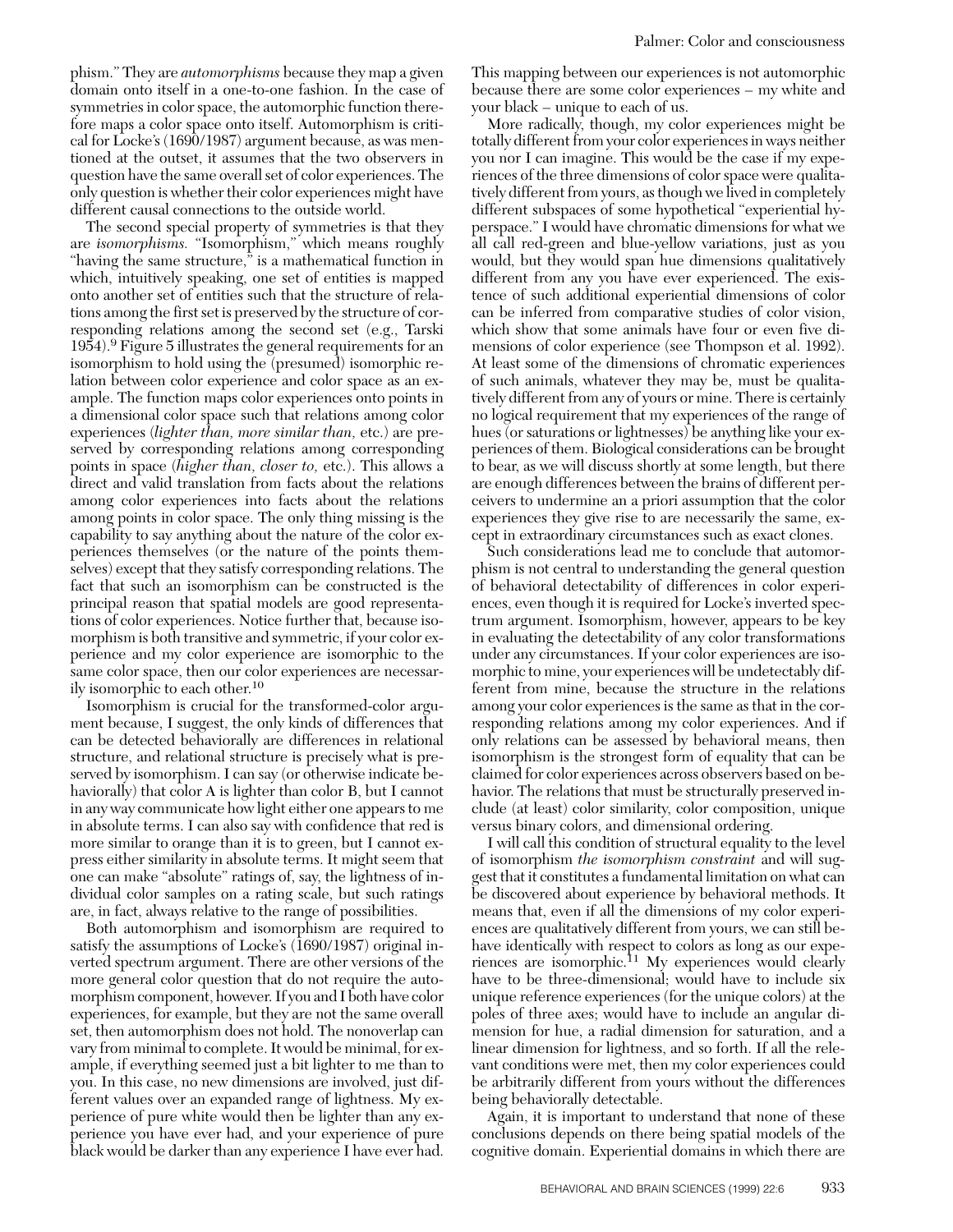## Palmer: Color and consciousness

viable spatial models make good illustrations because the idea of isomorphism is particularly clear in such cases, but spatial models are by no means necessary. The internal relations among experiences could even be fundamentally incompatible with spatial representations, conforming to none of the fundamental axioms of metric dimensional spaces. The only requirement is that, whatever the qualitative nature of your internal experiences and the relations among them may be, the relations among my corresponding experiences must have the same structure.

If the shared aspects of experience do indeed coincide exactly with structural relations – that is, what is preserved by an isomorphism – the argument thus far can be summarized as follows: *Objective behavioral methods can determine the nature of experiences up to, but not beyond, the criterion of isomorphism.* The subjectivity barrier would then coincide precisely with the isomorphism constraint.

It is interesting that this criterion of isomorphism is not unique to the subjectivity barrier or to behavioral science; it also exists in axiomatic formulations of mathematics. In classical mathematics, a domain is formalized by specifying a set of primitive elements (e.g., points, lines, planes, and three-dimensional spaces in geometry) and a set of axioms that specify the relations among them (e.g., two points uniquely determine a line, three noncollinear points a plane, etc.). Given a set of primitive elements, a set of axioms, and the rules of mathematical inference, mathematicians can prove theorems that specify many further relations among mathematical objects in the domain. These theorems are guaranteed to be true if the axioms are true.

However, the elements to which all the axioms and theorems refer cannot be fixed in any way except by the nature of the relations among them; they refer equally to any entities that satisfy the set of axioms. That is why mathematicians sometimes discover that there is an alternative interpretation of the primitive elements, called a "dual system," in which all the same statements hold. For example, the points, lines, planes, and spaces of projective geometry in three dimensions can be reinterpreted as spaces, planes, lines, and points, respectively, because all the same relations hold when the elements in the latter system are substituted systematically for their corresponding dual elements in the former system. All the same axioms hold; therefore, all the same theorems are true. An axiomatic mathematical system can, therefore, be conceived as a complex structure of mathematical relations on an underlying, but otherwise undefined, set of primitives that are free to vary in any way. As Poincaré (1952) observed: "Mathematicians do not study objects, but the relations between objects; to them it is a matter of indifference if these objects are replaced by others, provided that the relations do not change" (p. 20). The same can be said about behavioral scientists with respect to consciousness: We do not study experiences, but the relations among experiences. It is (or should be) a matter of indifference to behavioral scientists if the experiences of one person differ from those of another, provided that the relations among experiences are the same.

**2.4. Relation to functionalism.** The analysis we have just given of color experience bears important relations to certain aspects of functionalism. One salient characterization of functionalist accounts of the mind is that they are based on the causal relations among mental states and their input and output relations to the external world (Dennett 1978; Fodor 1968; Putnam 1960). Two cognitive systems that have the same causal relational structure (i.e., that have corresponding causal relations among all their corresponding mental states) and the same causal relations to the external world (on both the input and the output ends) are functionally equivalent. Functionalist doctrine claims that such systems, which we can call "causally isomorphic" (but not causally equivalent), are therefore mentally equivalent.

However, the analysis in section 1 suggests that this is not necessarily so. In particular, two systems having the same causal relational structure (including input-output relations to the environment) can have radically different conscious states. There are at least two ways in which this can happen. One was discussed at length in section 1, namely, the possibility that the experiences of two people may be quite different even though they have the same relational structure, as in the behavioral undetectability of causally isomorphic color experiences. The other is that one of the systems might have the same causal relational structure over its internal states and their relations to the world, yet have no conscious experiences whatever. Let us now consider this latter case more carefully.

Suppose we were to create a working "color machine" that actually processes information from light in the same way that people do and that responds as people typically do. This is a reasonable goal. Figure 6 illustrates one way to construct the "front end" of such a machine. It analyzes incoming light using prisms, cardboard masks, photometers, electronic adding and subtracting circuits, and so forth to process color information according to the principles of color perception as they are currently understood. The details of how we now believe receptor outputs are integrated to compute the dimensional values of color space may be wrong, of course, but the crucial issue is whether substituting the right computations would result in the machine having color experiences. For such a machine to respond behaviorally to light patches, it would have to be extended by adding processes to produce basic color terms for the colors it is shown, to analyze the composition of colors into their compositions in terms of the Hering primaries, to make color-similarity ratings, and so forth. Moreover, it would have to do all this in a way that is behaviorally and computationally equivalent to the way in which people perform these tasks. Supposing that such a machine could be constructed – and it would not be very difficult to do – it seems almost bizarre to claim that, because it derived the correct coordinates in color space for, say, unique red, named it "red," judged it more like orange than green, agreed that it was a "warm" rather than a "cool" color, and so on, it necessarily *had* an experience of intense redness. Rather, the machine appears to *simulate* color experiences without actually *having* them. This difference between having and simulating experience underlies Searle's (1980) distinction between "weak AI" and "strong AI."

Even so, it is surprisingly difficult to prove that this machine fails to have color experiences. A card-carrying functionalist would claim that such a machine does have color experiences purely by virtue of the computations it performs. That may seem unlikely to readers not in the grip of functionalism, but can it be refuted? The underlying difficulty is the "problem of other minds." Because we do not have access to the experiences of any other entity – be it a person, animal, or machine – how can we tell whether the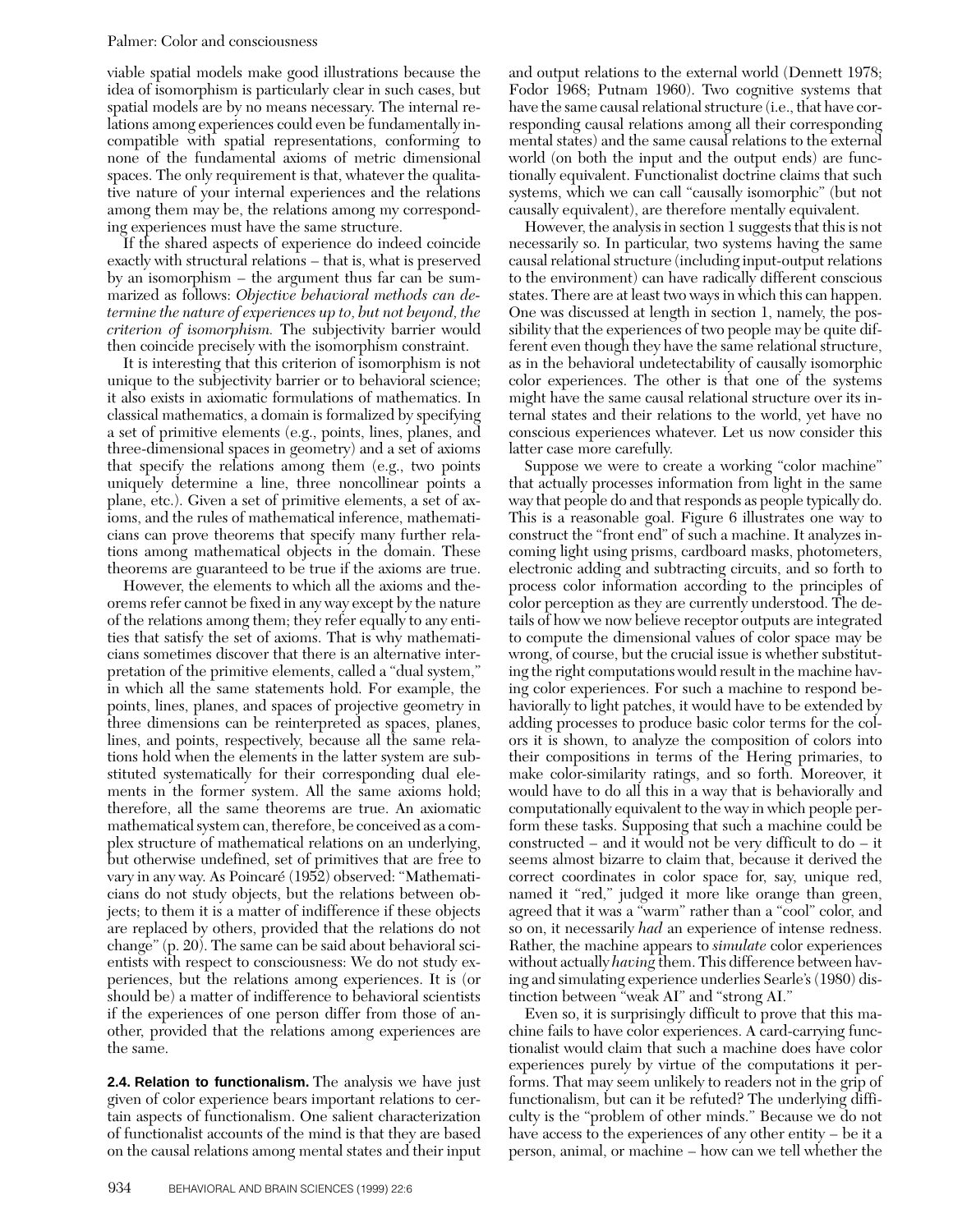

Figure 6. A color machine. A system of mirrors, prisms, cardboard masks, photocells, and computational circuits can derive values corresponding to the coordinates of colors in color space.

color machine actually has color experiences as a result of performing these computations? There seems to be a logical possibility that it might, but Searle (1980) has argued that it cannot. Let us therefore consider an adaptation of his argument to the present topic of color experience.

**2.5. The color room.** Searle's original thought experiment, known as the Chinese room argument, was not concerned with color perception but with understanding foreign languages. He asked whether a computer could literally understand Chinese if it were programmed so that when it was asked questions in Chinese, it answered in a way that was indistinguishable from native speakers of Chinese. The claim of "strong AI" is that such a computer actually understands Chinese, including whatever conscious experiences go along with such understanding, but Searle has claimed it does not.

Searle's argument can be adapted to make a corresponding, and in some ways simpler and more compelling, point about the insufficiency of performing information-processing operations to produce color experiences. Consider a system that takes as input the quantum catches of the three different types of receptors responsible for color vision (the cones sensitive to short, medium, and long wavelengths) and gives as output the name or description of the color in some language. The claim of strong AI is that such a system must be *having* color experiences rather than just *simulating* them. This is a form of functionalism, because the claim is that if the machine's internal color states and processes are causally isomorphic to people's color states and processes, then the machine literally has the analogous mental states, including any experiential component.

The thought experiment is to imagine yourself inside a "color room." You receive an ordered set of three numbers through the "input" door. You then consult a rule book that tells you how to perform the various numerical calculations necessary to arrive at three other numbers (corresponding to hue, saturation, and brightness of a light, although you do not know that this is what they represent). Ultimately, the rules in the book tell you how to use these values to select one of a particular set of letter strings to hand out the output door. If the language of color naming is German, and if you do not know German, these would be meaningless strings of letters to you: "schwarz," "weiss," "rot," "grün," "blau," and so on. You sit in the color room, carrying out your computations flawlessly, but totally mechanically, because nothing you are doing has any meaning, other than the fact that you are performing various arithmetical operations and following certain logical rules that govern which letter strings you pass through the "output" door.

Unbeknownst to you, however, people outside the room interpret the three numbers you receive as inputs to be the quantum catches of the three types of color-sensitive receptors in the retina in response to a colored light. They also interpret the meaningless (to you) letter strings you send out as basic color terms in German. Thanks to the rules in the book, the letter strings you send out in response to the three numbers turn out to be the appropriate German names for the color patches that produced the three input numbers.

Let us suppose that you become so well practiced at your task that your performance is indistinguishable from that of German speakers with normal color vision. Let us also suppose, for the sake of argument, that the rules you are fol-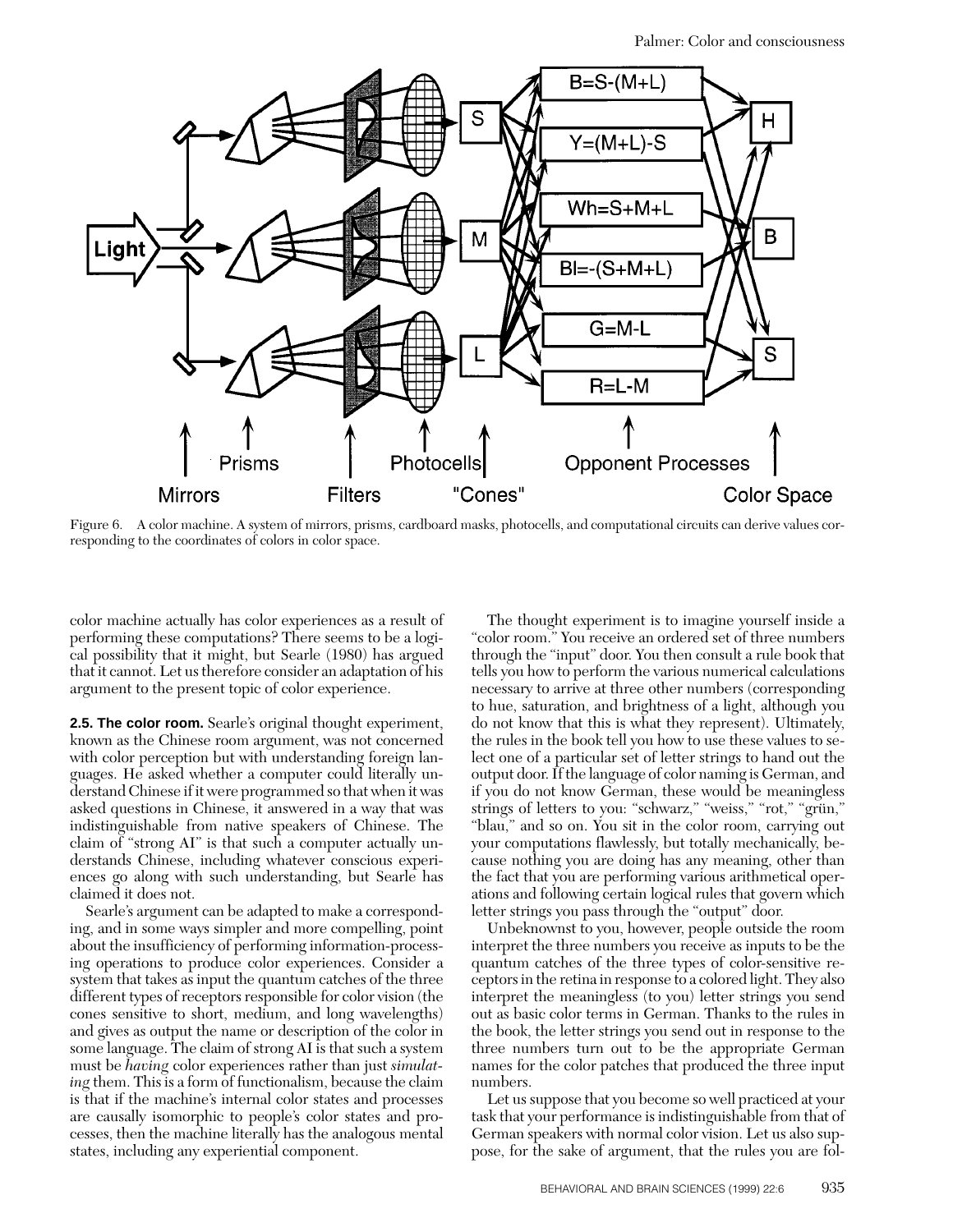## Palmer: Color and consciousness

lowing in the book conform precisely to the established operations the visual nervous system uses to arrive at internal representations of colors and color names. These two facts mean that you have satisfied the usual functionalist criteria for claiming that you have mental states associated with color perception and naming. The key question is whether carrying out these computations would necessarily cause you to have the color experiences you normally would have when viewing the corresponding patch of color.

Most people's intuitions on this question are perfectly clear. Performing these computations, no matter how closely they might correspond to visual information processing in response to patches of color, would not give rise to anything like the experiences of color that would spontaneously arise if you were actually looking at the patch of light.

The force of this argument is that it avoids the problem of other minds in deciding whether a color machine has color experiences. By inserting yourself into the color room system of rules and computations, you know that there is a conscious agent within it who could have color experiences if that were indeed a necessary consequence of doing the right computations. Defenders of strong AI have attempted to refute Searle's (1980) argument on a number of grounds. We will not consider these arguments here; they are fairly involved and readily available in the commentaries following Searle's original article, together with his responses to them. Their translation into the color room version is straightforward.

It appears that behavioral methods are deficient, not only in determining the qualities of internal experiences but also in determining whether there are any internal experiences at all. They can determine the relational structure among experiences, but not their subjective quality, including whether they are simulated (i.e., nonexistent) or real. This appears to be a great deal less than one expects from a full scientific understanding of consciousness.

## **3. Biology to the rescue?**

Having considered the inherent limitations of behavioral approaches to understanding color awareness, let us now consider the prospects for going further via biological approaches, as suggested by neuroscientists (e.g., Crick 1994). Will physiology succeed in penetrating the subjectivity barrier? In particular, will it allow us to go beyond the isomorphism constraint to get a handle on the quality of color experiences within and across individuals? If so, how? If not, why not?

**3.1. Correlational versus causal theories.** In considering the status of physiological hypotheses about experience, it is important to distinguish two different sorts, which I will call "correlational" and "causal" claims. Correlational claims concern the type of brain activity that takes place when experiences are occurring and fails to take place when they are not. Claims that conscious experiences arise only when there is brain activity at a particular location, within synapses employing a particular neurotransmitter, or firing at a particular rate would all be correlational, because they provide no causal explanation of how this particular kind of brain activity produces experience. They fail to fill the "explanatory gap" between ordinary physical events and experience (Levine 1983), because they merely designate a subset of neural activity with which consciousness is associated. No explanation is given for this association; it simply is the sort of activity that accompanies consciousness.

At this point it would be appropriate to contrast such correlational claims with a good example of a causal one: a theory that provides a scientifically plausible explanation of how a particular form of brain activity actually produces experience.12 Unfortunately, no examples of such theories are at hand. In fact, to this writer's knowledge, no one has ever suggested any theory that the scientific community regards as giving even a remotely plausible causal account of how experience arises from neural events. This does not mean that such a theory is impossible in principle, only that we have yet to find a serious candidate.

A related difference between correlational and causal biological theories of experience is that they are likely to differ in generalizability. Correlations are inherently specific to the particular biological system within which they have been identified. In the best-case scenario, a good correlational claim about the neural substrate of human consciousness might generalize to chimpanzees and certain monkeys, possibly even to dogs or rats, but probably not to frogs or snails simply because their brains are too different. If a correlational analysis were to show that human consciousness is associated with, say, gammabutyric acid (GABA) activity, would that necessarily mean that creatures without GABA are not conscious? Or might some other evolutionarily related neural transmitter serve the same function in brains without GABA? If so, what features might they have in common? Even more drastically, what about extraterrestrial beings, whose whole physical makeup might be radically different from our own? In such cases, a correlational analysis is almost bound to break down. A causal theory of consciousness might have a fighting chance, however, because the structure of the theory itself could provide the lines along which reasonable generalizations might flow.

**3.2. The DNA analogy.** It seems conceivable that we will someday attain a full enough understanding of the brain that the biological mechanisms underlying conscious experience will be discovered and understood, even though we currently have few clues regarding what they might be like. The best we can do right now is appeal to an analogy to the understanding of the nature of life that was achieved by discovering the molecular structure of DNA.<sup>13</sup>

The facts to be explained by a theory of life concern certain differences in macroscopic properties of living organisms versus nonliving objects, particularly their abilities to grow, sustain their internal functions, and reproduce. The basic mechanisms available for a truly causal theory to explain such life functions are the physical behavior of ordinary matter. Prior to the discovery of the structure of DNA by Crick and Watson (1953), however, there was a huge explanatory gap between the known physical laws and these molar properties of living organisms. The gap was large enough that some theorists claimed there must be a special "vital force" that pervades living tissue and endows it with the requisite properties. Other theorists rejected this view, of course, insisting on a mechanistic theory devoid of mysterious, nonphysical forces.

In retrospect, the facts about living organisms that turned out to be most important for discovering the mechanisms of life concern their ability to reproduce. Especially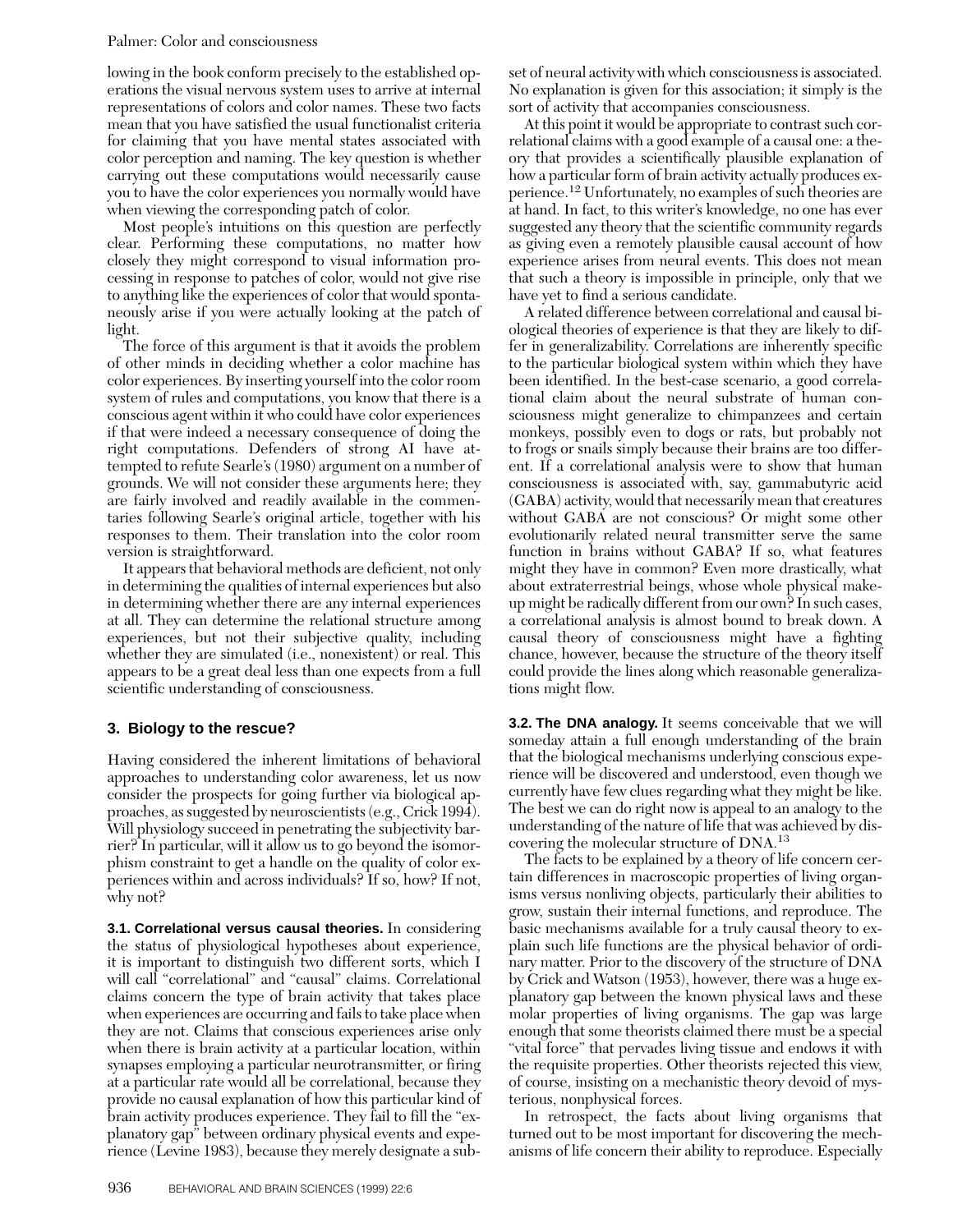pertinent were the lawful inheritance relations between characteristics of offspring and characteristics of their parents. The general nature of these regularities was worked out by the brilliant Austrian monk, Gregor Mendel, in his painstaking experiments with garden peas. His results enabled him to propose, test, and refine a theory of inheritance based on hypothetical physical entities, now called "genes," that were combined in reproduction and expressed in offspring according to lawful principles. He worked out this genetic theory without ever directly observing the physical basis of these genes. Mendel's work is a beautiful example of how a molar behavioral analysis can give insights into underlying molecular mechanisms without those mechanisms being directly observed.

Mendel's genetic theory did not fill the explanatory gap, however, because the physical mechanism was not yet specified. Many years later, when sufficiently powerful microscopes enabled biologists to observe the internal machinery of cells directly, correlational hypotheses correctly suggested that the nucleus of cells was crucial in their selfreplicating abilities. More refined correlational conjectures focused on the strands of chromosomes within the nucleus as the crucial structures involved in cell reproduction. Even so, the explanatory gap remained, because there were no serious candidate theories about how the properties of living cells might arise from chromosomes, whose internal structure was unknown.

The gap-filling discovery was made by Crick and Watson (1953) when they determined the double-helical structure of DNA. It revealed how a complex molecule, which was made of more basic building blocks, could unravel and replicate itself in a purely mechanical way. As further implications of this structure began to be worked out, it became increasingly clear how purely physical processes could form the basis of not only genetics, but cellular replication, protein synthesis, and a multitude of other unique and previously inexplicable properties of living tissue. The current biological understanding of life is thus a good example of how a truly causal theory can fill a seemingly immense explanatory gap in science. It did not appear magically, but was historically preceded by molar analyses of organismic phenomena and by correlational observations of the underlying biological mechanisms. Indeed, if Crick and Watson had worked out the structure of DNA prior to these other discoveries, its importance would very likely have gone completely unnoticed. Thus, all levels of theorizing were important in the historical development of a scientific theory of life.

In this analogy, our present knowledge of the biological substrates of conscious experience is best thought of as pre-Mendelian. After decades of actively ignoring the problem, scientists of many persuasions are beginning to work on it. Behavioral scientists are looking for functional correlates of consciousness in the hope of discerning regularities that would allow the formulation of computational theories (e.g., Baars 1988; Johnson-Laird 1983; Marcel 1983). Such theories can be thought of as akin to Mendelian genetics: hypotheses about the nature of consciousness at an abstract information-processing level distinct from the actual physical mechanisms that produce it.

Biological scientists are also beginning to look seriously for neural correlates of consciousness in the hope of narrowing the problem to some relevant subset of the brain where conscious experiences arise (e.g., Crick 1994; Crick

& Koch 1995; Sheinberg & Logothetis 1997). This work can be likened to microscopic studies that identified the special importance of the nucleus and particularly of the strands of chromosomes in cellular division and reproduction. This biological analysis of the correlates of consciousness is barely in its infancy, and much work will be required before we will know where to look for the relevant mechanisms. And we are still very much in the pre-DNA phase of our quest to provide a causal explanation of conscious experience. No one has a clue as yet about what such a theory might look like. If and when it is discovered, it will be a scientific breakthrough of staggering importance and implications, for it will unlock one of the deepest scientific problems of all time. Many scientists believe this to be possible, perhaps even likely (e.g., Crick 1994). It may not turn out to be a purely reductionist account, as the explanation of genetics by DNA turned out to be, but most believe that there is a biological explanation and that it will eventually be found.

However, even if this is true, it is still unclear whether biological science will be able to take us beyond the limitations of behavioral science in understanding the nature of experiences themselves. By analogy with the DNA story, surely the first task is to find out what aspects of brain activity correlate with different experiences. Then we can ask whether this will tell us more about underlying experiences than we can find out behaviorally. Finally, we can ask about the prospects for achieving a truly causal explanation.

**3.3. Neural correlates of color experience.** Many questions about the neural correlates of color experience can be asked and answered within a biological framework. Some already have been, using present knowledge and technology. We know, for example, that the neural mechanisms underlying color experience must be somewhere in the cortex rather than in the retina or precortical visual system. One line of evidence is the existence of a form of color blindness or color weakness, called "achromatopsia," which is caused by damage to a certain region of the visual cortex between the occipital and parietal lobes of the brain (Meadows 1974). We do not yet know whether this region is actually the neural locus of color experiences or whether they occur farther along in the chain of neural processing, but we are slowly working our way toward this goal. It may involve activity in the frontal lobes, as Crick and Koch (1995) have suggested for consciousness in general, activity in the anterior cingulate gyrus, as Posner and Raichle (1994) have proposed, or activity in some other, as-yet-unsuspected structure in the brain. In any case, there seems little reason to doubt that someday the region(s) of the human brain in which color experiences arise will be discovered and that the pertinent properties of neural activity there will be identified. The question I now want to address is whether such discoveries are likely to tell us any more about color experience than we already know from our own experiences and from the results of behavioral studies. In asking this question, there is no reason for our inquiries to be restricted by the technologies presently available, so from here on we will resort to thought experiments in which we are freed from such limitations.

Let us first consider how correlations between brain events and color experiences could be studied and what might be discovered by doing so. Suppose I am a subject in an experiment in which the activity of every cell in my brain can be monitored by some futuristic "cerebrometer." Neu-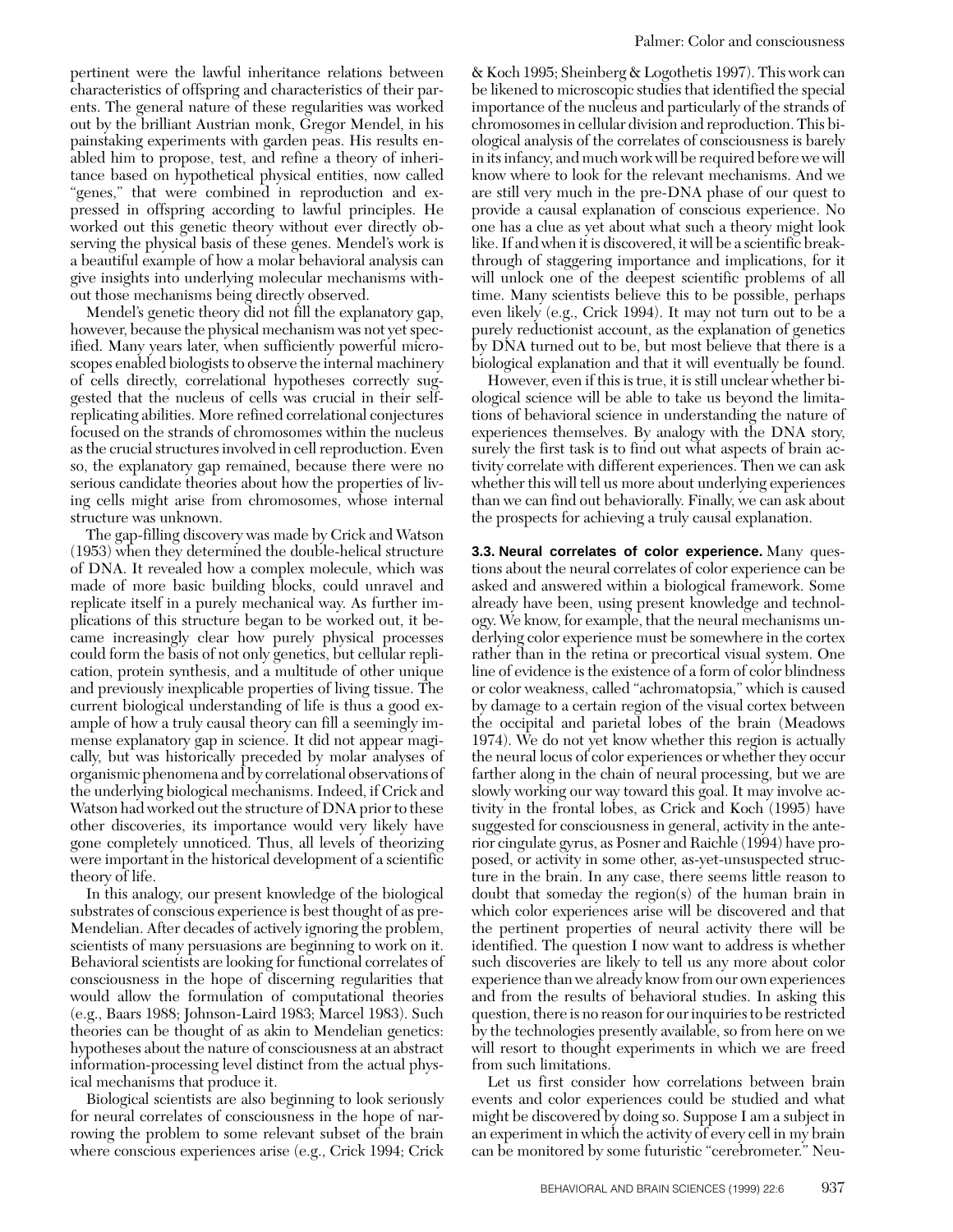## Palmer: Color and consciousness

roscientists could then study the differences between various forms of conscious and unconscious activity in my brain by correlating this neural activity with my color experiences. They could find out, for example, what particular patterns of neural activity in what particular regions of my brain correspond to my experiences of particular shades of red, orange, green, or any other color.

Presumably, the structure of these patterns of neural firings would turn out to be isomorphic to the structure of my color experiences and also to their representations in some suitably structured color space. This would mean, to take just one example, that the pattern of neural activity corresponding to red experience, whatever it might be, should be more like the pattern corresponding to orange experience than to the pattern corresponding to green experience. This is just the relation envisioned by Gestalt psychologists in their doctrine of psychophysiological isomorphism (Köhler 1929). I see no conceptual problems in carrying out this program of research, other than inventing the cerebrometer, of course. The results would tell us a great deal about the neural correlates of color experiences, but would they allow neuroscientists to determine the quality of my color experiences or even to determine whether my color experiences are the same as yours?

Notice that, although these correlations are intended to study relations between my brain's neural activity and my qualitative experiences, they cannot be computed from my experiences themselves, because I alone have access to these experiences. Rather, they would have to be computed from records of my *behavioral reports* of my experiences, because calculating conditional dependencies between two phenomena (in this case, patterns of brain activity and color experiences) requires repeated, objective, quantitative measurements of both. Because my experience can be objectively (and incompletely) assessed only through my behavior, the correlations will actually reflect dependencies between my brain activity and my behavior. That being the case, it is unclear how such a correlational approach will be able to go beyond the limitations of behavioral science in establishing the nature of color experiences, because behavioral methods are inherent within it.

This is not to say that we will fail to learn anything about the biology of color experience from the cerebrometer experiments. On the contrary, we will be able to learn everything there is to know about the biological correlates of experience up to the level of isomorphism. The results would tell us, for example, what the neural correlates are for hue, saturation, and lightness, or for redness/greenness, blueness/yellowness, and blackness/whiteness.14 However, the correlated brain activity cannot inform us about the quality of the experiences themselves; these might still be any set of experiences that have the required relational structure. We have hit the isomorphism constraint again.

**3.4. Defining neurological equivalence classes of color experience.** What about the more modest goal of using biological methods to settle the color-transformation problem? Even if scientists cannot determine the exact quality of my (or your) color experiences from their neural correlates, can they at least determine whether our experiences of colors are the same? This is a weaker problem; it requires determining only whether you and I belong to the same equivalence class of color experiencers rather than determining what our experiences are actually like.

The obvious approach to this issue is simply to have neuroscientists, armed with their cerebrometers, correlate your brain activity with your reports of color experiences under controlled conditions, just as they did for mine, and then compare the two patterns of activity. Certain relations between our patterns of brain activity might superficially suggest certain specific kinds of color transformations. For example, less extreme firing rates in opponent process color cells in your brain might suggest a contraction of color space, or the reversal of firing rates in such cells of your brain might suggest an inversion transformation. However, only if your brain activity were *identical* to my brain activity in response to the same stimuli would one be justified in concluding that our experiences of the colors were necessarily the same. If they were identical, any other conclusion, however logically valid, would be eliminated by Ockham's razor as unparsimonious, for in the absence of any difference in brain activity it is simpler to suppose that our experiences are the same than that they differ in some mystical, ineffable way. This conclusion is consistent with the philosophical notion of supervenience (Kim 1984).

Assessing whether our patterns of brain activity are the same is not as straightforward as it might seem, however; it requires specifying a principled physical correspondence between our two brains. If those portions of our brains that are involved in color perception were identical, establishing this correspondence would not seem to pose much of a problem.15 This situation might arise for a tiny subset of individuals, such as clones and identical twins, but the fact is that most people's brains differ from each other in a multitude of ways. Even seemingly minor physiological differences in color-relevant neurons, such as variations in baseline firing rates, the fine temporal structure of neural spiking, or the conduction speed of axons, might conceivably cause nontrivial differences in experience. In the absence of a causal theory of experience, it would be impossible to know which differences matter and which do not.

Even this problem of neural variation might not prove insurmountable if there were some way of studying the relation between biological differences and experiential differences. That would enable scientists to determine whether variations across individuals in, say, measures of baseline rates, fine temporal firing pattern, or axon conduction speed systematically influence experience. Here we run into the subjectivity barrier again, however, because assessing experiential differences between individuals requires somehow comparing their color experiences. As we have seen, such comparisons below the level of isomorphism are defeated by the inherent subjectivity of experience and its underdetermination by purely behavioral methods.

If there are objective differences in the relational structure of our experiences, such as occur in the various kinds of color blindness, appropriate behavioral methods can clearly detect them, and those differences can then be correlated with differences in brain activity. This enables us to determine a set of behaviorally defined equivalence classes of color perceivers – normal trichromats, protanopes, deuteranopes, and so on (see Fig. 7) – according to the relational color discriminations they can make. If our relational structures are identical, however, then our experiences are still free to vary within the isomorphism constraint without detection, and, if there are any potentially relevant differences between our brains that might produce experiential differences, it is unjustified to assume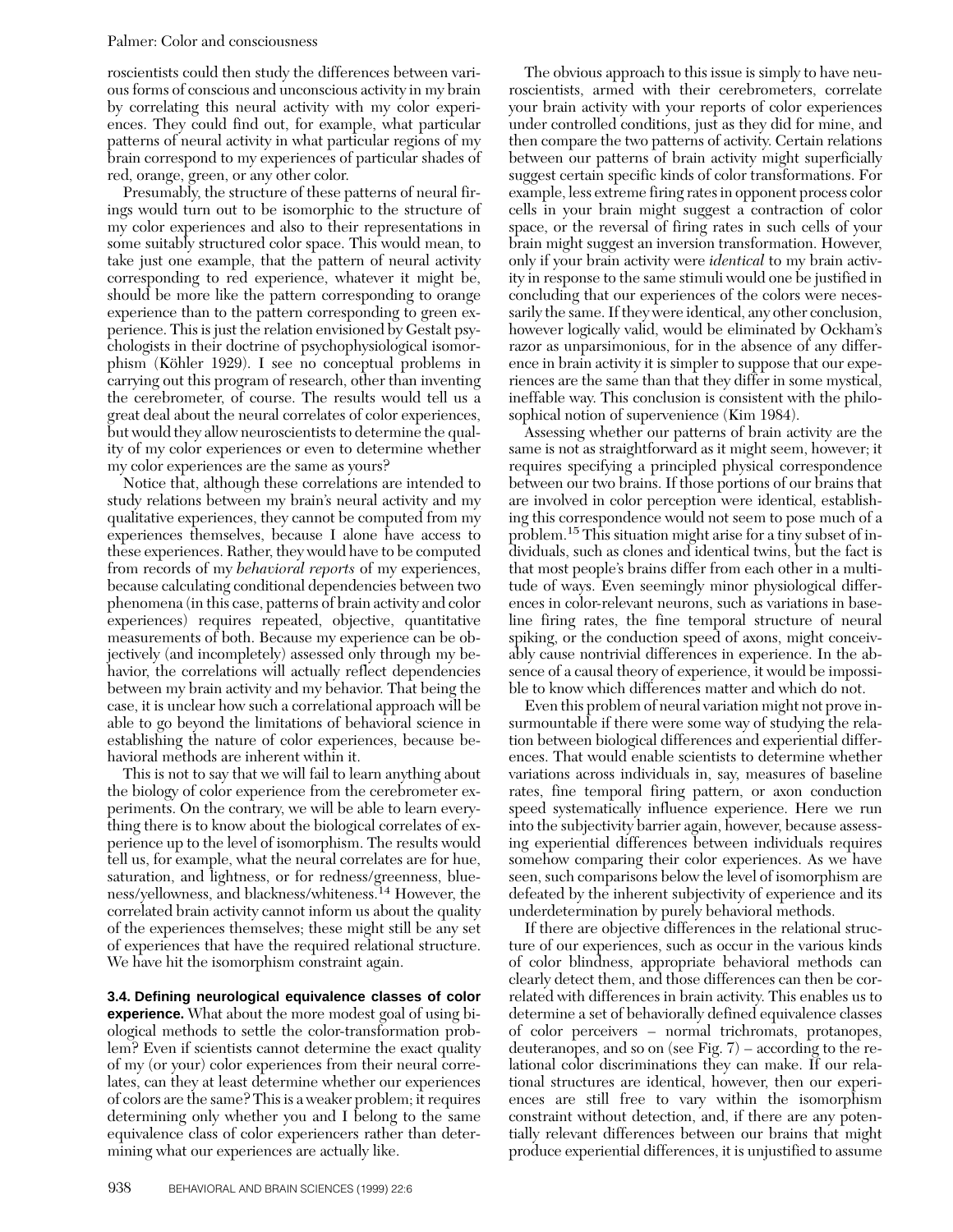

Figure 7. Equivalence classes of color perceivers. The Venn diagrams with solid lines indicate the behaviorally defined equivalence classes of color perceivers who have isomorphic color experiences, but not necessarily equivalent color experiences. Dashed circles indicate the possible existence of three classes of trichromats with color experiences that differ from those of normal trichromats at a subisomorphic level, corresponding to the three symmetries of color space indicated in Figure 3.

equivalence of color experiences. Exactly how one decides what kinds of differences between neural events are "potentially relevant" to experience is a serious problem, but one to which there are potential solutions, at least in principle (see below). Many factors will presumably be judged irrelevant by these criteria, but others are likely to remain.

It is important to note that even if we were able to conclude that two individuals' experiences are the same because their underlying physiology is the same, this would not specify the quality of their experiences to an outside observer. It would indicate only that, whatever they might be, they are the same. Only if I am one of the people whose experiences have been determined to be the same (or, from your perspective, if you are one of them) will this fact determine for me (or for you) what the experiences of another person are actually like. In other words, valid criteria of experiential sameness based on sameness of physiology would allow one to establish equivalence classes of experiential qualities, but it would determine the quality of those experiences only for the particular class to which the self belongs. An important question remains, however: How are we to determine which physiological differences matter for color experience?

**3.5. Within- versus between-subject designs.** We encounter the subjectivity barrier every time we try to make comparisons of subisomorphic differences across individuals. It therefore seems clear that progress in identifying experiential differences below the level of isomorphism can be made only by studying the problem *within individuals.* If pharmacologists were able to produce color-altering drugs, for example, their experiential and physiological effects could be studied and correlated within individuals. If administering "inverticillin," for example, produced a redgreen reversal of color experiences within individuals, then some combination of its various physiological effects must have produced this change. Scientists would have to rule out certain bizarre, but logically possible, changes in language or memory as alternative explanations, but we will suppose that such alternative explanations can be effectively eliminated.16

It seems intuitively plausible that subisomorphic changes in experience owing to physiological interventions would be detected in appropriately designed within-subject experiments. We naturally suppose that, if the experienced world changed color over a period of seconds, minutes, or even hours, we would notice that this had happened and in what way the world had changed. Surely one would realize that grass now looks red instead of green, and stop signs green instead of red. Even so, various philosophers have tried to imagine scenarios in which such changes would not be detectable within an individual (e.g., Putnam 1965), but the conditions required are complex, convoluted, and generally unconvincing (e.g., Dennett 1991). The difficulty, in a nutshell, is that, although changing the color experiences would be (conceptually, though not practically) rather simple, the changes could easily be detected through mismatches with memories, such as noticing the oddity of seeing red grass. This is precisely the kind of change in experience that would allow subjects in our hypothetical experiment to report that the world looked different after the physiological intervention.

In fact, there is clear evidence that people can detect changes in color experience under circumstances similar to those we are suggesting. Strokes that damage particular areas of visual cortex (in the occipitoparietal area) result in spontaneous reports by patients that their color experience has disappeared or has lessened noticeably in intensity (Meadows 1974). Reports from these patients with achromatopsia thus provide evidence that changes in color experience can be detected within individuals by this means of memory comparisons in at least some cases. There is also evidence that other types of color changes go experientially undetected, however. Hardin (1990) has argued that because the lens yellows with age, the precise colors a person experiences will change, albeit glacially, during their lifetime, a change that no one seems to notice. The latter example is less relevant to our present concerns, however, because the changes in color experience we are contemplating are both swift and enormous compared to the slow, slight yellowing of the lens. Still, it is worthwhile to realize that we are making some assumptions in supposing that people will be able to report changes in color experience over time as a result of a biological intervention.

One important use of within-subject experiments is to determine whether certain physiological differences are relevant to color experience. If color experiences do not change when an intervention alters some aspect of an individual's neural structure or function, then that particular aspect can be ruled out as responsible for differences in color experience, at least in that individual. The situation is actually a bit more complex than this, because, even if a given factor does not influence color experience, it might have some influence in conjunction with another factor. The set of potentially relevant variables is thus the orthogonal combination of all possible single factors, which is presumably a very large set. In any case, each factor or combination of factors that can be eliminated enlarges the number of individuals in each neural equivalence class and thus increases the number of individuals who can be inferred to share a particular set of color experiences at the subisomorphic level.17

One of the most interesting findings about the subjective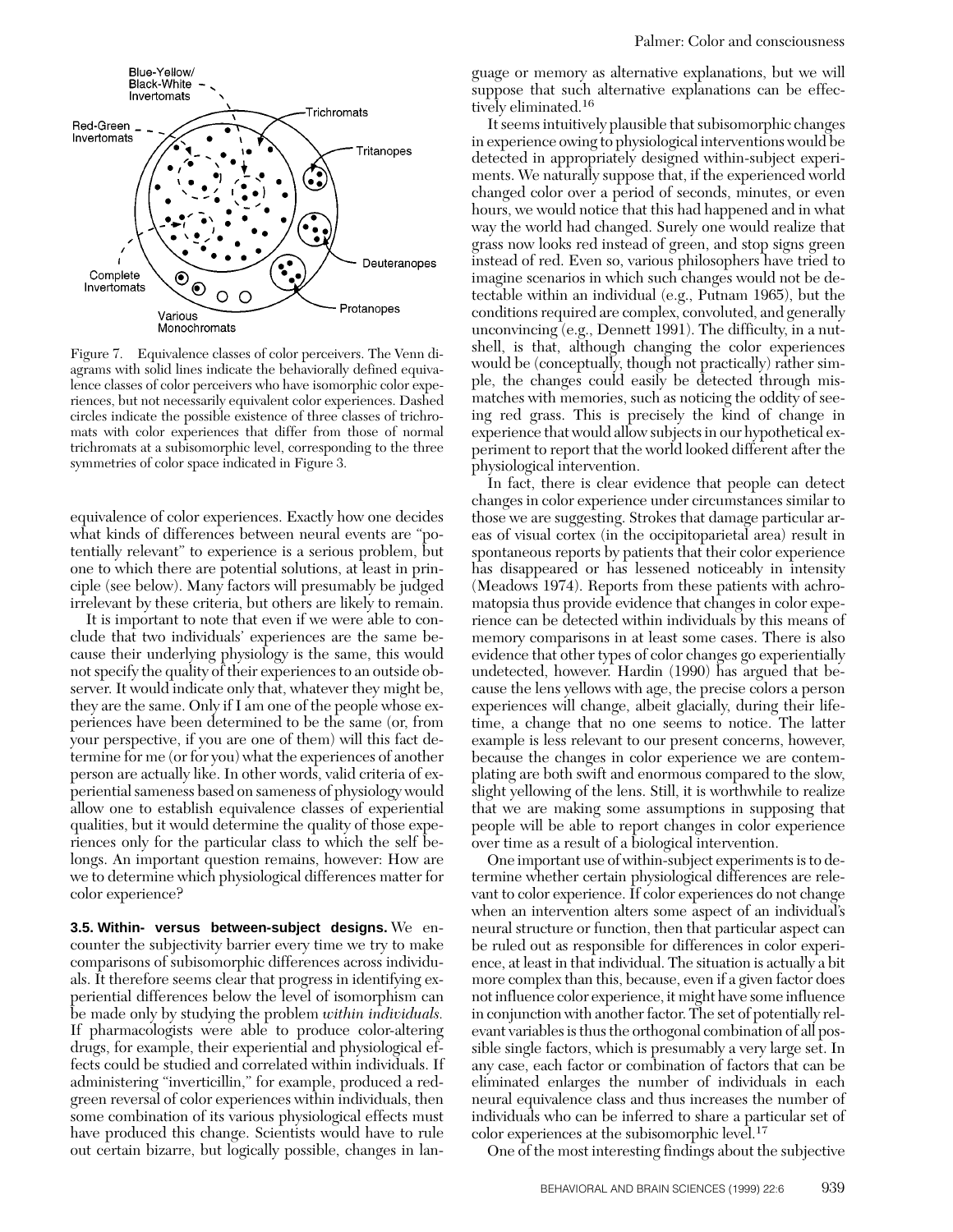## Palmer: Color and consciousness

quality of color experiences comes from a within-subject design, albeit one caused by nature rather than scientific intervention. The question addressed is how colors appear to color-blind individuals versus people with normal color vision. The subjectivity barrier thwarts direct, between-subject comparisons of experiences, even though we can obtain good behavioral evidence that people differ in the particular pairs of colors they can discriminate. But a within-subject comparison is possible for individuals who have one color-normal eye and one color-blind eye (MacLeod & Lennie 1976; Sloan & Wollach 1948). Although such people are extraordinarily rare, they report that some colors in their color-blind eye look essentially the same as in their normal eye, that others appear uncolored (gray) instead of colored, and that still others appear to be mixtures of grays and colors. Through a red-green color-blind eye, for example, such subjects report seeing everything in various shades of blue, yellow, and gray, as if the normal color solid were projected onto the blue-yellow-black-white plane of color space. This result is not definitive for the more general, between-subjects case because the two eyes of such a subject are connected to the same brain, and this may strongly constrain color appearances arising from stimulation in the color-blind eye. Even so, it is an interesting and important finding, one that is possible only because nature has provided an unusual within-subject design.

Many of the fascinating phenomena responsible for the recent surge of interest in consciousness can also be cast within this within-subject framework. One of the classic examples is blindsight, in which a biological intervention (surgical removal of occipital cortex in one hemisphere) caused an individual to fail to have experiences of the sort he used to have in one-half of his visual field (Weiskrantz 1986). Knowing full well what it was like to have visual experiences in his left visual field before the operation and what it was still like to have them in his right visual field, D.B. enabled scientists to conclude that something about the surgery had eliminated visual experience and gave impetus to the search to find out what was responsible. Unilateral neglect and other syndromes of organic brain damage tap into the same format of within-subject designs with biological interventions induced by natural causes. They are among the most powerful tools in current scientific methodology for exploring biological substrates of experience.

**3.6. Causal theories of color experience.** Thus far, we have considered only correlational studies of experience and argued that, unless the color systems within two brains are identical so that their experiential content can be assumed to be the same, comparisons between color experiences across individuals will be thwarted by limitations inherent in behavioral science. But what about a causal theory of consciousness? Might not such a theory allow betweensubject comparisons of color experiences to be made directly? Might not such a theory even be able to determine the quality of different people's experiences of color in an objective manner?

Because we have no idea what a causal theory of consciousness might be like, it is impossible to determine whether it will contain the sort of mechanisms from which one could predict the specific quality of color experiences within and/or across individuals. For the sake of argument, though, let us suppose it purports to do so. A nontrivial further requirement of scientific theories, however, is that they be testable. Could a causal theory of the qualities of experience be tested?

Again the answer depends on whether the kinds of variations it predicts can be induced within individuals or only across individuals. If a physiological intervention – be it a drug, surgical procedure, or brain-controlling machine – can be identified that will reliably alter the crucial neural properties in the required ways, then it could be administered to individuals and its effects assessed by having subjects compare their color experiences before and after the intervention. If colors became systematically lighter, or if redness/greenness reversed, or if colors began to be experienced as sounds, as predicted by some causal theory, then it would be supported; otherwise it would not. Although such experiments might be technically difficult, they are conceptually straightforward.

If the required changes could not be induced within individuals, but only examined across them, we run into the subjectivity barrier again. Differences that can be measured behaviorally, which I suggest reflect differences in relational structure, can of course be detected and compared to the predictions of the theory. However, if the theory makes predictions that certain physiological differences will cause experiential differences across individuals below the level of isomorphism, they cannot be objectively tested. Biological methods can verify that the appropriate difference is present across individuals, of course, but behavioral methods will not be able to detect its subisomorphic effects on experience for the reasons we have already discussed.

The advantages of within-subject manipulations in revealing subisomorphic variations in color experience actually fit rather well with the intuitions on which the invertedspectrum argument is based. The reason inverting the spectrum seems so compelling is that I can easily imagine what it would be like for me to experience such a transformation of color experience. If I awoke one morning to find my color experiences transformed, I believe I would know immediately that it had happened and how it was different. This is essentially the within-subject design I have argued is the only method one might be able to use to break the subjectivity barrier. However, this would not actually "break" it as much as merely avoid it because, within an individual, there *is* no subjectivity barrier.<sup>18</sup>

On the other hand, even within-subject experiments have serious limitations arising from the subjectivity barrier. They may enable scientists to detect experiential differences within individuals over time that cannot be detected across individuals, but they still cannot fix the quality of particular experiences. The examples we have discussed allow scientists to conclude only that the experiences *changed* in the particular way described by the subject, not how they were before the change or how they are after it. That is, an external observer can find out only about the *relation* between the experiences before and after the intervention. This does not allow any inferences about the actual qualities of either set of experiences. For example, if some drug produced a red/green reversal in a subject, that fact could be determined, but it would not constrain the nature of either green or red experiences in any way. This difficulty should sound familiar; it is the isomorphism constraint again. It arises because the subjectivity barrier is still in place, not between one subject and another, but between the subject and the experimenter. It will always be there as long as scientific methods require objective measurement.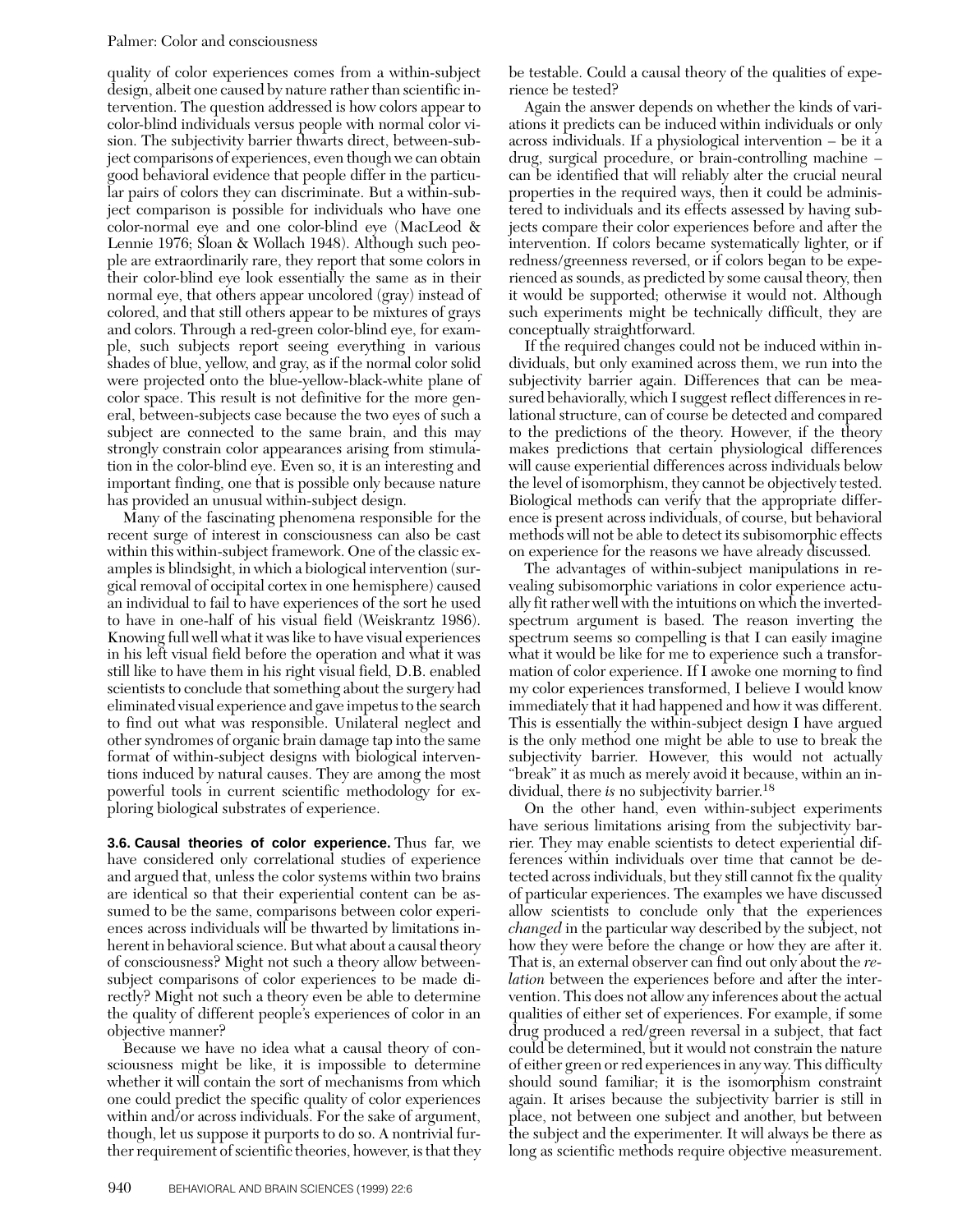## **4. Implications for functionalism**

The theory of mind most relevant to the considerations raised in this target article is functionalism because of the central role relations among mental states play in both cases. In particular, functionalism identifies the nature of mind with the relations among mental states and their causal connections to the environment. Crucial to the functionalist view is the assumption that the nature of mental states does not depend on their particular physical realizations. Minds must be physically embodied *somehow* to have the necessary causal connections to the world, of course, but functionalists claim that the same mind could be instantiated in wildly different hardware, neural or otherwise, as long as the same functional relations are present. These claims have sparked heated arguments about the adequacy of functionalism as a metatheory of mind, most of which seem to be aimed at convincing the reader either that functionalism is obviously right or obviously wrong. The considerations raised in the present article suggest that a better articulated critique is possible.

Using color experience as a paradigm example, I have argued that there is a metaphorical brick wall that limits the kind of knowledge about experience that can be derived from behavior. On one side of this epistemological wall lie objective facts about relations among experiences that are part of our shared cognitive culture and that can be studied behaviorally. On the other side lie subjective, private aspects of individual experiences that cannot. Theoretically, I have identified this limitation with the isomorphism constraint, claiming that behavioral science can specify the structure of experience up to the level of isomorphism, but no farther. This analysis is intimately related to functionalism insofar as it states that what can be known behaviorally are relations among experiences. Such relations are, by definition, within the domain of functionalism, so anything that can be known about experience from behavior (i.e., up to the isomorphism constraint) can be captured by a functionalist account. I have also argued, however, that the nature of individual experiences (beyond the isomorphism constraint) cannot be known from behavior, even in principle. These nonrelational aspects of experience lie, by definition, outside the domain of functionalism; they are underconstrained by relations among mental states. It seems that the failure of functionalism to provide an account of these aspects should be counted against its claim of fully specifying the nature of mind. It does not seem to be able to do the whole job.

It can do at least *part* of the job, however. Specifying conscious mental states to the level of isomorphism is nothing to be sneezed at. In the domain of color experience, it is sufficient to specify completely the shape and structure of color space, which includes everything we know about color experience, scientifically speaking. There is even a serious question about whether there is anything more that can be known within the methodological/epistemological limitations of science. I have argued, for example, that no theory of consciousness, even a causal biological one, will be able to produce a testable account of the nature of individual experiences because the behavioral aspects of the tests required would not support inferences beyond the isomorphism constraint. One might argue, therefore, that it is unfair to require functionalism (or any other theory of mind, for that matter) to be able to account for individual

experiences, because such theories cannot be tested in any case.

The one way in which I have argued that we may be able to get some understanding of experiential qualities beyond the level of isomorphism is by the sort of "end run" I described previously. If within-subject experiments using biological interventions can enlarge the experiential equivalence class of color perceivers beyond individuals (e.g., just me) to groups of individuals (e.g., you and me), then I can infer that anyone within my equivalence class has the same color experiences as I do. Such equivalence classes lie beyond the isomorphism constraint because there could, in principle, be many of them within a population of perceivers who are behaviorally indistinguishable (see Fig. 7). Science could not objectively specify the nature of the underlying experiences within any of these equivalence classes, but I would have subjective knowledge for the experiences of members of my own equivalence class, just as you would for members of your own equivalence class. Thus it seems that functionalism may succeed in specifying experience as fully as objective science will allow, even though I, as a conscious experiencer of colors, may be able to get some further knowledge via attributing my own subjective experiences to my equivalence class as defined by combined evidence from the brain and behavioral sciences.

The indeterminacy of the nature of individual experiences within functionalism is a small shortcoming, however, compared to the fact that it fails to discriminate between my experiences and the complete lack of such experiences in an information-processing system that has the same causal relational structure among its processes, but no experiences of any kind. The color machine described above, for example, has the same representational color space as a normal human trichromat but, because of the implications of the color-room argument, it seems highly unlikely that such a machine would have color experiences of any sort. The causal isomorphism of its color representations to those of normal trichromats is sufficient to guarantee that it cannot be distinguished from a normal trichromat by behavioral means, but not that it has color experiences of any sort. This is a problem because it means that, in addition to having no account of the qualities of experience, *functionalism has no account of experience at all.*

There is an interesting parallel here between implementation and experience with respect to functionalism.<sup>19</sup> It has been recognized from the outset that functionalism treats mental phenomena as independent of their physical realizations: Any set of physical events will do, provided they have the right causal relational structure. One way of stating this situation is that functionalism induces a set of equivalence classes on objects in which all those with precisely the same causal relational structure among their internal states fall into the same equivalence class, despite potentially enormous differences in their physical implementations. A similar claim can be made about functionalism in the experiential domain. Functionalism appears to be independent of the experiential realization of mental phenomena in much the same sense: Any set of experiences – indeed, even nonexperiential computational states – will do provided they have the right causal relational structure. Functionalism thus establishes a set of equivalence classes on minds in which all those with the same causal relational structure among their experiences fall into the same equiv-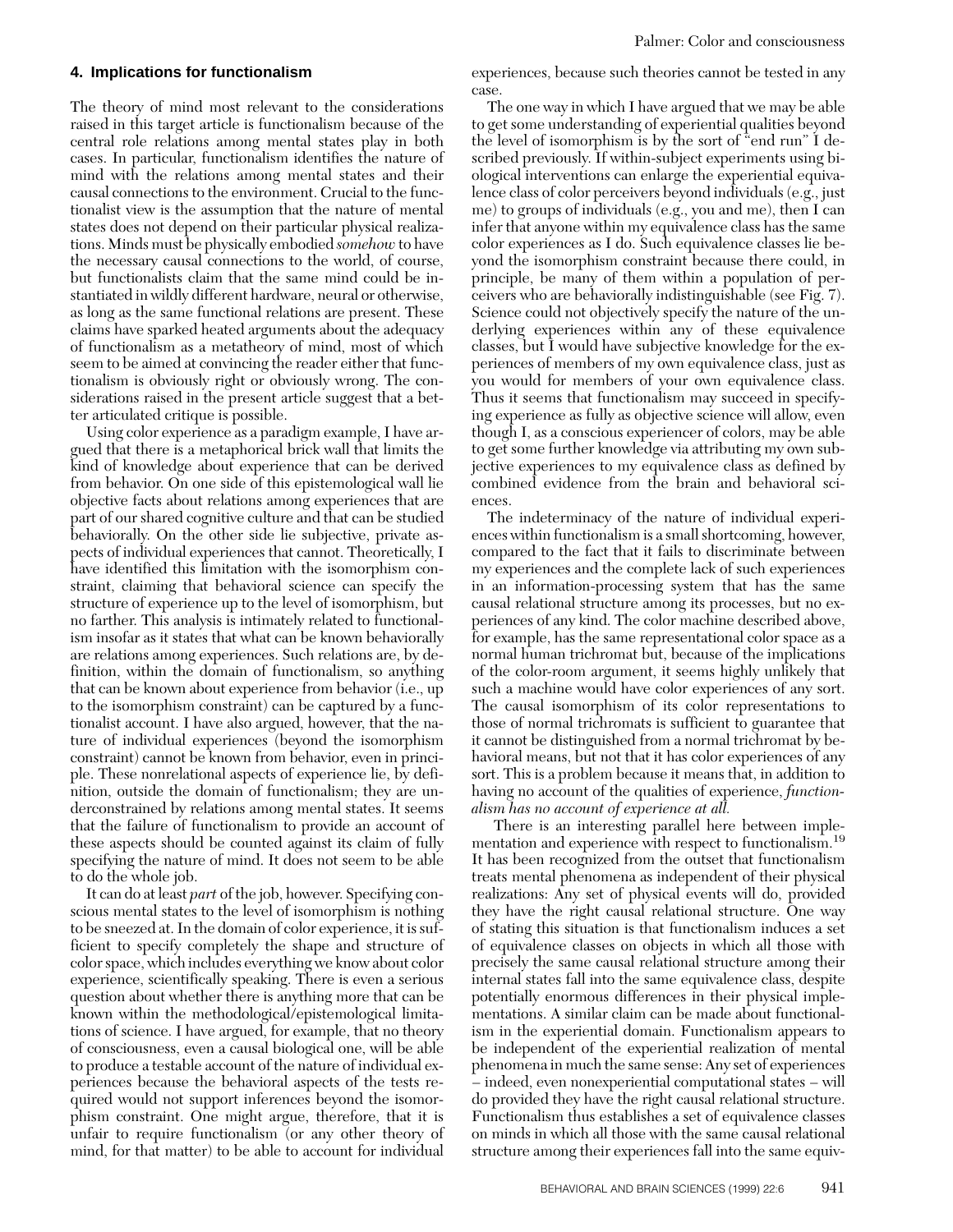## Palmer: Color and consciousness

alence class, despite potentially enormous differences in their experiential realization.

Notice a crucial difference between these two cases, however. Although functionalism asserts that minds are independent of their particular physical realization, it maintains that they must have a physical realization to meet the requirement of proper causal connections to the physical world. Functionalism is therefore merely indifferent about what particular implementation it has. However, in the corresponding case of experiential realization, functionalism does not demand that minds have one at all. There is no requirement corresponding to the causal connection to the environment that can be used to enforce some kind of phenomenal component as there is in the case of a physical component. *Experience thus does not have any intrinsic necessity within a functionalist framework, even though experience is the defining characteristic of mental life.*

The conclusion I draw is that functionalism is the appropriate, state-of-the-art theory of mind from the standpoint of purely behavioral science, but it falls short of providing a full account of mental events. This is perhaps not too surprising given that one of the cornerstones of functionalism is the irrelevance of physical implementation. Without physiology, what objective facts are there to constrain the nature of mind except behavioral ones? And, if behavior can reveal only relational aspects of mental events, then a theory of mind built solely on relations can be expected to do as well as can be done. Within-subject designs employing physiological interventions, natural or artificial, provide ways of going beyond these limitations, however. If such research is successful – and neuropsychological phenomena such as blindsight suggest that it will be – more comprehensive, physically based theories of mind will be required to account for the fact that certain changes in neural realization produce behaviorally detectable changes in experience within individuals.

The considerations in this target article cast serious doubt on the possibility of science being able to give a complete and testable explanation of the quality of color experience, or any other kind of experience for that matter. Behavioral science is limited by the isomorphism constraint in making between-subject comparisons: It cannot detect differences in the experiences of two individuals below the level of equivalent relational structure. Biological science is subject to the same limitation, because behavioral measurements are the only way in which it can compare experiences across individuals. The prospects for going further using biological techniques depend on (1) establishing the identity of underlying physiology to a level at which it becomes implausible to believe that experiential differences would arise from such minor physical differences, and/or (2) employing physiological interventions using within-subject designs. Even if both conditions can be met (and each will be difficult), there is no way to specify uniquely the qualities of particular experiences except by reference to one's own. Physiological identity can demonstrate only that two people's experiences should be the same, not what actual qualities they have in common. Within-subject designs can examine changes in experience, but cannot reveal to or from what they changed. Thus, explaining the qualities of individual experiences may be one mystery that will not yield its secret to the seemingly inexorable advance of science.

#### ACKNOWLEDGMENTS

The preparation of this target article was supported by grant 1- R01-MH46141 from the National Institute of Mental Health to the author. I wish to thank Alison Gopnik, Paul Kay, Eleanor Rosch, John Watson, John Searle, Bruce Mangan, Max Vellmans, Bernard Baars, Elisabeth Pacherie, C. Lawrence Hardin, Robert E. MacLaury, and two anonymous reviewers for their helpful comments on earlier drafts of this target article.

#### **NOTES**

Requests for reprints should be sent to Stephen E. Palmer at the Psychology Department, University of California, Berkeley, CA 94720-1650.

**1.** Although there is a great deal of consensus among color scientists about the primacy of these four chromatic colors, the matter is not completely settled. Indeed, Saunders and van Brakel (1997) have disputed various aspects of this idea in a previous target article in this journal, to which the interested reader is referred.

**2.** Many people object that green is not a primary because it is a mixture of blue and yellow. Although it is true that mixing blue and yellow paints or dyes generally produces some shade of green, people without experience mixing paints do not report that green looks like the composition of blue and yellow. In any case, virtually everyone given control over the degree of yellowness/blueness in a green test patch can easily find a setting where it looks neither yellowish nor bluish. This color is unique green.

**3.** The color space shown in Figure 2 is intended to be an abstract schematic model of human color experience rather than a particular one, such as Munsell space, OSA space, NCS space, or CIE space, each of which has somewhat different properties in terms of both the types of stimuli and the nature of the relations they represent. This model will be used to explicate a mode of argumentation with respect to empirical constraints on the invertedspectrum argument rather than to demonstrate definitive results concerning fine points in terms of which alternative models of color differ.

**4.** Again, this generally accepted view of the dimensionality of color experience is not beyond reproach. Saunders and van Brakel (1997) have disputed that these are the only or the most appropriate dimensions of color experience, citing a number of dissenting voices in the research literature. The interested reader is refered to their article for further discussion.

**5.** It can be objected that there is no reason to suppose that such individuals are any different from normal trichromats in any biologically meaningful way. This would be true, however, only if there is no difference between L- and M-cones except the nature of the pigments they contain and the genetic codes that determine those pigments. If there are any other differences between L- and M-cones that are determined by other genes – for example, their frequency of occurrence, retinal distribution, or output relations to other cell types – then such individuals should not be biologically grouped with normal trichromats.

**6.** This presentation reflects what I take to be a plausible firstorder story about color categories, one that may or may not be correct in detail. I present it to illustrate the logic of the claim that the structure of color categories breaks further symmetries of an empirically accurate color space, rather than as a definitive argument that they do so. Many aspects of the Berlin-Kay-McDaniel theory I discuss are open to question, as Saunders and van Brakel (1997) have argued at length.

**7.** The status of goluboi as a BCT is controversial, with some researchers endorsing its inclusion and others not (see MacLaury 1997a).

**8.** Tarski (1954) took a set theoretic approach to models by defining an *n-*ary relation among objects in terms of the set of ordered *n-*tuples of objects for which that relation holds. For instance, the binary *lighter-than* relation between two color experiences, *lighter-than*  $(c_i, c_j)$ , can be defined as the set of all ordered pairs of color experiences  $\langle c_i, c_j \rangle$  such that  $c_i$  is lighter than  $c_j$ . This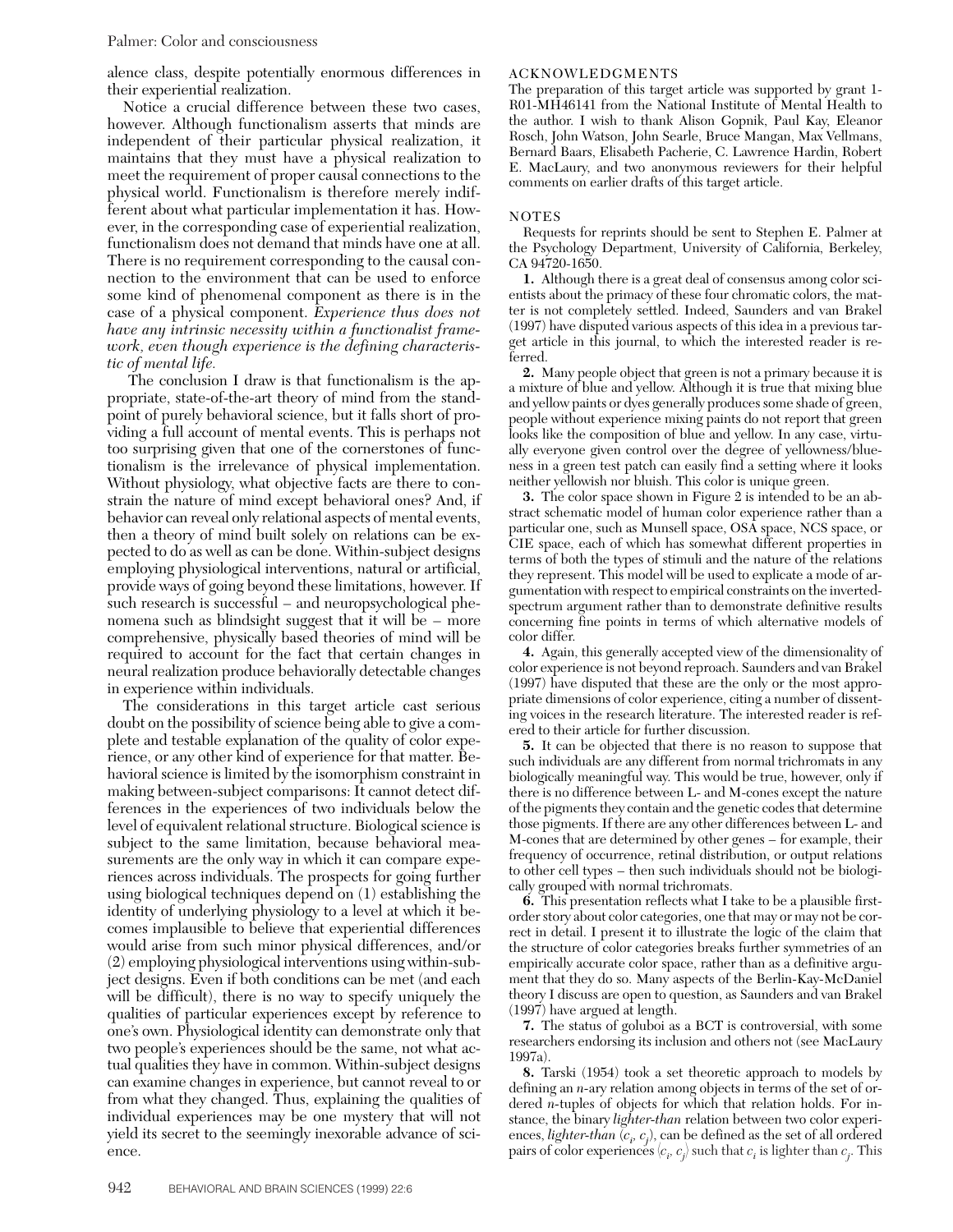relation, in the sense of a set of ordered pairs, is then structurally preserved by the binary *higher-than* relation in a spatial model of colors if there is a function, *F*, that maps colors  $(c_1, c_2, \ldots, c_n)$  to points  $(p_1, p_2, \ldots, p_n)$ ,  $F(c_j) = p_i$  and  $F(c_j) = p_j$ , such that  $(p_j, p_j)$ is a member of the *higher-than* set of ordered pairs of points if and only if  $\langle c_i, c_j \rangle$  is a member of the *lighter-than* set of ordered pairs of colors. These conditions ensure that the structure of one set of objects and the relations among them are identical to the structure of another set of objects and the relations among them, without either the corresponding objects or relations being identical in any sense. (In the discussion of interobserver color transformations, the relevant mapping is from color experiences in one observer to color experiences in another observer.)

**9.** Formally, an isomorphism can be defined as a function, *F,* that maps a relational system,  $S = \langle E, R_1, R_2, \ldots, R_n \rangle$ , onto another relational system,  $S' = \langle E', R_1, R_2, \ldots, R_n \rangle$ , such that  $\langle e'_i, e'_j \rangle$  is an element of  $R_k'$  iff  $\langle e_i, e_j \rangle$  is an element of  $R_k$  and  $F(e_i) = e_i'$  and  $F(e_j) = e_j'$ . *E* and *E*<sup>*i*</sup> are simple sets of elements in the two relational systems (in this case, color experiences of two different observers), and  $R_i$  and  $R'_i$  are sets of *n*-tuples that constitute relations among the elements within the two relational systems (in this case, relations among color experiences of two different observers).

**10.** Transitivity requires that if *A* is isomorphic to *B,* and *B* is isomorphic to *C,* then *A* is isomorphic to *C.* Symmetry requires that if *A* is isomorphic to *B* then *B* is isomorphic to *A.*

**11.** The concept of isomorphism has a long and somewhat confusing history in psychology. Members of the Gestalt school discussed two different relations in terms of isomorphism (e.g., Koffka 1935; Köhler 1929). The clearer and less problematic use was to describe the "psychophysiological" relation between sensory experiences and underlying neurological processes in terms of having the same abstract structure. (We will have more to say about this relation later in this target article.) The other was to describe the relation between the physical world and underlying neurological representations. Here the authors introduced some confusion by implying that there was actual similarity between certain spatial qualities of a stimulus, such as a square, and the corresponding pattern of neurological activity, which might itself be similar to a square. A more realistic view of this psychophysical form of isomorphism was developed by Shepard and Chipman (1970) as a natural extension of Shepard's pioneering work in nonmetric multidimensional scaling (Shepard 1962a; 1962b). Shepard and Chipman called this relation "second-order isomorphism" to emphasize that, unlike some of the Gestalt ideas about isomorphism, the "first-order" properties of representations do not have to be the same or even similar. Thus the internal representation of a square does not itself have to be square or even remotely similar to a square, but, whatever it is, it must be more like the internal representation of a rectangle than that of a triangle or circle. (Strictly speaking, the "second-order" qualifier is unnecessary because mathematical isomorphisms are, by definition, abstracted from the "first-order" properties of their individual objects and concern only "second-order" relational structure.) A particularly clear and cogent early discussion of isomorphism in sensory psychology can be found in Hayek (1952, pp. 37–41). None of these uses of isomorphism is the same as the present one, however, which concerns the relation between the experiences of two different observers who may, in fact, have qualitatively different experiences but the same relational structure over those experiences.

**12.** By "causal" I do not mean a theory of consciousness that specifies the nonconscious neural events in the causal chain that ultimately leads to consciousness. In color perception, for example, it is clear that the registration of wavelength information by activity in the short-, medium-, and long-wavelength cones of the retina is not itself conscious but does lead to color experience somewhere later in the sequence of neural processing. I take it that the specification of this causal chain of neural events leading to consciousness is conceptually unproblematic, although the details are not yet understood.

**13.** I hasten to add that this analogy is quite imperfect. I particularly do not want to be taken as claiming that consciousness must be reduced to some causal physical mechanism – although it might – in the same way that biological processes can be reduced to physical processes involving DNA or that consciousness is like the "vital force" that will be eliminated from the scientific vocabulary once it is properly understood in mechanistic terms. Both of these conjectures are up for grabs. I offer the analogy only as a particularly clear example of the important difference between correlational and causal theories in a scientific domain.

**14.** There appears to be a fairly widespread belief that the neural correlates of experienced redness/greenness, blueness/ yellowness, and blackness/whiteness are already known from single cell recordings of opponent cells in the retina and lateral geniculate nucleus of monkeys (e.g., De Valois & Jacobs 1968). Although these results are indeed suggestive, they do not support such an extreme conclusion; it is extremely unlikely that the neural correlate of color experience arises in precortical structures. The most that can be said is that there may be some later representation of experienced color that has a similar neural coding in terms of three opponent processes, as Hering (1878/1964) suggested from a phenomenological analysis.

**15.** We would not require that our entire brains be identical, for there may be many brain differences that would be irrelevant to our experiences of color, such as those reflecting different memories of autobiographical events, different motor skills, or different likes and dislikes. Our own experiences of color do not appear to vary over the course of our lives as these and many other factors change, although such conclusions rest on assumptions that can be challenged.

**16.** For example, the red-green dimension of color experience might not have been reversed by the drug but, rather, the set of associations to the relevant linguistic terms for reporting them. Grass would then still *look* green, but the observer would call it "red." Such differences could be ruled out in a number of ways. For one, observers could be shown normal and color-inverted pictures of objects with characteristic colors (green grass and red grass, red stop signs and green stop signs) and then be asked (1) which were normal and which were color inverted, and (2) the name of the color of the object shown. If the experiences were inverted, subjects would always be wrong in both tasks; if the linguistic labels were inverted, subjects would name the colors incorrectly but discriminate normal from reversed colors correctly. Another approach would be to determine which physiological structures were altered by the drug. If they were in the color pathways of the visual system, color experience would be the more plausible alternative; if they were in the linguistic or memory centers, a change in language would be more plausible.

**17.** A further methodological difficulty in this program of research is accepting the null hypothesis. That is, to eliminate a given neurological factor as relevant to color experience, one has to claim that it has no effect, and this is statistically problematic.

**18.** This is true for normal people under normal circumstances. However, in a variety of dissociative states, such as during hypnosis, fugue states, and episodes of multiple personalities, there appear to be subjectivity barriers within individuals. These are complex and interesting phenomena that will ultimately prove to be of great importance to understanding consciousness but are well beyond the scope of the present discussion.

**19.** I thank Alison Gopnik for pointing out this parallelism when we discussed an earlier draft of this target article.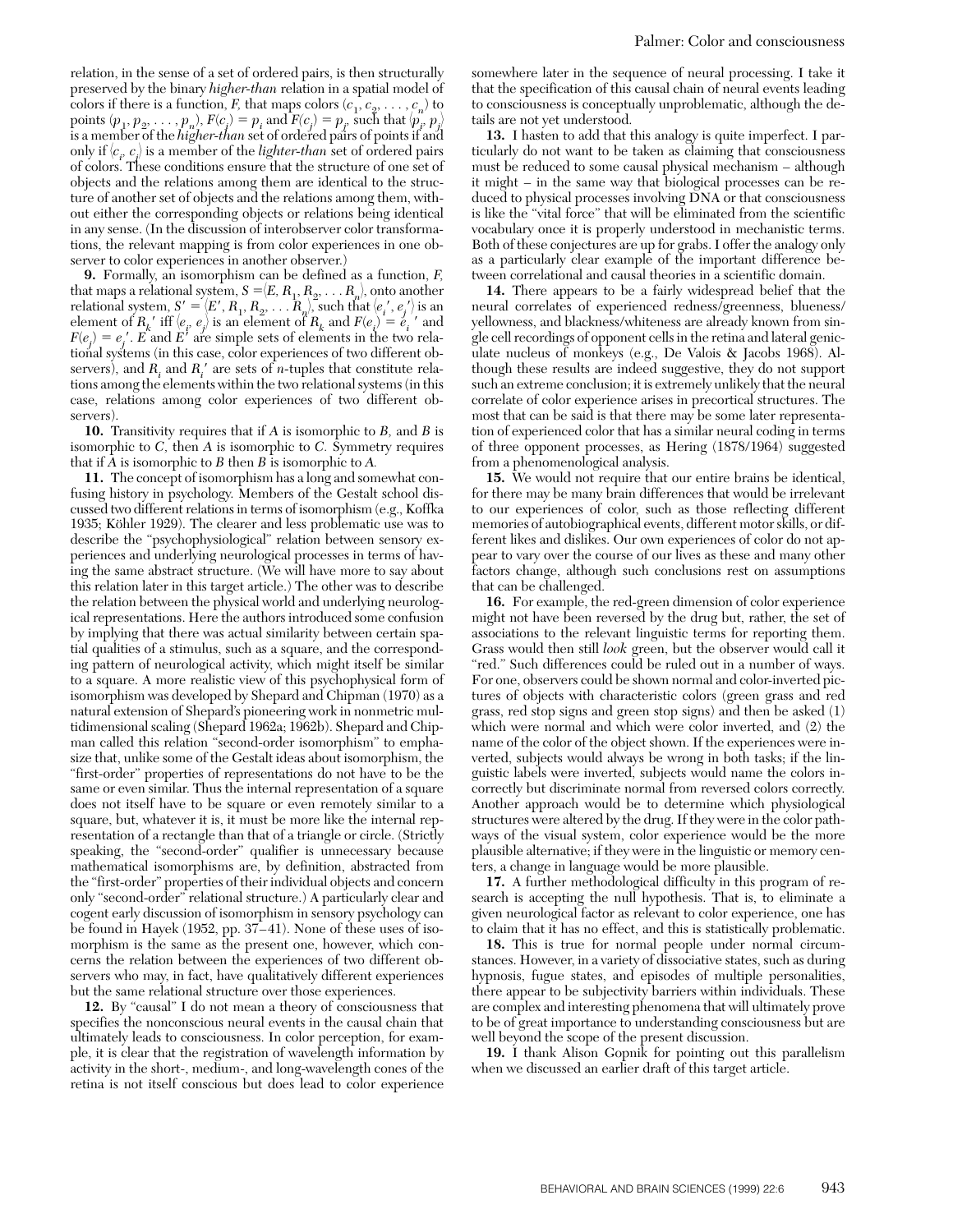## Open Peer Commentary

*Commentary submitted by the qualified, professional readership of this journal will be considered for publication in a later issue as Continuing Commentary on this article. Integrative overviews and syntheses are especially encouraged.*

## **How to compare color sensations in different brains**

#### Werner Backhaus

Theoretical and Experimental Biology, Department of Biology, WE 05, Freie Universität Berlin, 14195 Berlin, Germany. **backhaus@zedat.fu-berlin.de www.fu-berlin.de/backhaus**

Abstract: The qualitative and quantitative properties of color sensations and neuronal color coding are discussed in relation to physiological color exchanges and their evolutionary constraints. Based on the identity mind/ matter thesis, additional physical measurements on color sensations are described that will allow us, at least in principle, to compare the qualitative properties of color sensations in different brains.

**1. Qualitative and quantitative properties of color sensations.** Our color sensations consist of six elementary colors with different hue quality, brightness (lightness) being an additional common quality. These qualities can be compared and judged by introspection, at least within one brain (content-analytical experiments). The hues of the elementary colors can be named (red, green, blue, yellow, black, and white) and the intensity of their color brightness can be judged, as well as the amounts of elementary colors in any color sensation (see Backhaus et al. 1998; Backhaus 1996; 1998a; 1998e). Animals can learn, as a food signal, a specific elementary color that two or more colors have in common (through double or multiple color training) and they can choose the colors according to the respective amounts of this elementary color (bees: Backhaus 1995; also Backhaus 1994; 1997a; Backhaus & Kratzsch 1993). Color names are arbitrarily related to the elementary colors by learning and are hence unreliable for communicating of the qualitative (ontological) properties of colors in different brains.

On the other hand, the brightness ordering of the elementary colors appears to be fixed and thus provides more information for this purpose. Further (unconscious) properties are expected to exist in addition to the (conscious) properties determined by introspection; these can also be used to uniquely determine the elementary colors in different brains (Backhaus 1997b; 1997c; 1998a; 1998b; 1998e; 1999; in press; in prep.).

**2. Neuronal color coding.** Neuronal color opponent coding (COC) appears to be the general strategy for transforming data from the photoreceptors into information concerning the elementary colors. COC neurons coding for red/grey/green, blue/ grey/yellow, UV/grey/blue-green, blue/grey/UV-green, and so forth, as well as black and white have been shown to exist in humans and other animals. Inverted neurons, with swapped highand low-frequency responses to monochromatic light exist, as well. This is probably to keep the excitation-dependent noise identical for all elementary colors (see Backhaus 1993; Backhaus et al. 1996). On the other hand, neurons that code exclusively for an elementary color have not been found in any species. Thus the quantity of elementary color must be encoded by the COC neurons (Backhaus 1998a; 1999). Figure 1 shows the COC model of color vision in the honeybee, which predicts and explains color similarity and color discrimination behavior in terms of the neuronal excitation values (Backhaus 1993; 1998c; 1998d). This model is in the process of being extended by temporal properties (Becker & Backhaus 1998; in press).

Nothing has so far been assumed about color sensations. Nevertheless, the results of the double-color training experiments



Figure 1 (Backhaus). COC model of neuronal color coding and color choice behavior for the bee. The upper part (above dashed line) is related to the physiology of the color vision system. The lower part is related to the psychophysics of color vision.  $I(\lambda)$ : light intensity; u, b, g: photoreceptor spectral types;  $s(\lambda)$ : spectral sensitivity; R: range sensitivity; P: absorbed photon flux; E: photoreceptor excitation; V: membrane potential; M: Monopolar cell; A, B: excitations of the COC neurons;  $\mathbf{d_{ki:}}$  color difference between two color stimuli  $S_{i_k}d_{ij}$ : judgment values; F: global scaling factor; <sub>k</sub>z<sub>ij</sub>: scaled judgment values; p(z): choice percentages (inverse ztransformed). The metric of subjective color space can be realized by simple neurons that receive inverted input from the COC neurons and corresponding color memories (from Backhaus 1993).

mentioned above could not be explained exclusively by COC neuronal activity; they appear to depend on a component (elementary color) of a further color representation. Whether this representation is conscious and colorful like ours can not be answered from behavioral experiments alone. These results nevertheless support the hypothesis that the judgments in ordinary color discrimination and color similarity experiments are performed unconsciously. Only color content analyses appear to rely on conscious judgments (Backhaus 1998e; 1999, see Fig. 2).

**3. Physiological color exchanges.** From the biological point of view, we expect that the visual system of every species with color vision, including man, has adapted by coevolution to its environment for species-specific tasks (Backhaus 1992; Kevan & Backhaus 1998; Pielot et al., in press; Pielot & Backhaus, submitted). Thus color vision systems should be almost identical within a species, up to rare color vision deficiencies caused by mutations and the population spread related to genetical recombination. From this point of view, the problem raised in the target article reduces to two main questions: (1) Can there be physiological changes in color vision that have no expression in behavior and consequently will not have died out because of natural selection? (2) Is it possible to determine the properties of color sensations other than by introspection?

Regarding behaviorally silent color differences: Inverting the COC neurons would have the same result as swapping the corresponding elementary colors. Simultaneous inversion of the code and swapping of the elementary colors would leave the color vision system unchanged. Obviously, neither simple nor complicated transfer motions are possible if they disturb the ordering of color brightness. Only if all the elementary colors are swapped exactly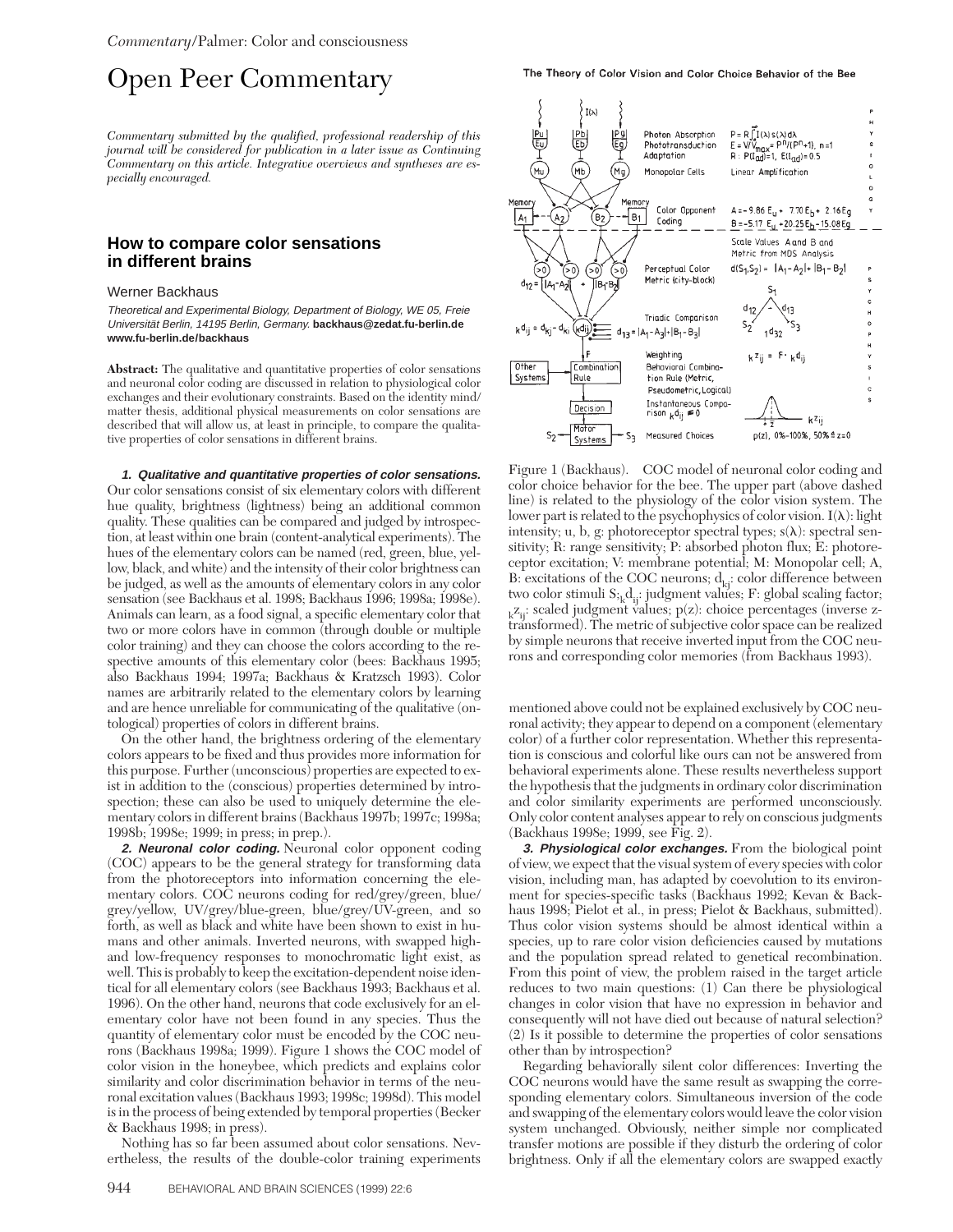

Figure 2 (Backhaus). Causal chain structure of color vision and supposed types of judgments (from Backhaus 1998e).

so that the color brightness scale is inverted (i.e., dark is reported as bright and *vice versa*), this change will remain undetected, at least in the experiments mentioned above. Nevertheless, from an evolutionary point of view this is rather unlikely, because several genes would have to mutate simultaneously. Once the genes for the color coding neurons and the elementary colors are known (as they already are for the photoreceptors), the unlikeliness can be calculated. Steps in between would die out by natural selection (see Pielot et al., in press; Pielot & Backhaus, submitted).

**4. Physical measurements will allow us to compare color sensations in different brains.** Regarding introspection, consider physics, which is on the way to describing the world completely through a grand unified "theory of everything." This theory should also describe our conscious mental states, for example, the elementary colors and color sensations; otherwise, it will be incomplete. When the materials that are close to or even identical to the color sensations (see Fig. 3) are ultimately identified (the identity thesis), the problem of the nature of color sensations (experiences) in man and animals will reduce to the ordinary physiological problem of demonstrating that specific materials exist in respective parts of their brains.

Apart from conscious qualities, as directly (subjectively) observed by introspection, there should exist further unconscious physical properties (e.g., masses, quantum properties, etc.), which can be (objectively) measured (at least in principle). It should be possible to characterize color sensations physically per se, which should allow a deeper understanding of color sensations and will finally allow us to compare color sensations in different brains by objective methods (see Backhaus 1998b; 1999).



unconscious

conscious

Figure 3 (Backhaus). Constraints for a physiological model of color sensations (from Backhaus 1998e).

## **Color: How you see it, when you don't**

Philip J. Benson

University Laboratory of Physiology, Oxford OX1 3PT, United Kingdom. **philip.benson@physiol.ox.ac.uk www.physiol.ox.ac.uk/~pjb**

**Abstract:** It is worth considering whether particular behavioral measures from observers are ever consciously (or preattentively) transformed *a priori* so as to render inferences about them indistinguishable. This is unlikely, but recent experiments indicating color sensitivity and selectivity without visual awareness suggest that the distinction between what can and cannot be explained about color experience using behavioral responses may not be as obvious as Palmer concluded.

Consciousness is always accompanied by awareness. Awareness arises when we have overt access to information that can be used to influence behavior. Quantitative changes in behavior arising from associated phenomenal experience is often interpreted in terms of a functional neurological architecture. When a breakdown of the modularity is exposed in blindsight or apperceptive agnosia, for example, we can sometimes interpret quite profound residual skills using knowledge of alternative multiple parallel pathways. That being the case, when it is suggested that awareness need not be accompanied by consciousness we must remember that awareness is intimately influenced by the properties of the sensory stimulus. So consider the following.

When we asked an observer, known as G.Y., who has suffered complete degeneration of his left primary visual cortex, to judge the direction of a color stimulus moving in his blind field, performance accuracy was very good. We further found that he was sometimes conscious of a visual event, that "something happened," in his blind hemifield (Guo et al. 1998). But at no time did he see either the color of the object or its motion. His experiences are devoid of content, of qualia. Asked to name the hue – red, green, blue, or yellow – of a small patch of color as bright as its background, G.Y.'s hesitancy is understandable. However, his prompted verbal guessing was almost twice as good as he could have achieved by guessing alone (47%,  $d' = 0.74$ ) – all very interesting for someone who has had no experience of chroma in his blind field in the 35 years since his accident. The pupillary light reflex of G.Y. and similar patients also shows sensitivity to stimulus-related color and motion (Stoerig et al. 1994), which provides an important indirect means of measuring the unconscious "perceptions" of his visual system.

Damage to a different brain area results in cortical color blindness and affects observers in a different way. Unlike G.Y., such patients can readily volunteer comments on their visual experiences of the same kind of stimuli, but they cannot overtly access their own representations of chromatic information that nevertheless allow them to process color contrast boundaries, for example. A completely achromatopsic observer, M.S., was unable to indicate verbally the position of the odd-one-out in a color test (Heywood et al. 1998). His saccadic eye movements to the odd color were also subject to overt guesswork, but were actually remarkably accurate.

The cognizances of observers like these have the potential to disclose important facets of color space and can be framed within Palmer's hypothesis. The question of color subjectivity, considered in terms of access-consciousness (Block 1995), is not, I believe, a *prima facie* reason to disqualify between-subjects designs. Palmer's suspicions have to be testable. Are they? I do not think we have yet journeyed into an experimental or philosophical cul-desac, but we have to assume that the fundamental Lockean question is worth asking. There are several methods at our disposal – direct, indirect, *and* behavioral – that allow us to speculate on the essence of color similarity judgments and color categories that might be made without awareness of hue, albeit at a fairly crude level. A damaged or chronically underused color space may become distorted, leading to tell-tale errors when it is accessed. The time of injury, and the frequency of participation in intense experimenta-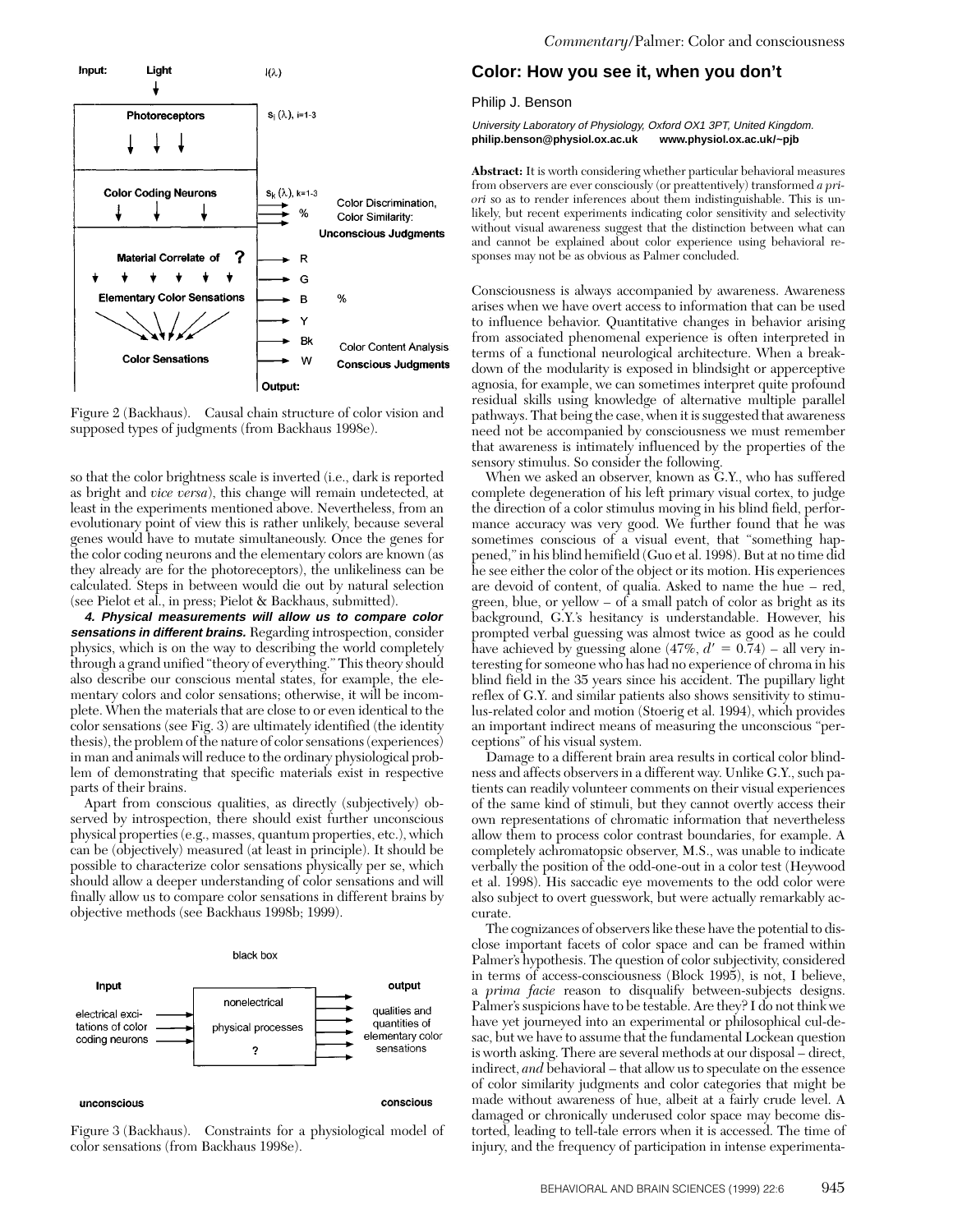## *Commentary/*Palmer: Color and consciousness

tion might be relevant because there may be a strong element of acquiring the skills to associate subthreshold experiences with properties of color, motion, and form. Paradoxical neuropsychological evidence is there to furnish us with an operationalized interpretation of our normal behavioral repertoires and experiences.

#### ACKNOWLEDGMENTS

G.Y.'s color naming experiments were carried out in collaboration with Kun Guo. Preparation of this commentary was supported by the United Kingdom Medical Research Council.

## **Jack and Jill have shifted spectra**

#### Ned Block

Department of Philosophy, New York University, New York, NY 10003. **nb21@is5.nyu.edu www.nyu.edu/gsas/dept/philo/faculty/block**

**Abstract:** There is reason to believe that people of different gender, race or age differ in spectra that are shifted relative to one another. Shifted spectra are not as dramatic as inverted spectra, but they can be used to make some of the same philosophical points.

**How important are the facts that may block an actual inverted spectrum?** The inverted and absent qualia arguments against functionalism that Palmer invokes are well known in the philosophical literature,<sup>1</sup> although the wealth of empirical considerations he so convincingly describes are a new and welcome contribution. However, do the empirical issues really matter for the challenge that the possibility of an inverted spectrum poses for functionalism? My answer is: only in a subtle and indirect way. For if there *could be* creatures who have color experience or at least visual experience for whom the relevant empirical points do not apply, then functionalism is refuted even if *human* spectra cannot be inverted. For example, perhaps it is a consequence of the human genome that humans tend to be unwilling to give a name to light green, even though they are willing to give a name to light red ("pink"). Still, there *could* be people whose visual experience is similar even if not identical to ours who find it equally natural to give names to light green as to light red. (Perhaps we could even genetically engineer humans to become so willing.) If this and other relevant asymmetries could fail to obtain in people (or other creatures) who have color experience (or at least visual experience), then the mere *possibility* of an inverted spectrum shows that functionalism is false (Block 1990; Shoemaker 1982). It would be a strange claim that the phenomenal character of *our* visual states has a functional/computational essence, even though there could be *other creatures* who have visual experiences that have phenomenal characters that lack that essence.

However, just because it *seems* that there *could be* living beings, even if not humans, who could have an inverted spectrum, does that show that such creatures really could exist? This, it seems to me, is where the empirical considerations come in; they move the burden of proof to the functionalist. Three transformations of color space survive the asymmetries that are known to be determined to the visual system itself. As Palmer emphasizes, the further asymmetries that may block an indetectible inverted spectrum may well be determined by a later cognitive stage of processing. Currently available empirical considerations, therefore, do not count against the possibility that there *already exist* cases of inversion of color experience. Suppose, however, that the color naming and categorization asymmetries do in fact reflect asymmetries in color experience. Should it not be possible for there to be people (or creatures of some sort) for whom light green looks as salient (and therefore nameable) as light red? The difference between such creatures and humans seems trivial, one of the sort that might for all I know obtain between my neighbor and me. This triviality puts the burden on the functionalist.

Philosophers make much of the distinction between a func-

tional state or process and its realizer or implementer (Block 1980). For example, a computational process for finding square roots might be realized or implemented by a mechanical (gears and wheels) system, or by an electronic or biological system (a human doing the computing). In the battle between Computation and Biology that has defined the last 40 years of controversy in cognitive science, the Computationalists say that qualia (i.e., the phenomenal feels of sensory experience) are functional states, whereas the Biologicists say that qualia are the biological realizers or implementers of those states. The mere possibility of an inverted spectrum, if it can be established, gives the Biologicists an advantage over the Computationalists when it comes to qualia.2

**Shifted spectra.** Functionalism is only one of the targets of arguments from inverted and absent qualia. Another is representationism. Representationism is the view that the phenomenal character of an experience is (or at least is determined by) its representational content. That is, the phenomenal character of an experience as of red consists simply in the experience representing something *as red.* (This view is taken by Dretske 1995; Harman 1996; Lycan 1996; Tye 1995, and, less clearly in McDowell 1994b.) These representational contents are usually supposed to be nonconceptual, as distinct from the contents of thoughts. (Nonconceptual contents of perception are shared by people and animals, even if the people can reason with these contents, whereas the animals cannot. I will not try to spell out the concept of nonconceptual content further; see Crane 1992.) If you and I can have inverted phenomenal characters even though our experiences represent the same color, representationism is refuted.

But although the kind of inverted spectrum needed to refute functionalism requires behavioral (and functional) isomorphism (as Palmer notes), representationism can perhaps be refuted empirically without these isomorphisms, as I shall now argue. One interesting empirical argument appeals to the fact that color vision varies from one *normal* person to another. Two normal people chosen at random will differ half the time in peak cone sensitivity by 1–2 nm or more. (More precisely, the standard deviation is 1– 2 nm; see Lutze et al. 1990.) This is a considerable difference, given that the red and green cones differ in peak sensitivities only by about 25 nm. Moreover, there are a number of specific genetic divisions in peak sensitivities in the population that are analogous to differences in blood types (in that they are genetic polymorphisms, discontinuous genetic differences coding for different types of normal individuals). The most dramatic of these is a 62% – 38% split in the population of two types of long-wave (red) cones that differ by 5–7 nm (roughly 24% of the difference between the peak sensitivities of red and green cones; Neitz et al. 1993). This characteristic is sex-linked. The distribution just mentioned is for men. Women have smaller numbers in the two extreme categories and a much larger number in between. As a result, the match on the Rayleigh test (described below) "most frequently made by female subjects occurs where no male matches" (Neitz & Jacobs 1986).

These differences in peak sensitivities do not show up in normal activities, but they do reveal themselves in subtle experimental situations. One such experimental paradigm uses the anomaloscope (devised in the nineteenth century by Lord Rayleigh), in which subjects are asked to make two halves of a screen match in color, where one half is lit by a mixture of red and green light and the other half is lit by yellow light. The subjects can control the intensities of the red and green lights. Neitz et al. 1993 note that "people who differ in middle wavelength sensitivity (M) or long wavelength sensitivity (L) cone pigments disagree in the proportion of the mixture primaries required" (p. 117). That is, whereas one subject may see the two sides as the same in color, another may see them as different, for example, one redder than the other. Furthermore, variation in peak sensitivities of cones is just one kind of color vision variation. The shape of the sensitivity curves likewise varies. These differences are the result of differences in ocular pigmentation, which vary with "both age and degree of skin pigmentation" (Neitz & Jacobs 1986). There is also considerable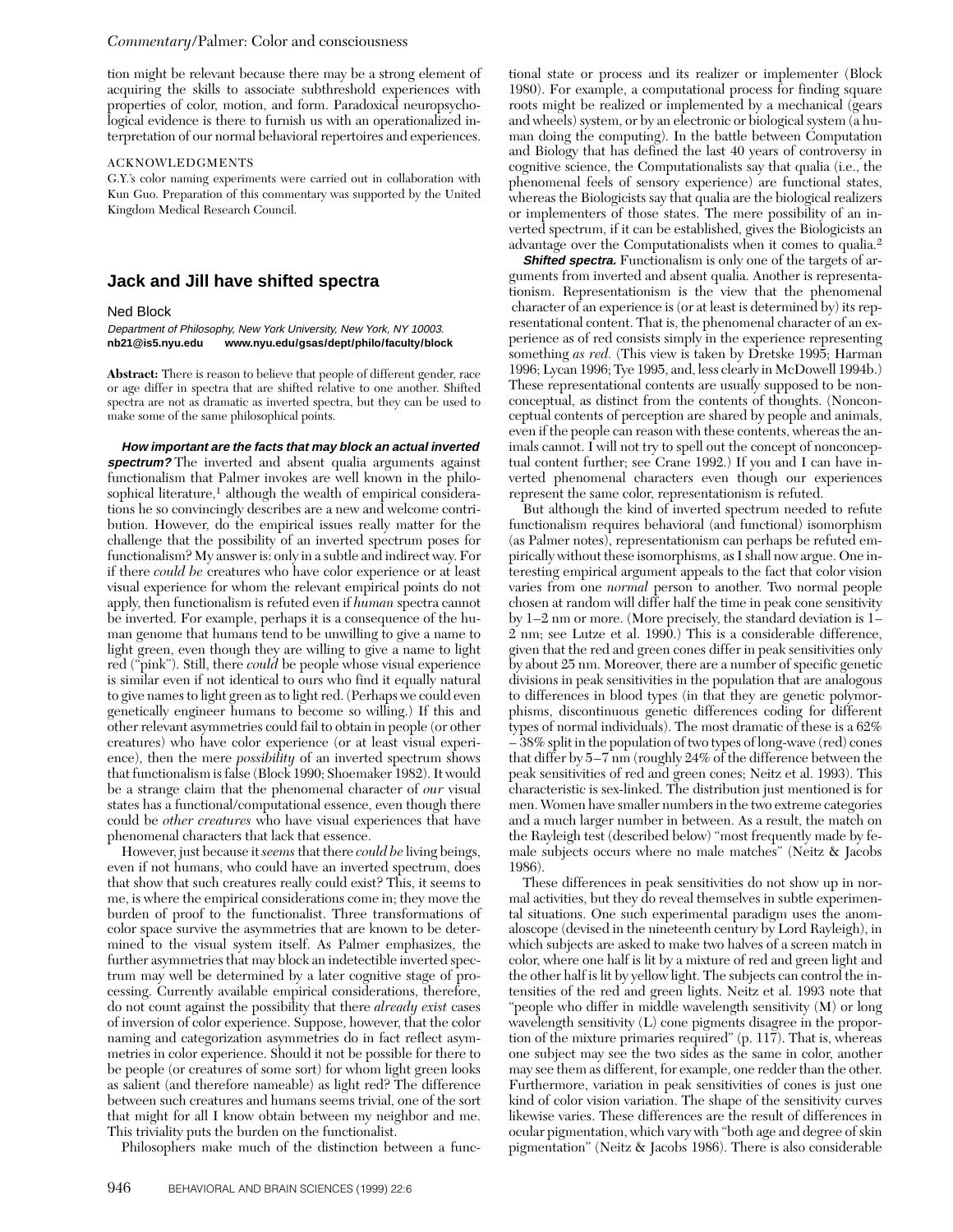variation in the amount of light absorption by preretinal structures, and this factor also varies with age.

So all should agree that a red object probably will not look exactly the same, color-wise, to me as to you, especially if we differ in age, gender or race. (I emphasize gender, race, and age to stifle the reaction that one group should be regarded as normal and the others as defective.) We now have the beginnings of an argument against representationism. Jack and Jill have experience that represents red things as red and scarlet things as scarlet even though they experience both red and scarlet slightly differently.

This argument does not quite work, however, for representationists could reply that the representational contents of Jack's and Jill's color categories may differ, too, so there is still no proven gap between representational content and phenomenal character. "Color categories?" you say. "I thought the representationist was talking about *nonconceptual* contents." True, but the representationist has to allow that our visual experiences represent a scarlet thing as red as well as scarlet. For we experience scarlet as both red and as scarlet. We experience two red things of different shades as having the same color, though not the same shade, so a representationist has to concede a component of the representational contents of experience that capture that fact about experience. The representationist must allow representational content of both color and shade. Furthermore, pigeons can be conditioned to peck at things of a certain color, as well as of a certain narrow shade. Even if the pigeon lacks color concepts, it has something short of them that involves groups of shades as well as shades, red as well as scarlet. Let us use the term "category" for this aspect of the nonconceptual contents that is conceptlike but can be had by animals that cannot reason with the contents. Now we can see why the argument I gave does not quite work against the representationist. Jack's and Jill's experiences of a single red fire hydrant may differ in phenomenal character *and* also in representational content, because, say, Jack's visual category of red may include a shade that is included instead in Jill's visual category of orange. So we do not yet have the wedge between phenomenal character and representational content.

The way to get the wedge is to apply the argument just given to shades rather than colors. Let us co-opt the word "aquamarine" to denote a shade of blue that is as narrow as a shade can be, one that has no subshades. If Jack's and Jill's visual systems differ slightly in the ways that I described earlier, then perhaps aquamarine does not look to Jack the way it looks to Jill. Perhaps aquamarine looks to Jack the way turquoise (a different minimal shade, let us say) looks to Jill. But why should we think there is any difference between the representational contents of Jack's experience of aquamarine and Jill's? They both acquired their categories of aquamarine by being shown (let us suppose) a standard aquamarine chip. It is that objective color that their (different) experiences of aquamarine both represent. The upshot is that there is an empirically based argument (that one might call "shifted spectra") for a conclusion that, though not as dramatic as an inverted spectrum, has much the same consequences for representationism and for the question of whether there are uniform phenomenal characters corresponding to colors. There may be small phenomenal differences among normal people that do not track the colors that are represented.3 Genders, races, and ages may differ by shifted spectra.

I mentioned above that there is an objection to my first point against representationism: Jack's visual category that represents red may include a shade that is included in Jill's visual category that represents orange. The present point is that the same argument does not apply to minimal shades themselves.

This possibility should not disturb the functionalist as much as the representationist, however, for even if there are phenomenal differences among representationally identical experiences as just supposed, the phenomenal differences might be revealed in subtle empirical tests of the sort I mentioned. That is, perhaps shifted spectra always result in different matches on a Rayleigh Anomaloscope or other devices. But shifted spectra would still count against representationism.4

Of course, the argument about the irrelevance of the actual facts given in the first part of this commentary also applies to the second part. It is certainly *conceptually* possible that two normal people looking at a single color patch have experiences that both represent it as aquamarine, yet the two have slightly different experiences of it. And the conceptual point in this case is clearer than in the inverted spectrum case, because there is no issue of whether someone with a different structure of color space has color experience at all. The upshot is that the representational contents of color experiences could be the same even though the phenomenal characters are slightly different; representationism is therefore false.

#### ACKNOWLEDGMENT

I am indebted to Paul Boghossian, Tyler Burge, and Susan Carey for comments on an earlier draft.

#### NOTES

**1.** The qualia-based arguments against functionalism that Palmer elucidates appeared first, I believe, in Block and Fodor (1972), who coin the terms "inverted qualia" and "absent qualia." The point that functionalism can characterize mental states up to the level of isomorphism was made by Shoemaker (1975). Shoemaker (1982) also emphasizes the advantages of the "within subjects" version of the inverted spectrum hypothesis. A spectrum inversion example involving two eyes is given by Byrne and Hilbert (1997). A version of the absent qualia argument that Palmer bases on Searle's (1980) Chinese Room argument was given in Block (1978), the main difference being that instead of the functional relations being realized in a single person, Block (1978) uses a group of people communicating electronically.

**2.** See Rey  $(1997, p. 311-12)$  for a functionalist response.

**3.** Some may wish to avoid this conclusion by insisting that colors are not real properties of things, that our experience ascribes phenomenal properties to physical objects that the objects do not and could not have (Boghossian & Velleman 1989; 1991). But this cannot be said by representationists, because it would bring back unreduced phenomenal properties – which it is the essence of their position to reject. (See Shoemaker, 1994, for arguments that objects do have phenomenal properties.)

**4.** There is a complication that I cannot treat fully here. If you regard a certain mixture of red and green as matching the aquamarine chip, but I do not, then our categories of aquamarine are applied by us to different things, and in that sense have different extensions. I do not regard this as showing that our categories have different representational contents, because representational contents have to do with what objective colors are represented and the example given exploits an indeterminacy in objective color. There is no determinate answer as to whether the color of the mixture of red and green (that matches aquamarine according to me but not you) actually *is* aquamarine. See Block (1999) for a great deal more discussion of this issue.

## **Scaling the metaphorical brick wall**

#### Michael Bradie

Department of Philosophy, Bowling Green State University, Bowling Green, OH 43403. **mbradie@bgnet.bgsu.edu**

**Abstract:** Palmer argues that functionalist accounts of the mind are radically incomplete in virtue of a "metaphorical brick wall" that precludes a complete treatment of qualia. I argue that functionalists should remain unmoved by this line of argument to the effect that their accounts fail to do justice to some "intrinsic" features of experience.

Intersubjective comparison of qualia run afoul of what Palmer calls the "metaphorical brick wall" that separates the subjective aspects of our experiences (private to each of us) from the objective aspects of our experiences, which are publicly accessible to others (sect. 4, para. 2). Functionalist accounts of mental experiences are capable of dealing with the objective aspects but cannot get a grip on the subjective aspects. But, these subjective aspects, so Palmer argues, are central to our concept of what having mental experi-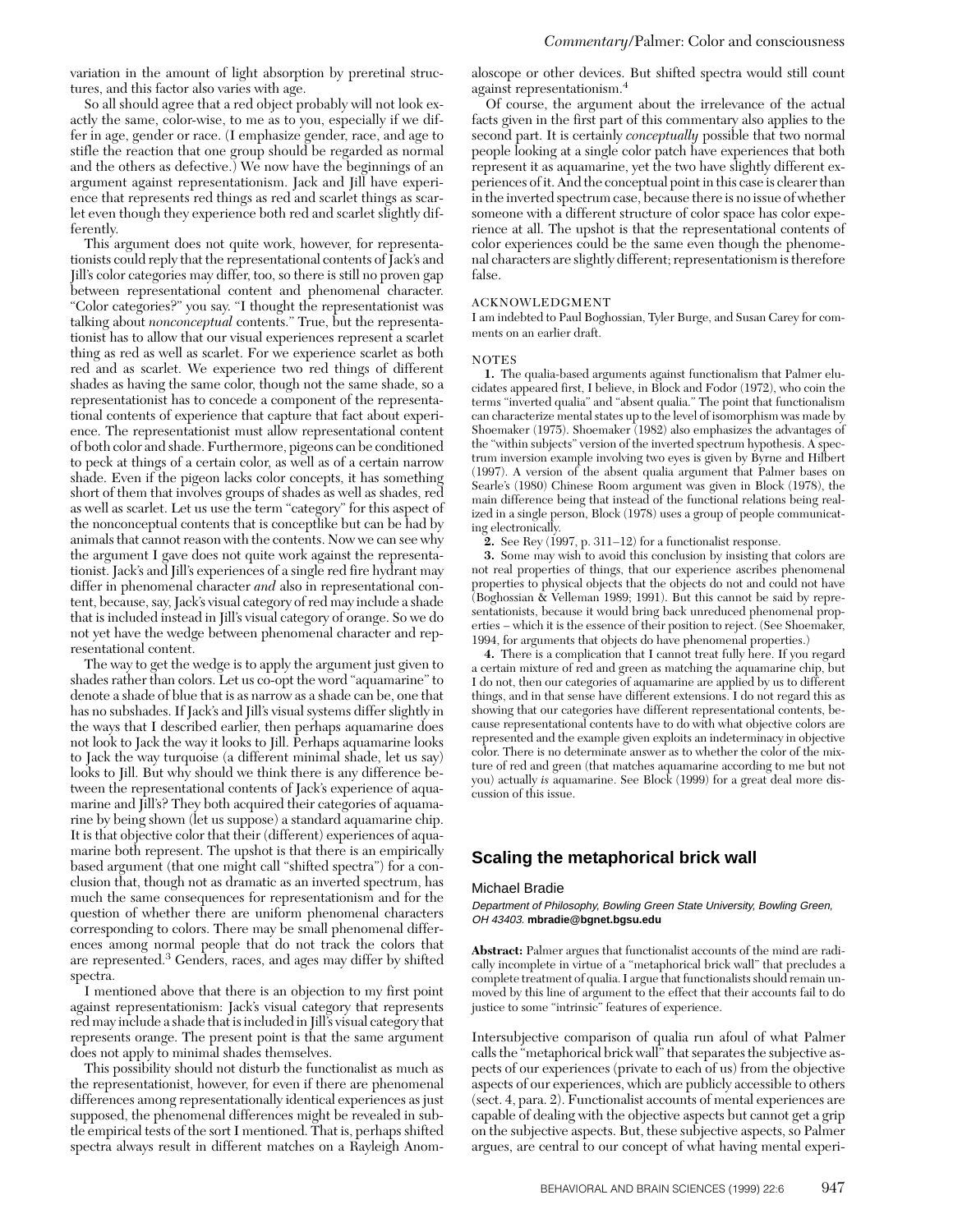## *Commentary/*Palmer: Color and consciousness

ences is all about – they are "intrinsic" to the experience (sect. 2.1, para. 2). So, he concludes, functionalism is, at best, an incomplete account of our mental experiences, in particular, of our color experiences. (sect. 4, para. 8) Functionalism appears to be unable to distinguish between cases where I see red and you see blue (the "inverted spectrum" or "inverted color" problem). Indeed, functionalism seems unable to distinguish between human beings who experience red from robots, whose functional responses are indistinguishable from ours but who have no "experiences" at all. In short, functionalism leaves the "redness" out of our seeing red.

Palmer concludes: "*Experience thus does not have any intrinsic necessity within a functionalist framework, even though experience is the defining characteristic of mental life*" (sect. 4, para. 7). If we understand "experience" here to mean what philosophers of mind typically refer to as "qualia," then the complaint against functionalism is that it cannot account for qualia. But, so the argument goes, what we call our mental life is irreducibly qualialaden. So functionalism must be radically incomplete.

Functionalists should remain unmoved by such considerations on the grounds that the alleged qualia that are supposedly part of the intrinsic nature of our mental lives remain hopelessly inaccessible. It thus behooves the critic of functionalism to provide reasons for thinking that there are any such features of our mental life that are left out of sophisticated functionalist accounts.

Palmer agrees that interpersonal comparisons of qualia are out of the question because of the "metaphorical brick wall" that isolates each of our subjectivities from the scrutiny of others. He suggests, however, that we can, in principle at least, do an "end-run" around this obstacle by appealing to intrapersonal comparisons of our experiences at one time with our experiences at another. The claim is that there is no subjectivity barrier within an individual. (sect. 3.6, para. 5) This is problematic. Someone with a heightened sense of "qualia" recollection (such as the character in Marcel Proust's *Remembrance of things past* whose reverie is set off by the smell of madeleines) might claim to be able to recall qualia from past experiences, compare them with qualia of present experiences, and thereby be able to determine whether like *objective* circumstances *were* or *were not* producing like qualia (Proust 1934). On what basis would such a claim rest? One can only claim that these qualia are the same or different on the basis of some external or publicly accessible criteria. I take it that this is one of the upshots of Wittgenstein's "private language" argument in the *Investigations* (Wittgenstein 1972, para. 258 and 265). So, for the purpose of "qualia- comparison," my prior self is as alien a being to my present self as any other mind. If this is right, some other device must be invoked to persuade us that there is something "intrinsic" missing from the functionalist account of color experiences.

## **A wiring demon meets socialized humans and calibrated photometers**

#### Michael H. Brill

Sarnoff Corporation, CN 5300, Princeton, NJ 08543-5300. **mbrill@sarnoff.com**

Abstract: Ignoring consciousness, I apply Palmer's ideas to a photometer, for which calibration is analogous to socialization of humans to agree in color. Some attributes of the photometer – such as its aperture – do not need to be known because their values are transparent to calibration. But a writing demon can wreak havoc if it permutes measured values before interpolation completes calibration – as happens in Palmer's color rewirings.

Meet the wiring demon (WD), who lives to mix up the "wires" in any functional system, subject to rules provided by us. Palmer examines some possible works of WD, in the complicated and irregular system called color vision. To simplify and to add concreteness, I will first discard consciousness from the discussion and then retreat from color vision into the one-dimensional world of the laboratory photometer. Then, I will allow WD certain liberties and try to correct them by recalibrating my photometer. Perhaps the reader will agree that my contest with WD runs the gamut of Palmer's substantive issues without getting into unanswerable questions that have caused headaches since Plato wrote the *Timaeus*.

**1. More on isomorphisms, less on consciousness.** In agreement with many texts, *Merriam-Webster's Collegiate Dictionary* (10th ed., 1995) defines "isomorphism" as "a one-to-one correspondence between two mathematical sets." This is a much looser definition than Palmer's (attributed to Tarski), which requires a prespecified "structure of relations" to be preserved by the mapping. What kind of structural relations are relevant? If the relation is distance, the mapping is called an isometry. If each smallenough neighborhood is mapped to another neighborhood, the mapping is called a diffeomorphism. Without a prespecified relation, the dictionary definition of isomorphism gives the widest latitude to WD, who can interchange the final (private) percepts of all the colors. Subject to certain restrictions, such as not mapping small measurement errors into large color errors, any such isomorphism is behaviorally undetectable. The human, having been socialized to attribute "red" as others do, is assumed to *invert* the isomorphism. Note that consciousness is not part of the picture.

Suppose WD attacks some stage prior to the final, ineffable, "physical-states-to-percepts" transformation. Then (again irrespective of consciousness) Tarski's relational provisos on "isomorphism" become significant. For example, if WD reverses basic RED and GREEN prior to the presumed derivation of PURPLE from RED AND BLUE, then (and only then) one gets Palmer's  $PURPLE = GREEN AND BLUE$ . In that case, the only isomorphism left for WD would have to preserve all the fuzzy-logiclinked pairs of the basic colors.

**2. Hidden life of a photometer.** Calibrating a photometer inverts an isomorphism (between photometric scales) in much the same way that human socialization could compensate for a WD in color vision. In fact, the units of luminance betray certain internal parameters of the photometer that are ignored in measurements because they are "calibrated out." Luminance  $(\text{cd/m}^2)$  is the number of lumens ("visible watts") per steradian per square meter (see VESA 1998). The square meter refers to a diffusely emitting surface; the steradian refers to the solid angle, from a point on the surface, subtended by the aperture of the photometer. For a uniformly emitting plane, the distance of the photometer does not matter: The photometer intercepts less light from each point on a more distant plane, but the number of "seen" points is greater in exact compensation. But the aperture should matter: A smaller aperture means the photometer gets less light. Why is it not necessary to know the aperture to make a luminance measurement? The answer is because the luminance scale of the photometer has been calibrated using one or more known-luminance surfaces. Each photometer has a private world of received light, but it is calibrated to agree with other photometers.

When the photometer aperture is calibrated out, the isomorphism being inverted is a scaling from  $R^+$  to  $R^+$ , between photometers, and the relation it preserves is the ratio between two readings. Other isomorphisms, too, can be calibrated out. For a smooth, strictly monotonic nonlinearity arising from the light detector, the preserved relation is the ordering of outputs, greatest to least. Also, neighborhoods are mapped to neighborhoods – a good thing, because small, random measurement errors map to small output errors. In contrast, a WD allowed free rein in its input-output permutation would produce large random output errors that would be uncorrectable by recalibration. Similarly, if WD preserved order but not smoothness in the rewiring, interpolation of readings would be impossible and it would therefore be impossible to recalibrate the device in a finite time.

When WD (alias the difference between photometers) is benign, it is possible to calibrate using a few standard light sources.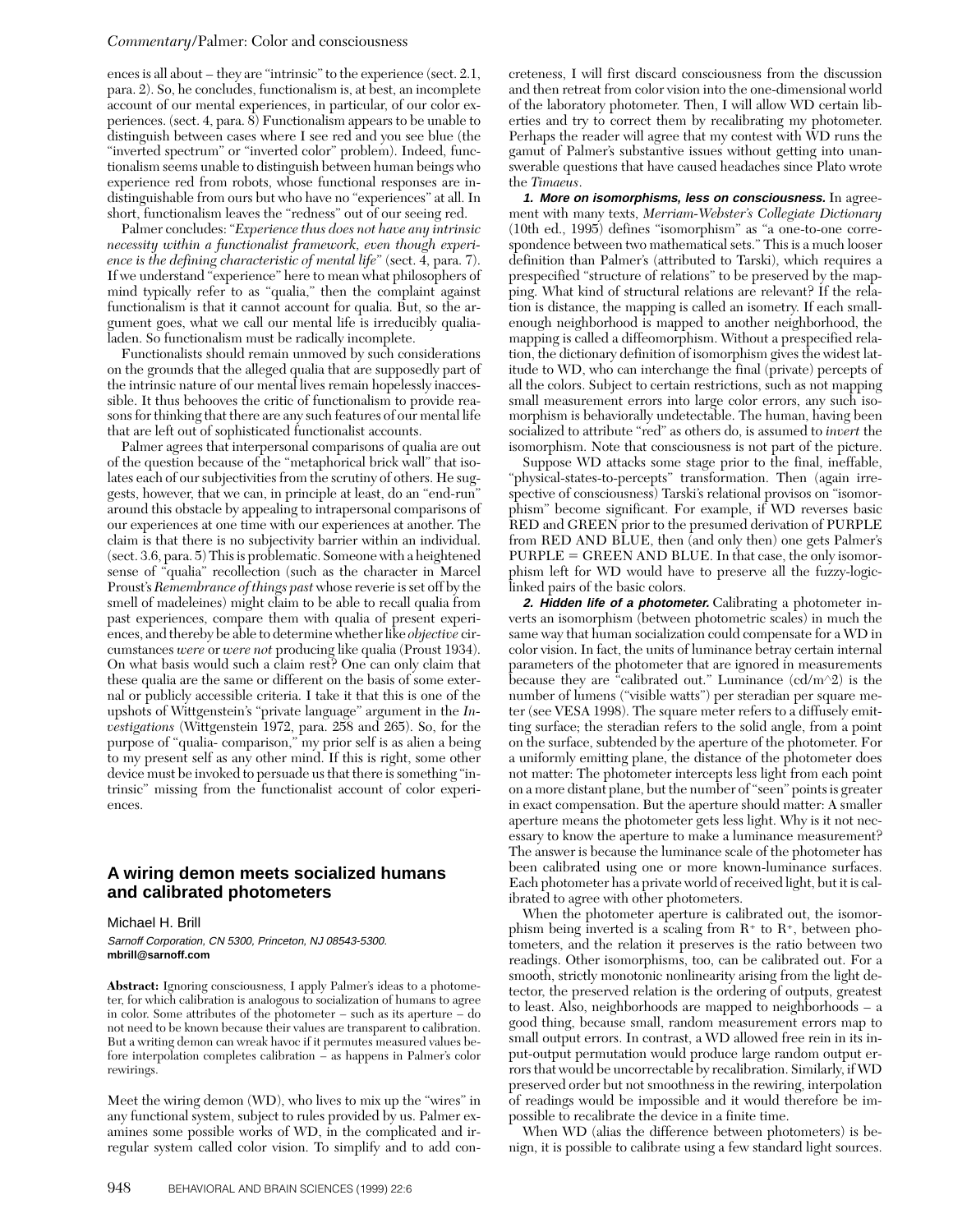These induce a number of fiducial readings. (Dare I say "basic luminance categories"?) Secondary (derived) readings could then be interpolated from pairs of the fiducial readings. If my interpolations were inaccurate, my photometer's readings might not agree with others. The agreement would be disastrous if I calibrated the fiducials of photometer 2, used those of photometer 1 to derive secondaries, and adopted these secondaries directly for photometer 2. That would be analogous to Palmer's  $\text{PURPLE} = \text{GREEN}$ AND BLUE. To see the analogy more clearly, imagine that WD permutes only the primary measurements, but that the calibration maps the whole luminance scale back to photometer 1, including the interpolated values. To conclude, I am not sure how this partial-calibration exercise could enlighten either a user of photometers or (by extension) a color scientist.

**3. Outlook.** I have tried here to reinterpret the facts in Palmer's discussion so as to avoid unanswerable questions in favor of practical answers. I have not entirely succeeded, for metrology itself has an intrinsic philosophical question. Calibration is, in theory, a regress of photometers and light sources. Where does it begin?

## **Subjectivity is no barrier**

#### Alex Byrne

Department of Linguistics and Philosophy, Massachusetts Institute of Technology, Cambridge, MA 02139. **abyrne@mit.edu web.mit.edu/philos/www/byrne.html**

Abstract: Palmer's "subjectivity barrier" seems to be erected on a popular but highly suspect conception of visual experience, and his "color room" argument is invalid.

Palmer beautifully articulates a view that many philosophers and psychologists have found compelling: In attempting to understand the mind, scientists face an impenetrable "subjectivity barrier," behind which lies the "nature of [our] experiences themselves" (sect. 2.1, para. 2 and 3).1 And although Palmer sometimes sweetens the pill with such locutions as "scientists would never know with certainty" (sect. 2.1, para. 1), and "it may not be possible to be sure" (sect. 2.2, para. 3), it is perfectly clear that the conclusions of his arguments are – setting futuristic brainometers aside – that *we* (not just "behavioral scientists") have *absolutely no reason to believe* (not just no "objective knowledge") that others have experiences with the same "intrinsic qualities" as our own, or even that they have any experiences at all (sect. 2.5, para. 8). Thus, what might seem at first glance a sober essay curbing the pretensions of science to explain consciousness is in fact a radically skeptical manifesto.

According to Palmer, we can at best know about the relational structure of others' experiences – the similarities and differences they bear to each other. (For brevity's sake I shall ignore his further claim that we cannot know that others have experiences.) Skepticism follows because Palmer holds that fixing this relational structure does not fix the "sensory qualities" of experiences.

Palmer's main examples of a difference in sensory quality with no difference in relational structure are variants of the usual "spectrum inversion" case (Shoemaker 1981). No doubt some commentators will attack Palmer's argument by questioning whether our color space is as symmetric as Palmer makes it out to be. But this response does not dig deep enough, because on Palmer's conception there may well be sensory qualities "alien" to us that could occupy the relational structure of our experiences.

A potentially more promising response disputes Palmer's crucial claim that sensory qualities can vary independently of relational structure. This response subdivides into two: the first agrees with Palmer that interpersonal comparisons of sensory qualities make sense (Clark 1993; Hilbert & Kalderon, in press), whereas the second denies that they do (Stalnaker, in press).<sup>2</sup> As I am unconvinced that the response just mentioned can be made to work, I shall try a different tack, and present a natural conception of visual experience on which it is hard to get Palmer's skeptical worries going.3

Imagine seeing a red object – the proverbial ripe tomato. Focus your attention on the salient property of the tomato that it shares with cherries and strawberries. That property is redness, right? And of course red objects – like tomatoes and cherries – look more similar, with respect to color, to orange objects than they do to green objects. These similarity relations among *colored objects* induce corresponding similarity relations among *our experiences of color*, rather than the other way around. It is not true that red objects are more similar to orange objects than they are to green objects *because* our experiences of red objects are more similar to our experiences of orange objects than they are to our experiences of green objects. Rather, the explanation goes the other way: Our experiences are similar because the *objects* of the experiences are similar. This is because when people have visual experiences they are only aware of *what visually appears to them*, or of *what their experience represents*: as it might be, the presence of a red tomato. They are not aware (at least, not without further effort) *of* their experiences. And similarly with the "nature of the experiences themselves": The perceived nature of the *objects* of perception (e.g., the redness of the tomato) explains the nature of *perceptions* of objects. If a person has a visual experience that represents the tomato as being *red*, then nothing else needs to be added to this experience for it to have the distinctive "sensory quality of redness" (sect. 2.1, para. 3) that Palmer thinks is hidden from scientific enquiry. Therefore, because there appears to be no *special* problem about knowing whether objects visually appear red to people, there is no special problem about knowing the nature of others' visual experiences, and thus there is no "subjectivity barrier."

Palmer may have been seduced by the following perennially appealing argument for thinking that something else needs to be added to a visual experience that represents something as red for it to have the "sensory quality of redness." Imagine having a "red" afterimage. Perhaps unreflectively you would be inclined to call the distinctive property of the image "red," but surely the image cannot really *be* red – red is a property of physical objects like tomatoes, not "mental objects" like images. So call the property of the image "R" instead. But obviously R is present when you see objects, like ripe tomatoes. And because "mental objects" like images can have R, it does not seem likely that R can ever be a property of a physical object like a tomato. So when you see that a tomato is red, you are aware that the tomato is red *and* that some image-like thing has R. It is the presence of an R-image that gives your experiences of red objects (and certain afterimages) their distinctive "sensory quality"; similarly, the distinctive sensory quality of your experiences of green objects is due to the presence of a Gimage. And now, of course, the question naturally arises whether others' experiences of red objects are in fact attended by G-images rather than R-images.

As tempting as this reasoning is, it is wrong. If R is to explain the sensory quality of your experience of a ripe tomato, then it is not sufficient that the experience involve an image that *has* R: It must *visually appear to you* that the image has R (imagine that even though the image has R, *it appears to have G*; in that case you would have an experience with the sensory quality distinctive of your experiences of green objects). But now the alleged fact that the image *has* R is doing no explanatory work: The sensory quality of your experience is solely explained by the fact that *it appears to you that the image has R*, irrespective of whether the image has R. So the introduction of R was an idle wheel – *redness* would do the job just as well. Your afterimage experience was a kind of hallucination: It visually appeared to you that something was *red* (that is what gave your experience its distinctive sensory quality), but *nothing* in the scene before your eyes was red (that is why it was a kind of hallucination). Furthermore, although it seemed to you that there was an image floating before your eyes, in fact there was no object – not even a mental one – there at all.

Finally, as has been pointed out numerous times (e.g., Cope-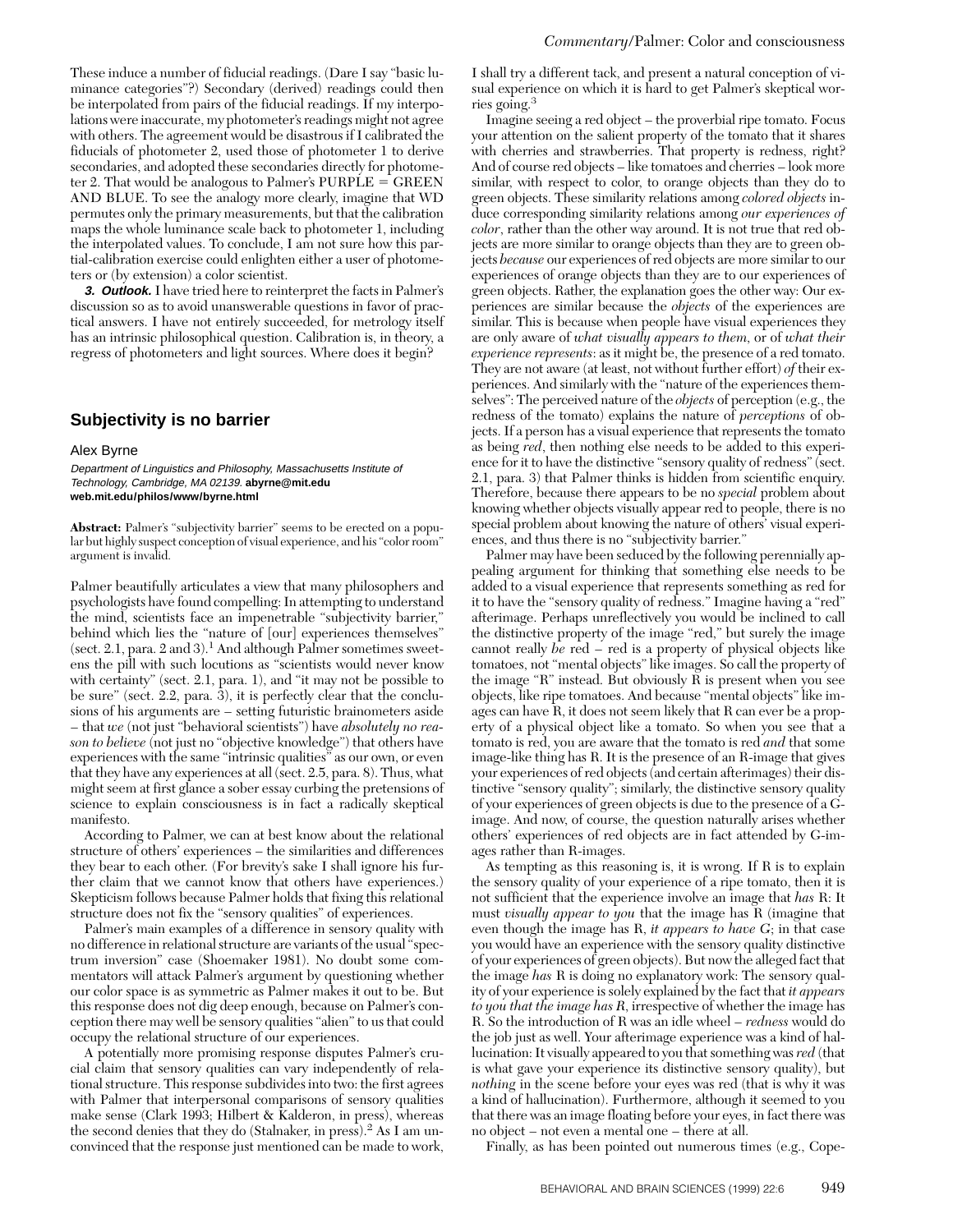## *Commentary/*Palmer: Color and consciousness

land 1993), the Chinese room argument is fallacious. The conclusion concerns the *system* (it cannot understand Chinese), but the premise concerns a *part* of the system (the man does not understand Chinese). The argument is an instance of "*x* is not *F*, *x* is part of  $y$ , therefore  $y$  is not  $\overline{F}$ ," and so is invalid.<sup>4</sup> Thus Palmer's "color" room" argument fails to show anything whatever about functionalism and experience.

#### **NOTES**

**1.** Palmer cites Wittgenstein as a supporter, but I think the reverse is true: The view Palmer holds is one that Wittgenstein argued against. Frege – the inventor of modern logic and one of the founders of analytical philosophy – is a much better candidate (see especially 1918/1988, and also 1884/1950, sect. 26, where Frege uses the dual system analogy of the target article [sect. 2.3, para. 11 and 12]).

**2.** Stalnaker draws a helpful analogy with Von Neumann-Morgenstern utility theory, which assigns utility scales to people who can only be compared intrapersonally, not interpersonally.

**3.** See Armstrong 1968; Byrne and Hilbert 1997; Dretske 1995; Harman 1990; Lycan 1996; Tye 1995. There are important dissenters, in particular, Block 1990 and 1995.

**4.** Searle's response is to let the man perform all the symbolic manipulations in his head, but this appeals to the inference pattern "*x* is not *F*, *y* is part of *x*, therefore *y* is not *F*," which is also invalid.

## **Why asymmetries in color space cannot save functionalism**

Jonathan Cohen

Department of Philosophy, Rutgers University, New Brunswick, NJ 08901. **joncohen@ruccs.rutgers.edu ruccs.rutgers.edu/~joncohen/cohen.html**

**Abstract:** Palmer's strategy of saving functionalism by constraining spectrum inversions cannot succeed because (1) there remain many nontrivial transformations not ruled out by Palmer's constraints, and (2) the constraints involved are due to the contingent makeup of our visual systems, and are therefore not available for use by functionalists.

The possibility of spectrum inversions has been taken to threaten the viability of individuating conscious states functionally – by their connections to perceptual input, behavioral output, and other mental states; such cases hypothesize token states that are functionally identical but nonetheless differ in phenomenal character. Palmer attempts to respond to this threat by pointing to substantive constraints that he says putative inversions would have to meet. However, he ultimately gives up on functionalism for two reasons. First, he is skeptical that his constraints rule out all candidate inversions. Second, he is convinced by absent-qualia objections alleging that no amount of functional connection is sufficient for conscious experience (sect. 2.5).

I share Palmer's pessimism about the prospects for an adequate functionalist account of color experience. Indeed, I think things are even worse for the functionalist than Palmer allows. For even if Palmer's constraints worked out better than he supposed, this would still not be enough to save functionalism from the inverted spectrum.<sup>1</sup>

The strategy Palmer considers involves pointing to functional properties of phenomenal characters of color experiences, thereby bringing phenomenal characters under the explanatory scope of functionalism. Palmer argues that phenomenal characters stand with each other in certain empirically salient relations (e.g., of similarity and composition), which must be left invariant by any spectrum inversion (by definition, inversions must leave functional connections fixed), and that this restriction radically constrains the space of putative inversions. Indeed, he suggests that if the relations considered in section 1.4 reflect properties of the phenomenal characters themselves (not sociolinguistically transmitted conventions), there can be no nontrivial isomorphisms, so functionalism would be saved.

Unfortunately, Palmer's restrictions on spectrum inversions are both too weak and too strong to save functionalism. They are too weak because they do not preclude all nontrivial transformations (even granting the applicability of the constraints of sect. 1.4). For, although Palmer does not discuss them, there remain transformations that map green to green, red to red, and so forth, but effect slight reorganizations *within* each color category. For example, there are transformations that move each unique color onto a close neighbor within the same color category, while leaving the ordering and metrical relations between colors fixed (slight rotations, or local stretchings/squeezings, of the color space). Could these transformations be ruled out by adducing further constraints? They'd better not, for some such transformation seems to be actual: As discussed by Hurvich (1981, pp. 222–23), there is a non-trivial interpersonal distribution of the loci of unique hues. Thus, even if all of Palmer's constraints are met, interpersonal differences are still possible (and, in some cases, actual) between the phenomenal characters of experiences of the same stimulus under the same viewing conditions.

At the same time, Palmer's constraints are too strong to save functionalism, because the relational properties involved are due to contingent properties of our visual systems, and hence are not within the reach of functionalism. For, as Palmer points out (sect. 4, para. 6), it is because functionalism individuates states in terms of functional roles irrespective of these roles' neuroanatomical implementation that functionalists can (and type-identity theorists cannot) say that a given state is shared by actual and possible creatures with widely divergent brain structures. But the relations Palmer wants to leave fixed lack this generality: The generally accepted accounts derive these similarity and compositional relations from the contingent makeup of the minds/visual systems of normal trichromats.<sup>2</sup> Even if this makeup is shared by macaques, it is certainly not shared by all the actual and imaginable creatures (e.g., dolphins, super-sophisticated Martians) to whom we might want to attribute color experiences. Therefore, functionalists can only advert to Palmer's relational constraints if they are prepared to become species-chauvinists. Presumably they are not, though, or they would not be functionalists.

The modal reflex of this problem is quite serious: If it is to specify the essence of color experiences – to list the features states must have to count as color experiences, rather than just the features color experiences happen to have – functionalism must provide an analysis of the color experiences of any metaphysically possible creature who has them. For this reason, functionalism is vulnerable to spectrum inversions not just between actual human beings, but between any two metaphysically possible creatures. And, as noted, Palmer's constraints lack this modal power. Although our color experiences might be uniquely constrained by the asymmetries Palmer considers, (1) there seem to be metaphysically possible subjects of whose color experiences this is not true, and  $(2)$  it is apparently contingent that we are not such creatures.

If this is right, functionalism can only state metaphysically contingent truths about color experience. Contingent truths can be interesting, but they do not serve the scientific goal of laying bare essences.<sup>3</sup>

#### **NOTES**

**1.** I have two reasons for pressing these points against Palmer even though he ultimately gives up functionalism. First, I think he underestimates the force of inverted spectrum worries. Second, I intend my criticism of the strategy to speak to others (e.g., Tye 1995, p. 202–205) who apply analogous strategies more confidently, and claim to have answered the threat of inverted spectra.

**2.** See Hurvich (1981) for an explanation of such features in terms of the opponent-process mechanisms of human visual systems.

**3.** Compare: "Water is my favorite beverage" may be interesting, but it does not tell us the kinds of things an acceptable scientific account of water must (viz., "Water is  $H<sub>2</sub>O$ ").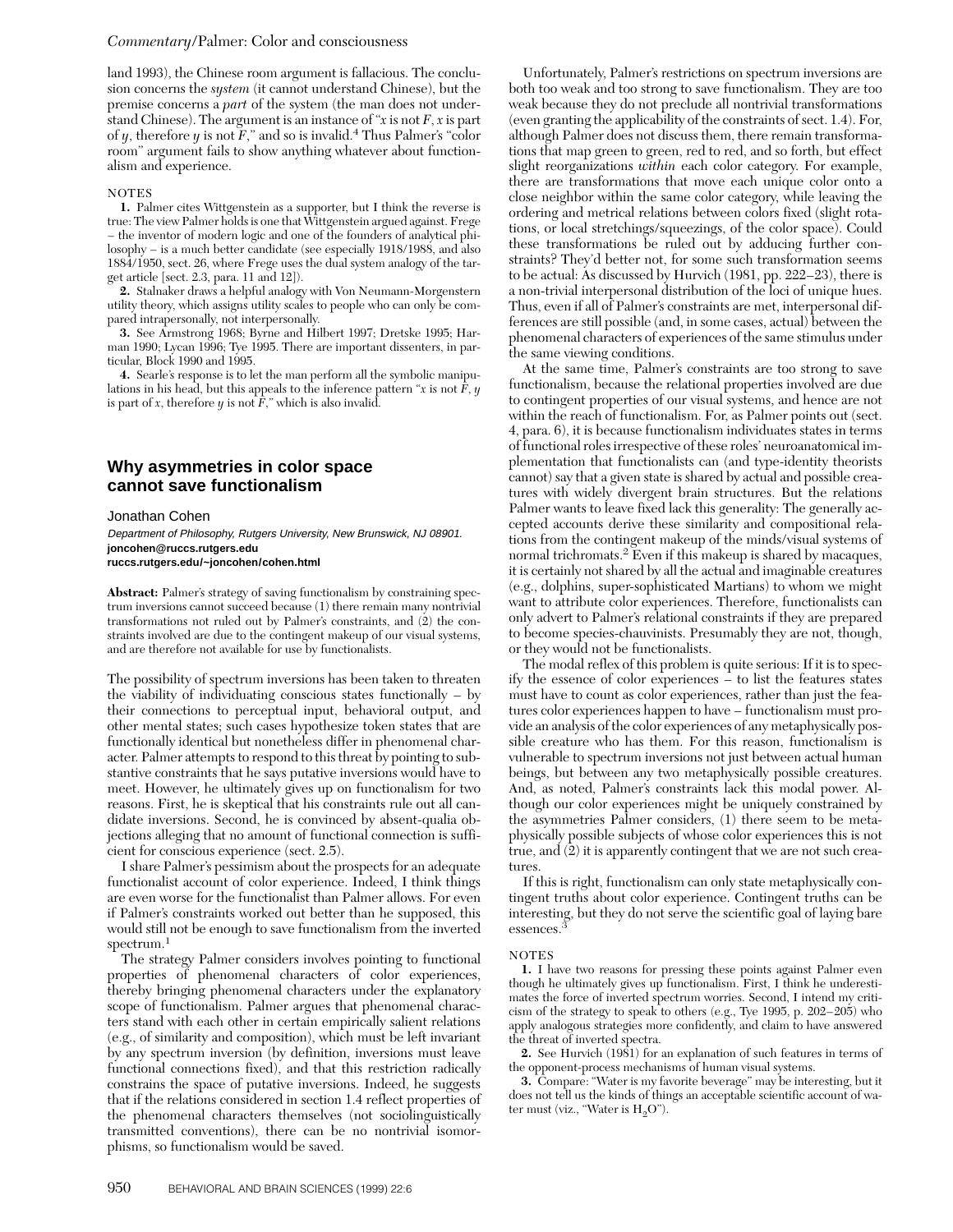## **Intrinsic changes in experience: Swift and enormous**

#### Daniel C. Dennett

Center for Cognitive Studies, Tufts University, Medford, MA 02155. **ddennett@tufts.edu ase.tufts.edu/cogstud/mainpage.htm**

**Abstract:** Because, as Palmer shows, the only kinds of differences that can be detected are differences in relational structure, and relational structure is precisely what is preserved by isomorphism, his own arguments can be used to expose the incoherent motivation behind the traditional idea of "intrinsic qualities" of experience.

As a left-handed person, I can wonder whether I am a left-hemisphere-dominant speaker or a right-hemisphere-dominant speaker or something mixed, and the only way I can learn the truth is by submitting myself to objective, "third-person" testing. I do not "have access to" this intimate fact about how my own mind does its work. It escapes all my attempts at introspective detection, and might, for all I know, shunt back and forth every few seconds without my being any the wiser. In striking contrast to this is the traditional idea that there are "intrinsic qualities" of my subjective experience that I do have access to, but that are inaccessible to objective investigation. This idea has persisted for centuries, in spite of its incoherence, but perhaps its days are finally numbered. Palmer presents the case in favor of the traditional view so clearly that his own arguments can be recast to expose the problems with it.

1. "The emerging picture is that the [intrinsic] nature of color experiences cannot be uniquely fixed by objective behavioral means, but their structural interrelations can be. This means that, logically speaking, *any* set of underlying experiences will do for color, provided the experiences relate to each other in the required way" (sect. 2.2, para. 6).

2. "[T]he only kinds of differences that can be detected *behaviorally* [my emphasis] are differences in relational structure, and relational structure is precisely what is preserved by isomorphism" (sect. 2.3, para. 4).

Behaviorally, as contrasted with what? Experientially, introspectively, first-personly. The idea is that what cannot be detected behaviorally might nevertheless be detected from the first-personpoint-of-view, as one says:

3. "I alone have access to these experiences" (sect. 3.3, para. 4). But (3) must be defended against the apparently unthinkable hypothesis that *not even I* "have access to" the intrinsic qualities of my very own experience. What on earth could this mean? It could mean that there were intrinsic qualities of my experience whose comings and goings were, like the spatial properties of my language-comprehension and production activities, beyond my direct ken. But this invites the obvious retort: then they would not be properties *of my experience*! Now what could that mean?

Palmer shows us, by plotting the path from between-subjects to within-subject experiments. The real and imaginary within-subject experiments he discusses all require a "memory comparison" by the subject. That is the whole point of within-subject experiments here, and Palmer acknowledges the theoretical possibility that there might be intrinsic qualities that changed so gradually, over such a long time, that the intrasubjective memory comparison would fail to detect them. If a change were slow enough, he concedes, even a huge change could occur without being detected, and if a change were subtle enough, it could happen quickly, without the subject noticing. But never mind, he says; he is concerned only with within-subject changes in experiential quality that are "swift and enormous" (sect. 3.5 para. 3). How swift and how enormous? Just swift and enormous enough *to be detected by the subject.*

Palmer concludes: "Within-subject designs can examine changes in experience, but cannot reveal to or from what they changed" (sect. 4 para. 9) – not to outsiders and not, really, to subjects either! You do *not* "have access to" the intrinsic qualities of your experiences in any interesting sense, any more than outside

observers do, but only to the relations between them that you can detect. The very detectability *by the subject* of "swift and enormous" changes guarantees that any such changes of properties are "within the domain of functionalism." This does not establish that there are no "subisomorphic" intrinsic qualities of experience, but only that if there are, they are of no importance to psychology (or "phenomenology"), because their presence or absence makes no difference to the subjective state of the subject. In the limiting case, you could gradually become a "color zombie" and never know it. For all you know, that is what you are now. This is not, as some have claimed, an intended reductio ad absurdum of the very idea of consciousness, but rather of the idea that consciousness has intrinsic qualities that are problematic for functionalism.

Palmer notes that earlier arguments against intrinsic qualities of subjective experience (e.g., Dennett 1991) were "complex, convoluted, and generally unconvincing" (sect. 3.5, para. 2). Perhaps now that they are recast as implications of his own arguments, he and others will find them more persuasive.

## **What does my eye tell your mind?**

#### Rebecca M. Frumkina

Department of Psycholinguistics, Institute of Linguistics, Russian Academy of Sciences, Moscow 125 167, Russia. **frum@frum.mccme.ru**

Abstract: Palmer's suggestion that color might serve as an appropriate field in which to test the hypotheses on the relations among brain, mind, and behavior is misleading. Human color experience as related to mind must be considered as a cultural, as well as a natural phenomenon. It is important to avoid approaching facts of language as mere nomenclature; otherwise, concepts are reduced to percepts.

I found Palmer's target article highly controversial, although for rather uncommon reasons: I am used to discussion at either the theoretic or metatheoretic level (i.e., on epistemological grounds) or statements challenging certain experimental designs and/or results. Even when a general argument is stimulated by doubt about the validity of a whole paradigm to which a particular line of research belongs, I would expect a clear restatement of what seems invalid, and how one accounts for the consequences.

By all means, let the epistemological status of any statement in a contribution be transparent to the qualified reader. An opinion, however reasonable, should not be taken as the ultimate truth; an untestable hypothesis should not be presented as testable, and a model (e.g., of color space) should not be discussed as having its own ontology – be it Newton's, Hering's, or Munsell's.

It is misleading (though common) to suggest that color might serve as an appropriate field to test hypotheses on the relations among brain, mind, and behavior. As to what goes on in the brain when we discriminate and categorize colors, psychophysiologists know next to nothing (Dubois 1997; Missa 1993). We can register wavelengths and show experimentally that they evoke certain color terms as responses (Chapanis 1965). Does this lead us further than we are in the domain of categorization of odors, where we still cannot register any psychophysical correspondences, whatever they might be? I doubt it, as do Sahlins (1976) and Dubois et al. (1997, p. 27).

After 20 years of research in color as represented by the facts of natural language (Frumkina 1984; Frumkina & Mikhejev 1996), I conclude that human color experience and perception as related to the mind must be considered a cultural, as well as a natural phenomenon. Hence, the relation should be investigated by methods based on the observable behavior, be they questionnaires, mapping words to Munsell tables, categorization of color stimuli, or color-term usage by natural speakers.

We "see" with neither our eyes nor our brains. We see with our minds. We need our minds, not just our brains, to tell crimson from red. We might as well skip this difference if we do not be-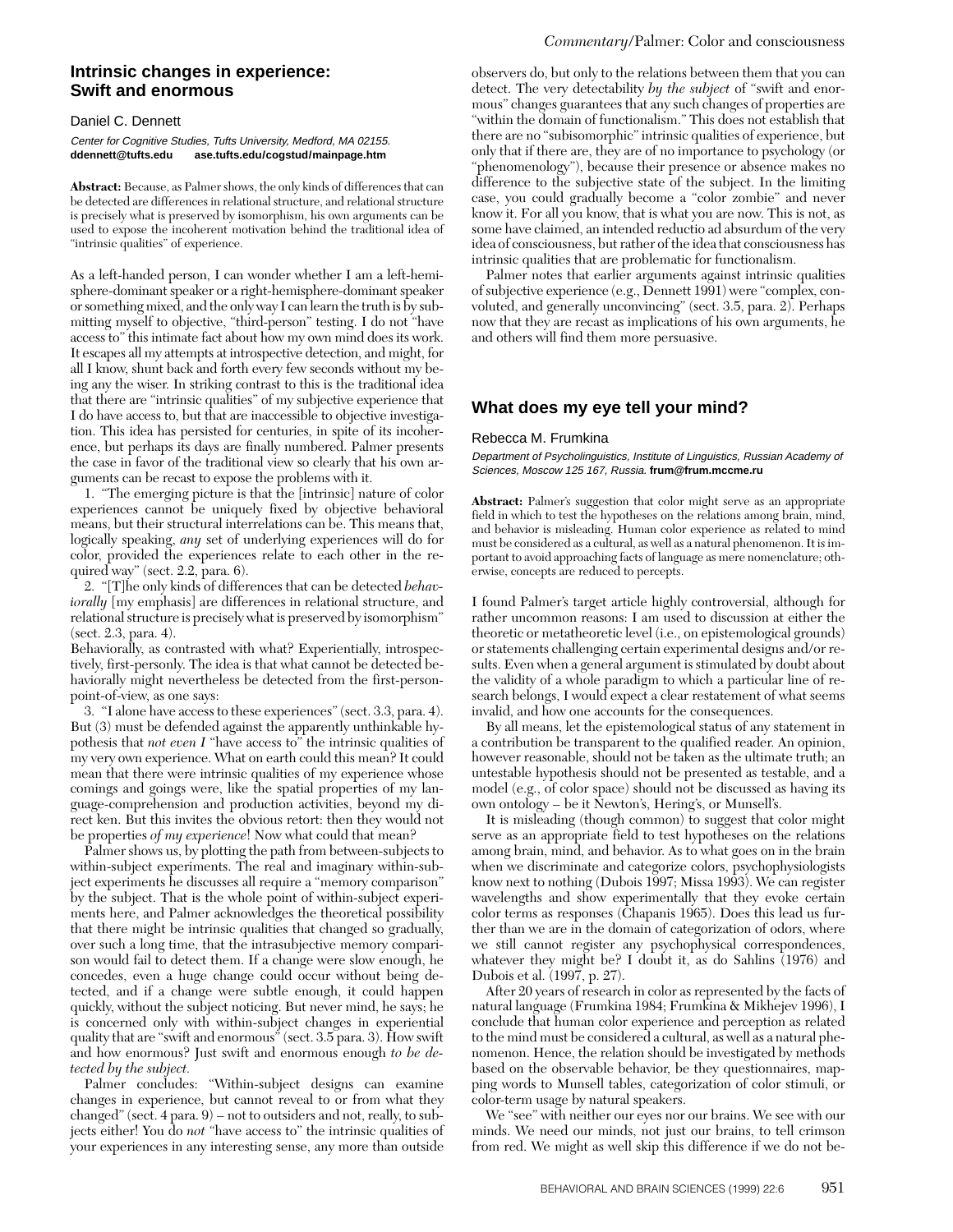## *Commentary/*Palmer: Color and consciousness

long to the culture where this difference is encouraged. Many people are subject to special cultural conditions that might make certain differences – negligible under neutral conditions elsewhere – crucial and behaviorally important. It is widely known that textile experts can sort samples of black thread into 16 categories, and those who promote lipstick will highlight exceptionally the shades of red and pink. Such experts would be able to make us "see" the difference, too, but by addressing our minds, not our brains, let alone our eyes (Goodwin 1997). This brings us back to the problem of "basic" colors.

The discussion of "basicness" actually refers to color names and not to their denotata; that is, it does not refer directly to color samples represented via Munsell tables. Thus, we come across "derived" but basic (and presumably universal) color terms, such as *orange* and *goluboj*, interpreted as *red* and *yellow, white* and *blue,* correspondingly. I argue that *goluboj* should be considered culturally basic for Russian, because Russian native speakers cannot designate most blue eye color and the common color of sky without this term. The general "basicness" of *goluboj* has been widely discussed (Corbett & Davis 1997; Moss et al. 1990), but I wonder whether the term has any culturally important manifestation outside the Russian language area.

On the other hand, I have never found any argument about *orange* possibly not being basic in Russian. However, as long as the corresponding Russian term *oranjevyj* is available for the color of an orange, it obviously belongs culturally to the words borrowed rather late. *Oranjevyj* is quite infrequent (cf. Corbett & Davis 1997; MacLaury 1997); it does not make part of any collocations, nor does it serve as a typical attribute for any culturally relevant objects.

In sum: It is important to avoid approaching facts of language as mere nomenclature; otherwise, cognition is reduced to recognition, concepts to percepts, and culture to nature (Sahlins 1976).

## **Empirical assessment of colour symmetries**

Lewis D. Griffin

Department of Optometry and Vision Sciences, Ashton University, Birmingham B4 7ET, England. **l.d.griffin@aston.ac.uk www.vs.aston.ac.uk/staff/lgriffin.html**

**Abstract:** The quality of potential symmetries of the similarity structure of the Basic Colour Terms has been assessed. The assessment was made on the basis of a database of similarity judgements, made by subjects in response to linguistically expressed questions. All potential symmetries can be statistically rejected, although the well-known and some novel interpretable symmetries are shown to be approximately correct.

To investigate possible symmetries of the colours, a database of colour similarity judgements was amassed using questionnaires. Each questionnaire consisted of 200 questions of the form "which is the more similar pair A and B or C and D?" where A–D were randomly drawn from the 11 Basic Colour Terms (BCTs). The questions were linguistic; no colour samples were used. Only subjects who assessed themselves as having normal colour vision and spoke English as their main language were used.

A total of 47,557 responses were collected from 194 subjects. Ignoring the order of colours within a pair and the ordering of the two pairs, there are 1,485 possible questions. So on average, each question had 32.0 responses. The questions elicited varying levels of agreement. For example, 33 versus 3 choose Purple and Black as more similar than Green and Black, whereas subjects split 17 versus 17 over Green and Red versus Brown and White. If agreement rate is defined so that it is 91.7% and 50.0%, respectively, for the previous two examples, the average agreement rate across all questions was 79.1%.

To appreciate what a symmetry within the database of responses would amount to, imagine data being collected in the following manner. Suppose questions are asked in the form "A and B or C and D?" and each questionnaire is accompanied by a key translating letters into BCTs. The existence of a symmetry could be investigated by having two cohorts of subjects complete questionnaires, with each cohort using a different key. If the judgements of the two cohorts were found to be statistically distinguishable, the proposed symmetry, encoded in the relation between the two keys, would be rejected. Fortunately, given the number of potential symmetries, this clumsy method of data collection is unnecessary; the assessment can be made by comparing the response database to a transformed version of itself.

To describe how potential symmetries are assessed, consider a concrete example: the swapping of Red and Orange, Yellow and Pink, and Purple and Brown. First, each of the 1,485 questions is assessed for whether it is affected by the permutation of colours. A question such as "Red and Yellow or Pink and Blue" is affected, whereas "Red and Orange or Blue and Grey" is not. Next, consider an affected question such as "Purple and Orange or Yellow and Green." This had response 4 versus 26. After permutation of colours, the question becomes "Brown and Red or Pink and Green," which had response 32 versus 0.  $\chi^2$  tests are then used to measure the discrepancy, in a weak and in a strong sense, between the two response patterns. The strong measure is the score from a  $\chi^2$  test that the response patterns are identical; the weak measure is the score from a  $\chi^2$  test of the hypothesis that the majority answer is the same in both cases. The weak and the strong  $\chi^2$ scores for all the affected questions are separately summed to give overall scores for the symmetry. Because different symmetries affect different numbers of questions, the  $\chi^2$  scores of different symmetries have different numbers of degrees-of-freedom (*v*) and so cannot be directly compared. To allow comparison,  $\chi^2$  scores are normalised according to

$$
Sds = \frac{\chi^2 - v}{\sqrt{2v}}
$$

this is valid given the size of *v*. A Sds (standard deviations) value greater than 1.64 is evidence that a proposed symmetry should be rejected.

Table 1 shows the 5 best symmetries of the Hering primaries and Table 2 shows a selection of symmetries of all 11 BCTs. Both tables are ordered by the size of the weak Sds measure. The tables also show for each symmetry the question most violated by the responses. The remaining column, "fractional agreement," allows the quality of the symmetry to be assessed. It is calculated as the expected rate of agreement between two subjects using different keys (related by the symmetry), as a fraction of the expected rate if they use the same key. As can be seen from the Sd score in both tables all symmetries can be rejected. However, the fractional agreement scores show that there are several good approximate symmetries. Some of these are interpretable in relation to the standard octahedron model of colour space.

The best symmetry for the Hering primaries can be pictured as a 180° rotation about the Red-Green axis. As shown by the "worst" question" for this symmetry, its main flaw lies in the mapping of Blue-White to Yellow-Black. The second best symmetry is a reflection in the Black-White-Yellow-Blue plane. Its main flaw is the mapping of Blue-Red to Blue-Green. The next two symmetries do not preserve the topology of the colour octahedron. The fifth symmetry is the best that transforms all six colours. It is the composition of the first two symmetries, but can also be understood as a mapping of the primaries to their complements.

The best 9 symmetries of the 11 BCTs clearly violate the topology of the BCTs, for example, the first maps Blue-White to Black-White. They have good fractional agreements, however, in particular the third, which has the highest of all the potential symmetries. The best symmetry that is reasonably in accord with topology is the 10th, which corresponds to a one-step rotation of the hue circle. Perhaps its worst violation of topology is the mapping from Blue-Brown (not adjacent) to Purple-Brown (adjacent). The next topologically reasonable symmetry is the 12th, which can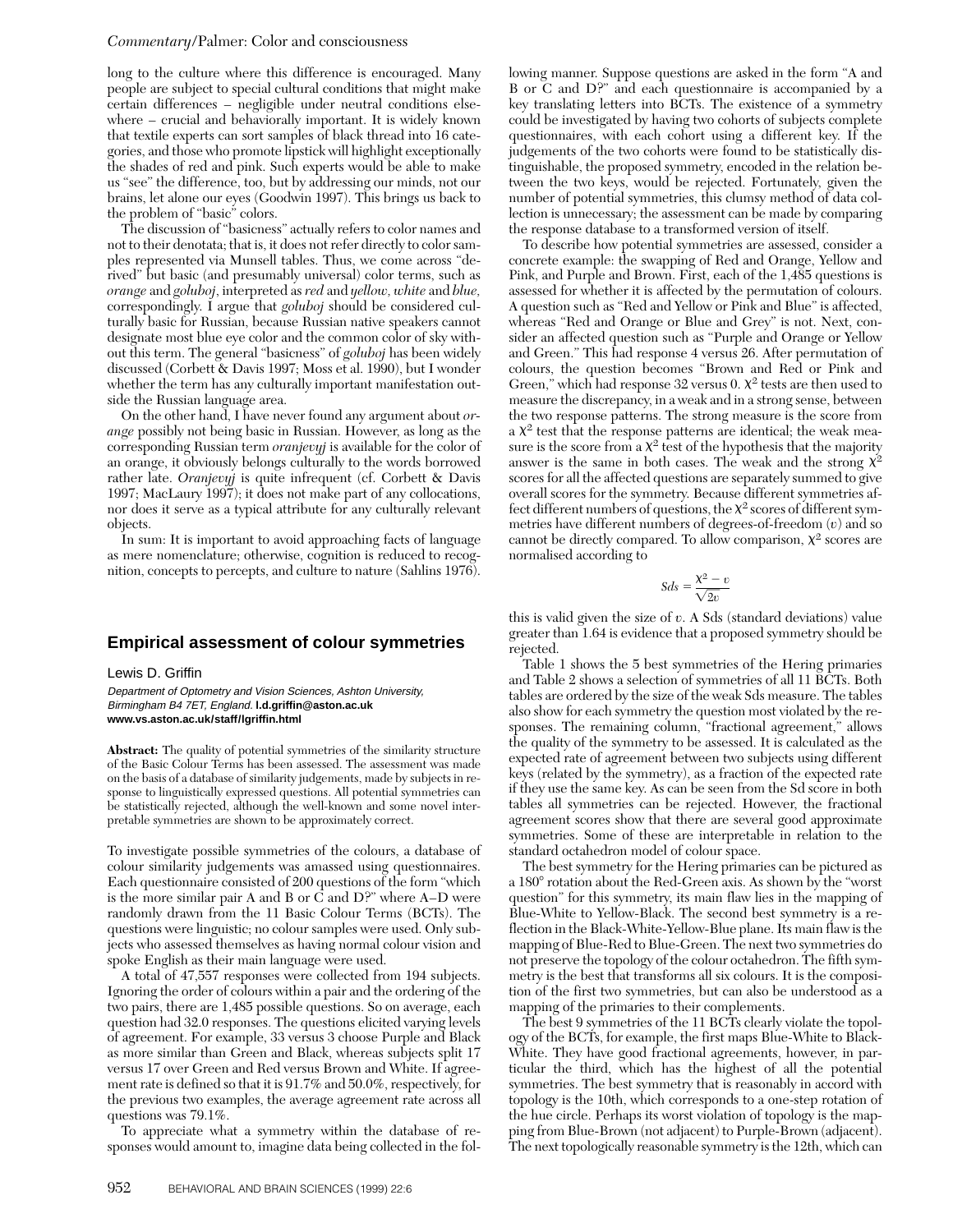| Symmetry<br>number | Symmetry                                                                                                         | Weak<br>Sds | Strong<br>Sds | Fractional<br>Agreement | <b>Worst Question</b>                                            |
|--------------------|------------------------------------------------------------------------------------------------------------------|-------------|---------------|-------------------------|------------------------------------------------------------------|
|                    | Yellow $\leftrightarrow$ Blue, Black $\leftrightarrow$ White                                                     | 7.3         | 25.9          | $91.7\%$                | Y & B $(4)$ vs. Bl & W $(30)$<br>Bl & W (30) vs. Y & B (4)       |
| 2                  | $Red \leftrightarrow Green$                                                                                      | 9.7         | 26.8          | 89.7%                   | Bl & G $(26)$ vs. Bl & R $(4)$<br>Bl & R $(4)$ vs. Bl & G $(26)$ |
| 3                  | $\rightarrow$ Red $\rightarrow$ Blue $\rightarrow$ Yellow $\rightarrow$<br>$Black \rightarrow White \rightarrow$ | 11.6        | 42.7          | 87.1%                   | Y & G $(22)$ vs. G & R $(8)$<br>B & G $(5)$ vs. G & Bl $(26)$    |
| 4                  | $Red \leftrightarrow White$                                                                                      | 11.9        | 31.2          | 89.1%                   | R & B $(27)$ vs. W & B $(3)$<br>W & B (3) vs. R & B (27)         |
| 5                  | Yellow $\leftrightarrow$ Blue.<br>$Black \leftrightarrow White, Red \leftrightarrow Green$                       | 12.6        | 48.6          | 85.3%                   | Y & B $(4)$ vs. Bl & W $(30)$<br>Bl & W (30) vs. Y & B (4)       |

Table 1 (Griffin). *The 5 best symmetries (out of 397) of the 6 Hering primaries*

Color code:  $Y =$  yellow;  $B =$  black;  $B =$  blue;  $W =$  white;  $R =$  red;  $G =$  green.

|  |  |  |  | Table 2 (Griffin). A selection of the 19.976.247 potential symmetries of the BCTs |  |
|--|--|--|--|-----------------------------------------------------------------------------------|--|
|  |  |  |  |                                                                                   |  |

| Symmetry<br>number | Symmetry                                                                                           | Weak<br>Sds | Strong<br>Sds | Fractional<br>Agreement | Worst Question                  |
|--------------------|----------------------------------------------------------------------------------------------------|-------------|---------------|-------------------------|---------------------------------|
| 1                  | $Black \leftrightarrow Blue$                                                                       | 18.2        | 74.7          | $92.2\%$                | Bl & W $(29)$ vs. W & B $(1)$   |
|                    |                                                                                                    |             |               |                         | $B \& W(1)$ vs. W & Bl (29)     |
| $\mathfrak{2}$     | Yellow $\leftrightarrow$ Orange                                                                    | 23.5        | 92.1          | 89.8%                   | O & W (0) vs. Y & W (30)        |
|                    |                                                                                                    |             |               |                         | Y & W (30) vs. O & W (0)        |
| 3                  | $Red \leftrightarrow Orange, Y \leftrightarrow Pink,$                                              | 24.2        | 92.1          | 93.0%                   | Pu & B $(33)$ vs. G & B $(3)$   |
|                    | Green $\leftrightarrow$ Purple                                                                     |             |               |                         | G & B $(3)$ vs. Pu & B $(33)$   |
| 10                 | $\rightarrow$ Red $\rightarrow$ Orange $\rightarrow$ Yellow $\rightarrow$                          | 30.8        | 109.6         | 90.8%                   | O & W (0) vs. Y & W (30)        |
|                    | Green $\rightarrow$ Blue $\rightarrow$ Purple $\rightarrow$                                        |             |               |                         | Y & W $(33)$ vs. G & W $(1)$    |
| 12                 | $Red \leftrightarrow O, Y \leftrightarrow Pu, P \leftrightarrow Br$                                | 32.3        | 103.6         | 91.4%                   | P & Bl $(4)$ vs. Br & G $(43)$  |
|                    | Green $\leftrightarrow$ Blue, Black $\leftrightarrow$ W                                            |             |               |                         | Br & G $(43)$ vs. P & Bl $(4)$  |
| 19                 | $Y \leftrightarrow Blue$ , Black $\leftrightarrow W$ ,                                             | 35.9        | 113.8         | 90.6%                   | $P & G (2)$ vs. Br & Y (31)     |
|                    | Orange $\leftrightarrow$ Pu, Pink $\leftrightarrow$ Brown                                          |             |               |                         | Br & G $(43)$ vs. P & Bl $(4)$  |
| 48                 | $\rightarrow R \rightarrow Bl \rightarrow Y \rightarrow Br \rightarrow Grey \rightarrow P$         | 41.1        | 142.1         | 88.4%                   | Bl & Gr $(27)$ vs. Gr & W $(1)$ |
|                    | $\rightarrow$ Pu $\rightarrow$ Green $\rightarrow$ O $\rightarrow$ B $\rightarrow$ W $\rightarrow$ |             |               |                         | Y & P (3) vs. O & R (30)        |

Color code:  $Y =$  yellow;  $B =$  black;  $Bl =$  blue;  $W =$  white;  $Pu =$  purple;  $R =$  red;  $G =$  green;  $O =$  orange;  $P =$  pink;  $Br =$  brown;  $Gr = grey.$ 

be understood as a 180° rotation about an axis through Red/Orange-Grey-Blue/Green. I am unaware of any previous mention of this approximate symmetry. The 19th symmetry is rotation about an axis through Red-Grey-Green: This is the first symmetry of Table 1. The 48th symmetry is the best that transforms all 11 BCTs. It neatly maps Black-Grey-White to White-Pink-Red, Red-Pink-White to Blue-Purple-Red, Orange-Brown Black to Black-Grey-White, and Red-Orange-Yellow-Green-Blue-Purple to Blue-Black-Brown-Orange-Yellow-Green.

## **Color relations and the power of complexity**

#### C. L. Hardin

Department of Philosophy, Syracuse University, Syracuse, NY 12344-1170. **chardin1@twcny.rr.com**

**Abstract:** Color-order systems highlight certain features of color phenomenology while neglecting others. It is misleading to speak as if there

were a single "psychological color space" that might be described by a rather simple formal structure. Criticisms of functionalism based on multiple realizations of a too-simple formal description of chromatic phenomenal relations thus miss the mark. It is quite implausible that a functional system representing the full complexity of human color phenomenology should be realizable by radically different qualitative states.

Color-order systems are convenient representations of selected aspects of color experience. Each one is designed to exhibit certain features and, inevitably, omit others. For example, the Munsell system and the Natural Color System (NCS) are both meant to represent the appearance of reflective samples. But whereas Munsell hue samples are meant to be equispaced, and the system gives no pride of place to the unique hues, NCS hue samples are spaced according to their degree of resemblance to the unique hues, but are not equispaced. A Munsell Chroma step is determined by an estimation of the gray content of a sample as compared with a gray of the same Munsell Value. An NCS chromaticness step is determined by an absolute estimation of the degree of chromatic content in a sample. The Munsell system is defined by the samples of its atlas. The NCS system is based on comparisons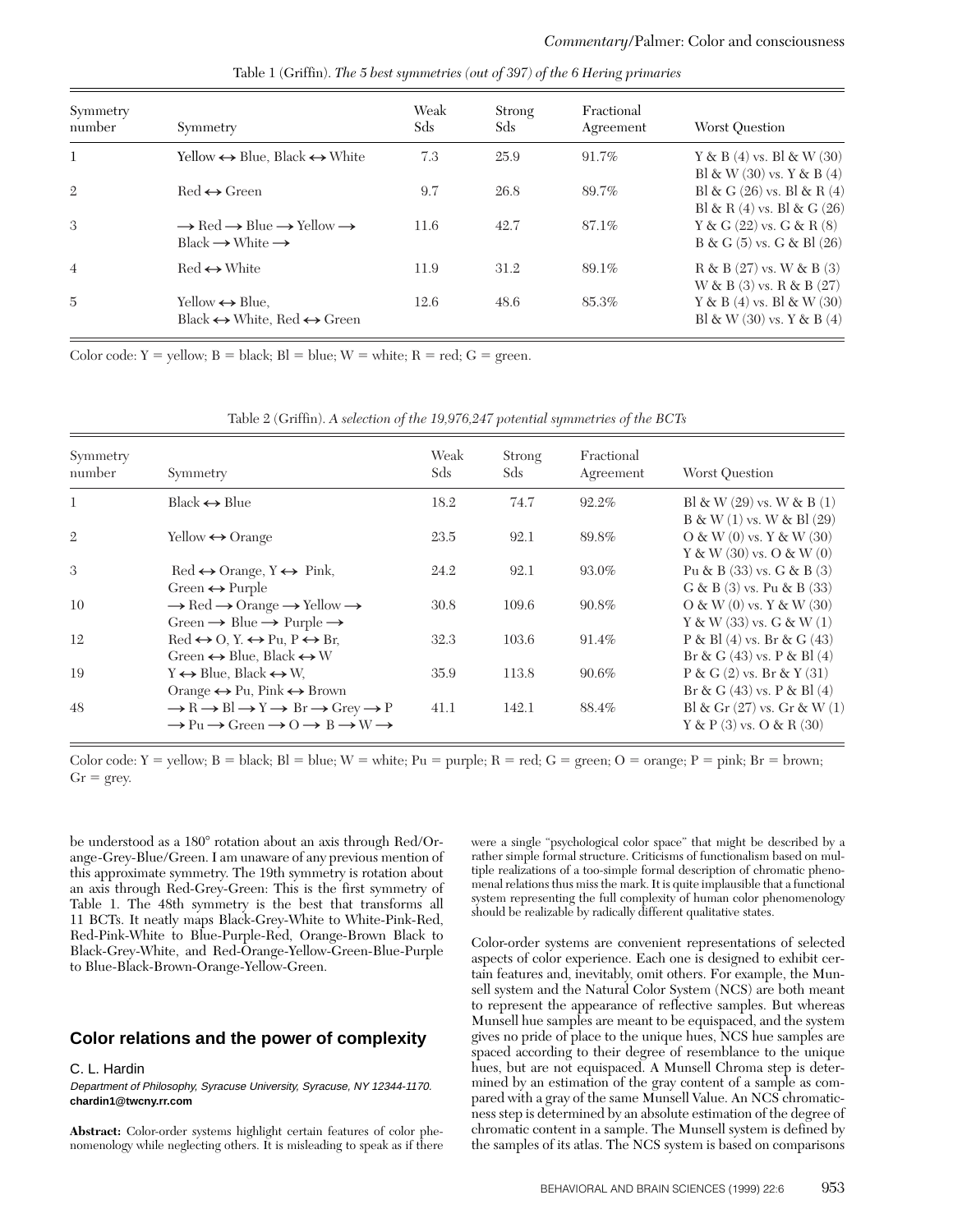## *Commentary/*Palmer: Color and consciousness

with mental prototypes of the six Hering elementary colors (this is not a crazy idea!) and the NCS atlas is intended only as an illustration of the system. On the other hand, the HBS (hue-brightness-saturation) system is meant to map the relationships of colored lights; two of its dimensions do not map exactly onto the (roughly) corresponding dimensions of either Munsell or NCS.

So which of these systems (which by no means exhaust the field) represents psychological color space? All of them – and none of them. Not only does each lack an important feature of one of the others, many important relationships fail to be represented by any of them. For example, the strikingly unequal size of the green and red regions that are picked out by all languages that have green and red as basic color terms can be marked out in either the Munsell or NCS systems, but they are not represented by any structural features of those systems. (Those who suppose this size inequality to be a cultural artifact should read Matsuzawa [1985], who describes how a chimpanzee generalized from 11 focal color chips in much the same way as a human being.) Some of the similarities and dissimilarities that the Hering elementary colors seem to bear to each other are completely obscured by both of these systems. For example, there is some suggestive evidence that people see elementary green and elementary blue to be more like each other than are elementary red and yellow. (The question has not been systematically investigated. Any takers?) This matter is not directly resolvable by counting just-noticeable differences from one elementary color to another; it is an open question as to whether the sum of small color differences is an adequate measure of large color differences.

Although the models that are in general use exhibit some of the essential features of perceived color, it is misleading to speak of "*the* psychological color solid" as if there were a unitary and simple psychological model that captures the entire range of color phenomena as we experience them. This is one of several reasons why not even someone "in the grip of functionalism" (sect. 2.4) should have the slightest inclination to suppose that Palmer's "color machine" might perceive color. Is it "surprisingly difficult to prove that this machine fails to have color experiences"? It is perhaps equally difficult to *prove* that this stone is not now thinking of Vienna (*pace* Carnap). After all, could not the stone be thinking a monadic Viennese thought that it was totally unable to express? The absurdity of this case arises in part from the rock's inability to engage in intelligently guided behavior. A bare minimum criterion for something to perceive color is that color can be used to govern a varied behavioral repertoire. The one-trick pony that is Palmer's color machine would be far too impoverished to serve even as the color module for a robot that is to use color in its business of avoiding and identifying objects in a real world of occlusion, shadows, and variable illumination. Constructing something adequate to this task is not a trivial undertaking, as the robotics vision community will attest.

The existence of chromatic blindsight shows us that even when receptors are responding, and some degree of opponent processing is present, and some crude color naming can be elicited, there is no color experience. What is missing is, in a fashion, not mysterious. The peripheral color mechanisms are not properly connected to the central mechanisms. In another respect there is here a very deep mystery indeed, though not an intractable one: the puzzle of what those more central mechanisms are and how they interact with the rest of what is going on in the brain. But when the connections are properly made, the color-relevant mechanisms have become extremely complex, and so has the color-related behavioral repertoire that these mechanisms make possible. I invite you to spend an agreeable evening reading a sensitive account of the rich texture of chromatic relationships such as that in chapter three of Charles Riley's *Color codes* (1995). If you do so, I would venture to say that you will not find it even remotely possible that the qualities of color experience in Riley's brain are radically different from yours. As the level of behavioral complexity increases dramatically, the number of alternative models drops precipitously.

Analogous situations in the physical world are commonplace. Consider a bedspring that is compressed and then released. Its behavior is well described as a damped harmonic oscillator. Alternate models satisfying this formal structure include a radio circuit and a loudspeaker in an enclosure. Neither of these is particularly suitable for sleeping, any more than the Palmer machine is suitable for guiding animal behavior. But there is no mystery about distinguishing bedsprings from radios: just give a fuller description, and alternative models become scarce. Indeed, a sufficiently rich description of materials and behavior would uniquely single out a Simmons bedspring manufactured in 1959. Of course for any system of relationships, however rich, there could always be alternative models fashioned by Berkeley's God or Descartes' evil demon, but it could never be the task of scientific explanation to rule these out.

## **Logical possibility and the isomorphism constraint**

#### Bernard Harrison

Department of Philosophy, University of Utah, Salt Lake City, UT 84112. **bernh@globalnet.co.uk**

**Abstract:** Palmer's "isomorphism constraint" presupposes the logical possibility of two qualitatively disparate sets of sensory experiences exhibiting the same relationships. Two arguments are presented to demonstrate that, because such a state of affairs cannot be coherently specified, its occurrence is not logically possible. The prospects for behavioral and biological science are better than Palmer suggests; those for functionalism are worse.

I seem to have been the first to explore at length (Harrison 1967; 1973) the idea that asymmetries of relative similarity between colors might prove fatal to philosophical scepticism based on Locke's inverted spectrum argument. However, I soon ceased to find the arguments I had devised by 1973 altogether satisfying. As I saw it, I had failed to deal adequately with the possibility, which Palmer makes the main plank of his argument for his "isomorphism constraint," that the color-experience of B might be qualitatively different from that of A (who perceives what we would call colors) in ways beyond A's power to imagine, yet be, nevertheless, structurally isomorphic with A's color-experience, in the sense of preserving all the relations obtaining between colors as we, and A, perceive them.

I therefore continued to think about the problem, and by 1984 had devised additional arguments, which appeared in print in a slightly abridged form two years later (Harrison 1986, pp. 112–14) and in a fuller version the year after that (Harrison 1987, pp. 184– 87).

The arguments in question, which, because they are available elsewhere, I will do no more than summarize briefly here, are designed to show that the existence of qualitatively disparate yet "structurally" or "relationally" isomorphic color experiences is not a possibility, not even a "logical" one! The notion of "logical possibility" can be deeply misleading in philosophy, and has the potential to do even more damage in science. The problem is that it is quite easy to formulate "possibilities" that, while they look entirely plausible and above board at first sight, are nevertheless incoherently specified.

Such is the case, it seems to me, with the "possibility" of qualitatively different yet relationally isomorphic sets of color-experiences. To say that the two proposed sets of color-experiences are relationally isomorphic is presumably to say that the qualitatively discriminable sensory presentations making up each set exhibit *the same relationships*to one another as those making up the other set. But what is *the same* supposed to mean in this context? Palmer suggests, in effect (sect 2.3), that the required notion of sameness be explained by analogy with the identity of the sets of mathematical relationships linking the primitive elements of the alter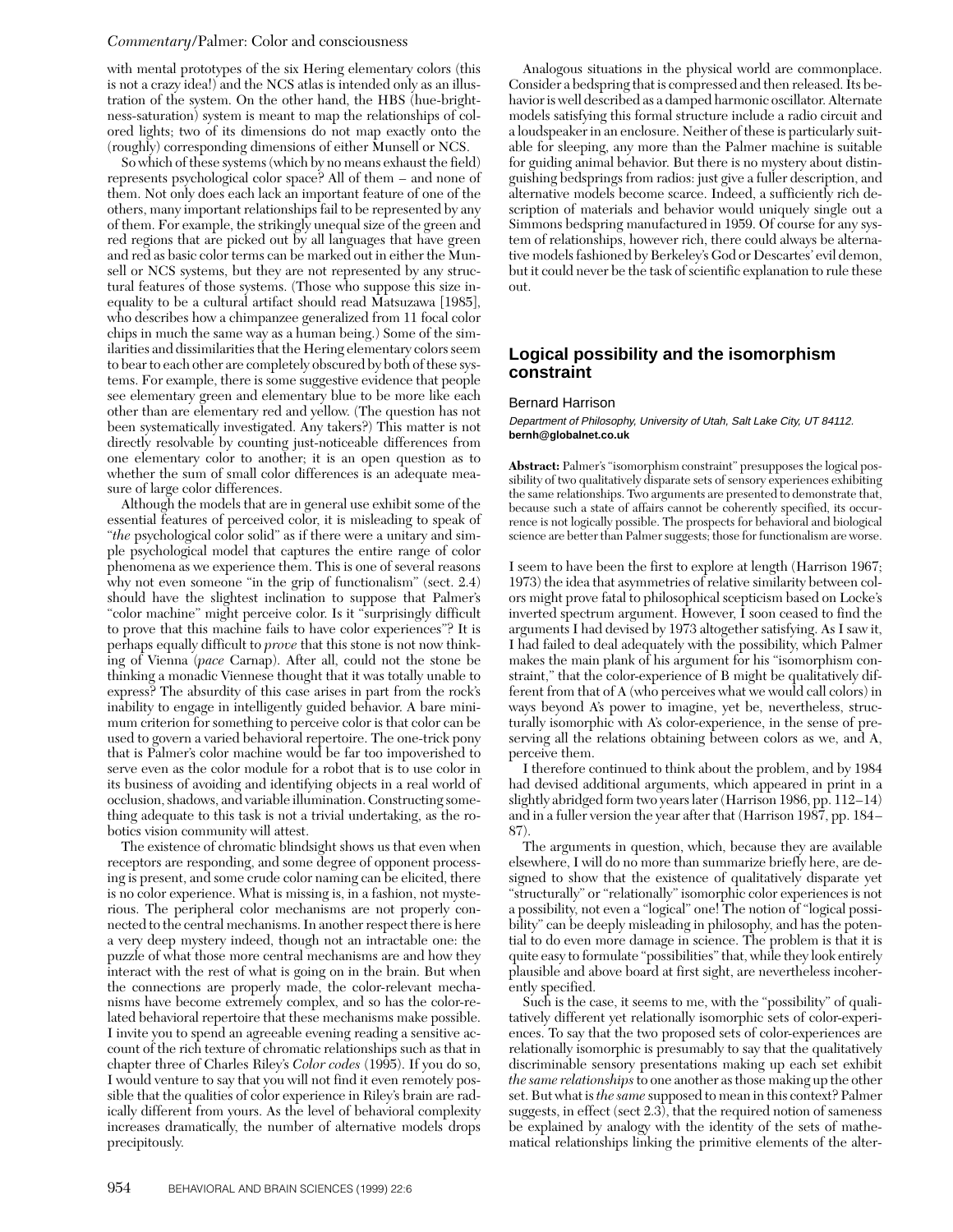native interpretations of a given axiom scheme constituting a *dual system* in mathematics. An important disanalogy between the two cases, however, is that whereas in the mathematical case the applicable notion of sameness can be specified without reference to the set of primitive elements constituting either interpretation by reference to the uninterpreted axiom set, no such move is available in the case of color. The "space" of color defined by relationships of relative similarity between color presentations can only be generated by continuous, qualitative modification of the "primitive elements" (the color presentations) composing it.

There is thus no way of characterizing the relationships defining such a space without reference to its primitive elements. If now, guided by notions of "logical" possibility better adapted to the needs of metaphysical speculation than to those of behavioral science, we attempt to envisage a space (B) of sensory presentations that would not *be* (would, indeed, be unimaginably different from) *color* presentations, but would nevertheless exhibit *the same relationships* as the space (A) of colors, we find that, in dispensing with the primitive elements of space (A) in favor of the (unimaginable) primitive elements of space (B), we have deprived ourselves of any means of characterizing, with respect to space (B), the relationships of relative similarity that define space (A). Put bluntly, the incoherence vitiating this kind of sceptical hypothesis comes to a head in the question of how, if the primitive elements of space (B) are not, qualitatively speaking, color presentations, space (B) could be defined by relationships of relative similarity, which we have no means whatsoever of characterizing other than as the relations generated by the possibilities of qualitative modification qualitatively inherent in color presentations?

Once one sees this, it is easy to show (Harrison 1986; 1987) that in an actual case of apparently abnormal vision, space (B) must either be the familiar space of color, and the apparent abnormality otherwise explicable, or else it must result from the operation of some sensory modality other than color, which will have its own relational structure. The apparent third possibility, of an alternative sensory modality having *the same relational structure* as color, thus requires no empirical work to exclude it, but can be dismissed out of hand as a philosophical chimaera for the reason just advanced, namely, that the notion of sameness required by such a supposition turns out on inspection not merely to defy formulation but to be actually internally incoherent.

If the consequences of putting this antique philosophical warhorse out to pasture are damaging to certain of Palmer's tactical moves, they seem entirely consistent with his objectives. The "isomorphism constraint" collapses, but so, by the same token, does the idea that behavioral science is not fully adequate to deal with "the nature of experience," and that behavioral methods, which, as Palmer shows, are perfectly adequate to characterize in terms of its relational characteristics, what color a given observer is perceiving, nevertheless remain somehow incapable of revealing "deeper," more "subjective" aspects of the subject's experience. The ultimate moral of the above argument, indeed, is that we need to reexamine carefully and suspiciously, perhaps along the lines suggested by Gaston Bachelard (1972), the intellectual credentials of the familiar distinction between "objectivity" and "subjectivity" according to which behavioral methods are "objective," whereas "qualia," "the content of consciousness," and so forth, are "subjective."

Finally, of course, inasmuch as functionalism derives its main theoretical justification from the plausibility of the distinction between the "subjective" and the "objective," considered as distinct "realms" or departments of reality, to which it presents itself as a response from the point of view of "materialism," undercutting the entire distinction between "materialism" and "subjectivity," by appeal to the broadly Bachelardian principles advocated here, will tend to undercut the need for functionalism, weakening its power to resist objections of the type tellingly advanced by Palmer.

## **If not functionalism, then what? Eliminative materialism?**

#### Harry Howard

Department of Spanish and Portuguese, Tulane University, New Orleans, LA 70118. **howard@mailhost.tcs.tulane.edu www.tulane.edu/~howard/HHHome.html**

**Abstract:** The isomorphism between relational structures advocated by Palmer corresponds quite closely to Paul Churchland's theory of "statespace semantics," so much so that one can be used to elucidate problematic areas in the other. The resulting hybrid shows eliminative materialism to be superior to functionalism as a theory of mental phenomena and seems to provide the best ontology for cognitive science.

Palmer elaborates two arguments against the functionalist approach to mental phenomena: (1) humans can have different experiences with the same relational structure, and (2) artificial systems can be built that are causally isomorphic to humans but lack conscious experiences altogether.

Palmer devotes the bulk of his target article to the first point, in particular to the elucidation of the isomorphism between color percepts and the color solid of psychometric testing. It is helpful to define the relational structures in question. The first is a set of color percepts *C*, ordered by the three relations red-green,  $\leq$ blue-yellow,  $\leq_{by}$  and light-dark  $\leq_{ld}$ , which correspond to the three parameters of color that human vision is sensitive to. The second is the three-dimensional color solid organized on three axes that can be abbreviated as  $\leq_x$ ,  $\leq_y$ , and  $\leq_z$ . These ingredients are tabulated in (1):

| 1. | Relational formalism          | Realization in color science                                                                       |
|----|-------------------------------|----------------------------------------------------------------------------------------------------|
|    |                               | (a) $K = \langle C, \leq_{rg}, \leq_{by}, \leq_{ld} \rangle$ output of V4, that is, color percepts |
|    | (b)                           | $\Sigma = \langle S, \leq_{x} \leq_{y}, \leq_{z} \rangle$ psychometric color space, that is, the   |
|    |                               | color solid                                                                                        |
|    | $(c)K \leftrightarrow \Sigma$ | color psychometric isomorphism                                                                     |

Palmer's main contention is that external observers can never know an element of K directly; they can only know the place that such an element maps onto in  $\Sigma$ . In other words, in principle, there is no way to know whether two people share the same elements of C, that is, whether they see the same color percepts. In practice, there may be a way if the relational structures K and  $\Sigma$ are asymmetric enough so that there is no distortion of one that cannot be reflected in the other under isomorphy. Unfortunately, the color solid has at least two axes of symmetry, so a reversal of one such axis in K can still be mapped isomorphically into  $\Sigma$  without detection.

As for the second argument, that artificial systems can be built that are causally isomorphic to human color perception yet lacking in any kind of color experience, I have nothing to add except that such systems are closer to realization than Palmer suspects (see the neural-network model of Courtney et al. 1995a; 1995b).

The conclusion is that functionalism cannot be correct, regarding the first argument, for it would imply that "normal" and "reversed" color experiences are equivalent, when they clearly are not. Likewise, regarding the second argument, it would imply that a neural network along the lines of the one designed by Courtney et al. would have the same color experiences as humans, whereas it would surely not.

I find both arguments compelling, and so would like to know where to turn for an alternative to functionalism, but this is as far as Palmer goes.

Fortunately, I have an inkling of my own of where to turn, namely, to the theory of eliminative materialism proposed by Churchland (1981) and elaborated on in Churchland (1986; 1989; and especially in 1995). In particular, Palmer's notion of isomorphisms between relational structures is subsumed by Churchland's "state-space semantics," to use the felicitous coinage of Fodor and Lepore (1992). A vector space with a suitable metric defined on it reproduces all the properties of Palmer's relational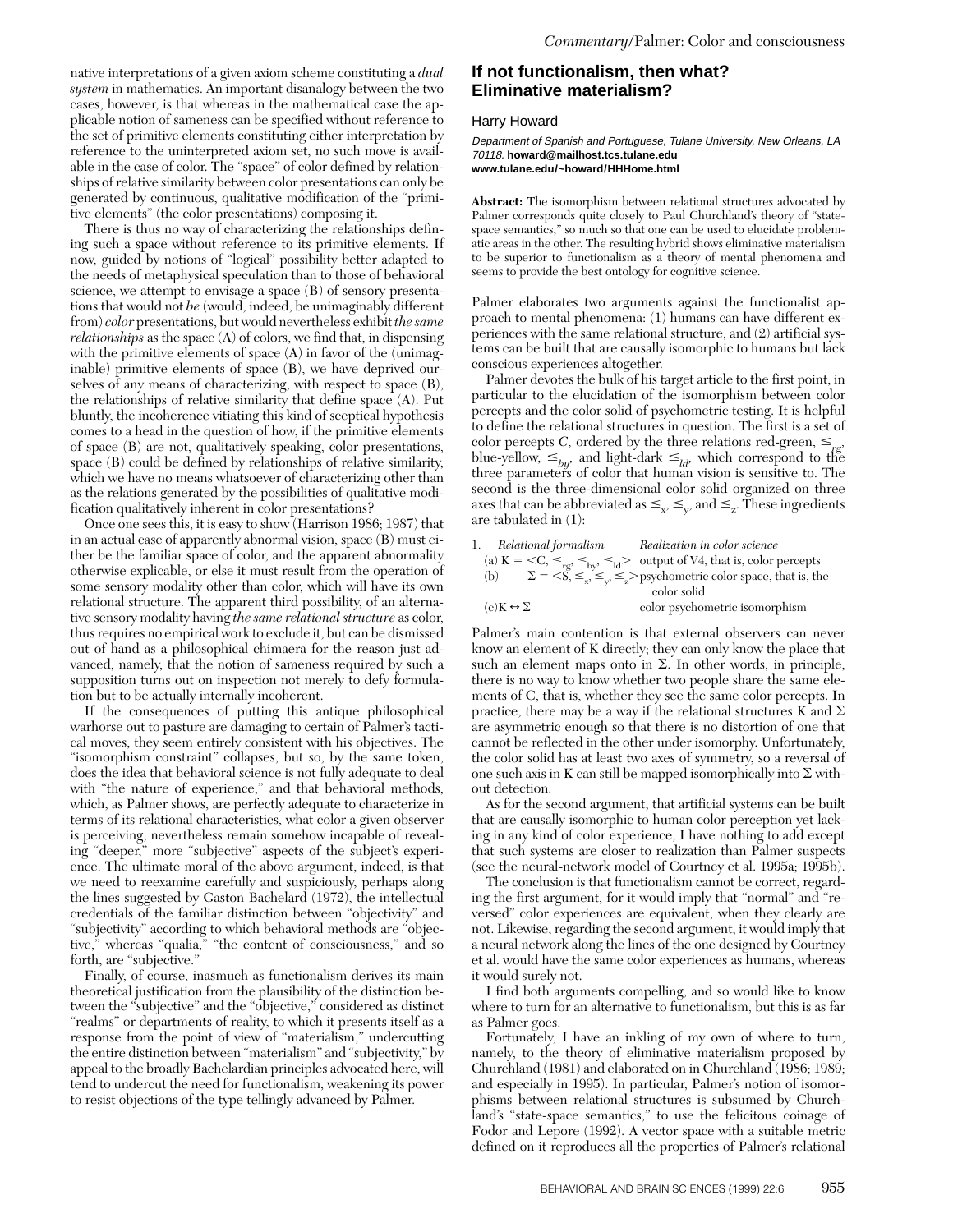## *Commentary/*Palmer: Color and consciousness

structures, and coordinate transformations of vectors reproduce all the properties of Palmer's isomorphisms between relational structures. (2) gives a first approximation of the correspondence between the two formalisms, where the relation  $\leq$  on the left corresponds to a measure of distance *d* on the right, and the transformation between the two structures is accomplished through multiplying by the matrix *M*:

| 2. Relational formalism                                                                                                                                                                                                                                                                                                                                         | Vector-space formalism |
|-----------------------------------------------------------------------------------------------------------------------------------------------------------------------------------------------------------------------------------------------------------------------------------------------------------------------------------------------------------------|------------------------|
|                                                                                                                                                                                                                                                                                                                                                                 |                        |
| $\begin{array}{l} {\rm (a)} \ \ K = <\!C, \, \leq_{\rm rg}, \leq_{\rm by}, \leq_{\rm ld} > K = <\!C, \, d_{\rm rg}, \, d_{\rm by}, \, d_{\rm ld} \hspace{-0.8mm} > \\ {\rm (b)} \ \Sigma = <\!S, \, \leq_{\rm x}, \leq_{\rm y} \leq_{\rm z} \hspace{-0.8mm} > \hspace{-0.8mm} \sum = <\!S, \, d_{\rm x}, d_{\rm y}, \, d_{\rm z} \hspace{-0.8mm} > \end{array}$ |                        |
| (c) $K \leftrightarrow \Sigma$                                                                                                                                                                                                                                                                                                                                  | $\Sigma = M * K$       |

The vector-space representations have considerable neurophysiological plausibility, as Churchland goes to great lengths to demonstrate.

An additional benefit of adopting eliminative materialism is that certain points that are obscure in one treatment are clarified in the other. For example, Churchland's (1995, p. 198) "proprietary, first-person epistemological access to some phenomenon," which is ultimately refined down to an "auto-connected way of knowing," is immediately recognizable as Palmer's subjectivity barrier. Churchland develops these notions to defend eliminative materialism from Nagel's (1974) bat and Jackson's (1982) neuroscientist. In a nutshell, the argument concerning Nagel's bat is that, given how different a bat's sensory experience is from a human's, no human will ever truly understand what it is like to be a bat. Palmer would say that this is an expected consequence of the subjectivity barrier: The best we can hope to do is find some kind of partial mapping between the relational structures of bat and human experience.

This cuts both ways, though, because flaws in one framework can adhere to the other. For example, Fodor and Lepore (1992, pp. 197–98) accuse state-space semantics of "pernicious holism," as explained forthwith. For Churchland, at any moment one's consciousness consists of a huge vector composed of all the active sensory modalities. Modalities are distinguished from one another by their position in the "consciousness" vector, whereas specific percepts within a modality are distinguished by the values of the vector at these positions. Fodor and Lepore (1992, pp. 197–98) object that under such a holistic approach, it becomes impossible to tell whether two individuals have the same concept. Concepts are to be located in this "consciousness" vector, yet the number or range of the dimensions of the spaces within this vector will vary from individual to individual and will therefore be incommensurate. If we cannot compare dimensions of representation between individuals, then we cannot compare the contents of the dimensions. Because Palmer claims that relational structures are necessary both to distinguish between different modalities of perception and to distinguish specific percepts within a modality, and Palmer's relational structures can be correlated with Churchland's state spaces, it follows that the charge of pernicious holism also sticks to Palmer's framework.

Fortunately for Palmer and Churchland, Laakso and Cottrell (1998) have found a technique to neutralize this objection. They show that a two-step algorithm can reliably measure the similarity of representations embedded in different spaces. The first step is to measure the distances between like percepts in each space, and the second step is to calculate the correlation between these distances across spaces. [See also Edelman: "Representation Is Representation of Similarities" *BBS* 21(4) 1998.] Note the resurfacing of Palmer's subjectivity barrier: We cannot compare percepts themselves, but only their correlates within the encompassing relational structure. So Churchland's, and by extension, Palmer's, account is vindicated, and we may be a step closer to a global theory of cognitive science.

## **Disorder of colour consciousness: The view from neuropsychology**

## Glyn W. Humphreys and M. Jane Riddoch

Cognitive Science Research Centre, School of Psychology, University of Birmingham, Birmingham, B15 2TT, United Kingdom. **g.w.humphreys@bham.ac.uk**

**Abstract:** We discuss the difficulty of measuring the perceptual experience of colour, supporting Palmer's assertion that neuropsychological disorders of colour processing can be informative in this respect. We point out that some disorders seem to affect the perceptual experience of colour over and above the perceptual processing of colour, providing direct insights into the neural mechanisms supporting perceptual experience.

In his target article Palmer points out the difficulty of analyzing the perceptual experience of colour through objective behavioural means. He points out the problems involved in assessing the quality of a perceptual experience of colour, particularly by means of between-subject analyses. Like Palmer, we are sceptical about even the best hopes for this approach. For example, attempts to define neurological equivalence classes of colour experience, based on common neural substrates of colour-related brain activity across individuals, still run into the subjectivity problem, here in knowing whether the experience of colour is the same even when brain states are. Any argument for equivalent experiences remains a leap of faith, and one that requires a belief that there are few individual differences in neural localisation.

A solution to this dilemma, Palmer suggests, is to conduct within-subject analyses. An example of this is acquired cerebral achromatopsia, where a patient may become functionally colour blind following a brain lesion. Such patients can detect a change in their colour experience after their lesion, indicating that measurements of colour experience are possible within individuals, and that these can also be related back to underlying physiology (here in terms of the site of any lesion). We wish to point out that studies of such patients can be even more informative than this, because colour experience itself can be affected, over and above effects on colour processing. Humphreys and colleagues (1992) reported data on one such patient, HJA. Like many achromatopsic patients, HJA suffered bilateral damage to occipito-temporal regions, including the lingual and fusiform gyri, and this not only led to problems in colour perception but to difficulties in object and face recognition. Though he had formerly worked in fine art and advised on colour, HJA reported that he saw the world only in terms of shades of grey following his lesion. He detected a change in his colour experience. Nevertheless, aspects of colour processing remained. For example, visual evoked responses to isoluminant colours could be measured and his ability to match isoluminant colour patches was above chance. HJA's conscious reports were clearly impaired, however, when he was asked to judge whether he was right or wrong when making colour-based responses (and even when the colour responses were correct). Thus, when asked to point to a colour token matching one pointed to by the examiner, HJA's confidence judgements bore no relation to the accuracy of his performance. He often felt he was guessing when he was right and he felt confident of being right when he was in fact wrong. His conscious experience of colour appeared to be dissociated from the residual colour processing abilities he had.

This dissociation of colour experience was also distinct from HJA's conscious experience of other perceptual impairments. Thus his judgements were generally accurate when he was asked to rate his confidence about whether object and face identification responses were correct. He also showed no evidence of residual access to object or face identities, unlike the results with colour. Hence, in this instance, the degree of perceptual deficit – measured in terms of residual perceptual abilities – can be distinguished from the conscious experience of the deficit. For one class of stimulus (colour) there was better residual processing, but less insight into the deficit, than for other classes of stimulus (objects,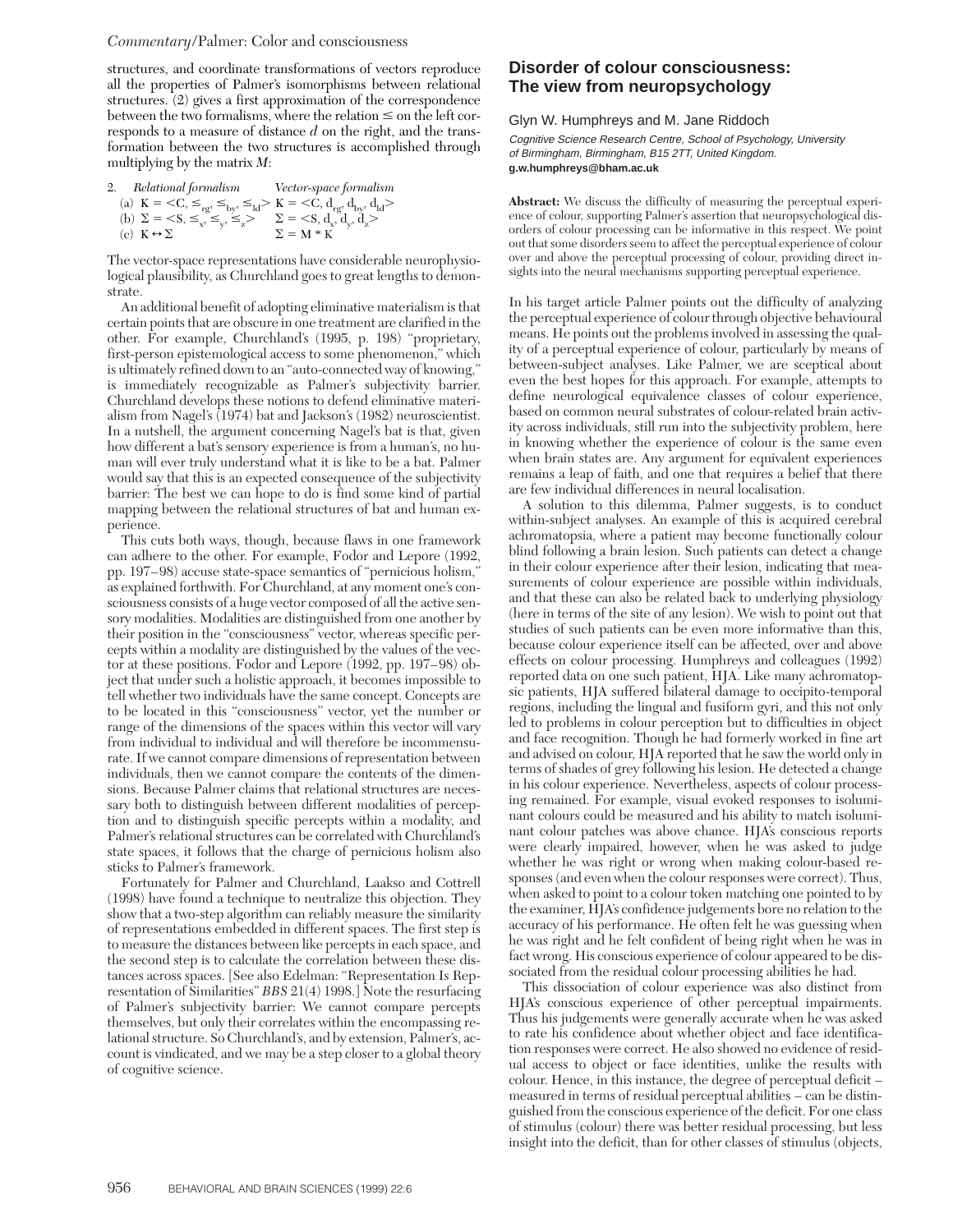faces). It is not simply that patients with a more profound perceptual deficit experience a more profound loss of the ability. From this we may conclude several things. For example, it may be possible to distinguish the neural substrates involved in perceptual processing from those involved in conscious awareness of their products. The neural substrate of conscious experience may also take a distributed form, and so can be dissociated for different stimuli. We suggest that detailed analysis of such patients can inform us not only about perceptual processes, but about how such processes are realised in subjective experience.

## **Overlooking the resources of functionalism?**

#### Zoltán Jakab

Institute of Interdisciplinary Studies, Carleton University, K1S 5B6 Ottawa, Ontario, Canada. **zjakab@ccs.carleton.ca**

**Abstract:** Although the author's critical view of functionalism has a considerable intuitive pull, his argument based on the color room scenario does not work. Functionalism and other relational views of the mind are capable of providing coherent accounts of conscious experience that meet the challenge set up by the "color room argument." A simple example of such an account is presented.

Palmer claims that because functionalism can give only a relational picture of the mind, it will fail to capture the intrinsic qualities of experience. Experiential qualities are below the level of relational isomorphism that can be captured by the methods of behavioral science in general and functionalism in particular. In support of this claim, Palmer sets up an argument in two versions (sect. 2.5 and sect. 4). First let me reconstruct this argument.

**Version one.** The color machine in the color room satisfies all functionalist (computational) requirements associated with color discrimination and color-related behavior. A functionalist should therefore conclude that the color machine in the color room has color experiences. But it is intuitively implausible that the color machine has any color experience. Therefore functionalism is probably wrong.

**Version two.** Put yourself in the color room, thereby bypassing the other mind's problem. Master the computation that the color machine performs; in this case, you become the color machine, you satisfy all functionalist requirements for having color experiences, hence (so the functionalist must argue) you will have color experiences simply by means of doing that calculation. But again, very plausibly, you will not have any color experiences by means of doing that calculation. Therefore functionalism is presumably false.

Overall, the structure of the argument is modus tollens:

1. If functionalism is right, then the color machine (or you) necessarily have color experiences merely by means of performing the color-related computations.

2. Neither the color machine, nor you (merely by means of doing the relevant calculations) would have any color experience. Therefore

3. Functionalism is wrong.

Now let me give a reply. Functionalism might be wrong (i.e., incapable of accounting for conscious experience), but Palmer's argument based on the color-room scenario is insufficient to show this. The argument is not sound because the first premise is unsupported. (I will not address the second premise in this commentary, even though doubts might arise about it as well.) Let us see what the problem is with the first premise.

**Version one.** The analogy between the *human brain as a whole* (or some implementation of its functionally/computationally relevant structure) and the color machine does not hold up. The color machine is at most the model of an isolated subsystem of the brain. Should the functionalist conclude that it has color experiences? I think functionalism is not at all committed to drawing this inference.

Compare: Would a visual brain *in itself,* isolated from the rest of the brain, floating in some suitable solution, receiving appropriate optical stimuli, have color experiences? *When embedded in the neural/functional architecture of the rest of the brain,* the wellfunctioning visual brain does give rise to color experience. But does it do so in isolation? This is questionable, to say the least.

**Version two.** Does functionalism entail that the human subject in the color room must have color experiences simply in virtue of performing the relevant calculations? I think not. Here is why.

There is a possible analysis of experiential qualities, which is (1) relational and (2) not yet ruled out as insufficient: Perhaps the experience of seeing red is a relation between a subject and a certain type of physiological state. The relation is "undergoing" a state: a token of a physiological state type occurs in one's brain *in the appropriate way* – for example, it is a well-characterized activity pattern *of* area V4. (Additional background conditions like normal awake state or REM sleep, sufficient attention to events of visual perception, etc., can be assumed.) My experience of seeing red *is* the undergoing relation between me and that particular state – the relation set up by that physiological state occurring in my visual brain. Moreover, in describing such a physiological state, we necessarily resort to some kind of abstraction. This already happens when we specify the physiological activity *type* that, for example, is tokened in V4 when the subject sees red. In giving such types we leave out idiosyncratic biochemical and physiological variations as irrelevant and specify a generalizable physiological pattern. Perhaps we can even specify some sort of computational operation that is performed by that physiological event. Furthermore, perhaps seeing a color is a subject's undergoing relation to an inner state *type – identified at the computational level.* If this is right, then we have a functionalist account of qualia.

Intuitively, this account may seem too austere. Is this so much the worse for the account, *or* so much the worse for the intuition? A difficult question. It has not yet been convincingly argued by anyone (to my knowledge) that this account cannot be right. An obvious problem with it is that it has yet to be spelled out in reasonable detail; however, even in this extremely sketchy form it absolves the functionalist of the burden of concluding that the subject in the color room has to have color experiences simply by virtue of performing the color-related calculations. If I realize the color-discrimination process by calculating the appropriate computational algorithm in my head, this process will primarily involve my higher order cognitive machinery. Hence this mental simulation does not at all imply that the physiological states underlying color experiences occur in my visual system; mental calculation need not involve activity in V4 or any other color-processing area. If I am the person in the color room, then it should not be at all surprising that I have no color experiences merely by means of doing that calculation.

Note also that the proposed relational account predicts that zombies physiologically identical to us are logically impossible. Once human subjects entertain some relevant physiological state, then by definition they have the corresponding experience.

## **Asymmetries in the distribution of composite and derived basic color categories**

#### Paul Kay

Department of Linguistics, University of California, Berkeley, Berkeley, CA 94720. **kay@cogsci.berkeley.edu www.icsi.berkeley.edu/~kay**

**Abstract:** PURPLE (RED-and-BLUE) is the most frequently occurring derived (binary) basic color term (BCT), but there is never a named composite BCT meaning RED-or-BLUE. GREEN-or-BLUE is the most frequently named composite color category, but there is never a BCT for the corresponding derived (binary) category CYAN (BLUE-and-GREEN). Why?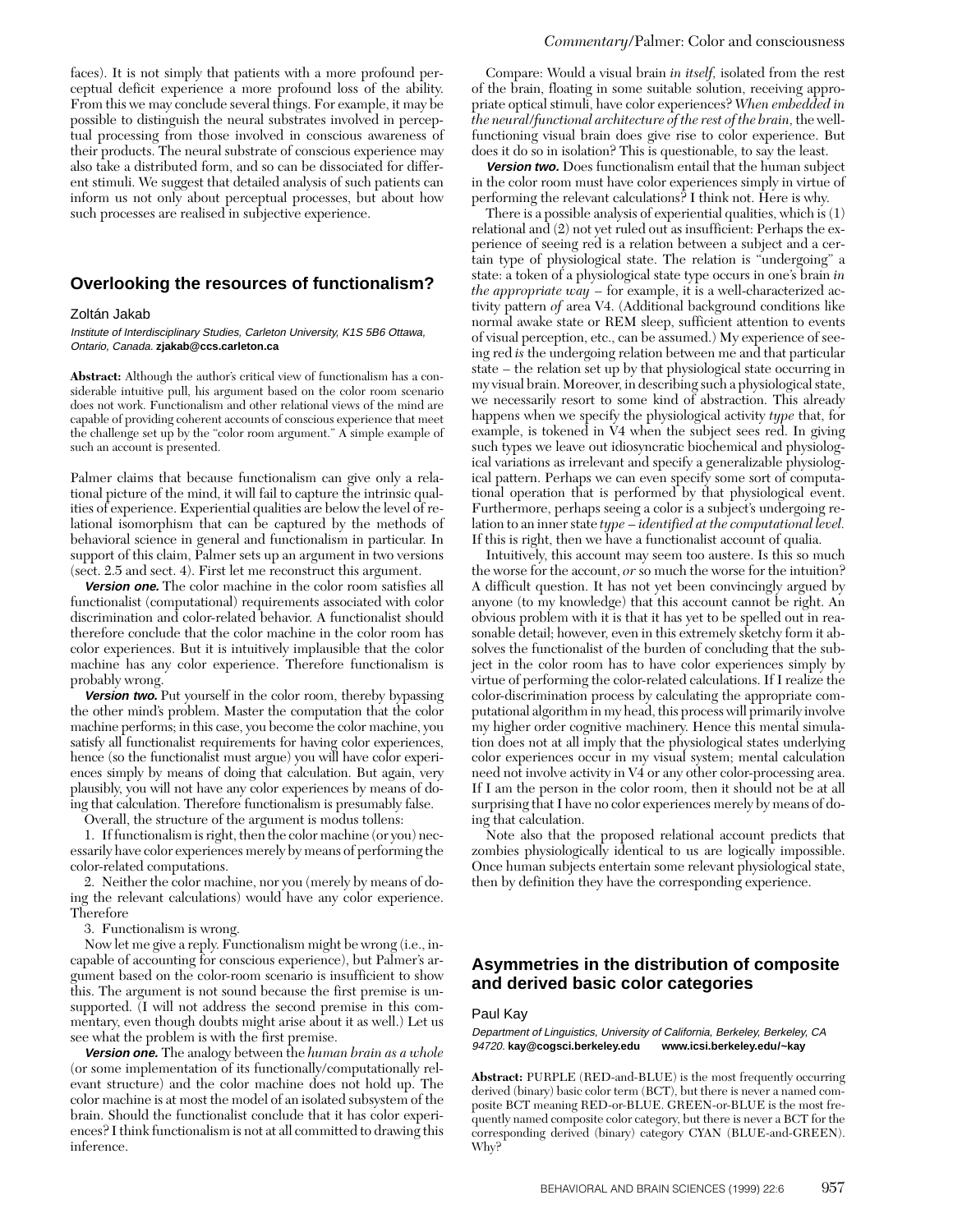## *Commentary/*Palmer: Color and consciousness

Palmer notes that the naming of some but not all of the possible composite and derived basic color categories constitutes a puzzling set of asymmetries in color experience, assuming these categories are in fact reflections of color experience. He continues; "I am not aware, however, of any behavioral data that directly support these asymmetries for derived and composite color categories in color experience" (sect. 1.4). I think such behavioral data exist, though they are admittedly few. I return to this point presently. Meanwhile, I would like to flesh out further the question of which possible composite and derived categories actually occur, what their relative frequencies are, and what significance may be attached to these relative frequencies. I will restrict my attention to the 110 languages of the World Color Survey (WCS; see Kay & Berlin 1997).

Figure 1 summarizes much – but not all – of the WCS data on composite and derived categories. It also displays the number of just noticeable differences (jnds) separating each pair of nonopponent hue primaries (RED, YELLOW), (YELLOW, GREEN), (GREEN, BLUE), and (BLUE, RED). Palmer raises the issue of the relevance of jnd separations: "For example, if for some reason there are more just noticeable differences (jnds) between unique red and unique yellow than between unique green and unique blue, the wider psychological gap might explain why there are BCTs for ORANGE in many languages but not for CYAN (bluegreen)" (sect. 1.4). Although I am not certain that the number of jnds separating two unique hues measures a psychologically real distance, this information has been included in Figure 1 to allow its possible relation to variations in the popularity of corresponding composite and derived categories to be assessed.

The immediately striking facts observable in Figure 1 are (1) that the most popular composite category, B-or-G, is composed of primaries whose corresponding derived category, CYAN (B-and- $\overline{G}$ ), never receives a BCT, and  $(2)$  that the most popular derived category R-and-B (PURPLE) combines primaries whose potential composite category, R-or-B, never receives a BCT. One is tempted to speculate that BLUE and GREEN are in some yet-tobe-determined sense "similar." If similarity promotes the recognition of a composite category and dissimilarity promotes the recognition of an intervening, derived category, we have an explanation why BLUE and GREEN are readily lumped into a composite BCT and never separated by a derived BCT. If BLUE and



Figure 1 (Kay). Frequencies among 110 WCS languages of binary composite and derived categories, with the number of jnds separating the two primary categories of which they are composed. The first number given for a composite category records the frequency of that category. The second number (in parentheses) records the frequency of all composite categories containing the two indicated primaries. For example, 59 of the 110 WCS languages contain a B-or-G category; 76 languages contain either a B-or-G, or a B-or-G-or-Bk, or a B-or-G-or-Y category. (Source for jnd separations: MacLaury 1997b, p. 88.)

RED are dissimilar, the same logic explains why BLUE and RED are most frequently separated by a derived BCT and never lumped into a composite.

Unfortunately, neither the behavior of the remaining two pairs of non-opponent hue primaries nor the jnd separation data support the similarity conjecture. With respect to the pair (RED, YELLOW), there are 12 instances of the corresponding composite, R-or-Y, and 7 instances of the corresponding derived category  $(R-and-Y = ORANGE)$ . With the pair (GREEN, YELLOW) we have a tiny number of composites and no instances of the corresponding derived category (CHARTREUSE). So although it might be attractive to speculate that nonoccurrence of CYAN as a BCT coupled with the great popularity of B-or-G makes sense in terms of the "similarity" of BLUE and GREEN and that the "dissimilarity" of BLUE and RED accounts analogously for the popularity of PURPLE and the nonoccurrence of a B-or-R composite, the hypothetical negative correlation between the number of composite and derived categories, for pairs of primaries, breaks down with the (GREEN, YELLOW) and (YELLOW, RED) pairs. Both the (GREEN, YELLOW) pair and the (YELLOW, RED) pair show a slightly higher incidence of the composite than the derived category, with inconclusively small absolute numbers.

With regard to jnd separation, the comparison of only the (BLUE, GREEN) and (RED, BLUE) pairs, 84 jnds and 124 jnds, respectively, appears to support the similarity hypothesis. BLUE and GREEN are indeed separated by fewer jnds than are RED and BLUE. But looking now at the jnd data for the other two pairs, (RED, YELLOW) and (GREEN, YELLOW), we note both of these jnd separations far exceed those of either of the first two pairs, destroying any hope of jnd separation being able to explain the relative popularity of composite and/or derived categories among different pairs of nonopponent hue primaries.

We have not been able to explain the striking fact that in the WCS data the most frequent two-primary composite BCT, G-or-B, corresponds to a derived category,  $(G$ -and- $B = CYAN)$ , which never gets a BCT and the most frequent derived BCT, (B-and-R 5 PURPLE), corresponds to a composite, B-or-R, which is never accorded a BCT. When the 98 languages of the Berlin and Kay (1969) study are added to the 110 languages of the WCS, this observation still holds. The negative correlation between the likelihood of a pair of non-opponent hue primaries being combined in a composite and in a derived category is confirmed in a large number of languages, but only in the extreme cases of the most popular composite and derived categories.

Returning to the question of whether there are behavioral data supporting asymmetries regarding composite colors, two experiments carried out by James Boster (1986) have been summarized as follows:

The strength of the association of warm hues with W[HITE] and of cool hues with Bk is reinforced by experiments performed by James Boster (1986). In one experiment Boster gave twenty-one naive English-speaking subjects eight color chips, representing focal examples of the categories black, white, red, orange, yellow, green, blue and purple. The initial instruction was to sort the chips into two groups "on the basis of which colors you think are most similar to each other . . ." (Boster 1986: 64). The overwhelming preference was to put white, red, orange and yellow into one group and green, blue and black and purple into the other. Two-thirds of Boster's subjects chose this exact division into two subsets. (There are 2,080 ways a set of eight elements can be divided into two non-empty subsets.) In a second experiment, the same instruction was given to a group of eighteen subjects, using as stimuli the eight color words rather than the colored chips. Substantially the same result was obtained (Kay & Maffi, in press).

In subsequent sorts, Boster's subjects also showed strong preferences for keeping together the pairs (RED, YELLOW) and (GREEN, BLUE), the latter more strongly than the former.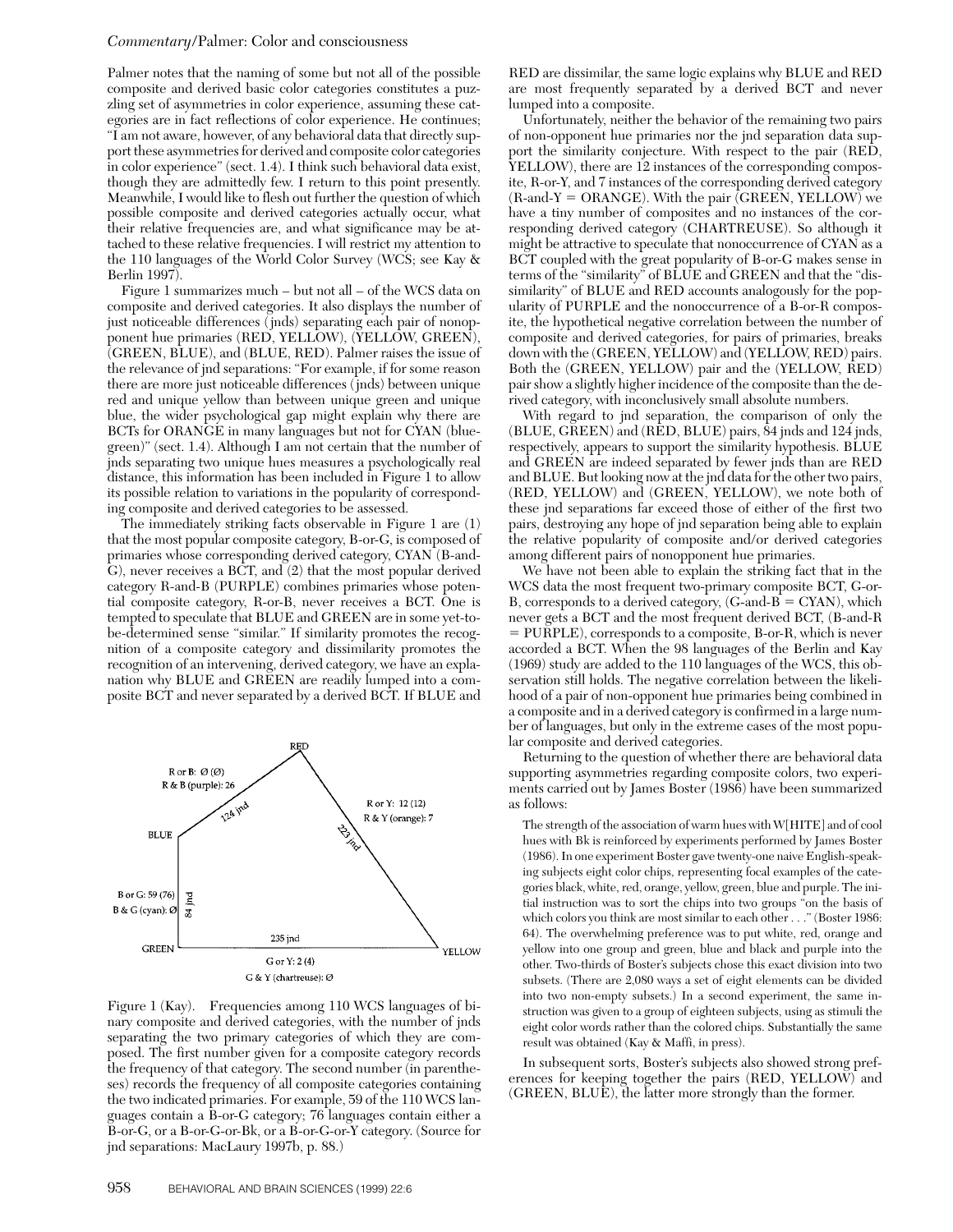## **The inverted colour space of vampires**

#### Karel Kranda

Psychophysiological Laboratory, Universitats Krankenhaus Benjamin Franklin, D-14057 Berlin, Germany. **ksk@zedat.fu-berlin.de**

**Abstract:** Palmer's attempt to dust off Locke's construct of "inverted spectrum" is discussed here to examine its plausibility. Perceptual inversion could be fulfilled by adopting the notion of "inverted trichromacy" rather than by the proposed existence of "red-green reversed trichromats." Although the former alternative conforms to a hypothetical world of vampires, it fails to conform to the realities of genetics and neuroscience.

A compelling sequel to John Locke's (1690) discourse on colour, which Palmer alternately describes as "inverted spectrum argument" or "problem," may be the notion of "inverted trichromats," because only such radical mutants may appreciate the inherent beauty of an "inverted" rainbow. I would like to argue here that unlike in Locke's days, inverted trichromats no longer belong to the realm of philosophical constructs; their existence has long been proven beyond any reasonable doubt. Numerous publications and films meticulously document the lifestyle of these mutants, who are known as vampires and descend from a single man named Dracula. Suffering from photophobia, vampires go out at night while spending most of their daytime in crypts. Night is day to vampires and they, like most of us normals, prefer "light" to darkness. In the vampiric world, the moon shines "brighter" than the sun. But you would not notice this anomaly if you conversed with an average vampire because the semantic term "darker" would actually mean "brighter" to him. Vampiric sensation of colour is also totally inverted so blood appears "green" to a vampire and this apparent "greenness" has a soothing effect on his *psyche.*

In this dark light of the vampire world, Palmer's treatise is not particularly enlightening. Instead of proposing vampires as the true standard-bearers of "inverted trichromacy" – for who else but they can fully satisfy the conditions of the "complete inversion" set in his Figure 3c – Palmer fobs us off with some half-breed of "redgreen–reversed perceivers" (sect. 1.3). These individuals supposedly exist (see Nida-Rümelin 1996) but are they more numerous than vampires?

The choice of an inverted spectrum as a paradigm for any discourse on colour is not a fortunate one, because it is easier to imagine it than to conceive any visual mechanism capable of such a feat. Should we ever discover such a "lucky," or on second thought, unlucky mutant, who sees the world in the "Lockian way," would we not face the intractable problem of locating the mechanism responsible for inverting his colour percept? The photoreceptor level is a poor candidate because any mirror-like inversion requires an even number of elements. But there are only three cone types at the retina. In theory, we can "reverse" the outputs of long-  $(L)$  and middle-wave–sensitive  $(M-)$  cones but what about the short-wave–sensitive (S-) cones? The hypothetical construct of red-green reversal would not reverse the spectrum but at most only the percept within the red-green spectral range. Whether this reversal would preserve the asymmetry in the (L-M) opponent channel (Kranda & King-Smith 1979) is impossible to predict.

The mechanism proposed by Palmer as an explanation of "redgreen reversal" is unusual as neither protanopes nor deuteranopes have "special" genes for "colour blindness." My interpretation of Palmer's argument is that he is implying a possibility of reversing the positions of the L- and M-pigment genes (LMG and LPG) in the X-chromosome array. The LMG is actually located upstream of the one or more MPGs (Vollrath et al. 1988). Thus in the "redgreen reversal" case, the LMG would be located downstream, whereas the MPG would assume the upstream location. Each of these genes located in tandem has 6 exons, but only exons 2, 3, 4, and 5 differ from each other. The hypothetical case may thus require a complete reversal of those four exons at the two gene locations. The probability of any single exon mutating can be estimated from the frequency of inherited colour anomalies. Assuming the probability of exon mutation at about 0.03, the chance of the 2 sets of 4 exons actually reversing is no higher than 1 in  $1.5 \times$  $10^{12}$ . But even in this improbable "mutant," the "reversed gene," expressing the pigment type will also have to be expressed in the membrane structure of his cones, because the projecting dendrites of bipolar cells, like wine connoisseurs, cannot sniff the wine inside and must rely on the label. As there is no chance here of getting red wine in *vinho-verde* bottles, this "mutant" should preserve normal colour sensation.

Any type of "inverted trichromacy" expressing an inverted postreceptor connectivity presents the insurmountable problem of explaining its evolutionary origin. Unless we assume a macromutation going far beyond the hypothetical saltations of Gould (1980), it is difficult to conceive how the post-photoreceptor connectivity pattern could be reversed in one stride. Connectivity responsible for signalling colour and luminance, driven by mutations of genes specifying retinal pigments, must have taken millions of years to achieve full trichromatic performance. As only a gradual process can plausibly invert the connectivity pattern, the perceptual inversion would have to cross the centre of Palmer's colour space depicted in Figure 2. This may become a rather discomfiting experience for whole generations of mutants because this point equals zero and zero equals blindness.

Finally, it may indeed be "surprisingly difficult to prove that this machine [i.e., Palmer's own invention depicted in his Fig. 6] fails to have colour experience" (sect. 2.4), but probably not more difficult than proving the same claim made about a toaster. My guess is that if anyone ever decided to build Palmer's "colour machine" according to the "blueprint" provided, the finished product would achieve the colour experience of an average toaster. Unless the inventor withheld from us some important information, such as weighting functions specifying the valence of interconnections, for any given set of variables at the nodes "S," "M," and "L," the output values at the nodes "H," "B," and "S" would always equal zero.

## **Isomorphisms and subjective colors**

Gregory R. Lockhead and Scott A. Huettel Department of Psychology: Experimental, Duke University, Durham, NC 27708. **{greg; huettel}@psych.duke.edu**

**Abstract:** Palmer describes a "subjective barrier" that limits knowledge of others' experience. We discuss how this barrier extends to all knowledge, becoming less distinct as theoretical constructs are strengthened. We provide evidence for isomorphic experience, among individuals with similar physiologies, by showing that perceived relations between colors are as similar when viewing pigments as when viewing subjective colors caused by flickering bars.

Palmer grapples with two questions that are fundamental to the philosophy of mind: How do I know that my perceptions are similar to yours, and how might we explain subjective experience? The first question is that of transformed qualia, that you and I may see the same object or color but might not have the same conscious experience. This may not be a productive scientific question because, as Palmer observes in Note 17, showing that two people's perceptions are the same requires accepting a null hypothesis. Concerning what evidence is sufficient for an explanation, we agree with Palmer that relations between elements determine the properties of a set, that isomorphic relations between set structures indicate association, and that correlated isomorphic structures do not imply an explanation, even though they might well reflect an explanation. As the idea of a "subjective barrier" describes, it is often difficult to know which is the case.

The barrier between correlational and causal explanations of phenomena is not unique to color or other psychophysical questions. It holds for all of knowledge. Consider  $I = E/R$  in elec-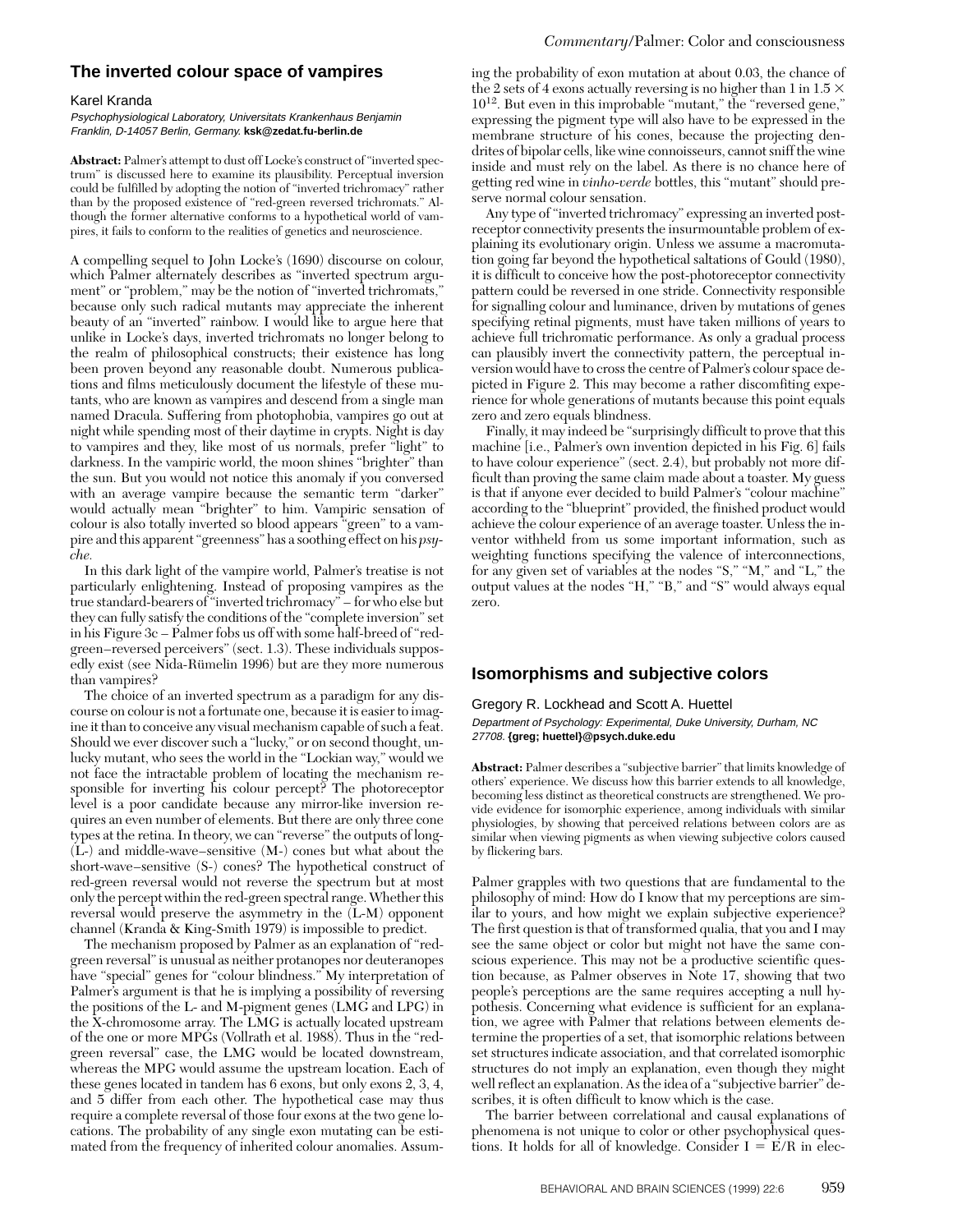## *Commentary/*Palmer: Color and consciousness

tronics. When we first learned this in school, it was difficult to understand how the mapping of resistance onto current is explanation rather than only correlation, but our teachers had no such difficulty. That is because we did not have the considerable theory and additional evidence they had. Learning about hydraulic flow made it easier to understand, or at least to predict, current flow, so we accept  $I = E/R$  as explanation. The subjective barrier is only considered to be crossed when we have strong theoretical constructs and converging data sets that link the subjective to the objective. It still exists as a logical construct but it becomes less troubling as data cumulates.

We may never gain enough knowledge about color to ignore the barrier, but we should come closer as more and different observations are added. Toward this end we want to add observations that might help move away from the concern that people who have similar physiologies and histories perceive identical things differently.

**Subjective colors.** Subjective colors are seen when various black-and-white patterns are flashed or rotated (Cohen & Gordon 1949). Shown at the upper right of Figure 1 is a half-black, halfwhite sheet of paper (wrapped around a cylinder) with black lines in the white portion. When this cylinder is rotated at about 7 revolutions per second, the black lines appear colored. (White et al. 1977).

Color-normal people matched the flickering colors seen in this display to patches of colored papers (Munsell chips). They reported that subjective colors are more saturated when the lines are longer, that the dominant wavelength decreases as the distance between the black/white boundary and the line increases, and that the color structure reverses when the cylinder is rotated in the opposite direction. (Perhaps a reader can explain why distance-ofline-from-boundary is isomorphic with wavelength; it is unlikely this is a chance outcome and its basis is not understood.)

When color-normal people rate these flickering lines for similarity, the results are consistent with their similarity scaling of colored patches of paper and with Newton's color circle – very different wavelength equivalents (such as flickering bars reported as red and blue, or about 600 and 450 nm) are more similar to each other than either is to intermediate wavelength equivalents (such as green, or about 530 nm). This means that the physically one-dimensional ordering of wavelength that correlate essentially perfectly with border distance are transformed by sensation or perception into a two-dimensional representation. Ostensibly, this



Figure 1 (Lockhead & Huettel). The structure of color perception in color-normals and color-deficients. For both observer types, perception of colors resulting from reflected wavelengths is similar to perception of subjective colors resulting from flickering lines. However, there are differences across observer types, as seen in the similarity scaling solutions.

occurs because opponent-process coding in the retina maps the physically linear space of wavelength onto a space where physically different reds and purples are close to one another, and where the physically more similar reds and greens are more different from one another. The structures of the physical stimuli and the perceptual representations are not isomorphic, but the latter is a transformation of the former.

Color-deficient observers (protanopes and deuteranopes) were also asked to scale the flickering bars for similarity, and the resulting similarity space is different from that obtained from colornormals. Rather than requiring a two-dimensional description (red-green and yellow-blue axes), a one-dimensional scaling solution seems to be sufficient; it accounts for 93% of the variance in the data (White et al. 1977). This is isomorphic with the results obtained when color-anomalous people scale Munsell chips for similarity (Shepard & Cooper 1975). Just as when color-deficient people judge colored papers, judgments of subjective colors show that Newton's color-circle (based on color-normal observers) appears as if a string has been tied around it at the red-green positions and pulled taut, resulting in an hourglass or a linear shape.

Similarity spaces for colored paints and flickering lines are isomorphic for color-deficient observers, and are isomorphic for color-normal observers, but these spaces for the different observer types are not isomorphic with each other (see Fig. 1). The perceptual structures match within groups but not across groups. From this, it is reasonable to conclude that color-normal people see subjective colors and colored paints similarly, because the two similarity structures are isomorphic, and they also see these colors identically, because the colors from one set are selected as equivalent to those from the other set. It is also reasonable to conclude that people with the same visual anomaly see colored paints and flickering lines equivalently, and that their perceptions are not the same as those of color normals.

These observations extend Palmer's argument that perception of color is isomorphic among individuals to observer type and to flickering lines. It also allows the suggestion that color perception must be explained at the level of similarity measures because, for both observer types, these are isomorphic with perceptual reports of standard colors and of subjective colors, but not with physical measures of either stimulus set.

## **Asymmetry among Hering primaries thwarts the Inverted spectrum argument**

#### Robert E. MacLaury

Department of Anthropology, University of Pennsylvania, Philadelphia, PA 19104. **maclaury@sas.upenn.edu www.sas.upenn.edu/~maclaury/**

**Abstract:** Purest points of Hering's six primary colors reside at different levels of lightness such that inversion of each hue pair would be detectable in subjects' choice of foci on the Munsell array. An inverted spectrum would not impose the isomorphism constraint on a contrast of red-green or yellow-blue, whatever we conclude about inference in functionalism.

Palmer and I agree that both composite and derived basic color categories are asymmetrical (target article, sect. 4.1; MacLaury 1997b), which endows them with a structure capable of revealing inversion. But I disagree that primary basic white, black, red, green, yellow, and blue are symmetrical and, thus, that inversion of them would be undetectable (sect. 2.3). Figure 1 diagrams my reason for objecting. Each part, A or B, depicts the ethnographic array of 330 Munsell color chips. The left column delineates the achromatic continuum between white and black poles. The other 40 column delineates the achromatic continuum between white and black poles. The other 40 columns represent hue at the maximal saturation attainable by Munsell chips, which range across the rainbow from left to right and downward from light to dark (See MacLaury 1997c for specification). Each row-column inter-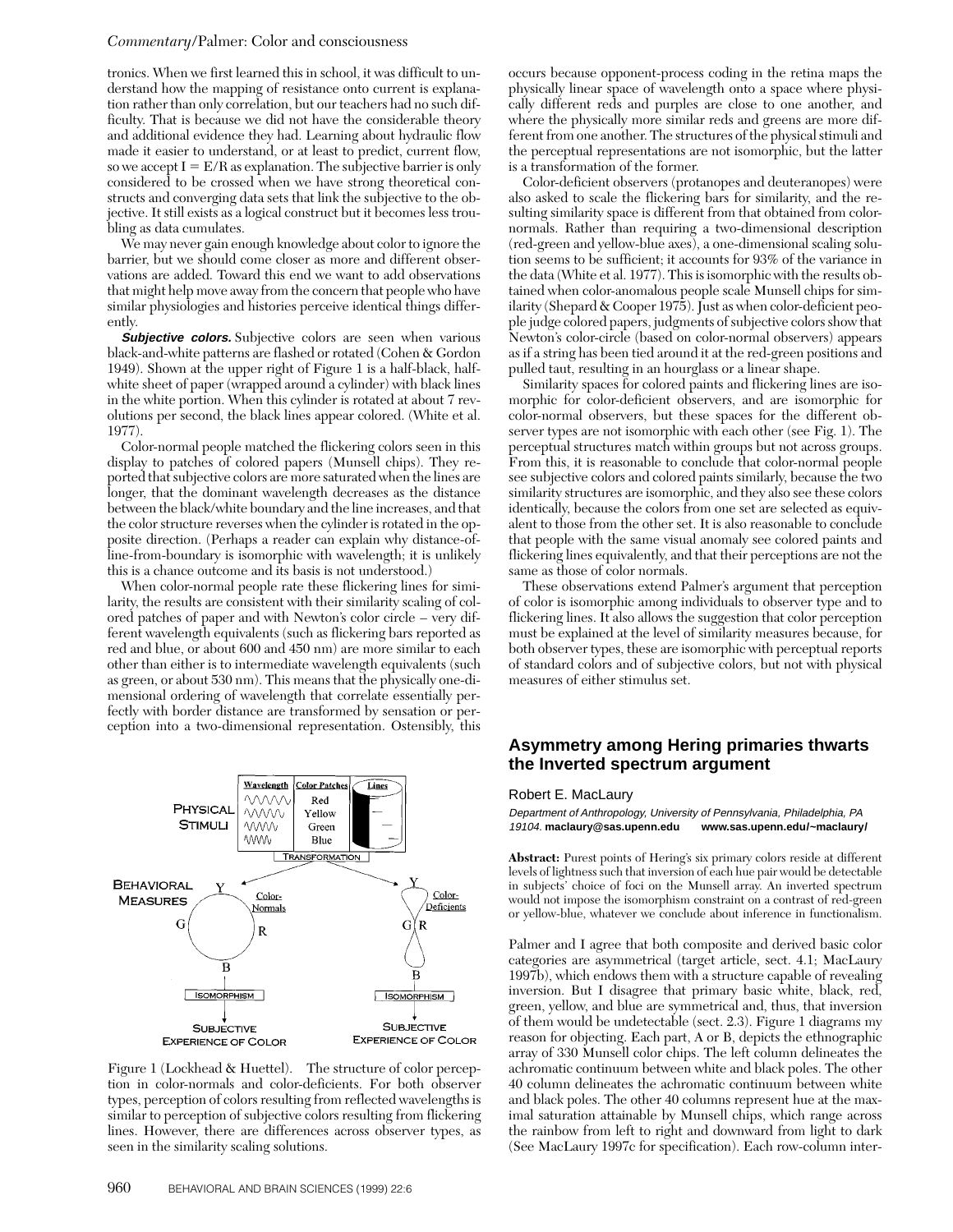

Figure 1 (MacLaury). Elemental points among Hering primary colors, (a) ethnographic pluralities of foci (MacLaury 1997b, p. 202) and (b) inversion of pairs W-K, R-G, and Y-B to K-W, G-R, and B-Y.

section plots a separate chip of distinctive pigmentation. Between parts A and B, four hue names are each affixed to a separate vertical band of the spectral array above and below the names. "White" and "black" are not shown, but they pertain, respectively, to rows A and J (upper and lower left column) where they, too, would be affixed.

Part A extracts information from MacLaury (1997c, p. 202, Fig. 1), wherein I compile 15,186 foci (best-example selections) of all color terms collected by the World Color Survey from 2,476 speakers of 107 minor and tribal languages in response to the ships. Marked as W, K, R, G, Y, and B are the six densest clusters of foci on noncontiguous chips, a worldwide vote for the closest approximation to the six elemental color points. As shown in MacLaury (1997c), these attract only pluralities of focus selections, not the majority. But the rest decrease in frequency proportionally to their distance from the six peaks, forming a histogram of stepped troughs between the apexes. If we were to guess in advance of an ethnographic interview where the subject would focus his or her primary basic color terms, chips A, J, G1, C9, G17, and G29 would offer the best chance of accuracy. There are many reasons why individuals place foci in the troughs, including genetically determined variation in hue perception (Neitz & Neitz 1995) or especially cognitive processes (MacLaury 1997b). But part A is likely to depict within a close tolerance the pure perceptions of normal trichromats everywhere.

Part A reveals a relational structure among the universal pure points, with W and K at extremes of lightness, R slightly but detectably darker than G, and Y markedly lighter than B. We must predict of any individual that his or her primary basic color categories will be identified with this structure and will be focused in this relation to each other. Part B shows the same foci after Hering color pairs have been inverted: W-K to K-W, R-G to G-R, and Y-B to B-Y. The inversions within the latter two pairs are betrayed by the asymmetrical lightness levels of their foci, even though colors are named as G "red," B "yellow," R "green," and Y "blue." Only K "white" and W "black" would not be detectable in focus selection.

If inversion of W-K to K-W were ascertainable, behavior involving application of their names might provide the clues. Inventories of patterned differences between naming of W versus K are not published; they are compiled only for the Mesoamerican Color Survey (MacLaury 1986). Some are as follows, taking examples from English: (a) the term naming W shows greatest elaboration, for example, "off-white" is standard whereas "off-black" is novel; (b) K is most likely to be renamed, as "blak" once replaced "swarte"; the term naming W applies to more Munsell chips than does the term naming K (e.g., MacLaury 1997b, p. 12, Fig. 1.3). In languages other than English and only rarely, the term naming

W also names K (e.g., MacLaury 1991, p. 40, Fig. 9), but the reverse has never been found. The inverted spectrum argument could make its last stand among only W and  $\vec{k}$  in hope of surviving indications such as those.

Palmer does not argue that variation in behavior would mask inversion of W-K, R-G, or Y-B, even though it surely would for many individuals in the messy real world. I maintain his level of abstraction. Otherwise variation in any domain could be said to conceal inversion.

With the tentative exception of W-K, color naming is noticeably asymmetrical, and thus does not lie on the other side of a subjectivity barrier when we consider contrasts as blatant as R-G or Y-B. The incommunicability between your experience and mine of, say, a particular green color chip will be limited to its shade, given that we may differ genetically within bounds allowing nonanomalous color vision. Palmer's arguments concerning functionalist epistemology may prevail on their own. But I do not link them in a privileged way to the naming of color.

## **Neurophenomenological constraints and pushing back the subjectivity barrier**

#### Bruce MacLennan

Computer Science Department, University of Tennessee, Knoxville, TN 37996. **maclennan@cs.utk.edu www.cs.utk.edu/~mclennan**

**Abstract:** In the first part of this commentary I argue that a neurophenomenological analysis of color reveals additional asymmetries that preclude undetectable color transformations, without appealing to weak arguments based on Basic Color Categories (BCCs); that is, I suggest additional factors that must be included in "an empirically accurate model of color experience," and which break the remaining asymmetries. In the second part I discuss the "isomorphism constraint" and the extent to which we may predict the subjective quality of experience from its neurological correlates. Protophenomena are discussed as a way of capturing in a relational structure all of qualitative experience except for the bare fact of subjectivity.

**Via negativa.** Many of the issues addressed in Palmer's target article can be investigated by a *neurophenomenological* approach, which seeks systematic parallels between the structure of experience, as revealed by phenomenological analysis, and the structure of the nervous system, as investigated by neuroscience (MacLennan 1995; 1996a). The use of phenomenological techniques is especially important if we are to avoid theoretically preconditioned oversimplifications of the phenomena.

Consider first a light/dark (white/black) inversion. The color sphere suggests that this is possible, but a phenomenological analysis argues against it, for the light and dark have different phenomenological structures. As Francis Bacon ("Of Unity in Religion," *Essays,* 1625) said, "All colours will agree in the dark"; that is, all hues merge at the bottom of the color sphere. The sphere similarly shows the hues merging at the top, but this seems to be more an artifact of the theory than a phenomenological reality. At best it is a rare experience, such as one might have staring at the sun or into a very bright light. But this reveals another asymmetry of the light/dark axis, for very bright lights are accompanied by pain, but darkness is not. This experience of pain is an integral part of the phenomenology of vision.

I have little to add to Palmer's treatment of the yellow/blue inversion, except to observe that the "yellow anomaly" (the fact that yellow is inherently lighter than the other colors) is predicted and explained by the fact that the response of the yellow channel  $(-S+M+L)$  has the largest overlap with the light (white) channel  $(+S+M+L)$  of all the color channels.<sup>1</sup> Here neuroscience complements phenomenology.)

Thus, since ancient times (e.g., Aristotle, *De sensu,* p. 442a), phenomenological analyses of color have recognized the similarity between yellow/blue and light/dark, often making them the ex-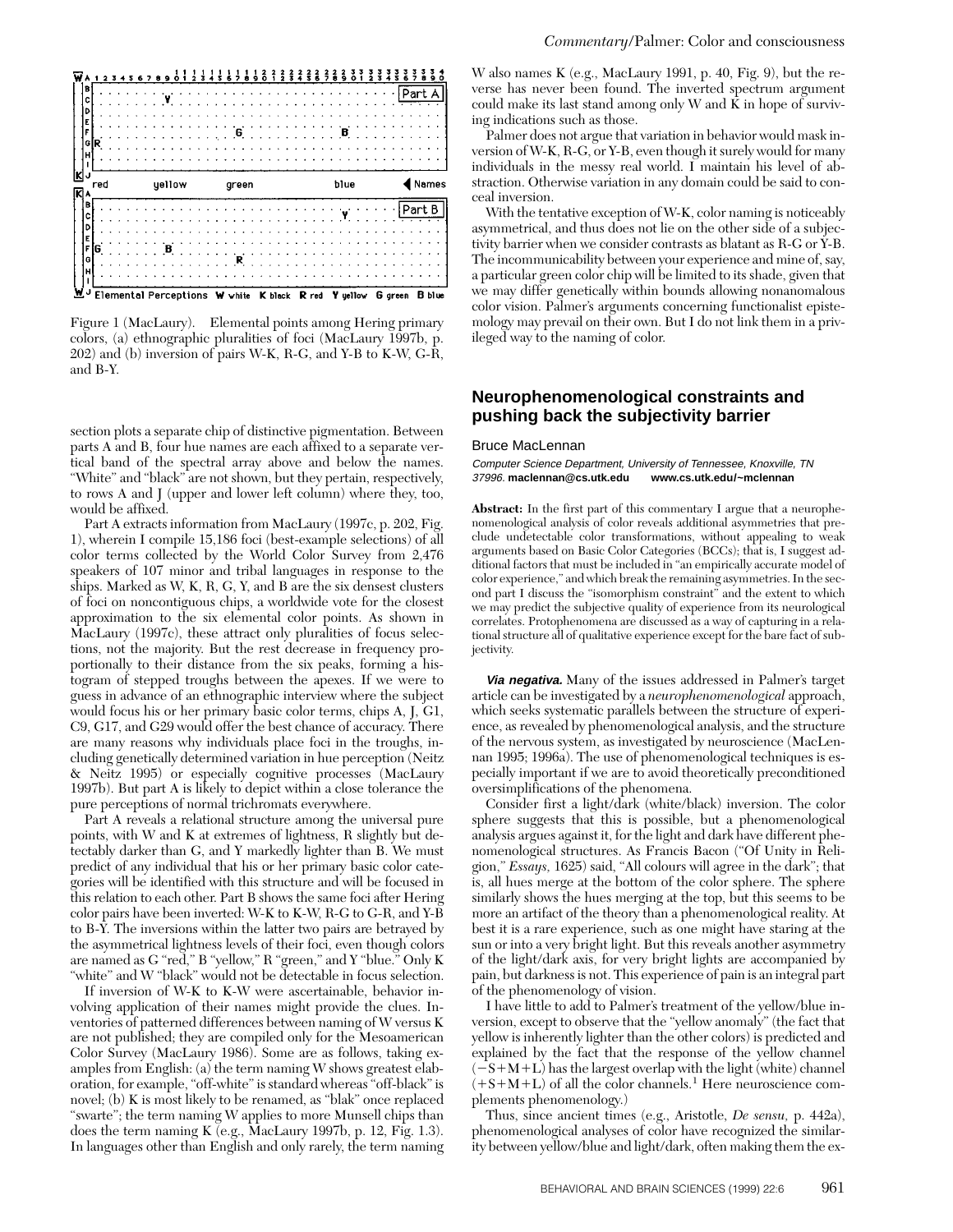## *Commentary/*Palmer: Color and consciousness

tremes of a color-series arranged linearly between light and dark. Furthermore, the first two colors in the Berlin and Kay hierarchy are conventionally termed "white" and "black," but are more accurately described as warm-light versus cool-dark, that is, very much like yellow/blue (Kay & McDaniel 1978).

The red/green inversion is more difficult, and so the target article makes a problematic appeal to Basic Color Categories (BCCs); I think there is a better approach, however. By a careful phenomenological analysis of colors, Goethe (1840) was able to identify an important difference between our experiences of red and green. Yellow and blue as extremes can be combined to yield green as a mean (para. 697), which is experienced as similar to both yellow and blue (even though unique-green contains no yellow or blue). Red is not intermediate in this way. Instead, by a process of augmentation (*Steigerung*) of intensity, blue and yellow both approach a very pure red or *Purpur* (para. 699–703), a color "like fine carmine on white porcelain" (para. 792). Blue passes through violet to *Purpur,* and yellow passes through orange (para. 704). Because *Purpur* is not experienced as a simple mixture or union, Goethe classifies it as the third primary color (after yellow and blue). Green, however, is classified as the first secondary color, because it is seen as a mixture of the primaries blue and yellow.

Goethe's analysis is supported by the Berlin and Kay studies (1969), which make red the third color after "black" and "white," and green the fourth. The phenomenological analysis is confirmed by neuroscience, because the green channel  $(-S+M-L)$  has a significant overlap with both yellow  $(-S+M+L)$  and blue  $(+S-M-L)$ , but red  $(+S-M+L)$  overlaps only yellow significantly (thus it is similar to yellow but not to blue, this may be caused in part by the comparatively small number of S cones.)

In summary, the possibility of a spectral inversion arises from a naive identification of color experience with the linear spectrum. However, progressively more careful phenomenological analyses of color (beginning with Goethe, 1840, and Hering, 1878/1964) have revealed richer structures and imposed additional constraints on possible inversions. I expect this progress to continue. For example, so far as I am aware, there is still no adequate explanation of Benham's disk, the illusion in which colors emerge from a rotating black and white disk. However, a neurophenomenological explanation of this is likely to reveal additional asymmetries in experienced color space. It seems to me that the inverted spectrum is doomed if not already dead.

**Via affirmativa.** In the second part of my commentary I would like to move from the impossibilities of color inversions to the possibilities of explaining color experience. Thus, we seek to explain the phenomenology of color in terms of the neurophysiology (and also neuroethology!) of normal vision, but one of the tests of such a theory will be our ability to predict experiences associated with abnormal color vision. However, we must consider first what we may expect from such an explanation, and what we may not.

We would, of course, like to be able to imagine the color experiences of people and other animals with color vision significantly different from our own. However, there are good reasons for doubting our ability to do this. In sensory areas of the brain, imaginal layers (with inputs from higher regions) appear to alternate with perceptual layers (with external inputs) and to have parallel structures. Therefore, if the structure of our possible experiences is determined by corresponding neural structure, then our ability to imagine vividly will be likewise limited. That is, neurological structure defines the topological structure of our experiences, both perceived and imagined.

Therefore, it seems unlikely that we can vividly imagine perceptual experiences radically different from our own, a conclusion that seems to be confirmed by everyday experience. What we can hope for are qualitative and quantitative verbal descriptions of the topological structure of alien perceptual systems; we can seek visualizations where they are possible, but we must be prepared to abandon them as we explore perceptual systems progressively more different from our own.

Based on the preceding discussion, we can hypothesize that

whatever color channel has the greatest overlap with the light channel  $(+S+M+L)$  will be experienced as yellow, or to put it the other way, phenomenal yellow is the experience of the chromic channel with the greatest overlap with light. Indeed, yellow and blue can be considered the chromic correspondents of light and dark ("white" and "black").

In normal color vision, the unimodal channel  $(-S+M+L)$  $+S-M-L$ ) generates yellow and its opposite, whereas the bimodal channel  $(-S+M-L / +S-M+L)$  generates green and its opposite. The unimodal channel generates experiences of yellow because the two adjacent response curves (M and L) combine with a greater overlap than the two nonadjacent ones (S, L) in the bimodal channel; therefore the unimodal channel has the greater overlap with the light-dark channel.

Green and red are the unique hues that are less like light/dark than yellow/blue; this is caused by the lesser overlap of the response curves. The phenomenological structure of green is given by its similarity to both blue and yellow, whereas its opposite, red, is similar to yellow, but not to blue. The green channel  $(-S+M-L)$  has a substantial overlap with both yellow and blue, whereas red  $(+S-M+L)$  has a substantial overlap with yellow but a much smaller one with blue. Therefore, we may hypothesize that green is the experience resulting from the channel with the greatest overlap with both of the extremes, whereas red results from an overlap with yellow but not blue.

In an abnormal system that had  $+S+M-L$  and  $--M+L$  for the unimodal channel, experience of yellows would correspond to spectral blue-green light  $(+S+M-L)$ , the region of largest overlap with the light channel  $(+S+M+L)$ , and spectral orange-reds  $(-S-M+L)$  would be experienced as blues. Phenomenal greens  $(-S+M-L)$  would still correspond approximately with spectral greens, because they have to be similar to both phenomenal yellow and blue, but the opposing phenomenal reds  $(+S-M+L)$ would correspond, I think with spectral violets (and nonspectral purples). Such anomalies could be detected by subjects trained in the phenomenological description of their color experience; for example, spectral green light would not be experienced as similar to both yellow and blue.

A more problematic abnormality replaces the bimodal channel with a unimodal channel, so that there are two unimodal channels:  $-S+M+L$  (and its opposite) and  $+S+M-L$  (and its opposite). The problem is that in the worst case there could be complete symmetry between these channels, so they have equal overlaps with the light channels and equal claim to generate the yellow experience (though for different wavelengths). Topologically each of these channels would appear like yellow in its relation to its opposing blue and in the relation of the yellow-blue pair to lightdark. However, there would be an additional similarity between each blue and the yellow of the other pair. here we may have an example of a visual system too alien to permit visualization of the experience, but the topology is clear. In any case the anomaly would be easily detectable, because there would be only two spectral unique hues, as opposed to the three spectral unique hues of normal color vision.

In section 2.3 of the target article it is noted that the isomorphism criterion arises in mathematics, as well as in behavioral science. Indeed, it arises in any objective science, as traditionally construed. In the end, they are all expressed in terms of external relations among primitive objects. Thus physics says nothing about what electric charge *is*; it limits itself to describing the relations between charged particles and electromagnetic fields.

However, it may be argued (Chalmers 1995; 1996; MacLennan 1995; 1996a) that the traditional approach is inadequate for solving the "hard problem," that is, for fully integrating consciousness into the scientific worldview. This is because an adequate account of subjectivity must deal with certain relations between objects (specifically, those between subjects and the objects of their consciousness) from a different perspective, from the "inside" of the subjects out to their objects. Such relations cannot be entirely external to the objects. Therefore, we must expand our domain to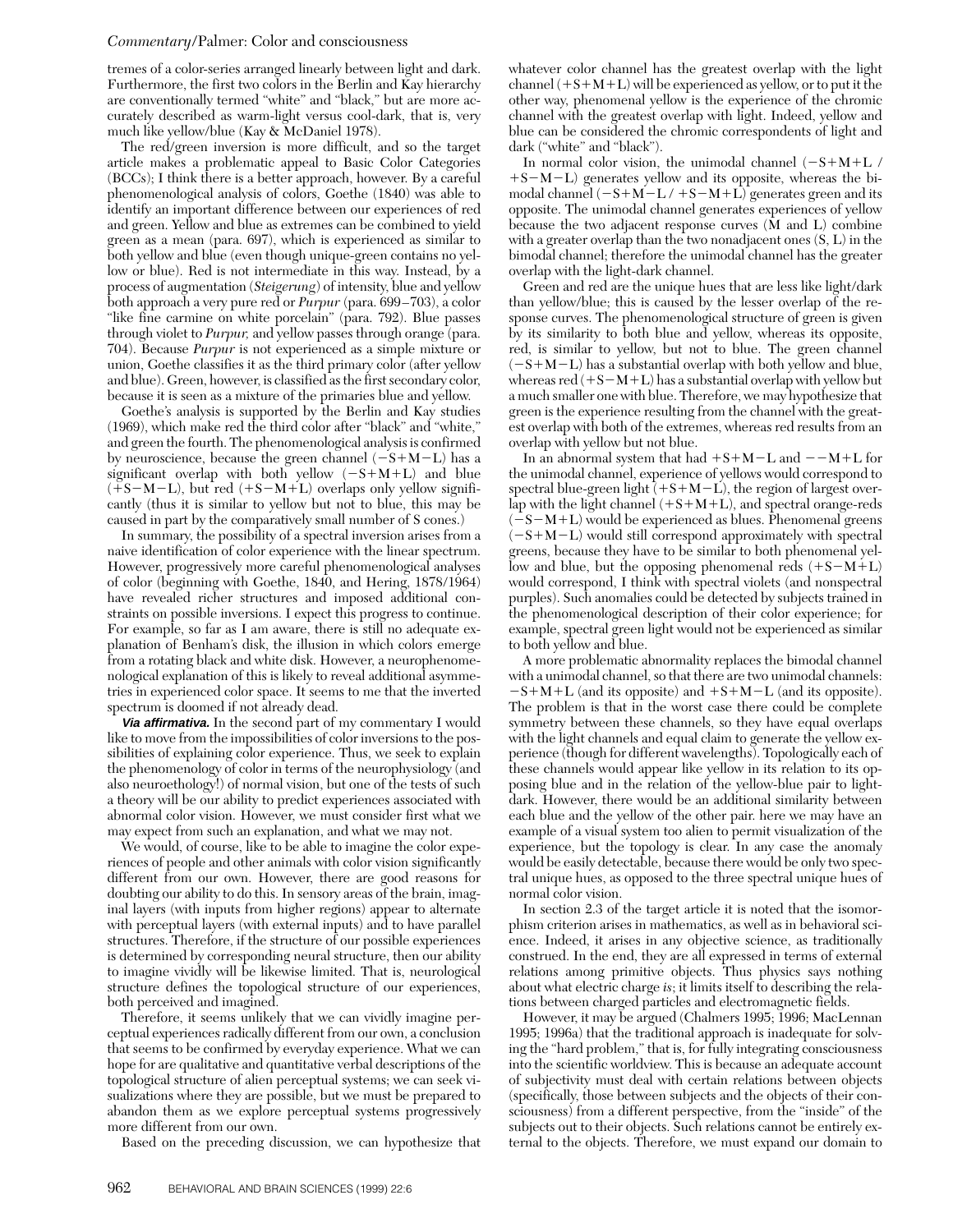admit that some objects, at least, have two sides (the outside and the inside, so to speak), one of which is accessible only when the observer *is* the object. Thus we are led to some form of dual-access monism.

My own approach to these problems is by way of a theoretical entity, the *protophenomenon* (MacLennan 1995; 1996a, 1999). Protophenomena are elementary units of experience, postulated to correspond to certain brain activity sites (perhaps the somata of neurons). It must be emphasized that protophenomena are very small; the number constituting an individual's consciousness state would be on the order of the number of neurons in the cortex, say thirty billion. Each protophenomenon has a subjective *intensity,* which we may call the *fundamental quale.* The intensities of protophenomena depend on the intensities of other protophenomena (and on extrinsic independent variables) in mathematically definable ways that correspond to the electrochemical connections between neurons (MacLennan 1996b). Protophenomena acquire their qualitative character from these mutual dependencies, which define the structure of possible experiences.

At the end of section 2.2 we read that "the nature of color experiences cannot be uniquely fixed by objective behavioral means, but their structural interrelations can be." I am more optimistic, however. As we come to better understand the neurophenomenology of color we will be able to reduce more of its phenomenological structure to the relations between protophenomena and their neurological parallels. In the end, all that should remain unreduced is the bare ("colorless") fact of subjectivity, represented by protophenomenal intensity.

Furthermore, because protophenomenal intensity is a very simple property, it is possible, at least in principle, to approach many questions concerning experience empirically by means of phenomenologically trained subjects. For example, by controlling the activity at activity sites and having subjects report protophenomenal intensity we may determine whether absolute or relative neural activity corresponds to intensity, which will go toward answering questions such as whether one person is experiencing a "whiter white" than another (cf. sect. 2.3).

In conclusion, neurophenomenology reveals color experience to have a rich structure that precludes color transformations such as suggested by Locke (1690/1987). Further, by showing the parallels between neural structure and phenomenological structure, it allows us to predict the phenomenology of color systems different from our own. If this structuralist approach is correct, then all that is behind the "subjectivity barrier" is the bare fact of subjectivity, represented by protophenomenal intensities; the rich quality of experience will be explicable in terms of protophenomenal dependencies.

#### NOTE

**1.** The De Valois & De Valois (1993) system is a little different from that used in this commentary. Although they have  $-S-M+L$  for the yellow channel, it still has the largest overlap with the light channel, because of the large proportion of L cones; they use the ratios  $L:M:S = 10:5:1$ .

## **Consciousness – subject to agreement**

## Neil Law Malcolm

#### Clare Hall, University of Cambridge, Cambridge, CB3 9AL, United Kingdom. **malcolm@rowland.org www.clarehall.cam.ac.uk**

**Abstract:** The claim that isomorphism in perceptual behaviour allows for differences in inner experience holds only if experience is taken to be an entity quite distinct from perceptual behaviour and only accidentally related to it. But this is not so. The two are internally related; experience as conceptualised being inherent to perception as a species of normative behaviour.

My reaction to reading the target article is that Palmer has reached a correct conclusion – how a colour looks to someone, its subjec-

tive character, is immune to strict behaviourist or biological explanation – but for the wrong reason (that experience lies behind an objectively impenetrable "subjectivity barrier," sect. 2.1). Because of this, Palmer is led to the further, erroneous conclusion that one can never know another's colour experiences from that person's behaviour, even in principle (sect. 4, para. 2). His argument for this mistakes the nature of colour experience, its links with perceptual behaviour, the role of language in identification, and the appropriate mode of investigation into consciousness of colours.

**1. Colours are not logically private objects of experience, but are objective properties of things in the world around us.** Palmer's problem of how we can know what colours another experiences is a relic of his conceiving of subjective experiences as "internal  $\ldots$  private events" (sect. 1.1, para. 5), which are entirely independent of perception and conceptualisation and only contingently, that is, causally, connected to behaviour. Now the matter of whether I can be sure that you and I are having the same experience on looking at this page is like the matter of whether I can be sure that my current judgment of white is the same as my previous one: there must be criteria for seeing white as the *same again.* But if colour experience is a private entity to which only its possessor has cognitive access, the criteria for reidentification can only be arbitrary and, as Wittgenstein (1953) famously pointed out, "whatever is going to seem right to me is right. And that only means that here we can't talk about 'right'." Were I a speaker of a *private* language, no possibility would exist of my checking, verifying, or being wrong about colours because there would be no difference between my being right and being wrong, except that it seemed a certain way to me. Only if I am a speaker of a *public* language can I attach meaning to the concept of colour. This allows the logical possibility of others, or oneself, checking, verifying, or being wrong about colours, which means it makes sense to say my judgments are right or not. What we see when we see something white is not an inner experience, but an objective, irreducible property of that public thing. The easy equation of colour with experience stems from the refusal to countenance the objectivity of colours (Malcolm 1999).

**2. There is an internal relation, mediated by colour concepts, between experience and behaviour.** The relation between subjective experience and perceptual behaviour is not an entirely accidental one between distinct entities. Nor is it one of identity. Rather, it is internal, neither experience nor behaviour being properly understood apart from the relationship in which they stand. Because colours, properly construed, can only be seen as conceptualised, the link between the two is mediated by the concepts of the colours that we share with others. This means that other people's colour experiences are not irrevocably hidden from us but are manifest in and through their behaviour (while still being more than just behaviour). Remember, the terms of the subjectivity debate are not over whether you and I can *have* the same experience in the sense of suffering the one experience; clearly we cannot. They are about whether I can *know,* from my third-personal vantage, what you are experiencing from your first-personal vantage, specifically, the character of your colour experience. And the answer is yes, provided the relevant sense of "colour" in the expression "colour experience" is taken to be "colour as conceived." If perceptual behaviour is the natural expression of experience as conceptualised, then, although I cannot physically have your experience, I can logically know what your experience is, given its behavioural expression in terms meaningful to me.

**3. Colour language is the means of conceptualising experience in agreed ways.** Colour language, *pace* Palmer (sect. 2.2, para. 3), does not provide a set of labels for what we privately experience and recognise, but functions as the means of conceptualising what its speakers experience. Concepts are capacities exercised in acts of judgment, and acts of colour judgment presuppose the possession of colour concepts. Without concepts we can neither think about the colours nor identify them, only differentiate coloured things in ways permitted by the workings of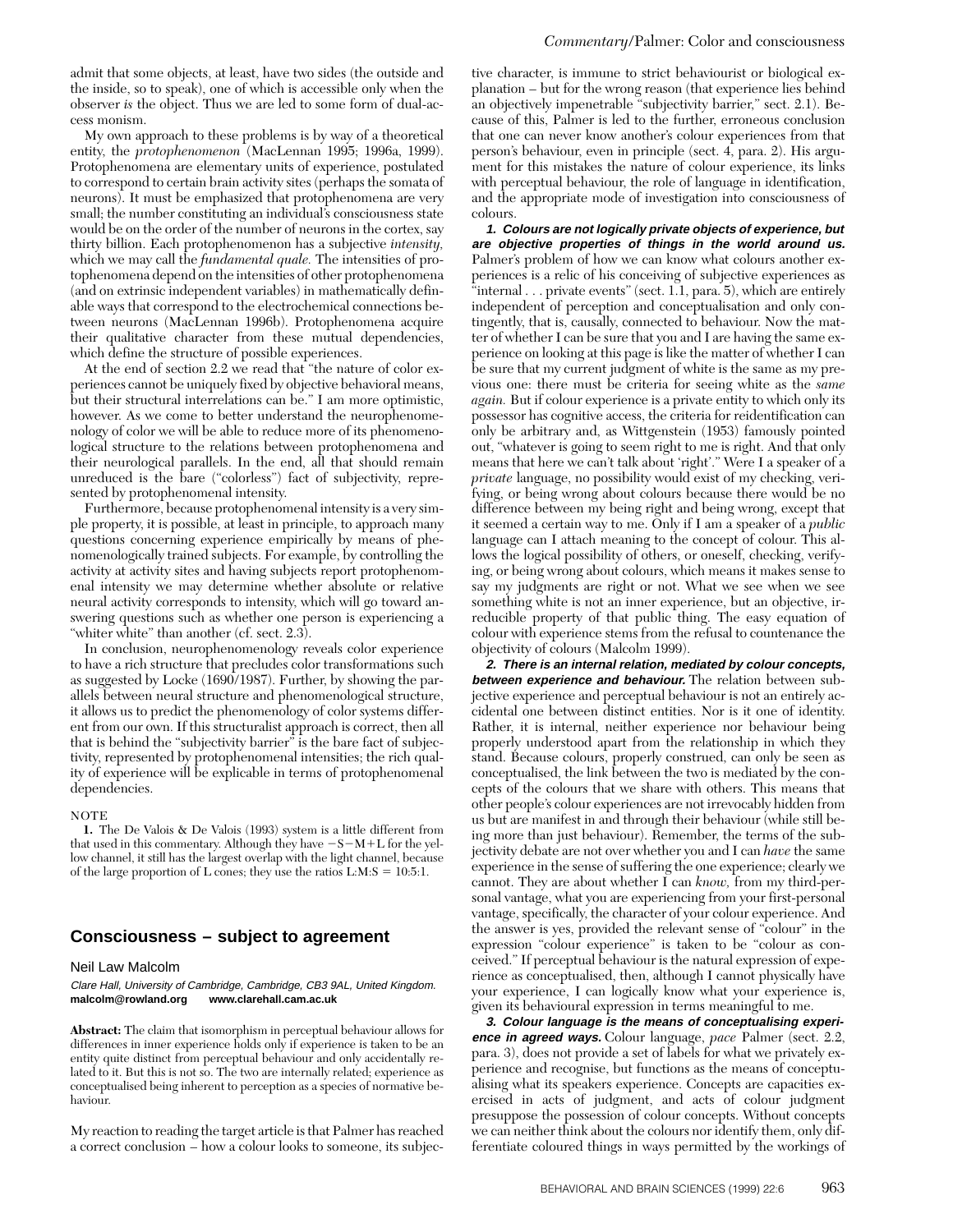## *Commentary/*Palmer: Color and consciousness

our visual system. A sufficient condition for our having concepts of the colours is that we have mastered the intelligent uses of colour-words in some language. If colour experience is naturally expressed in and through what one says and does then, so long as your judgments invoke the use of agreed concepts, I can know what colours you are seeing. Importantly, the basis for this knowledge is public and available; it involves intersubjective agreement about the rules for the use of colour language and how these rules are to be applied and it implicates samples of colours. Our mastery of a shared vocabulary and grammar of colour therefore enables us to see the colours – *have the same experiences* – that others do.

**4. The nature of subjective experience – consciousness – or colours is a matter for conceptual investigation.** Attempting to "get a scientific handle on [the] philosophical problem of whether transformed color experiences could be detected in publicly observable behavior" (sect. 1, para. 4), Palmer reaches the solipsistic conclusion that "there is no way to specify uniquely the qualities of particular experiences except by reference to one's own" (sect. 4, para. 9). But the reason that colour experience is recalcitrant to scientific explanation is that there are no conceptual connections linking neural states or purely physical behaviour to consciousness of colours. Science is wholly unsuited to the explanation of conceptualised experience, which is what is at issue. The inaccessibility Palmer adduces is strictly an empirical concern. Subjective experience – seeing as from a first-personal point of view – is, however, accessible to *conceptual* inquiry which can tell all there is to know. How in practice do we realise what state of mind someone else is in? We do so not by inference or analogy, but in what that person says and does under the circumstances, where what counts is not "hard" physical behaviour, but meaningful, communicative *human* behaviour enacted for a purpose in social and visual context. We take another's behaviour *from the start* as expressive of mind. Subjective experience or consciousness of colours is inherent to perception as a species of normative behaviour (Malcolm, in preparation).

## **Beyond intrinsicness and dazzling blacks**

#### Erik Myin

Department of Philosophy and Artificial Intelligence, Free University Brussels, B1050 Brussels, Belgium. **emyin@vub.ac.be homepages.vub.ac.be/~emyin/**

**Abstract:** The concept of intrinsic aspects of color experience is flawed and functionalism remains plausible. The idea of spectrum inversion cannot survive in the context of a realistic conception of color.

Palmer's target article is surely one of the most scientifically detailed and knowledgeable treatments of spectrum inversion ever. Unfortunately, it is built on a very shaky philosophical foundation, the notion of the "intrinsic." In the article's ontology, there are two kinds of properties of mental states, intrinsic properties and relational properties. The whole point of the article is that these aspects of experience are mutually exclusive: The intrinsic is nonrelational and the relational is nonintrinsic.

It is difficult to make sense of the notion of intrinsic aspects of color experience. Take, for example, a sensation of orange. According to the logic of the target article, the relational aspects of this color sensation would involve its similarity relations to other color sensations (such as that it is more similar to red than to blue) and facts concerning its compositional structure (such as that it is composed of the Hering primaries red and yellow). But besides these relational aspects, and completely independent of them, there would be a still further "intrinsic" aspect. What experiential content could such an aspect carry? We can only approach this question negatively, by looking at what is left over after subtracting all relational aspects. This means the "intrinsic" content would *not* be experienced as "composed" and it would *not* be experienced as being related to other colors. It is hard to see, however, how such a content still specifies anything that would be "orangelike."

A more general worry concerns how intrinsic aspects could figure in experience at all. For is it not the hallmark of experience that it is subjective, thus experienced as related to the experiencing subject? Subjectivity, being "for a subject" seems to be preeminently relational (cf. Church 1998). If the category of the "intrinsic" specifies anything at all, it surely cannot be something that matters for consciousness! Of course one can launch the category of the intrinsically subjective, but this seems a merely verbal and desperate move. The fact that one can give a name to a paradoxical category does not make it any more viable.

A favorite strategy of believers in the "intrinsic" is to dismiss any critique of it as "eliminativism," which then gets further portrayed as the denial of the existence of consciousness, despite the fact that critics of the intrinsic are the first to offer – relational! – theories of consciousness. There is little room for developing such a theory for color experience here, but it should certainly include the following aspects:

1. First-order representations that code for color. These can stand in various relations to each other, such as composition or incompatibility.

2. Higher order functional entities that are sensitive to these relations (these could be further representations or first-order representation using mechanisms).

3. Representations of body and self in terms of which incoming representations can be made sense of in "subject-centered" coordinates (their application implies conscious content is "for the subject" and can guide its actions. Representations seem necessary even for the body because of its distance to the brain) (Damasio 1994).

In the target article only representations of type (1) are talked about, as if they were sufficient for consciousness. This quickly leads to such pseudoproblems as whether a camera connected to a color labeling computer has color sensations.<sup>1</sup> The sufficiency of type (1) representations is refuted empirically by the fact that spectral sensitivity curves measured for color blindsight have their normal "opponent" form (Stoerig & Cowey 1992).

In a realistic functionalist theory of color experience, color consciousness would arise out of the interactions of various functional components (such as 1, 2, and 3 mentioned above) and no component by itself would suffice for consciousness. The color room fantasy only works against – to my mind nonexistent – functionalist theories where the denial of this last assertion is embraced.

But what about spectrum inversion? Should we not address this problem directly, instead of attacking it indirectly by undermining intrinsicness? By dismissing the intrinsic, a defender of a functionalist theory would indeed have to construe colors in relational terms. In the end the identity of a color would be constituted by its collective set of relations (Harden 1988). However, the set of relations should not be restricted as in the target article to the three dimensions of psychophysical color space (which are to a certain degree artificial, because they describe color experience only under very narrowly delimited conditions), but could include relations with anything one can think of, such as: sensations in other modalities, emotions, colored objects, and physical properties of light.

Questions of symmetry become immensely more complicated within this holistic picture. Consider, for example, the property of being dazzling, and the fact that there can be no dazzling black. This is a result of optical facts concerning the interaction of light and objects, essentially the fact that black objects are those that absorb all incoming light and that being dazzling implies the reflection of light from objects. The "nondazzlingness" of black is thus both experiential (it determines the nature of our experience of black) and physical (it is determined by physics). The impossibility of a dazzling black seems to make a reversal of the lightness axis – treated as unproblematic in the target article – impossible,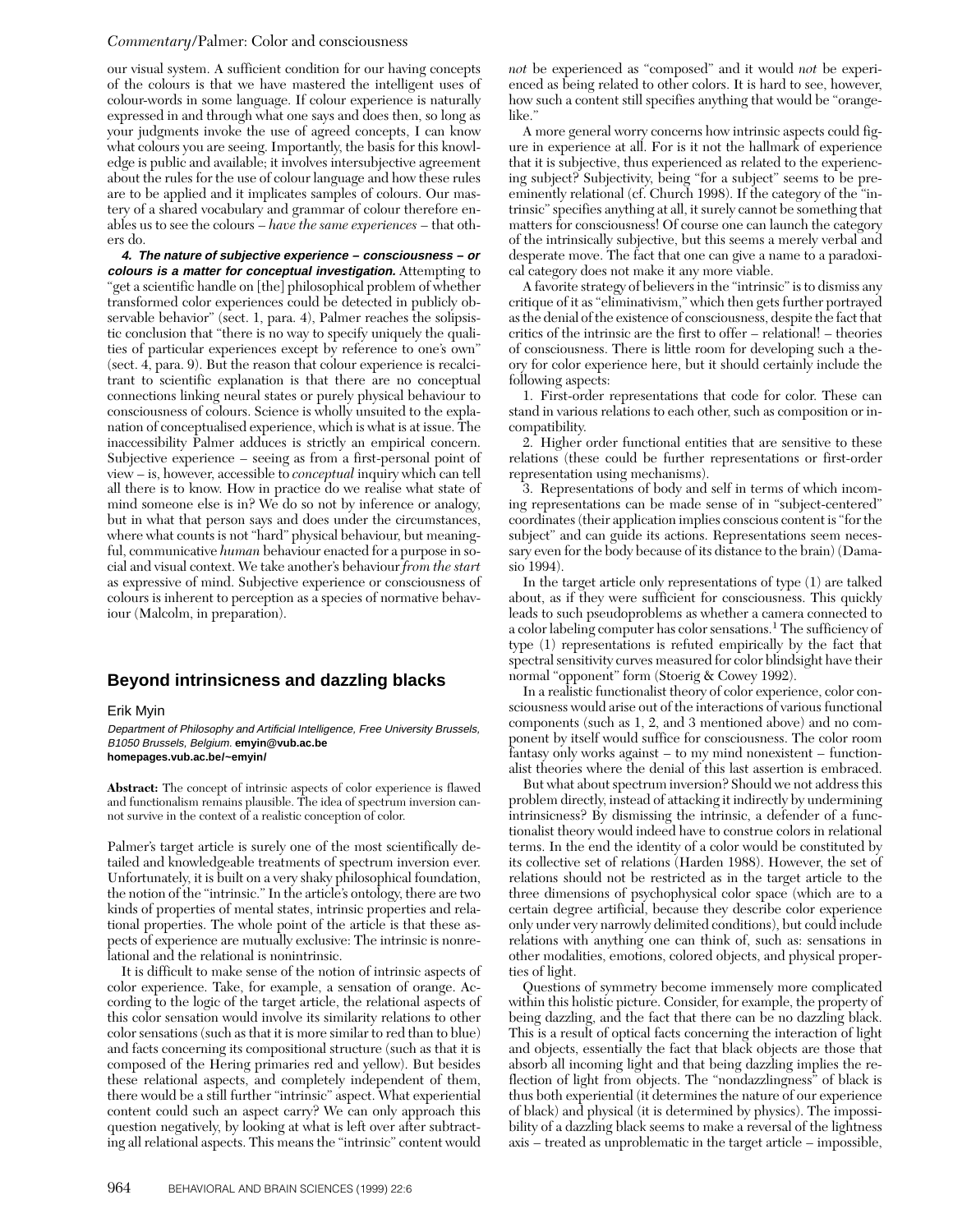Broadening our concept of color to include more of its relations roots color more firmly in both the mind and in the world and brings to the fore the outlandish nature of fantasies such as Locke's spectrum inversion.

#### ACKNOWLEDGMENTS

Thanks to the Flemish Community (grant CAW 96/29b) and the Free University of Brussels (VUB-project GOA 2) for financial support.

#### **NOTES**

**1.** At the Artificial Intelligence Lab of the Vrije Unversiteit Brussel, Luc Steels and coworkers – including me – are performing experiments with color camera-connected programs that very closely fit the description offered in the target article. Given the relative simplicity of this setup, our research goal is to investigate artificial color categorization and certainly not artificial color consciousness.

## **Normal, pseudonormal, and color-blind vision: Cases of justified phenomenal belief**

#### Martine Nida-Rümelin

Department of Philosophy, University of Fribourg, CH-1700 Fribourg, Switzerland. **martine.nida-ruemelin@unifr.ch**

Abstract: Palmer's "isomorphism constraint" may be interpreted as a claim about (1) what can be *known with certainty,* or (2) what can be *detected,* or (3) what *beliefs* can be *justified* on the basis of a certain kind of scientific knowledge. I argue that his claim is valid if interpreted in one of the first two ways, but invalid if interpreted in the third way.

Palmer's claims about the difference in our epistemical status with respect to phenomenal structure on the one hand and phenomenal quality on the other may be reformulated in three different ways: On the basis of behavioural, functional, and biological data:

(T1) We can *know with certainty* that another person's experience has certain structural properties, but *not know with certainty* that it has a specific intrinsic quality.

(T2) We can *detect*structural properties of another person's experience, but not its intrinsic quality.

(T3) We can form *justified beliefs* about structural properties of another person's experience but not about its intrinsic quality.

**Comment on T1.** It is not obvious on what reading of "knowing" with certainty" both parts of the claim could turn out to be valid. If "knowing with certainty" requires that every possible alternative be logically or conceptually excluded, then the notion is probably too narrow for the first part of the claim to be valid. If it requires only that the hypothesis at issue be "beyond a reasonable doubt," then the second part of T1 may be wrong (see my discussion of T3 below). Despite these difficulties one should, I think, agree with Palmer that there is a kind (or degree) of certainty achievable in the first case (phenomenal structure) that cannot be achieved in the second (phenomenal quality).

**Comment on T2.** Those who do not know a given intrinsic quality (e.g., the specific quality called "red") from their own experience are – in a certain sense – unable even to *consider* the question of whether another person's experience is an experience of this specific kind (e.g., red). What cannot be considered by a given subject, cannot be believed or known either. This quite radical epistemic inaccessibility of facts about an intrinsic quality of experience for a subject not acquainted with the quality at issue cannot be overcome by acquiring behavioural, functional, and biological knowledge.<sup>1</sup> Knowledge about phenomenal structure, by contrast, can be acquired without acquaintance with the specific type of experience at issue. On a natural understanding of "detecting," the claim that intrinsic quality can be "detected" on the

basis of "objective" data assumes that one can gain phenomenal knowledge about the intrinsic quality of another person's experience even if not acquainted with that quality oneself. If we read "detect" in thesis T2 in this way, then T2 should be accepted.

**Comment on T3.** Palmer seems to accept implicitly a quite strict necessary condition for justified phenomenal belief. He writes: "if there are any potentially relevant differences between our brains that might produce experiential differences, it is unjustified to assume equivalence of color experiences" (sect. 3.4, para. 5). This quotation still leaves open the question of whether he thinks my belief that you have an experience of green is justified only if:

(1) I have no reason to assume that there are potentially relevant differences between your brain on the occasion at issue and my brain when I have an experience of red, or

(2) I have reason to assume that there are no such differences. In Palmer's immediately following lines it seems quite clear, however, that he tends to choose the second alternative and that he requires much for its fulfillment. He seems to think that the phenomenal belief at issue is unjustified unless I have already established (a) what differences are potentially relevant, and (b) that there are no such differences on the relevant occasions between you and me. I would instead propose the following sufficient condition for a scientifically based justified phenomenal belief: My phenomenal belief that you have (e.g.) a sensation of green is justified if:

(3) I have reason to believe that there is a specific type of physiological process R that is in my case responsible for sensations of green, and

(4) I have reason to believe that a process of this type R occurs in your brain on the occasion at issue, and

(5) I have no reason to believe that there are potentially relevant differences between your brain when a process of type R occurs and my brain when a process of type R occurs.

Note that I can fulfill (5) even if no empirical results about potentially relevant factors like those mentioned by Palmer in section 3.5 are at hand. According to the proposed sufficient condition, there are plenty of cases of scientifically justified phenomenal beliefs: (a) the belief of a normally sighted person that red, green, yellow, and blue are the basic hues experienced by all normally sighted people, (b) the belief that pseudonormal people are red-green inverted<sup>2</sup>, or (c) the belief that completely red-green blind people have yellow and blue as their only basic hues.

## NOTES

**1.** Nagel (1974) and Jackson (1982) are well-known advocates of this view (e.g., compare Jackson. A precise formulation requires, in my opinion, the distinction between two kinds of belief (non-phenomenal and phenomenal belief) about qualities of experience introduced and discussed at length in Nida-Rümelin (1998). Phenomenal belief about a quality of experience requires that the epistemic subject be acquainted with the quality at issue. I use the notion of phenomenal belief in the following, although there is no room to introduce the distinction here.

**2.** Pseudonormal people have their R-receptors filled with the photopigment normally contained in G-cones and their G-receptors filled with the photopigment normally contained in R-cones. Their existence is predicted by Piantanida's theory about the inheritance of red-green blindness (see Piantanida 1974 and Boynton 1979). It follows from central assumptions about the physiological basis of color vision that these people have normal discriminative capacities but have their red- and green- sensations reversed. For further information about the hypothesis of pseudonormal vision and a discussion of related philosophical questions see Nida-Rümelin (1996; 1999).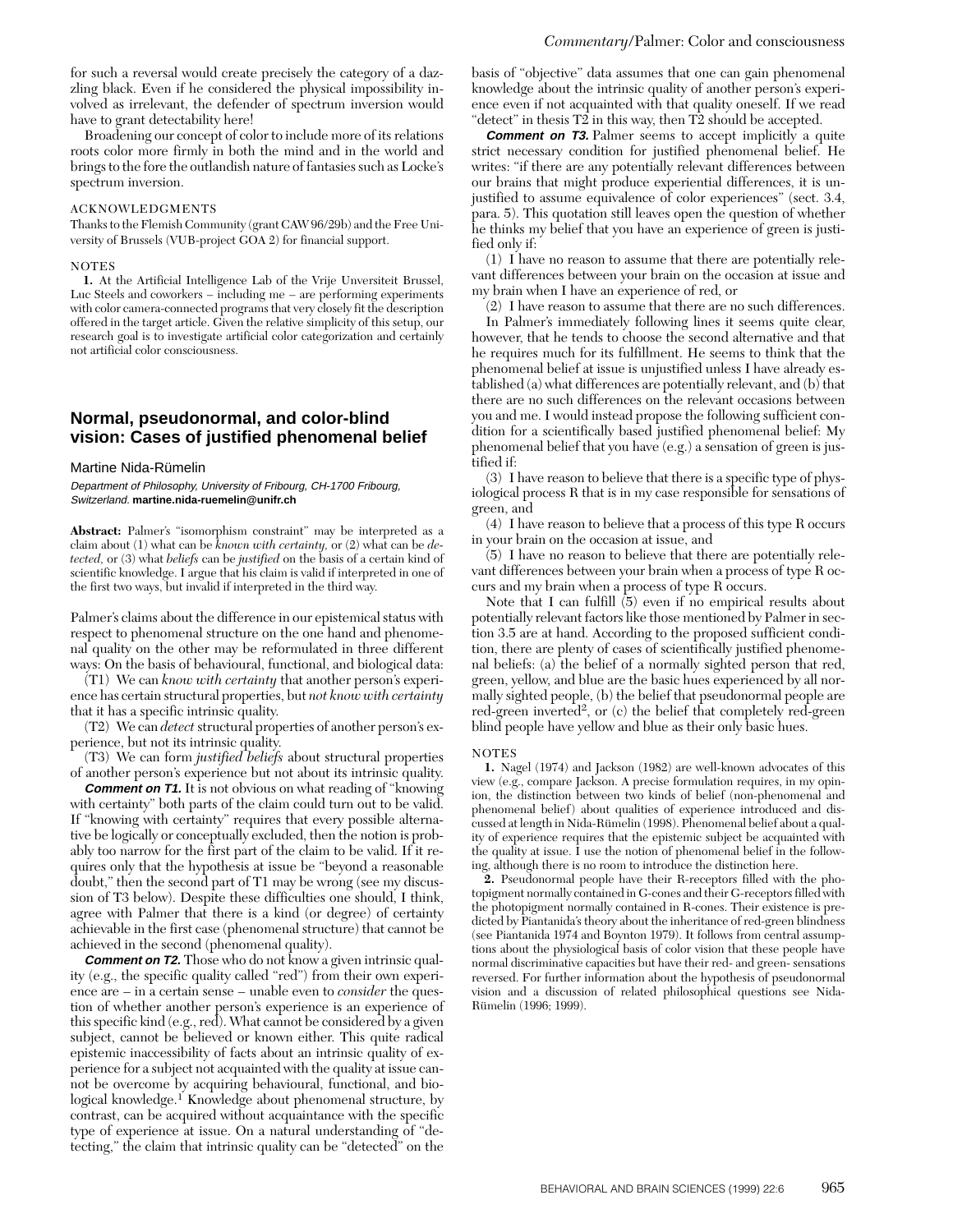## **Finding a place for experience in the physical-relational structure of the brain**

## Gerard O'Brien and Jonathan Opie

Department of Philosophy, University of Adelaide, South Australia 5005, Australia. **gerard.obrien@adelaide.edu.au jopie@arts.adelaide.edu.au arts.adelaide.edu.au/Philosophy/{gobrien.htm; jopie.htm}**

**Abstract:** In restricting his analysis to the causal relations of functionalism, on the one hand, and the neurophysiological realizers of biology, on the other, Palmer has overlooked an alternative conception of the relationship between color experience and the brain – one that liberalizes the relation between mental phenomena and their physical implementation, without generating functionalism's counter-intuitive consequences. In this commentary we rely on Palmer's earlier work (especially from 1978) to tease out this alternative.

What can natural science hope to tell us about the qualitative character of experience? Palmer is pessimistic: Not only is behavioural science unable to explain the qualities of individual experiences, it cannot even distinguish those systems that have experiences from those that merely simulate them. Biological science is not much better off, he claims, because it cannot even tell us when two subjects are having the same experiences (save for those exceedingly rare cases where neurophysiological identity obtains), let alone what these experiences are like.

Given this pessimistic assessment, it is somewhat ironic that Palmer himself has developed some conceptual tools that, when applied to experience, may extricate natural science from this predicament. In a paper setting out some fundamental features of representation, Palmer observes that there are two different means by which a set of (representing) objects can preserve the relational structure of another (represented) set: "Representation is . . . *intrinsic* whenever a representing relation has the same inherent constraints as its represented relation . . . [On the other hand] representation is . . . *extrinsic* whenever the inherent structure of a representing relation is totally arbitrary and that of its represented relation is not" (1978, p. 271, the emphasis is ours).

Let us apply this distinction to the brain's representation of color. Palmer tells us that "the entire structure of color space . . . is determined by relations among colors, particularly relations of composition and similarity" (sect. 2.2, para. 2). One way the brain might preserve this relational structure, and in so doing generate our color experiences, is via a corresponding set of *causal* relations among its representational vehicles. In other words, it might be that color experiences are nothing more than causal roles, as functionalists suggest. This would render the representation of color *extrinsic,* because with enough ingenuity the appropriate set of causal relations can be imposed on just about any set of representing objects, regardless of their inherent structure. It is precisely because it involves extrinsic representation that functionalism renders physical implementation irrelevant to mentality, something Palmer is keen to emphasize: "functionalism treats mental phenomena as independent of their physical realizations: Any set of physical events will do, provided they have the right causal relational structure" (sect. 4, para. 6). And it is this that he thinks undermines the capacity of functionalism to explain color experience (sect. 4, para. 6–8).

Another way the brain might preserve the relational structure of color space is by employing corresponding *physical* relations among its representational vehicles. This would render the representation of color in the brain *intrinsic,* because such physical relations obtain only in virtue of the inherent physical structure of the representing objects. Palmer canvasses this option in section 3, when he examines the biological conception of mental phenomena: the identification of conscious experiences with neurophysiological states. The difficulty here is the fact that "most people's brains differ from each other in a multitude of ways," making it look extremely unlikely that we will be able to discover a "principled physical correspondence" (sect. 3.4, para. 3) on which to ground a theory of color experience.

However, there is a way of understanding color experience in terms of intrinsic representation that does not seek to identify mental phenomena with neurophysiological states. Again, the basis of this idea is to be found in Palmer  $(1978)$ . He notes that two systems can implement the same set of physical relations without being physically identical (pp. 296–97). This suggests that we hazard an identification of conscious experiences with what might be termed structural roles, which are defined in terms of the physical relations among a set of representing objects. Crucially, physically distinct objects can play the same structural role within different representational systems, so long as they bear the same physical relations to other members of their respective systems. Given that this approach relies on the structural roles played by the brain's representational vehicles, rather than their particular physical properties, we propose to call it *structuralism.*

The distinction between structuralism and the biological conception of mental phenomena can be illustrated by reference to parallel distributed processing (PDP) systems. It is well known that two implementations of, say, NETtalk, can vary considerably at the level of weights and connections (the "biological" level), yet still perform the same mapping of text onto phonemes (Churchland 1998; Sejnowski & Rosenberg 1987). Some theorists see this as a vindication of functionalism. Distinct NETtalks appear to be merely input-output equivalent. But if one digs deeper, it emerges that this similarity in causal profile is grounded in an underlying structural similarity: Cluster analysis reveals that different implementations of NETtalk partition activation space *in the same way.* This indicates that the set of physical relations among hidden layer activation patterns (as codified by distances in activation space) is preserved across distinct implementations of NETtalk, even if they vary at the level of weights and activation patterns.

Structuralism is therefore best understood as occupying a theoretical position midway between functionalism and the biological conception. Because two representational systems can share the same set of physical relations without being physically identical, structuralism, like functionalism, liberalizes the relation between mental phenomena and their physical implementation in the brain. Unlike functionalism, but in common with the biological conception, structuralism makes physical implementation relevant to mentality: It takes mental phenomena to be constituted by the physical relations their realizers bear to one another, not their causal relations. Thus, structuralism has all the virtues of these traditional rival theories of mind, without possessing their vices.

When it comes to the explanation of color experience, it is important to note first that structuralism is capable of being borne out (in principle) by within-subject experiments involving physiological interventions. If we discover that the color experiences of an individual are not affected by structure-preserving changes in brain circuitry, but *are* affected by alterations to inherent (physical-relational) structure, we can reasonably conclude that color experiences are identical to structural roles. In this circumstance similarity at the structural level trumps functional similarity, and color-zombies can be safely identified by their lack of appropriate representational structures.

One might object that insofar as structuralism offers a relational analysis of experience, just like functionalism it fails to address the subisomorphic features of color experience. In particular, what is to prevent two people with color representation systems possessing the same physical-relational structure from having qualitatively different color experiences? However, there is no more reason for thinking that two such people could have different color experiences than there is for thinking that neurophysiological clones could have different color experiences – the latter being something that Palmer concedes as being unparsimonious (see sect. 3.4, para. 2). The transformed color thought experiment really only starts pumping out its famous intuition when the relational structure at issue is causal.

The deepest source of Palmer's pessimism revolves around the incapacity of natural science to explicate the qualitative character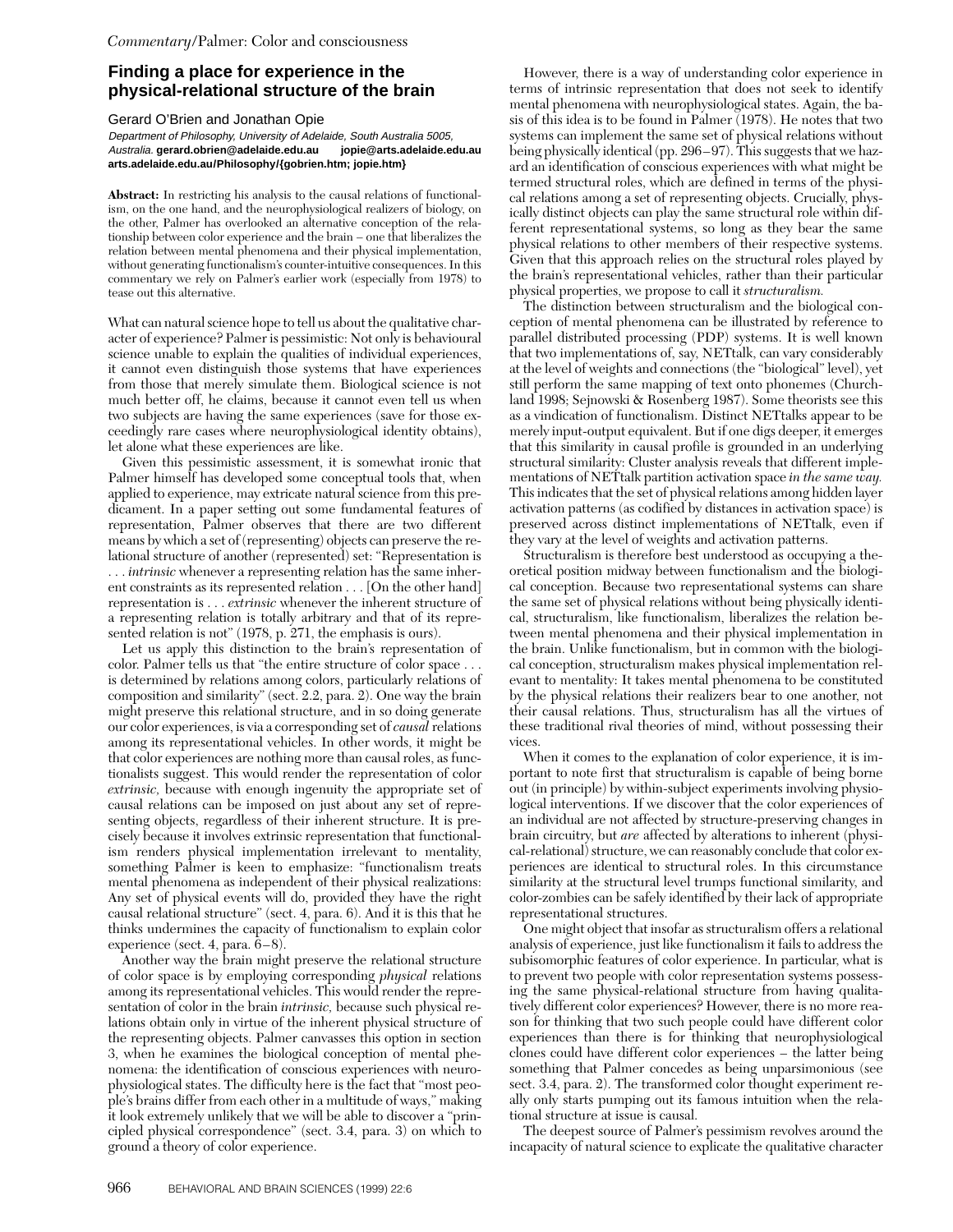of individual color experiences. Can the structuralist conception of mentality give us any purchase on this last bastion of subjectivity? Perhaps Palmer is right that objective science reaches an ultimate barrier at this point. But structuralism at least holds up the prospect that the equivalence class of subjects with identical color experiences is far larger than the biological conception allows. A person can thus understand (in the relevant first-person sense) the color-experiences of another person if their respective color systems are structurally identical, even if there are quite significant physical differences between their color representations.

## **One basic or two? A rhapsody in blue**

#### Galina V. Paramei

Institut für Arbeitsphysiologie an der Universität Dortmund, 44139 Dortmund, Germany (on leave from the Institute of Psychology at the Russian Academy of Science, Moscow, Russia). **paramei@arb-phys.uni-dortmund.de www.ifado.de/projekt-06/**

**Abstract:** The controversial status of *goluboi* as a basic color term is discussed. Fuzzy logic alone cannot reliably attribute basic status to *goluboi.* Recent linguistic studies support a single basic blue category. Psychophysical data on color-space distances and color naming are currently ambiguous in this regard.

Among derived basic color categories (BCCs), Palmer lists Russian *goluboi,* "light blue" (sect. 1.4). The term is not listed among basic color terms (BCTs) identified by Berlin and Kay (1969), and its basicness is considered disputable. In the context of an inverted spectrum, if *goluboi* were deemed a BCT, four more symmetries in color experience would remain unbroken under reflectional transformations – those of *brown* and *goluboi* under B-Y/Bk-Wh and under R-G/B-Y/Bk-Wh inversions (see Table 1 of the target article).

The inclusion of *goluboi* among derived BCTs would be reasonable following the logic of fuzzy-set membership functions, to which Palmer adheres. Derived color categories result from the intersection of two primary color categories, specifically, *goluboi* of *white* and *blue.* The conjoining of some primary categories, however, also gives rise to nonbasic terms and as such this operation cannot automatically warrant basicness.

Palmer's assumption that the basic status of derived terms may result from the wider perceptual gap between particular unique hues can be tested psychophysically, assuming that referents are defined as samples of the most representative color of those hues (cf. Saunders & Van Brakel 1997, p. 168). Indeed, a "color circle" reconstructed from large color differences between Munsell samples (Indow 1988) demonstrates that the *orange* (5YR) is located at the midpoint between widely separated unique red and unique yellow, whereas *purple* commensurably bisects a great distance between unique red and unique blue; nonbasic *cyan* (5BG) lies at the intersection of closely-located *blue* (5B) and *green* (5G). Analogously, the basicness of *gray* is explained by its location between polarized samples of *white* and *black.* Psychophysical evidence for the basicness of *pink* and *brown* can be adduced from a study by Fenton (1997), who found *red* to be most distant from *white* (as well as from the other primary colors), and *yellow* farthest from *black.* Although Fenton found *black* to be closer to *blue* than to *red* or *yellow,* this finding provides insufficient evidence that the separation between *blue* and *white* is large enough to foster emergence of a BCC at their intersection. Thus, on psychophysical grounds the feasibility of *goluboi* basicness is uncertain.

In the linguistic domain, Corbett and Morgan (1988) and Davies et al. (1991) maintained that two Russian terms, *sinii,*"dark blue," and *goluboi,* "light blue," meet linguistic criteria for basicness in their frequencies of occurrence and derivational elaborations. However, on testing perceptual-cognitive relationships, the

authors recanted, concluding that the two terms in question may not refer to completely separate perceptual categories, and that "universal 'blue' . . . may remain as a unitary perceptual basic category" (Laws et al. 1995, p. 88).

The existence of two "blue" basic color categories is disputed by MacLaury (1997b), who argues that the initial conclusions of Corbett, Morgan, and Davies rest only on *salience* measures of the terms. But for the term to be basic, along with being salient, it also needs to be *general*, that is, its meaning should not be subsumable under the meaning of another term. If *goluboi* were basic, its core meaning would stand apart from that of *sinii.* This appears not to be the case: Taylor et al. (1997) used the three-part ethnographic method of assessing overlap among color-term ranges; they posed relations of coextension, inclusion, and polarized inclusion among *sinii* and *goluboi* for different speakers in their sample, but with *sinii* consistently dominant and basic and *goluboi* recessive and nonbasic; the latter became salient without becoming independent.

Further data come from color naming of monochromatic lights obtained from native Russian speakers. Paramei and Cavonius (1997) collected data from Muscovites, using *sinii* for "blue" and adding "white" to the available basic hue terms. The *sinii*-naming function at low luminance  $(2 \text{ cd/m}^2)$  was in strong agreement with the "blue"-naming function obtained by Gordon et al. (1994) at comparable illuminance (20 td). But at higher luminances (20 and 200 cd/m<sup>2</sup> ), values of *sinii* function were lower than those of the "blue" function at comparable illuminances in previous studies in which the "chromatic" format was used (Boynton et al. 1964; Uchikawa & Ikeda 1987), being partly substituted by "white" naming. We are aware that one has to distinguish between the hue components discernible in a sample and the color category to which this sample is assigned, for discernment of hue does not exclude coverage of a certain subset of lights by a BCT (as, for example, red and yellow components are discerned in orangist samples that pertain to a basic *orange* category). Hence, though in our data short-wavelength lights were fully specified by *sinii* and "white" components, they cannot provide a decisive argument for or against a second independent "blue" category.

The issue was investigated in another color-naming study with Russians (presumably in the USA), who named monochromatic lights in Russian or in English (Abramov et al. 1997). When naming in Russian, subjects were allowed to use the basic hue components, with the terms for "blue" allowed in different sessions as *sinii* only, *goluboi* only, or both *sinii* and *goluboi.* When *sinii* was the permitted term, the naming function agreed closely with the "blue"-naming function, implying that *sinii* is the equivalent of "blue" and describes that unique sensation. But with both terms permitted, *sinii* was found to correspond to "blue" + "red" and *goluboi* to "blue" + "green," which the authors regard as supporting the conclusion that both are BCTs. It is noteworthy that the obtained components of the *goluboi* category are at odds with the *blue* and *white* to be inferred from the fuzzy-logic model, whereas these components better match nonbasic *cyan* at the intersection of *blue* and *green.* The discrepancy is explained by the set of terms used, but it might also be caused by low photopic light of exposed stimuli, because the illuminance was only 25 td (J. Gordon, personal communication). To clarify whether the *sinii*- and *goluboi*-functions – as expressed through the English-named hue components – name two formidably distinct "blue" sensations, further study is needed: The "white"-term must be permitted as a naming option; luminances should be varied to cover the whole photopic range, including high levels that are expected to induce the "white" component.

Although fuzzy logic might portray *goluboi* as a basic color term, it is questionable whether this model verily represents operations of basic-category formation. The most recent linguistic studies provide evidence for a single "blue" basic category, whereas presently available results of psychophysical studies have confirmed neither this conclusion nor its antithesis of two basic blue categories.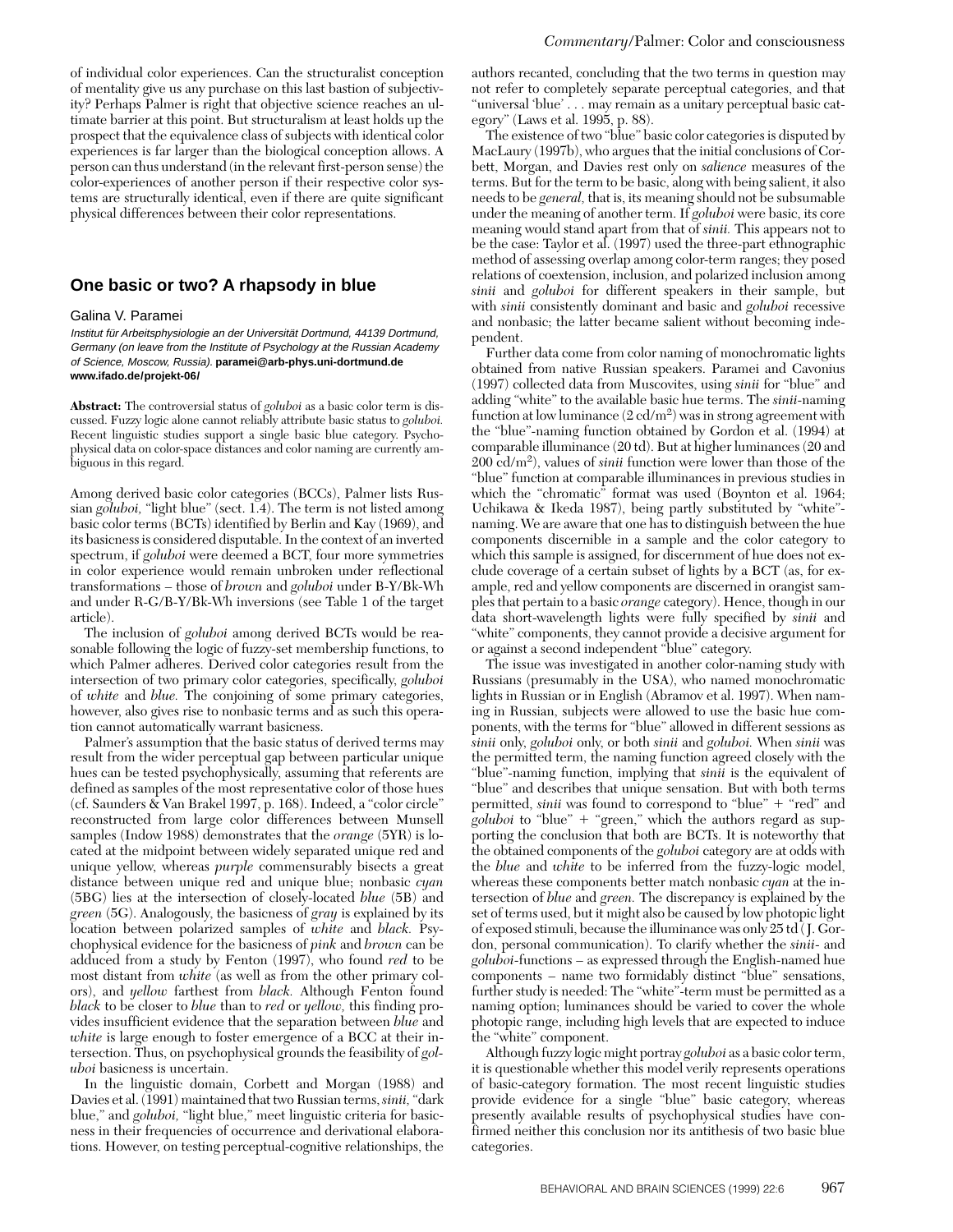## **Phenomenal experience and science: Separated by a "brick wall"?**

Michael Pauen

Institut für Philosophie, Phillips-Universität, Marburg, 35032 Marburg, Germany. **pauen@mailer.uni-marburg.de staff-www.uni-marburg.de/~pauen/homepage.htm**

**Abstract:** Palmer's principled distinction between first-person experience and scientific access is called into question. First, complete color transformations of experience *and* memory may be undetectable even from the first-person perspective. Second, transformations of (say) pain experiences seem to be intrinsically connected to certain effects, thus giving science access to these experiences, in principle. Evidence from pain research and emotional psychology indicates that further progress can be made.

Palmer's central argument is based on a fundamental distinction: Although we have direct access to phenomenal experience like color sensations from the first-person perspective, science is restricted to the *relations* between these sensations, thus being separated from experience itself by a "brick wall." I will argue that both claims can be challenged, thus leveling the difference between science and first-person experience and leaving a better chance for explaining these experiences than Palmer wants to concede.

First, Palmer assumes that we can detect color transformations from the first-person perspective. This is not beyond question: Think about a wholesale transformation of color experience *and* memory. Chances are that I will not detect such a transformation because colored objects like tomatoes will appear the way they have always appeared to me–at least, that is what my memory would tell me, and, given the isomorphism constraint, there is nothing and no one to correct it. Even worse, if it occurs to me that the spectrum has changed, it will be unclear whether this is a "real" transformation in my actual experience or just a change in my memory. Thus, my own judgment would be relational, too, because it depends on the relation between memory and experience, rather than on the intrinsic properties of experience.

Second, the actual consequences of the isomorphism constraint depend on whether there is a clear-cut distinction between intrinsic and relational properties of experience. Palmer's central claim is based on such a fundamental distinction, thus completely different experiences can act as "role fillers" for a given functional description, leaving science no chance to detect the difference.

Palmer himself seems to concede certain connections between experience and relational properties of the color space in section 2.2, thus leaving room for the idea that a (presently unavailable) *appropriate* relational description might be able to fix experience itself rather than an extrinsic property of it. Second, an even stronger objection to Palmer's distinction arises from observations on pain. Palmer's claim concerning the difference between experience in general and functional properties would also require that a "feeling transformation" from pain to an opposite experience, say, joy, could occur without an effect on pain behavior. Now, take the case of a newborn baby with such a "feeling transformation": I think the intuition is that the baby will start to cry as soon as it has a pain experience – even if the pain experience is caused by its mother's hugging. This idea is supported by empirical evidence: The prospect for children who do not experience pain is very bad indeed (Pöppel 1995, p. 237).

It would seem then, that at least in cases like this, certain relational properties are constitutive of the *experience itself*: According to our intuitions, experience will *not* change without affecting the relational properties. Current research in neurophysiology indicates that relational analyses can be pushed even further and can connect distinct aspects of pain experience to certain functional properties: Whereas the sensory aspects of pain states are connected to the discrimination of the nociceptive stimuli, the affective aspects are related to motivation (e.g., avoidance behavior, Cross 1994; Rainville et al. 1997). Similar results are provided by recent psychological research on emotions: bodily perception and action tendencies seem to be a part of emotional experience (Damasio 1994; Frijda 1993).

The assumption that phenomenal experiences have functional properties as their constituents is supported by some considerations concerning the causal connection between mental states and brain states. Take the case of memory. I assume that episodes of subjective experience are causally connected to the memory traces of these episodes in the brain. Moreover, the causal connections have to be specific: Phenomenal states of a certain type should reliably cause memory states of a corresponding type; otherwise, I might remember a pain state as an experience of fear or vice versa (Pauen 1999). Palmer himself seems to assume that different experiences differ as far as the associated brain events are concerned, but these differences may be infinitely small. But regardless of how big or small these differences may be, they have to serve as an explanation of the functional differences that Palmer himself acknowledges, thus constituting another connection between experience and functional properties.

Palmer objects that we cannot infer the actual phenomenal experience of a given subject from these variations as long as we do not belong to the same equivalence-class. As far as emotions are concerned, this objection is susceptible to the above argument against transformations: If the experience differs, the relevant functional properties should differ, too. But what about colors? Following the first part of the target article, only three highly specific color transformations are possible. Now, because variations of biological systems like the brain tend to follow a normal distribution, we would expect a lot of small divergences from the average values and only a few big divergences, as they are required by the possible transformations. So, if there *are* color transformations at all, we should find different sorts of transformations, not only those three that might pass through undetected by functional criteria. Conversely, if we do not find detectable divergences then it is highly unlikely that there are divergences at all.

So the conclusion would be that the gap between first- and third-person accounts of phenomenal experience is far smaller than Palmer expects it to be. First, even in the first-person perspective, changes in color experience can pass through unnoticed. Second, the dissociation between experience and functional properties is not as strict as Palmer has it. Thus, it may turn out that the "brick wall" between science and experience is not as impenetrable as Palmer thinks it is.

## **An externalist approach to understanding color experience**

#### Peter W. Ross

Department of Philosophy, California State Polytechnic University, Pomona, Pomona, CA 91711. **pross@pomona.edu**

Abstract: Palmer demarcates the bounds of our understanding of color experience by symmetries in the color space. He claims that if there are symmetries, there can be functionally undetectable color transformations. However, even if there are symmetries, Palmer's support for the possibility of undetectable transformations assumes phenomenal internalism. Alternatively, phenomenal externalism eliminates Palmer's limit on our understanding of color experience.

Palmer argues that there are limits on a scientific understanding of color experience on the basis of possible symmetries in the psychological color space. He points out in his Figure 3A that it is possible that the red-green poles of the color space are reflectionally symmetrical about the yellow-blue axis. Consequently, on the basis of the possibility of symmetries, Palmer purports to establish the possibility of isomorphic color transformations. Because a functionalist account of color experience drawn solely in terms of qualitative relations cannot distinguish between isomorphic color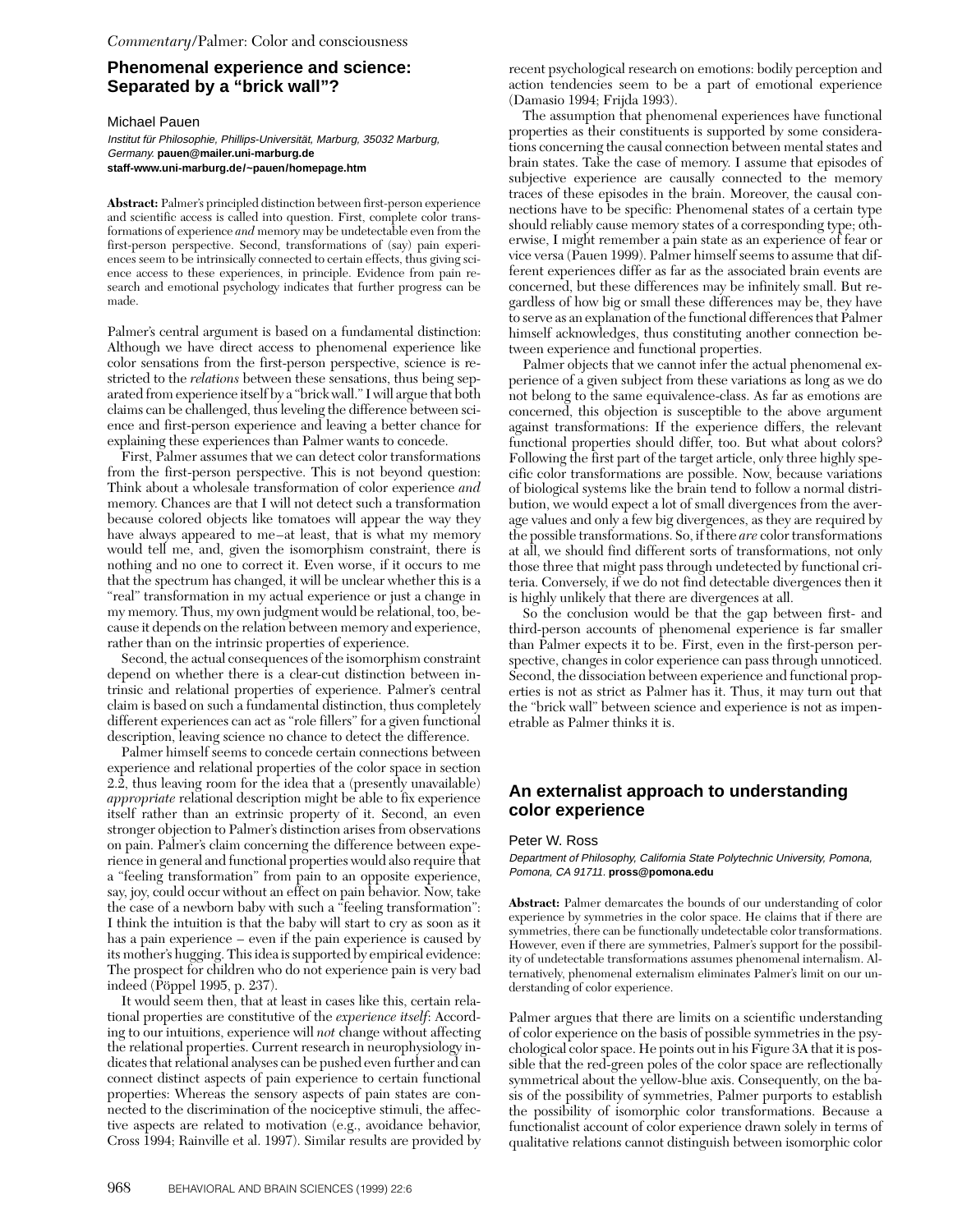transformations, the possibility of such transformations indicates that this account cannot provide an adequate objective characterization of particular color experiences (sect. 4, para. 2).

Palmer's objection to functionalism does not rest merely on the possibility of *symmetries* in the color space. Rather, Palmer's objection is that functionalism cannot distinguish among certain possible color *transformations.* However, Palmer's move from the possibility of symmetries to that of functionally (and therefore behaviorally) indistinguishable color transformations relies on the controversial assumption that color experience supervenes on neurophysiological properties of perceivers (sect. 3.4, para. 2), a view I will call *phenomenal internalism.*

For example, in section 1.3, paragraphs 4–5, having put forward the possibility that the red-green poles of the color space are reflectionally symmetrical, Palmer appeals to an argument offered by Martine Nida-Rümelin (1996) in support of the possibility of functionally indistinguishable red-green color transformation. Nida-Rümelin points out that an explanation of red-green color blindness indicates that there can be a switch in the photopigments normally contained in the M and L cones, a condition called *pseudonormal vision* (for further discussion of this condition, see Boynton 1979, pp. 355–58). She then contends that pseudonormal vision would be sufficient for functionally indistinguishable red-green transformation, and that because instances of pseudonormal vision are probable, so are cases of such transformation.

However, this reasoning assumes internalism. Clearly, if internalism is correct, and color experience supervenes on neurophysiological properties, a switch in photopigments may be sufficient for red-green color transformation. Such a transformation would elude a functionalist account of color experience solely in terms of qualitative relations.

At least some functionalist accounts (see, for example, Dretske 1995, chap. 5) take an alternative view, called *phenomenal externalism,* to the effect that color experiences supervene on relations between neurophysiological properties of perceivers and colors, where colors are identified with physical properties of physical objects. On this alternative view, the property red is a physical property of objects, and a switch in neurophysiological properties *would not* be sufficient for red-green transformation. Rather, this physical property of being red would be encoded by different neurophysiological properties between those with normal and those with pseudonormal vision. Thus according to externalism, even if there are symmetries in color space, Palmer's support for the possibility of color transformations fails.

Furthermore, functionalists who are also externalists offer an account of color experience that avoids Palmer's objections. His color room thought experiment (sect. 2.5) poses the question: How can computational processes be sufficient for color experience? Palmer insists that even if the computational processes of our visual systems can be mimicked in such a scenario, the qualitative aspect of color experience is surely left unaccounted for. He thus concludes that functionalism fails.

However, because he assumes that functionalism must account for this qualitative aspect *solely* in terms of *internal* properties of perceivers, Palmer ignores the possibility that color experiences are *also* determined by their relations to properties in the world. Indeed, externalist functionalism points to just this possibility, accounting for the qualitative aspect of color experience in terms of its relations to physical properties of physical objects.

Moreover, Palmer's claim that the qualitative aspect of color experience is "purely subjective" and scientifically intractable (sect. 2.1, para. 1) relies in internalism. Certain aspects of color experience – such as whether one has normal or pseudonormal vision – are functionally indistinguishable. Neurophysiological investigation is necessary to determine whether one's photopigments are switched.

However, Palmer's claim that the qualitative aspect of color experience is subjective simply assumes that color experiences supervene on neurophysiological properties. On this assumption, the possibility that the red-green poles of the color space are re-

flectionally symmetrical, along with the possibility of pseudonormal vision, are all that is needed to prove the possibility of functionally indistinguishable color transformations. With the possibility of such color transformations purportedly established, Palmer concludes that we cannot have knowledge of the color experiences of others who are neurophysiologically different from us in relevant ways. He claims that the only way that we *could* have such knowledge is to have first-person access to their internal states. Lacking such access, the qualitative aspect of color experience is irrevocably subjective (sect. 3.6).

Externalism rejects the move from the possibility of symmetries in the color space to that of functionally indistinguishable color transformations, however, and thus eliminates Palmer's limit on our understanding of color experience. For, according to externalism, the qualitative aspect of experiences of red is not a property of experience itself, but rather is identified with a physical property of physical objects. By ignoring the externalist option, Palmer fails to consider the possibility that we have knowledge of others' color experiences simply by having access to the same colors.

## **One machine among many**

#### Barbara Saunders

Departments of Philosophy and Anthropology, University of Leuven, 3000 Leuven, Belgium. **pop00127@mail.cc.kuleuven.ac.be**

**Abstract:** In this commentary I point out that Palmer mislocates the source of the inverted spectrum, misrepresents the nature of colour science, and offers no reason for prefering one colour machine over another. I conclude nonetheless that talk about "colour machines" is a step in the right direction.

Though in Notes 1, 4, and 6 Palmer acknowledges the contentious status of the assumptions, he asserts that the colour experiences of humans would be "three-dimensional, would have to include six unique reference experiences (for 'unique colors') at the poles of three axes, would have to include an angular dimension for hue, a radial dimension for saturation, and a linear dimension for lightness, and so forth" (sect. 2.3, para. 8). But if the assumptions are contentious, what basis is there for the imperative? This applies to the inverted spectrum, as well. Treated as unproblematic, it becomes a heuristic to determine "the constraints" on colour.

Locke, Godfather of Empiricism, is presented as the avatar of the inverted spectrum. What Palmer does not seem to know is that Locke generally got his colour ideas from Descartes (see Fodor 1981; Wendler 1996).<sup>1</sup> On Descartes' account, crudely speaking, the spectrum is already in the head and the world is but an arbitrary set of signs triggering the chromatic forms of thought (plenty of room for inverted spectra here). As far as I can see, the unintended consequence of getting Locke into the story is to get Descartes in by the back door – despite the mantle of Empiricism. I suggest Palmer come clean about the real precursor of his colour machine.

Throughout, Palmer's bottom line remains the same. We do not have "even a remotely plausible causal account of how experience arises from neural events" (sect. 3.2), which does not mean that such a theory is impossible in principle, but only that we have not yet hit upon a serious candidate." Even when Palmer is pressed to conclude (given his own Cartesian assumptions) that qualia seem to be beyond the reach of science, there is still the reassurance that "specifying conscious mental states to the level of isomorphism is nothing to be sneezed at." He is aware that assessing "whether our patterns of brain activity are the same is not as straightforward as it might seem." There is a lot we "do not yet know," though "there seems little reason to doubt that someday" we could find out "what particular patterns of neural activity in what particular regions of my brain correspond to my experiences of particular shades of red, orange, green, or any other color." So where does all this modesty and boundless faith in the future get us?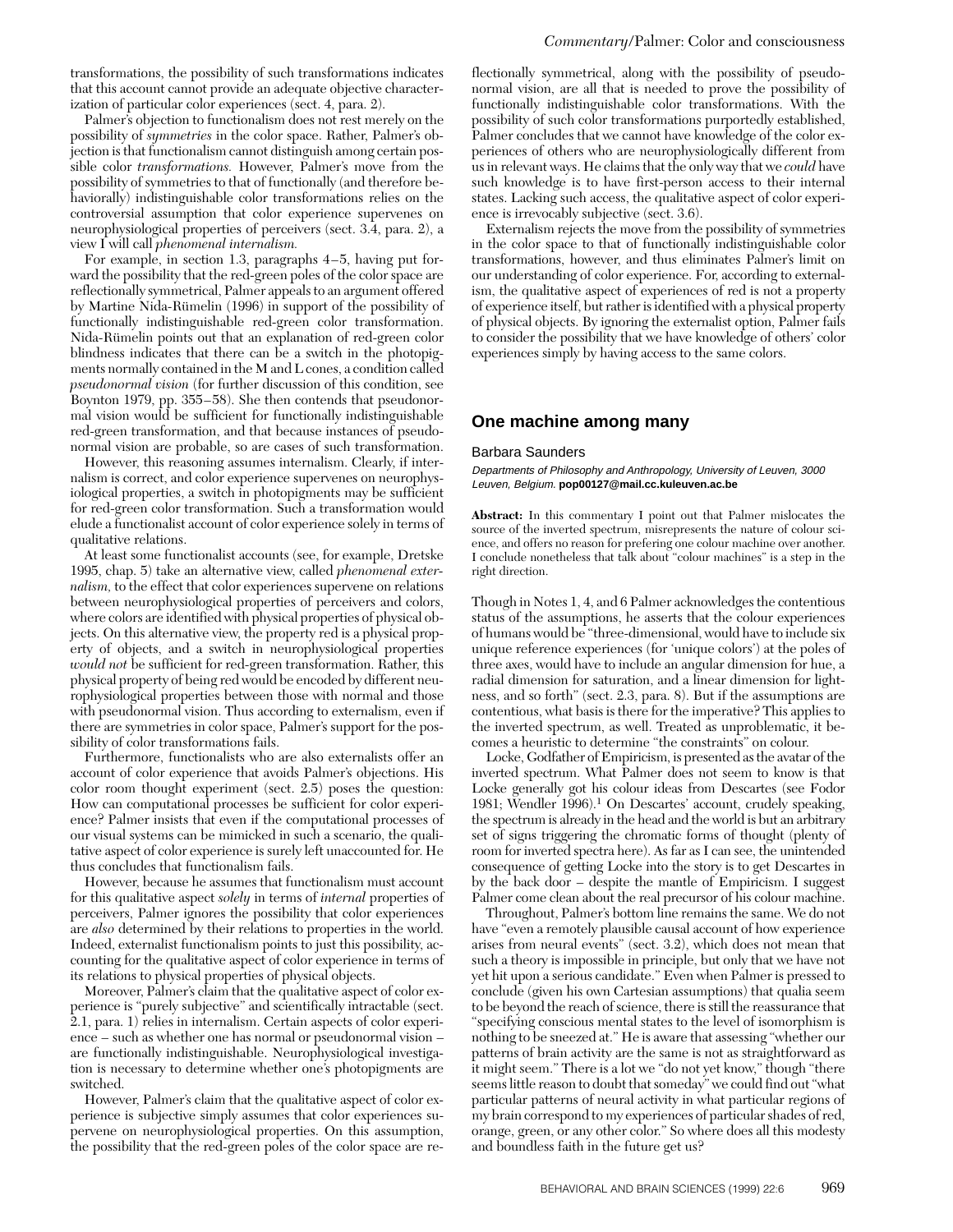## *Commentary/*Palmer: Color and consciousness

Palmer has an idea: Shift authority from troublesome, messy, inchoate, and as yet unknowable "experience" to an eminently knowable simulacrum – a colour machine. What Palmer does not tell us is that the dominant models of colour perception *are already* colour machines – automaton models of colour perception. Thus when he posits "what is known" about the eye, neurons and so forth, *as natural,* he fundamentally misrepresents the state of the art and its relation to *his* colour machine. His colour machine is just one colour machine among many.

Why the preference for this machine rather than another (other than that it captures a particular dominant ideology)? Why not use instead a "Landometer" or "retinex machine"? According to Land (1986), a colour patch in a field of vision can be defined in terms of a triple of numbers representing the three relative lightnesses of this patch as "recorded" by the three types of retinal cones. Using physical luminance as a measure of phenomenal lightness, an instrument can compute the triples of relative lightnesses after screening the whole field of vision, and measuring local lightness on three scales (in accordance with the absorption properties of the three retinal cones). If we were to decide to ascribe to this instrument the capacity "to observe chartreuse" and the other colour shades (putting aside the question of qualia), it is because the results of its computations are first *calibrated* relative to human observations and then proven to correlate well with further human observations. At every stage of the investigation it is manifest *agreement* on what is similar and what is not, that sets the standards (reasoning about animal studies is similar).

Palmer could also say of the idealised Landometer: "The causal isomorphism of its color representations to those of normal trichromats is sufficient to guarantee that it cannot be distinguished from a normal trichromat by behavioral means, but not that it has color experiences of any sort" (sect. 4, para. 5). What distinguishes Palmer's colour machine from the Landometer? Perhaps the general point is that whatever *model* fits the data (whatever the data) it will have more structure and fewer symmetries. With fewer symmetries, fewer "inverted spectra." You can find it all in Descartes, too.

But for the original "sceptical" argument (provided it makes sense at all – which is does not), all this is irrelevant. No matter how many symmetries there are, it is *always* possible to suggest that observed behaviour and *all* scientific measurements underdetermine "raw feel" (i.e., the qualia-aspect) – or to suggest that we are all brains in a vat. If Palmer's colour machine is *at best* one of the *many* models that fit a limited amount of decontextualised data, what is all the fuss about?

The unquestioned acceptance of the "colour-machine" definition of colour and its exploitation by successions of theories presupposes that the processes of "seeing" (of which "colour"-like "space" is taken as a *pars pro toto*) has erroneously been conflated with the scientific method itself. A precursor to the strategy is Newton's setting up of the *experimentum crucis* on the model of the *camera obscura* and of the homunculus role of the spectator (not that I am suggesting this particular variant is still held). The moral is that if colour science were remotely interested in its own history it might learn that it merely repeats itself. From Plato's introextromission theory, to Bacon's rainbow, Descartes' and Newton's prisms, Lockean innate ideas, the Young-Maxwell-Helmholtz versus Hering controversy to the contemporary squabble between the objectivists and subjectivists, nothing much has changed.

Having said this, however, let me conclude on a positive note. I am delighted that cognitive scientists have finally hit on a decent vocabulary. For some time it has seemed downright unfair to go round the world with a machine model of "colour vision" improperly described as "natural" (in the head), fitting putative perceptuolinguistic units to it and slotting them into a set of evolutionary pigeon-holes (e.g., in the Kay & Berlin 1997, pp. 196–201 World Color Survey). It is much more honest to talk about colour machines.

## **Computation, levels of abstraction, and the intrinsic character of experience**

#### Jürgen Schröder

Hanse Institute for Advanced Study, Lehmkuhlenbusch 4, 27753 Delmenhorst, Germany. **jschroel@urz-mail.urz.uni-heidelberg.de**

**Abstract:** Palmer's color room argument is first contrasted with a different argument by Tim Maudlin against the sufficiency thesis of strong AI. This thesis turns out to be false and hence we need to determine the relevant supervenience base of phenomenal consciousness. That could be done by causal theories and intraindividual experiments. Finally, even if we cannot explain the intrinsic character of conscious states, we may be able to know what the experience of another person is like.

**1. The color room argument.** To answer whether a material system does have color experiences in virtue of the computations it performs, Palmer adapts Searle's Chinese room to the case of color experience. It is not clear, however, what we should conclude from Palmer's color room thought experiment. On the one hand, he seems to take it as a proof that performing computations of whatever sort and complexity is not sufficient to provide the computing system with any experience. On the other hand, Palmer concedes that there is a straightforward translation of the various objections that have been raised against Searle's Chinese room argument into objections against the color room. For example, the systems reply would hold that the whole system has a color experience, even if the processing part of it does not. Searle tried to rebut this objection by assuming that his processing agent could internalize all the rules and symbols so that he could speak Chinese fluently without understanding a single word of what he himself would say (Searle 1980). At this point the defender of strong AI can say that the agent would either experience understanding or there would be a second stream of consciousness in the agent to which he had no access. Because the status of Searle's argument seems to be problematic, any argument that has the same structure, like Palmer's color room argument, is equally problematic.

Fortunately, there is another argument that has been constructed by Maudlin (1989) and seems much more efficient at refuting the thesis of strong AI concerning phenomenal consciousness. Because his argument is rather complex I will give only its gist and refer the reader to Maudlin's article for the details.

The essential idea is that to perform a nontrivial computation (excluding, for example, computations that assign a constant output to every input), a machine has to have a physical structure that guarantees that the state transitions specified by the machine table would be made if the current input were different, that is, the machine has to have a counterfactual supporting structure. If the structure of the machine does not guarantee these transitions, it does not run the program described by the machine table. Now Maudlin imagines two machines that display the same physical activity during a time interval  $t_0-t_n$ . Only one of them is running a program  $\pi$ , however, whereas the other is not because it lacks the necessary structure. If we suppose now that phenomenal consciousness supervenes on the physical activity in both machines, then if one has a certain experience the other must have it, too. But according to strong AI only one of them, namely, the one that runs the program, is conscious. So there is a contradiction between the supervenience thesis and the thesis that running a certain program is sufficient for being conscious. The supervenience thesis is not up for grabs for the defenders of strong AI because they need it in some of their own thought experiments (Maudlin 1989, p. 427); therefore, the conclusion must be that the sufficiency thesis is false.

A great virtue of this argument, in my view, is that it separates the question of the adequacy of computationalism from the issue of functionalism. What it shows is that computationalism is an unsatisfactory approach to phenomenal consciousness. It does not show that functionalism is equally inadequate, for it might well be that consciousness is a matter of the pattern of causal interaction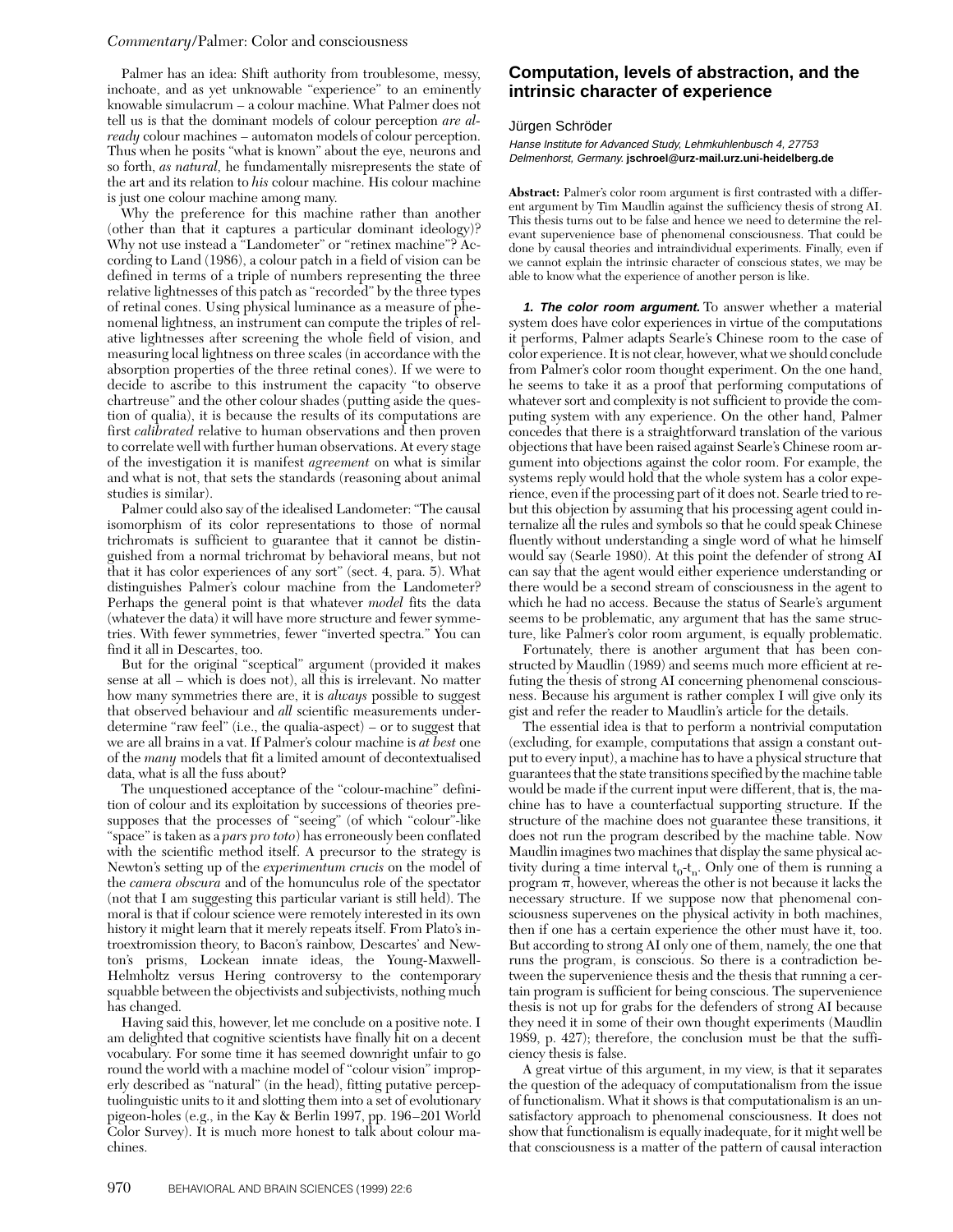in the brain. Two machines may implement the same machine table although the pattern of causal interaction of their physical states may be different. Computation is a matter of a physical activity's taking place in a system that has the right dispositional properties to support a certain machine table.

Having excluded the computational level as too abstract a level for the supervenience of consciousness, one can ask: What is the relevant level of abstraction on which consciousness supervenes? Is it the less abstract level of causal interaction? Or does the causal interaction have to take place in a certain medium, for example, in the medium of electricity? Or does experience even require that certain materials like the ones to be found in nerve cells be involved? It is at this point that the distinction between causal and correlational theories becomes important.

**2. Causal and correlational theories.** The first task in determining the relevant level of abstraction is to determine which parts of the brain are involved in conscious experience. When these parts are identified we have correlations between activity in these parts and certain types of experiences, for example, activity in a certain part of the visual cortex plus activity in certain parts of the frontal lobes and color experience. As soon as we can be reasonably sure about these locations we could attempt to determine the relevant level of abstraction by systematically intervening into the brain processes occurring at these locations. However, the sort of intervention needed would be much more massive than the application of drugs or the stimulation of nerve cells by electrodes. It would consist of a temporary substitution for brain cells of some other material or a substitution of mechanical energy for electricity. Outside the clinical context where such interventions could restore a certain aspect of experience they would be prohibited for moral reasons.

Now suppose that the relevant level of abstraction was determined and that moreover we know which differences at this level make a phenomenal difference and which do not. We would then have a causal theory telling us who belongs to the same equivalence class of color experiencers. Those people belong to the same class whose brain activities are the same relative to the descriptions picked out by our causal theory.

Nevertheless, this causal theory would not explain why our experiences have the intrinsic characters they have; it would only be able to explain their relational structure. So, in contrast to the case of DNA, the explanatory gap would still be unbridged. The theory would not explain the intrinsic character of our experiences because the connection between a physical activity described at a certain level of abstraction and a structureless intrinsic phenomenal property still appears to be arbitrary. The reason for this appearance of arbitrariness is precisely that the phenomenal property is taken to be atomic or structureless.

**3. Explaining and fixing the quality of an experience.** There is a certain indeterminacy in Palmer's target article concerning the difference between the explanation and the determination of the intrinsic character of an experience. As just noted, a causal theory does not enable us to explain this intrinsic character. But is it also true that it does not enable us to know what the intrinsic character of an experience of another person is like? The knowledge Palmer is interested in is phenomenal knowledge, knowledge that consists in the capacity to imagine or to have an experience with the same intrinsic character. To have such knowledge one must be able to have the same experience and to have the same experience one must have the same kind of physical activity in one's brain relative to one's causal theory. Because there may be more than one equivalence class of experiencers, the intrinsic character of an experience of an arbitrary person would only be determined for another person if both belonged to the same equivalence class. So instead of the subjectivity barrier that is supposed to exist between any two individuals, we have an "equivalence class barrier," which exists between the various equivalence classes. The latter barrier does not owe its existence to the inadequacy of objective measurement, however, but to the fact that two persons have different physical activities in their brains (again relative to the best

causal theory) when they are confronted with the same physical stimulus.

## **Consciousness and introspection: How we get to know the inner world**

#### John Smythies

Brain and Perception Laboratory, Center for Brain and Cognition, University of California at San Diego, La Jolla, CA 92093-0109; and Department of Neuropsychiatry, Institute of Neurology, London, England. **smythies@psy.ucsd.edu**

**Abstract:** We can in fact obtain scientific information about the contents of consciousness by the methods of introspectionist psychology. An example comes from the author's work on the stroboscopic patterns and from the way psychedelic drugs alter color perception.

Palmer claims that we can have no scientific knowledge about our experiences, only about the relations between them. Scientific knowledge relating to consciousness and experience, he says, can only be obtained by studying behavior or by studying the brain.

I would disagree. We can obtain valid information about our experiences by examining them (e.g., the contents of the visual field) using introspective techniques under specific circumstances. For example, many years ago I spent two years studying the stroboscopic phenomena (Smythies 1959/1960). These are the geometrical patterns (e.g., grids, checkerboards, families of concentric circles or parabolas, mazes, stars, etc.) that fill the visual field if the retina is stimulated by a stroboscopic light flashing at 4–16 Hz. Using this technique I discovered a large quantity of facts relating to this natural phenomenon that did not depend on either a study of behavior or neurophysiological methods. Certainly I could only study the patterns induced in other people from what they said to me. But I could study my own very similar patterns first hand. At this point I felt it was pointless to give way to philosophical doubts as to whether the patterns seen by my experimental subjects were or were not exactly like or only somewhat like mine. I took more interest in finding out the detail of the forms, colors, and movements of the reported patterns themselves. These phenomena throw light on certain basic aspects of how the visual mechanisms work. The cortical mechanisms convert the intermittent temporal pattern of stimulation received at the retina into complex spatial patterns that fill the visual field in consciousness. Stwertka (1993) has suggested that these patterns originate in the nonlinear (chaotic) networks in the brain. Similar introspective methods now play a large role in contemporary visual science. I do not see the point in claiming that it is impossible, for philosophical reasons, to study the contents of private experience when introspectionist psychologists such as Gregory (1981) and Ramachandran and Blakeslee (1998) are doing just that all the time.

In view of this, I would suggest that there is no need to postulate any basic "subjectivity barrier" or "isomorphism constraint." Phenomenal events simply have the properties that we can observe them to have. I have argued elsewhere (Smythies 1994a; 1999) that, because these phenomenal events that make up the content of consciousness clearly have different properties from the brain events that give rise to them, then, by Leibnitz's Law (Russell 1918), they cannot be identical to these brain events. One rival theory, first put forward by Werner Heisenberg (1958, pp. 106, 179) – the theory of mind-brain complementarity — does not suffer from this difficulty.

Palmer states that we do not currently have a glimmer of a causal theory of how a particular form of brain activity actually produces experience. The theory of mind-brain complementarity would deny that this relationship is causal. Just as an electron may behave either as a wave or a particle, depending on the mode of observation, so a brain may appear as either a collection of neurons or as a collection of sensations, depending on whether it is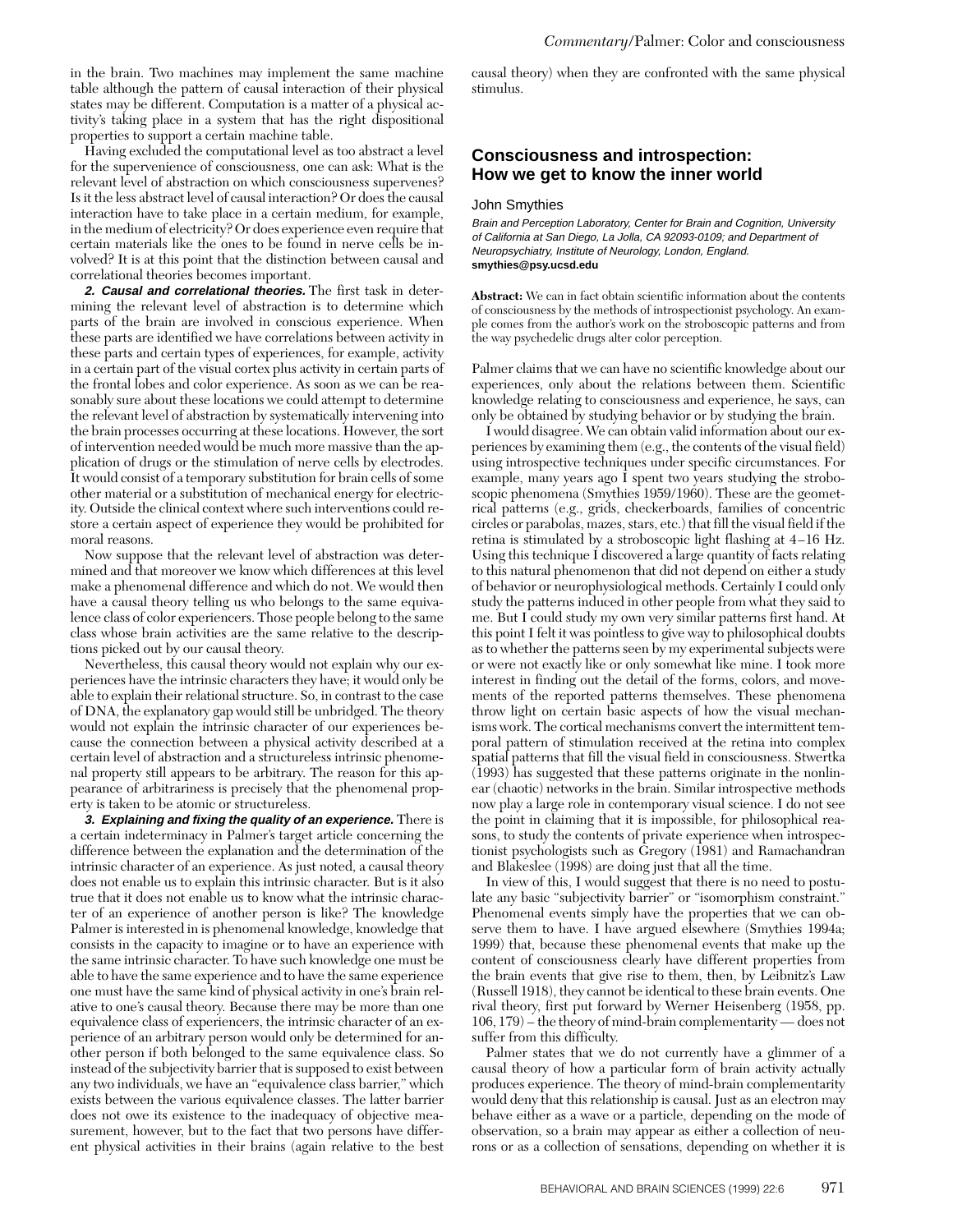## *Commentary/*Palmer: Color and consciousness

being observed by a neurosurgeon or by itself. To ask, "how does a pattern of neuronal activity in the brain produce conscious sensations?" is no more legitimate, under this theory, than is the question, "how does an electron as a wave produce the effects seen if we examine an electron as a particle?" I have reviewed other competitive theories elsewhere (Smythies 1994b).

Second, Palmer says that a basic analysis of vision reveals that what we have are experiences of color, for example, "redness." I think it is more accurate to say that we have experiences of colored (e.g., red) patches commonly known as sensations. These may be compounded into visual phenomenal objects as in normal vision, or free of such objects as in the case of after images, eidetic images, and hallucinations. They may also form the "space" and "film" colors that people recovering from cortical lesions experience.

Palmer suggests that pharmacologists might be able to produce drugs that alter colors and cause colors to be experienced as sounds. Such drugs already exist, namely, the psychedelic drugs like mescaline and LSD. They do not turn red into green, it is true, but they do produce supersaturated colors, for example, a red more red than any red normally experienced. Sensory isolation experiments can also induce the experience of "superblack." Psychedelic drugs also induce synesthesias in which primitive sensations are experienced, which are neither visual nor auditory but somehow a compound of both. These drugs induce remarkable changes in shape and movement perception. For example, still objects normally develop complex movements, or a moving object is seen as a series of still ones strung out along the line of motion.

One minor point: Identical twins have far from identical brains (sect. 3.4): For example, they show extensive differences in the pattern of their cortical gyri and sulci.

## **Sensory holism and functionalism**

Joseph Thomas Tolliver

Department of Philosophy, University of Arizona, Tucson, AZ 85721. **tolliver@u.arizona.edu w3.arizona.edu/~phil/faculty.html**

**Abstract:** I defend the possibility of a functional account of the intrinsic qualities of sensory experience against the claim that functional characterization can only describe such qualities to the level of isomorphism of relational structures on those qualities. A form sensory holism might be true concerning the phenomenal, and this holism would account for some antifunctionalist intuition evoked by inverted spectrum and absent qualia arguments. Sensory holism is compatible with the correctness of functionalism about the phenomenal.

I believe that functionalism provides the correct account of the nature of mental states. The functionalist is committed to the claim that mental state properties, such as believing, desiring, intending, or experiencing, are functional properties. Functional properties are relational properties understood in terms of the role their possessors play in the behavior of some system. Functionalism seems an ideal framework for the analysis of the phenomenal properties of color experience, for phenomenal properties appear to be relational properties. The spatial models, which, as Palmer notes, are so apt for the description of color experience, are relational (sect. 1.1 and 1.2). Each kind of color experience is seen as a position in a structure of relative similarity and difference. Having an experience of red is more like having an experience of orange than it is like having an experience of yellow. It is also more like having an experience of pink than it is like having one of neutral gray. For the functionalist, the similarities and differences among types of experiences depicted in the spatial models are similarities and differences among the functional roles of the neural states that embody those experience types.

Palmer offers two objections to this view, one based on the possibility of absent qualia (this is the "color machine" argument and the "color room" argument), and the other based on the possibility of quale transformation or substitution (these arguments are based on the isomorphism constraint). Neither shows that functionalism concerning the phenomenal properties of color experience is false. The mistake is the same in both cases: The arguments assume that the functionalist is committed to the possibility of colors, as we experience them, being defined in terms of the relations of similarity and difference that constitute the relational structure of the color space. The functionalist is not so committed if colors, as we experience them, are not so limited. Perhaps colors are defined not just in terms of their relations of similarity and difference to other colors, but also in terms of their relations of similarity and difference to other sounds, scents, tastes, tactile qualities, and so forth.

In support of this possibility, one can point to the fact that people frequently resort to qualitative metaphors to characterize a quality in some sensory modality. Sounds are said to be high or low (appeal to spatial sensations) or soft and sweet (appeal to tactile and gustatory sensations). Colors can be warm or cool (tactile sensations) or loud (auditory) or vibrant (tactile again). Some combinations of colors can be discordant or inharmonious (auditory). One can dismiss these analogies as mere metaphors conditioned by surrounding cultural or linguistic conventions. But one might regard them as hints at the underlying nature of the qualities themselves. What they hint at is the possibility that both their intramodal and intermodal relations of similarity and difference to other sensory qualities determine the nature of all sensory experience. I call this possibility, "Sensory Holism."

If Sensory Holism is correct, then it is easy to understand why the color machine and the color room do not contain color experiences. They only embody a part of the relational structure relevant to determining the quality of color experience. What makes an experience of red what it is intrinsically includes the way it is similar to and different from an experience of the sound of a trumpet, or the taste of loganberries, or the feel of crushed velvet. According to this version of functionalism, a color machine or color room whose internal states embodied all of these elements of the relational structure of color experience would have color experiences. We need to complicate the examples to determine whether people not in the grip of functionalist dogma would agree that such devices would appreciate colors in just the ways we do.

The intrinsic qualities of experiences are thought by Palmer to lie beyond the "subjectivity barrier." All that a functionalist characterization of those experiences can capture is their relational structure. But individuals whose inner perceptual states have the same relational structure might differ in the intrinsic quality of their perceptual experiences, or their experiences might lack intrinsic qualities altogether. Palmer alleges that we know this because we know that (1) there can be physical differences between persons that make no difference to the relational structure of their experiences; and (2) some changes at the subisomorphism level within single subjects result in detectable changes in the intrinsic character of the subject's experience (sect. 3.5). Of course, what we do not know is whether these two are possible together, that is, whether there are subisomorphic changes that could result in a change in color experience that the person could detect, but let us leave this aside.

I want to focus on the notion of a subjectivity barrier. If there is such a barrier, the subject might also be on the wrong side of it along with the behavioral scientist. It is often accepted, and for good reasons, that in undergoing experiences we acquire more knowledge about the intrinsic quality of our own experiences than anyone else could possibly have, but there are reasons for suspecting that this might be false (or at least less true than we think). The first reason is the commonplace fact that we have such great difficulty in characterizing our experiences and can have only as much success as we do by resorting to the sorts of intermodal comparisons I noted earlier. Consider that the reason this is so might be that each sensory quality is a compound constructed from a limited set of sensory universals that are the basic protophenom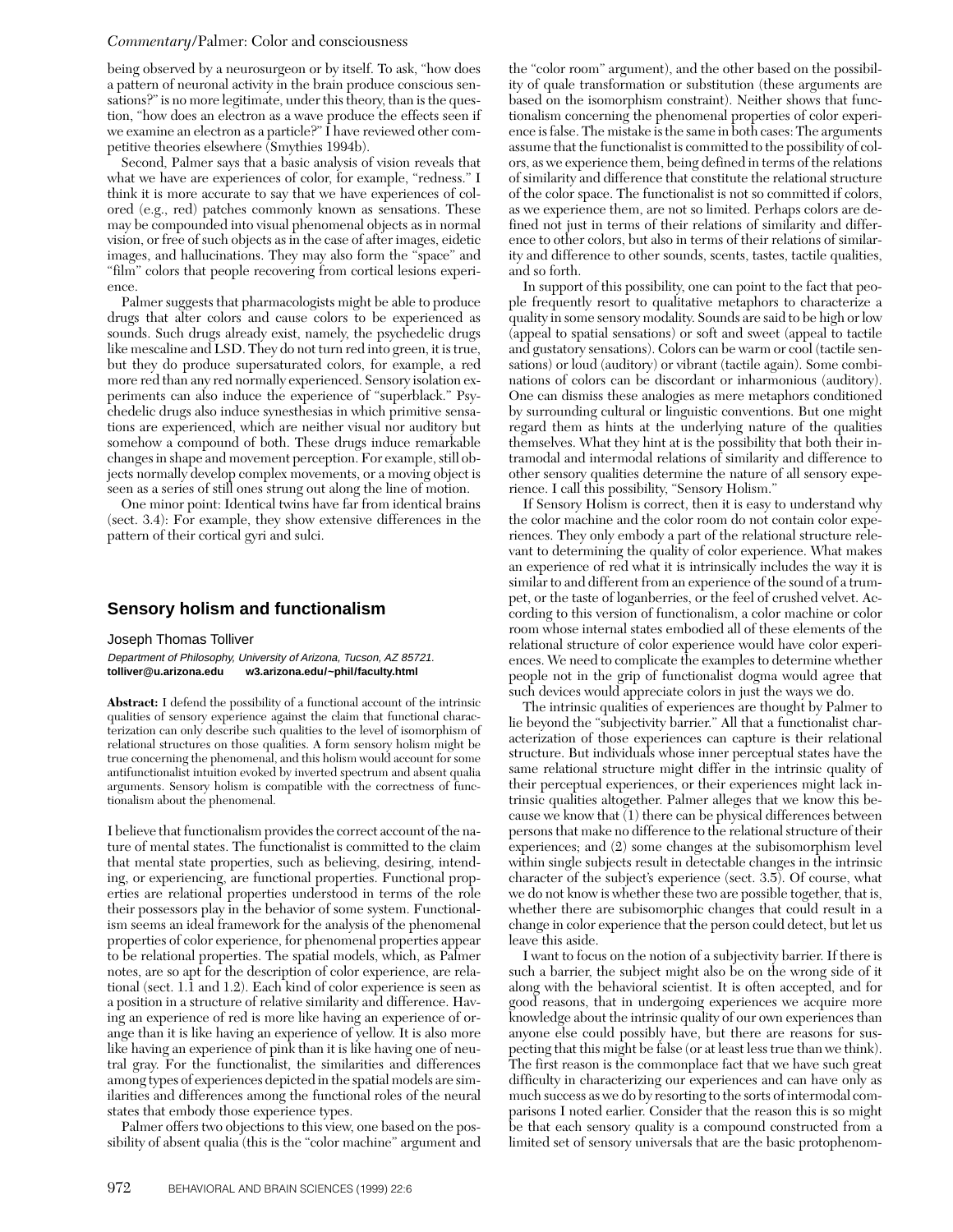$enal<sup>1</sup>$  units of a combinatorial system that generates all of the sensory qualities. There do seem to be some qualities that are noticeable in many different sensory modalities, including brightness, intensity, and warmth. Many sensory qualities in different sensory domains can be compared with respect to how bright or dark they are. This is certainly the case with colors and sounds. Warmth is a prominent feature of certain tactile sensations, but it is also apparent in certain colors and sounds. Imagine that these cross-modal comparisons are caused by each sensory quality being a structure in which different sensory universals are mixed together in different amounts and in different ways. Imagine also that the sensory universals are never themselves presented in their pure unmixed form. Sensory experience would be made up of a collection of basic elements that are not themselves accessible to introspection. This raises the possibility of variations within a single person over time in the nature of the sensory universals that constitute the intrinsic qualities of his experiences (e.g., differences in the protophenomenal ground of bright/dark variations among his qualities), which would be undetectable by the person himself. The reason I raise this possibility is that I see no reason the sensory universals should not be functionally characterizable, that is, defined in terms of the contribution they make to create a system of sensory differentia.

#### NOTE

**1.** David Chalmers introduced the notion of protophenomenal properties in his book *The conscious mind* (Chalmers 1996). They are fundamental nonphysical properties that subserve phenomenal properties. My use of the term "protophenomenal" is very different from his. The most important difference is that I do not assume that protophenomena are fundamental in the explanatory order.

## **Whatever seems right to me is right**

J. van Brakel

Institute of Philosophy, University of Leuven, 3000 Leuven, Belgium. **p6679000@mail.cc.kuleuven.ac.be**

**Abstract:** It is argued that given the task Palmer sets himself, there are no constraints on his colour experiences whatsoever.

Qualia seem to some an intractable obstacle to cognitive science. It is not clear what Palmer's discussions about inverted spectra adds to this worn-out issue (Block 1980; Stillings et al. 1987). At the bottom of Palmer's interest in inverted spectra is his metaphysical belief, nowhere justified, that statements like "we have access to no one's experiences but our own" (sect. 2.1, para. 3) make sense (in the relevant sense of internal experiences being entities with identity conditions). He says (sect. 1.1, last para.): "Because these are private events, any differences between yours and mine can be assessed only indirectly through our publicly observable behavior, as Wittgenstein (1953) argued so forcefully." But what Wittgenstein actually argued so forcefully is that this talk of private events is nonsense, because, in the relevant sense, there are no private events. This way of talking was introduced long ago in philosophy and unfortunately, most scientists (and philosophers under the spell of cognitive science) are still stuck with it. Palmer may say to himself: "In the future I will call only *this* kind of experience." To which Wittgenstein would reply: "Whatever is going to seem right to Palmer is right. And that only means that here we cannot talk about 'right.' Being under the *impression* that you are following a rule (of correctly or incorrectly labelling an experience S) is not sufficient to be *truly* following a rule."

Palmer assumes "that both you and I have the same set of color experiences," and then asks "whether they can be shown to be 'differently arranged,' so to speak" (sect. 1, para. 3). But what is the use of this exercise if there is no scientific or philosophical basis for the assumptions from which he starts? Setting up pseudophilosophical arguments amply spiced with suitably chosen scientific

lore may provide enticing brain teasers for readers of *BBS,* but no justification is given that the isomorphism constraint of these block worlds and their epiphenomenal qualia are modelling anything but "self-isomorphy."

Why go with Palmer's metaphysical intuition that it makes sense to say things like "I alone have access to these experiences" (sect. 3.3, para. 4)? Why not follow up on his intuition that "I myself would be hard-pressed to claim, for example, that it seems 'better' or 'more natural' to me that there is a basic color term (BCT) for light reds (PINK) than for light greens, independent of the fact that my language actually has a BCT for light reds and not for light greens" (sect. 1.4, para. 14)? That is an intuition one could build on. Why not also say: "I myself would be hard-pressed to claim, for example, that it seems 'better' or 'more natural' to me that green is a unique hue and not *iban, waln* or *pk,* independent of the fact that I have been brought up with the idea that green is a unique hue." As to *iban, waln,* and *pk* consider Bulmer's (1968) report on Karam "colour" words:

Leaf surfaces of Munsell rating 5GY/4/4 were variously identified as *mosb* ("dark"), *waln* ("yellow" [roughly co-extensive with *pk*]) and *iban* ("succulent green"), depending on the context of comparison with other leaves, stems or other vegetal parts. . . . As applied to fruit (banana, papaws) it [i.e., *pk*] covers the Munsell ratings approximately 5YR-5Y6-8/ 7-8; as applied to human skin, approximately 2.5-5YR4-5/4-6, which would normally be described as *gs* ["dull brown, green, or olive"] or *gac* ["dirt or mud"] in the case of fruit skins.

If we like the sort of games played by the friends of qualia and inverted spectra we can also play it in the language of the Karam people. How do I know (being a Karam speaker) that another Karam speaker's experiences of *iban* and *pk* are not reversed compared with mine? We might both space *waln* and *pk* on equal distance on some psychologist's just noticeable difference (jnd) scale, but what does this say about our true experiences of *waln* and *pk*? How would Palmer's account of distinguishing the nature of colour experiences from their structural interrelations apply to Karam "colours"? Already raising the question strikes me as nonsense and probably Palmer would agree, because he might consider quoting such esoteric examples utterly irrelevant.

So let us stay home and take for granted that colour is colour and that is what we should be talking about. Let us ask what local support there is for one of Palmer's more mundane assumptions. Consider his description of the colour circle with red/green and yellow/blue at opposite poles of orthogonal diameters. This seems plausible to Palmer (and many of his readers). But why? The colour circle in Newton's *Opticks* (1952) does not confirm these insights. But there is probably no reason to trust people like Newton. There must exist some sophisticated experiments that explain why we should prefer Palmer's colour circle over that of Newton. And there are. Hardin, referring to a proximity analysis of qualitative similarity judgments of colours says (1988, p. 42): "Notice particularly that the unique hues . . . are spaced about 90 degrees apart." However, the picture he presents would fit the painter's colour wheel better (with the primaries yellow, blue, and red placed 1208 apart). In the colour hexagon used by printers, 6 primaries (magenta-red, violet-blue, cyan-blue, green, yellow, and orange-red) are "naturally" placed  $60^{\circ}$  apart – a variant of the numerous colour circles from the past that had as opposites red/ green, blue/orange, and yellow/violet (Gage 1993). Indow (1988) provides data spacing the 5 Munsell primaries red, purple, blue, green, and yellow about  $72^{\circ}$  apart. Why is it not equally plausible that the Munsell system, which allegedly is based on jnd's, confirms that the five primary Munsell colours are equally spaced? All these representations of the "isomorphy constraints inherent" in the colour circle look equally "natural." Perhaps it is wiser for Palmer to conclude, given the task he has set himself, that there are no constraints on his colour experiences whatsoever.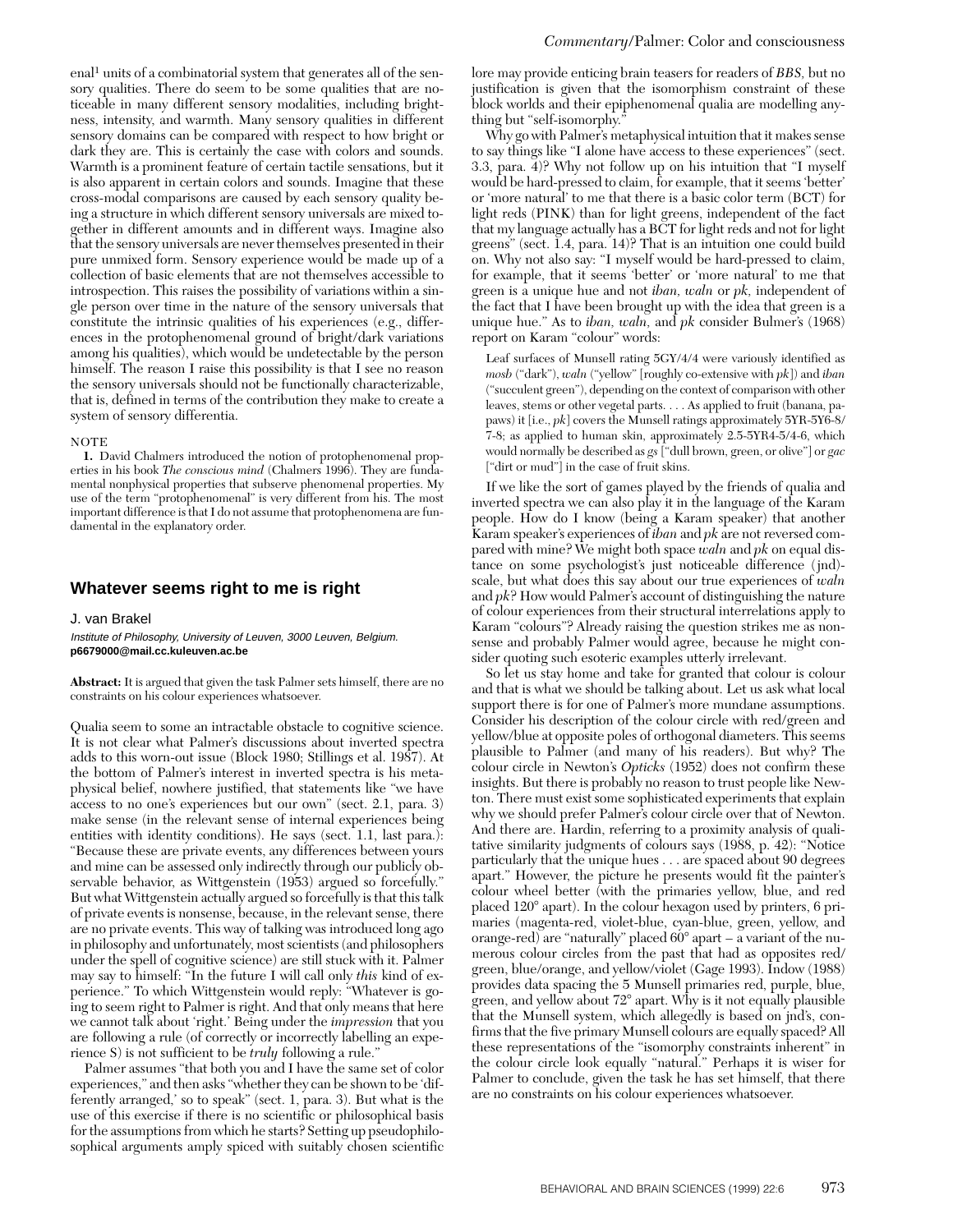## **Out of sight but not out of mind: Isomorphism and absent qualia**

Robert Van Gulick

Department of Philosophy, Syracuse University, Syracuse, NY 12344-1170. **rnvangul@syr.edu**

**Abstract:** The isomorphism constraint places plausible limits on the use of third-person evidence to explain color experience but poses no difficulty for functionalists; they themselves argue for just such limits. Palmer's absent qualia claim is supported by neither the Color Machine nor Color Room examples. The nature of color experience depends on relations external to the color space, as well as internal to it.

Palmer proposes the isomorphism constraint as a limit on what behavioral evidence can show about the nature of color. Third-person data, whether behavioral or neural, can tell us about the relational structure of color experiences but not about their intrinsic natures. Insofar as alternative isomorphic sets of experiences can have the same relational structure, behavioral evidence can impose no finer constraint.

Palmer views this result as raising an objection to functionalism, which aims to classify mental states in terms of their functional roles. Given the isomorphism constraint, the intrinsic nature of experiences seems to escape the functionalist's net. He writes:

These nonrelational aspects of experience lie, by definition, outside the domain of functionalism; they are underconstrained by relations among mental states. It seems that the failure of functionalism to provide an account of these aspects should be counted against its claim of fully specifying the nature of mind. It does not seem to be able to do the whole job. (sect. 4)

As a functionalist – whether "card-carrying" or not (sect. 2.4) – I find this "objection" puzzling. I agree that behavioral evidence can reveal only the relational structure of color experiences and not their intrinsic character. But I do not see that as an objection, indeed it is a bit of common wisdom among functionalists, going back a quarter century or more (Shoemaker 1975). Functionalists also long ago accepted the possibility of "alien qualia," that is, color experiences totally distinct from our own but sharing the same relational structure (Shoemaker 1981). I suppose some hypothetical functionalists might be taken aback by their inability to do the "whole job," but most actual functionalists have been well aware of just such limits for a long time. Moreover, some of them go a step further to show that a functionalist theory of understanding predicts and explains just such third-person limits on the effability of intrinsic qualitative character (Van Gulick 1985; 1991). If so, rather than posing a problem for functionalism, such limits provide further confirmation of its truth.

There is, however, an issue about which Palmer and functionalists surely disagree: the possibility of absent qualia or color zombies. Palmer moves beyond the possibility of inverted qualia to the stronger claim that two systems, only one of which has experiences, might nonetheless share all their relevant relational structure (sect. 2.4). The weaker (inverted) possibility does not by itself entail the stronger (absent) possibility (Shoemaker 1975; 1981); additional argument is needed. Palmer imagines a "color machine" that processes light as our human visual system does (at least to the level of computational sameness) and responds to colored stimuli as people typically do. He argues that the machine's relational structure would be isomorphic to that of our own color experiences. Thus he concludes that relational facts alone cannot exclude the possibility of color zombies. He also asserts that functionalists (at least "card-carrying" ones) "would claim that such a machine does have color experiences purely by virtue of the computations it performs," a claim he characterizes as seeming "unlikely to readers not in the grip of functionalism" (sect. 2.4).

However, few if any functionalists would regard the color machine as having experiences, nor does anything about the theory support such a view. The machine may share some computational

structure with our visual processing system and perhaps some links to a "verbal" output system, but no one supposes that those modules suffice to produce a system with conscious experiences of color or of anything else. Any plausible functional model of an experience will be far broader and more holistic. Visual experience occurs as the experience of a conscious subject or self perceiving its place in a world of visually presented objects. It is likely to require the globally integrated activity of many different systems throughout the brain. How the outputs of various sensory pathways get integrated into a conscious percept is as yet not well understood, but it is a subject of intense neurophysiological investigation and offers hope for the sort of causal theory of consciousness that Palmer contrasts with merely correlational ones.

Whatever the outcome of those empirical studies, the philosophical point is clear. Functionalism from its inception has been holistic in its view of mind and especially of consciousness. Thus the imagined "color machine" does not even come close to satisfying the conditions a functionalist would find plausible. Nor would the machine's verbal output satisfy the functional conditions to count as "naming," "judging" or "agreeing." Despite its superficial verbal similarity to our responses to the same stimuli, the machine's outputs lack the broad context of other behaviors (both verbal and nonverbal) within which they would need to stand to count as genuine speech acts of the relevant sort. Contrary to Palmer's claim, no functionalist would regard the color machine as a subject of color experiences.

The same point applies *mutatitis mutandis* to his Color Room example (sect. 2.5). Palmer is right that satisfying the conditions in his example would not suffice to produce color experiences. But he is wrong to claim that performing the limited range of operations in the Room would "mean that you have satisfied the usual functionalist criteria for claiming that you have . . . color perception and naming" (sect. 2.5). Here, too, considerations of holism and context would make those limited actions far from sufficient for a functionalist.<sup>1</sup>

The take-away moral would seem to be that one must consider both external and internal relational structure. Given his concerns about the possibility of inversion, Palmer focuses on intraspatial relations within the color space. But the relations that the color space bears to other organized spaces within our mental and representational domain are just as important to understanding its role in conscious experience. We do not simply experience colors. We experience a world of objects with colored surfaces presented to us at a given time, place, and context within a meaningful world. Sometimes when philosophers talk about the phenomenal nature of experience they use that word interchangeably with "qualitative" and refer only to the supposed raw feels of experience. That is one legitimate way to use the word, but there is an alternative use that owes more to Kant and to phenomenology that emphasizes the globally meaningful organization of the world as we meet it in experience of the phenomenal world. Any functionalist or relational theory of consciousness will need to take account of the larger overall context if it is to understand color experiences as color *experiences.*

#### **NOTES**

**1.** Confusion may arise from the fact that when we explain, we do not feel the need to spell out all the assumed background context. If I say you can fly to California tomorrow if you have an open return ticket, I do not need to add that of course you need a functioning airline with planes, pilots, check-in agents, and a running computer system willing to accept your open ticket. You do need all those things, but we do not feel the need to list them. Similarly, a functionalist discussing one particular aspect of mind (e.g., color naming) may focus on the specific features most relevant to that particular feature without bothering to mention that those conditions must be fulfilled within a much larger context of organization and behavior (e.g., those necessary for being a genuine language user able to name things at all.)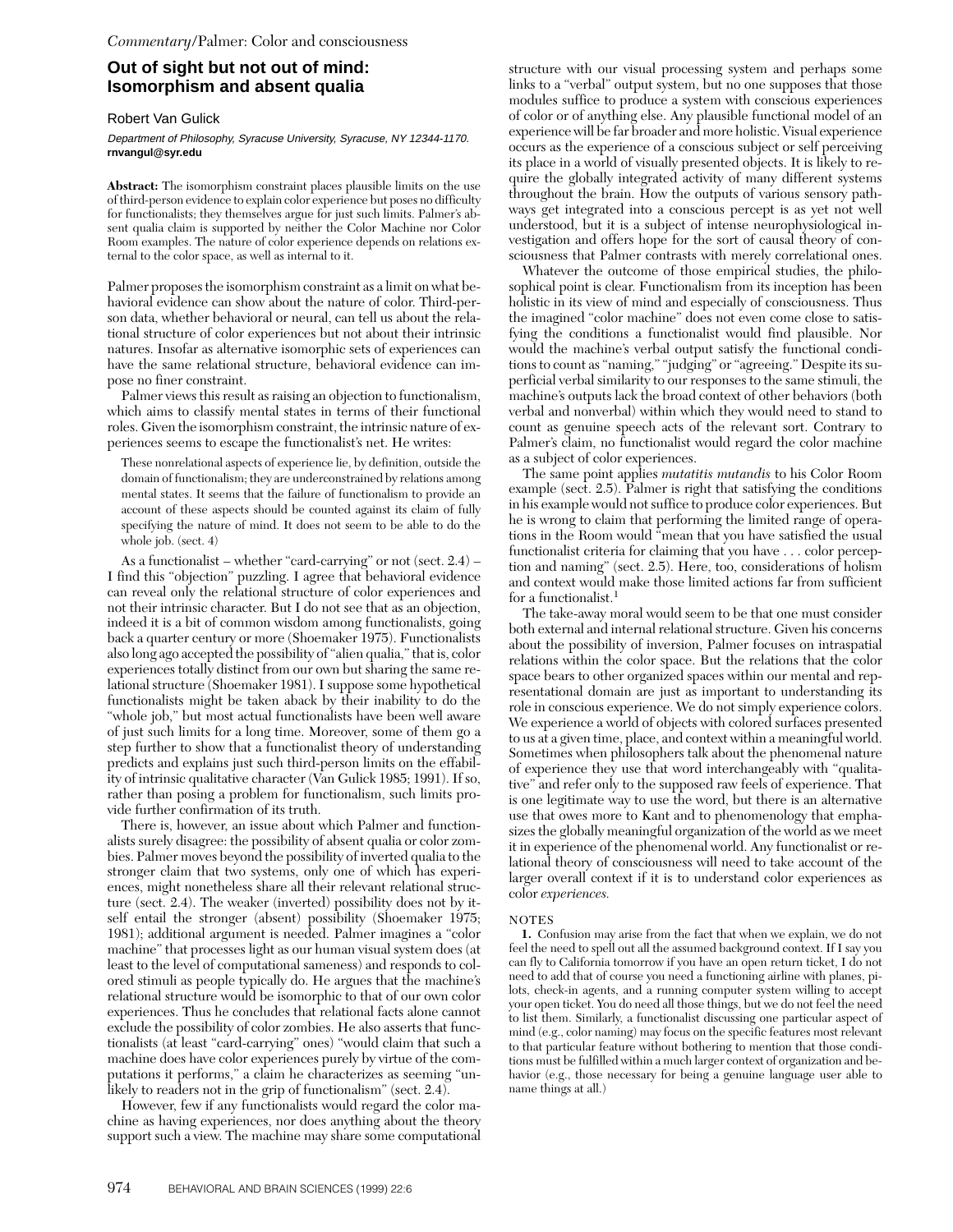## **The possibility of subisomorphic experiential differences**

## Christopher D. Viger

Center for Cognitive Studies, Tufts University, Medford, MA 02155-7059.<br>cviger01@emerald.tufts.edu ase.tufts.edu/cogstud/mainpage.ht **cviger01@emerald.tufts.edu ase.tufts.edu/cogstud/mainpage.htm**

**Abstract:** Palmer's main intuition pump, the "color machine," greatly underestimates the complexity of a system isomorphic in color experience to humans. The neuroscientific picture of this complexity makes it clear that the brain actively produces our experiences by processes that science can investigate, thereby supporting functionalism and leaving no (color) room for a passive observer to witness subisomorphic experiential differences.

Palmer distinguishes simulating color experiences from actually having them by imagining a "'color machine' that actually processes information from light in the *same* way as people do and that responds *as people typically do.*" (sect. 2.4, para. 3, my emphasis). Palmer's thought experiment relies on his intuition that "it would not be very difficult" (sect. 2.4, para. 3) to construct such a machine. Palmer even offers a schematic; a few mirrors, prisms, cardboard masks, photocells, and computational circuits are up to the task. But the plausibility of such a construction being sufficient derives from grossly underestimating the task. People respond to colors with incredible subtlety and variety, including changes of mood, preference selections, and aesthetic judgments. On Palmer's own terms the "color machine" must respond likewise. But once the task is made clear it is also clear just how difficult it would be to construct such a machine, as any AI researcher will attest. All Palmer offers is the "front end" of such a machine, which might indeed not be too difficult to construct – but no functionalist would declare that our eyes and, say, V1 (the "front end" of our visual system) have experiences. It is only by various mechanisms playing a functional role within a very complex system that experience can arise at all, and in such cases it is the *entire system* that is the experiencer. Only by presupposing qualia is there any motivation to attribute experiences to subsystems, which is the flaw with the color room thought experiment. The subsystem in the color room is not the locus of experience. Once we expose the requisite complexity for a system to be experientially isomorphic to humans vis-à-vis color experience, the force of Palmer's thought experiment evaporates. *Of course,* the kind of machine he imagines would not have color experiences. It has nowhere near the complexity required to have experiences of any sort.

Consider the neuroscientific account of coming to have a color experience. "When an individual cone absorbs a photon, its electrical response is always the same, whatever the wavelength of the photon" (Kandel et al. 1995, p. 456). Individual cones are more likely to absorb photons of particular wavelengths depending on the pigment they contain, but the response of an individual cone does not tell the brain anything about color, because the response is stochastic. It is only the comparative strength of the responses by each entire subsystem of cones containing a particular pigment, subsystems large enough to exploit the stochastic responses of individual cones, by which color can be discriminated. "For example, if an object reflected primarily light of a long wavelength, the response in the longer-wavelength cone system would be stronger than the response in the other system, and higher processing centers would interpret the object as being red or yellow" (Kandel et al. 1995, p. 458). What emerges from this neuroscientific picture of color perception is that the brain *interprets* objects as having a certain color; our brains actively produce our color experiences. "Vision is not merely a matter of passing perception, it is an intelligent process of active construction" (Hoffman 1998, preface, p. xii). It follows that experiences admit no subisomorphic experiential difference, because the brain's constructions are not the privileged possessions of the person whose brain is doing the constructing. For example, consider Palmer's case of reversing pigments in the cones.

Palmer supposes that someone whose L-cones have the M-pig-

ment and whose M-cones have the L-pigment would be "redgreen reversed trichromats" (sect. 1.3, para. 5). He notes, however (n. 5), that red-green reversed trichromats could be the case only if there were some difference other than the pigments that L- and M-cones contain, otherwise all that would be reversed are the Land M-cones themselves. But such a difference would have to be a functional difference, in that the distinct subsystems containing a specific pigment would have to play different functional roles within the larger nervous system. Then, because the brain interprets color based on the relative strengths of responses from each subsystem of cones containing a particular pigment, a strong response by a particular subsystem would be interpreted as a certain color, *in virtue of the functional role of that subsystem.* In such a case reversing the pigments in the cones, but not the functional roles of the subsystems of cones, a red object would produce a strong response in the subsystem of cones that results in the brain interpreting the object as green. So the red object would be experienced as green. But it would also be reported as green, because the functional role of the subsystem leads to the object being interpreted as green, breaking the isomorphism between the original trichromat and the red-green reversed trichromat. If we further suppose that the red-green reversed trichromat would report the object as red and act behaviorally identical with someone who experienced it as red to preserve the isomorphism, we would also have to reverse the functional roles of the subsystem of cones. (See Dennett 1991, pp. 389–98 for a more detailed discussion to the same effect.) The point is simply that experiential differences that Palmer supposes to be subisomorphic actually presuppose functionalism to be coherent, in which case they are behaviorally detectable. The relational structure of experiences, up to isomorphism, entirely captures our experiences.

Paradoxically, what Palmer and other defenders of qualia require are internal states that could make no difference – *no difference* – not to emotional states, aesthetic judgments, preference selections, or any of the myriad other ways that our color experiences matter to us. But if they can make no difference, it should make no difference to the defenders of qualia if there are no such states.

## **Isomorphism: Philosophical implications**

#### Edmond Wright

Hon. Member SCR, Pembroke College, Oxford; 3 Boathouse Court, Trafalgar Road, Cambridge CB4 1DU, England. **eew20@hermes.cam.ac.uk**

**Abstract:** The originator of the notion of structural isomorphism was the philosopher Roy Wood Sellars. Many modern philosophers are unaware how this notion vitiates their attacks on the concept of an internal sensory presentation. His view that this allowed for corrective feedback undercuts Palmer's belief that there is a mapping of objects. The privacy of subjective experience is also shown not to be inviolable.

Palmer's target article is welcome, especially in view of the fact that a number of philosophers resistant to acknowledging the existence of experience internal to the brain have not taken account of structural isomorphism. To take one example of many, John McDowell, in his recent *Mind and world,* repeatedly rejects the notion of resemblance between a non-colored light-ray input and an internal sensory matrix. His rejection, however, takes the form of merely saying that the claim is incomprehensible: "How can there be a resemblance between a color and something we can't characterize in terms of how it would look?" (McDowell 1994a, p. 113). He is thus not aware of a *nonpictorial* resemblance based on an isomorphic match, preserving only relations across a field, precisely what Palmer is putting forward here. Roy Wood Sellars, probably the first to argue for isomorphism between input and sensory presentation, which he called "structural similarity," wrote in 1922 that the only copying is of relations, mediated by causal ratios (Sellars 1922,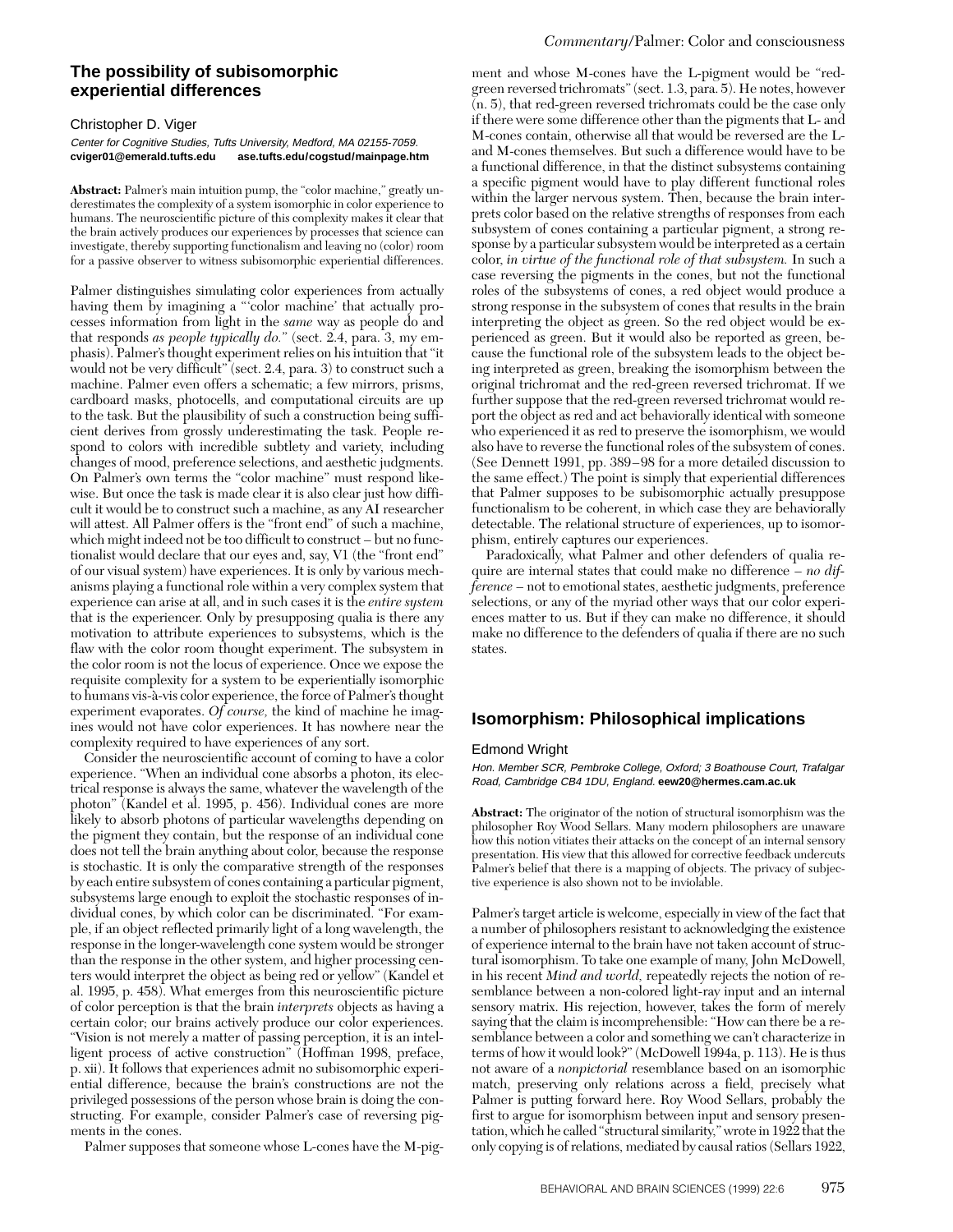## *Response/*Palmer: Color and consciousness

p. 37). His view was discussed by Chisholm (1954), though without seeing the further implications, and taken up later by Wright (1986, pp. 13–14) and Maund (1993, pp. 57–58) to sustain a case for internal sensory presentations. Sellars, like Palmer, was well aware that he was thus distinguishing himself from the traditional empiricist Sense-Datum Theory, for he points out that Locke "did not see the possibility of similarity between cause and effect on the lines of a reproduction of pattern" (1932, p. 111).

Here, from Sellars' comment, arises the first qualification of Palmer's argument. Palmer, having correctly accepted, with Sellars, that it is a pattern, *a structure of intensities,* that is transferred, moves without explanation to its being *a mapping of objects,* for he says: "Preserving relational structure appears to be a necessary condition for one set of objects to represent another" (sect. 2.2, para. 5). He also asserts correctly that biological considerations support the view that color experiences differ from person to per- $\overline{\text{son}}$  (sect. 2.3, para. 6), and that just noticeable differences (jnd) and range sensitivities are measurably rarely the same (whatever the sensory mode); he even allows with Gregory (1983, p. 451) that there could be a sound/light interchange. What has not occurred to him is that, given this latter assertion of differences of input, it is not possible for each person's selection from that input, that is, what is to constitute "an object" for that person, not to differ also. There is the problem of coordination across persons to consider, one that I have argued is conducted by each agent by joining in a mutual assumption with his or her opposite in the moment of communication that *there already exists one entity on which they are converging in understanding* (Wright 1990, 73–75). As both the sociologist Alfred Schutz (1962) and the psycholinguist Ragnar Rommetveit (1974; 1983) have independently maintained, we create a *partial* objectivity by behaving together as if we had achieved a *perfect* objectivity. This is of the utmost evolutionary value, because we can capitalize on our differences of sensing and perceiving to update and (we hope) improve the so-called common concept. There is actually no practical necessity that there exist in the real, so to speak, "a single object" at all, merely a region of intensities on which a rough converging coordination has been achieved. To use Harnad's terms, there is a never-to-be-achieved perfect "convergence" of each agent's "approximations" to the putatively common categorization (Harnad 1987, p. 538).

There is thus a social parameter to consider that takes advantage of the fact that we are each provided with a differing field of intensities on which, either through direct motivation or by the motivation that is transferred to us in communication, we can move our gestalts about to alter what "color patches" – though I would prefer to say three-dimensional regions – we are, for the time being, *to take as* objects. The "mapping of objects" is thus part of a intersubjective venture in getting the most viable sorting out of those regions of our sensory presentations, the intensities of which are our only guide to the mass/energy world outside (and bodily – inside) us. This is, of course, a version of a naturalized, genetic epistemology, because it claims, with Piaget, that, because assimilation and accommodation are continuous, objectification is always no more than viable (Piaget 1970, p. 15; also see Hooker 1995, pp. 257–67; von Glaserfeld 1982, p. 613).

Given this approach, which seems to be the most likely conclusion to be drawn from Palmer's argument, then Palmer ought not to regard the Zombie Objection as one with any force. Zombies, like digital robots, work on "common" concepts, the criteria of which are made up from a list of individually unalterable elements. They, like the person in Searle's Chinese Room, would be quite unable *to change the language for all those who are using it.* It is precisely because we are operating with a field of intensities, structurally similar to the external input, that we are able to re-jig our percepts and concepts. It is not objects that are mapped at all: We do the mapping, that is, the choosing of the most viable selections and treating them as "objects." If they were directly mapped, we should not be able to change our selections when something rewarding or aversive occurs. This bears out Sellars' emphasis on feedback (1969, p. 142).

Because this view takes the sensory fields as nonepistemic, as knowledgeless evidence on which the motivation system works to select percepts, there is no reason why neurophysiology should not one day discover how they are created, nor why it should not be possible to connect mind to mind. Palmer seems unduly restricted by a lingering Cartesianism in his claim that sensory fields must remain wholly separate. Why should it not be possible to make a cross-connection and share even a minuscule part of another organism's field? There is no "constraint" at all.

## Author's Response

## **On qualia, relations, and structure in color experience**

#### Stephen E. Palmer

Department of Psychology, University of California, Berkeley, CA 94720-165. **palmer@cogsci.berkeley.edu socrates.berkeley.edu/~plab**

**Abstract:** In this Response, I defend the notion of intrinsic qualities of experience, discuss the distinction between relational experience and relational structure, clarify the difference between narrow and broad interpretations of color experience, argue against externalist approaches to color experience, defend the concept of isomorphism as a limitation in understanding color experiences, examine critiques of the color machine and color room arguments, and counter objections to within-subject experiments based on memory limitations.

To begin, I would like to thank all the contributors for the time and effort they have invested in their commentaries on my target article, "Color, consciousness, and the isomorphism constraint." I have learned a great deal by reading and considering the varied remarks, even though I have usually come to the unsurprising conclusion that I disagree with them when they disagree with me. In response to criticisms, I have tried at least to clarify the issues and to restate my own views more carefully and coherently than in the target article.

Because I do not have the space to respond in detail to every commentary, I have chosen to respond according to a number of general issues described by the main headings. There are also two commentaries to which I will not respond: **Block**'s because the issue he discusses (representationism), while interesting, is not one I addressed in the target article, and **Brill**'s because I do not see any fundamental disagreement with me in his photometer discussions. I also will not comment on **Smythies**'s reference to Heisenberg's theory of mind–brain complementarity because I do not understand this theory. About all the rest, however, I will have at least something to say.

The central claim of the target article is that a "subjectivity barrier" divides what can and cannot be shared and communicated between people about the nature of their experiences. I further claimed that this "metaphorical brick wall" separates what can be known by objective scientific means from what cannot. I then identified this limitation with the relational structure of isomorphism: Anything below the level of isomorphism lies purely within the subjective domain and cannot be known with certainty by others or by objective science. No functionalist account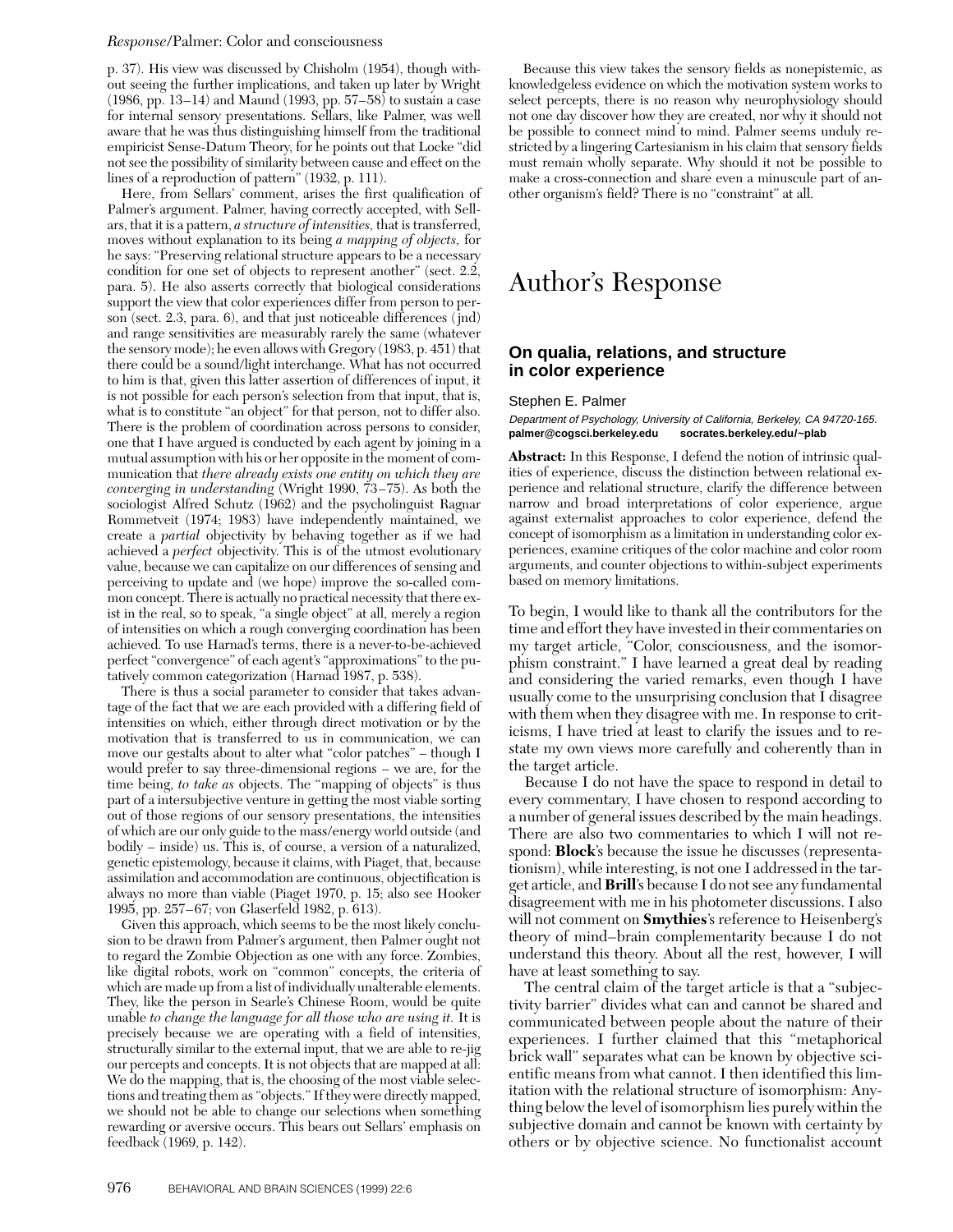can reach down to the subisomorphic level to explain the intrinsic nature or even the existence of different experiential qualities.

**R1. Intrinsic qualities of experience.** My claims about intrinsic qualities of experience (or "qualia," as philosophers tend to call them) provoked many commentators to challenge a variety of issues from a variety of viewpoints. Some question the logical coherence of my conception of intrinsic qualities of experience in the first place (e.g., **Myin**), others simply deny their existence (e.g., **Dennett**), and still others deny only that there could be any experiential *differences* between observers at that level (e.g., **Viger**). I will respond to each objection in turn.

**Myin** argues that my description of intrinsic aspects of experience simply does not make sense. If the intrinsic qualities of experiences are merely what is left over after subtracting out all the relational aspects, then intrinsic aspects of color experiences cannot have any relations to each other. His objection is that there is little, if anything, left to "orangeness" once all its relations to other color experiences are removed.

I believe the confusion underlying this argument is a subtle one concerning the difference between *relations* and *relational structure.*I was not as clear about it in the target article as I should have been, at least partly because I am not as clear about it in my own mind as I would like to be. Since **Myin** has called me on it, however, I will attempt to clarify my thinking.

I tried to be careful in identifying what is knowable to others and to science through behavior as the *relational structure* among experiences, not the relations themselves. Relations among experiences have intrinsic qualities too – ones that are intimately tied to the intrinsic qualities of the individual experiences they relate – and these relational aspects of experience are just as unknowable as individual aspects of experience. There is something it "feels like," shall we say, to experience the stark contrast between adjacent white and black regions, for instance, even though this contrast is a relational aspect of experience. Moreover, I cannot know whether what I feel on viewing this white/black contrast is the same as what you feel because the metaphorical brick wall is very much in place for the intrinsic quality of this relational experience. So there is lots of relational stuff on the "intrinsic qualities" side of the subjectivity barrier (i.e., below the level of isomorphism); it has not been "subtracted out" when we distinguish relational structure from intrinsic qualities. This means that the "orangeness" of experience on viewing an orange is still all there when I speak of its intrinsic qualities.

So what, then, is the nature of this other "structural" stuff? I believe this question to be a deep and poorly understood one in cognitive science – mathematicians seem to have a clearer idea – but I will take a shot at it anyway. My own current views are perhaps most closely related to those of logician Alfred Tarski (1954), cognitive psychologist Wendell Garner (1974), and measurement theorists Krantz, Luce, Suppes, and Tversky (1971). As I use the term, structure consists of constraints on a set of elements (or objects) imposed indirectly on those objects via relations between two or more of them. The individual objects themselves are completely unconstrained, but relations among them are not, and these relational constraints constitute their structure (or equivalently, their relational

structure, since there is no structure at the level of individual elements).

To illustrate, consider the case of perceived lightness of achromatic surfaces. The "objects" are tokens of color experiences that arise from viewing gray surfaces from white to black. The structure among these objects is the set of constraints induced by the "lighter than" relation for ordered pairs of gray-scale experiences. This structure consists in the fact that the lighter-than relation only holds for certain, nonrandom, ordered pairs of gray experiences, that is, there is systematicity in which ordered pairs are and are not related in this way. Specifically, if A is lighter than B, then B cannot also be lighter than A. This constraint, called *antisymmetry,* is part of the structure of the lighter-than relation. Another constraint, called *transitivity,* also holds for lighter-than: If A is lighter than B, and B is lighter than C, then A must also be lighter than C. These constraints do not hold for all relations (e.g., "has the same lightness as" is symmetric rather than antisymmetric), but together with others, they determine the structure of the lightness dimension. (Notice that they do not – indeed, I would claim, cannot – define the lightness dimension itself, but only its structure, because the same linear dimensional structure characterizes many other sensory dimensions, such as "bigger than," "louder than," and "saltier than"). It is this conception of structure that underlies an isomorphism between two sets of experiential objects.

The picture that emerges is not one of individual experiences on the subjective side of the brick wall and relational experiences on the objective side (as **Myin** interpreted my distinction), but of experiences (including relational ones) on the subjective side and experiential structure on the objective side. Notice that the special importance of relational experiences is only that they determine structure, not that they are magically on the objective side of the brick wall. Moreover, intrinsic qualities are not what is left over after the structure has been "taken out," because the structure isn't actually taken out so much as "mirrored" or "abstracted" in the objective domain: Structure exists on both sides of the subjectivity barrier. The situation is very much like that in formal mathematics, in which there is a domain of objects that has some structure, and mathematicians attempt to capture that structure at an abstract level that does not depend on the identity of the objects. The objects and their relations have some determinate structure, and mathematicians formalize it in a very general way. (See the replies to **Harrison** and **O'Brien & Opie** for discussion of related topics.)

**Dennett** does not deny the coherence of intrinsic qualities of experience, but he does claim that people have no access to them.<sup>1</sup> He doesn't actually say that such experiences don't exist, but he does claim that we only have access to the *relations* we detect between these inaccessible experiences. This is, of course, perfectly consistent with functionalism because functionalism is based on causal relations among mental states. It is an interesting position in part because relational information is so important in determining experiences in many domains, color included, that one can almost get away with it. Dennett didn't bother to cite any supporting evidence for his claim, but in the interest of proper appreciation for this possibility, I will do it for him.

The perception of color and lightness depends crucially on spatial and temporal relations or contrasts (i.e., edges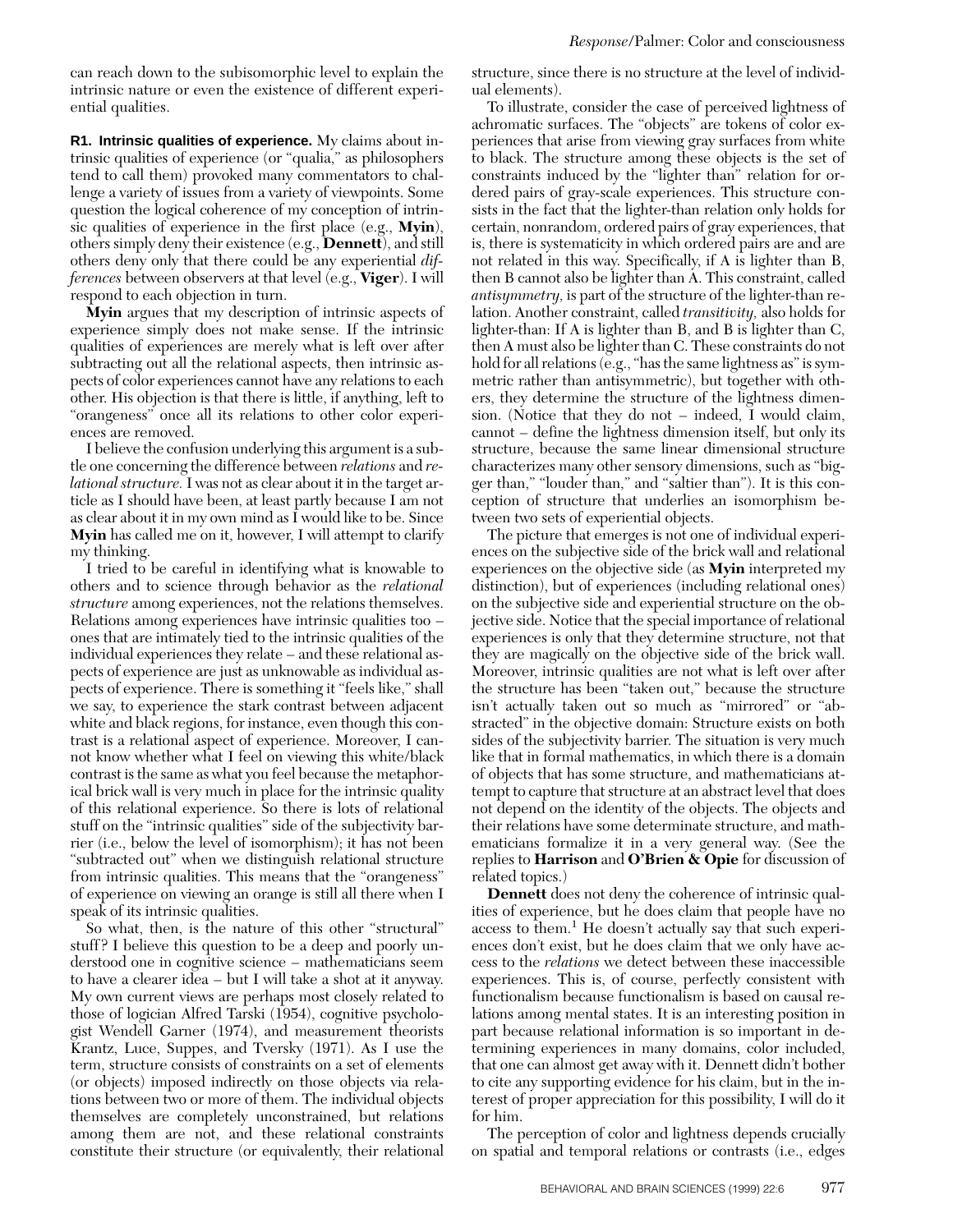## *Response/*Palmer: Color and consciousness

and/or gradients in colored space-time). Even a surface that initially appears to be strongly colored will eventually lose this appearance if it is uniform in color and texture over the whole visual field (i.e., a *Ganzfeld*) and is viewed for an extended period of time. The visual system eventually adapts to the point that the surface appears neutral gray, no matter what color it appeared initially. One reasonable account of such effects is that they result from the lack of relations to any other color in space or in time. This kind of "relational determination," as the Gestaltists called it, is not restricted to Ganzfelds either. Wallach's (1948) classic studies of lightness perception and Land's later retinex theory (Land & McCann 1971) both highlight the fact that the visual system is primarily sensitive to contrast ratios between the luminances of adjacent regions. More complex effects of lightness constancy that result from the interpretation of retinal luminance edges (environmental intensity edges versus reflectance edges; see, e.g., Gilchrist 1988) are also likely to be compatible with relational approaches, because all the information required to interpret the edges is embedded in the relations among the image luminances.

The problem is that although relational effects are crucial in determining visual experience, they are not the whole story. We perceive not only relations, such as contrasts and luminance ratios, but also determinate colors of individual surfaces. In lightness perception, this is called the "scaling problem" because once all the appropriate ratios are known, it is still unclear how the entire structure of ratios maps onto the absolute lightness scale from white to black. One rectangle of a Mondrian display looks white, another looks medium gray, and a third looks black; they do not float unanchored in a sea of ratios. Even in the case of a Ganzfeld, the visual field always has a determinate color appearance. First it is, say, yellow, and it gradually fades to gray, but it does not *disappear,* as it seems it should if we experience only relations to other regions adjacent to it in space and time. The rules by which contrasts and ratios are anchored to perceived lightness are beginning to be understood, at least in the restricted world of achromatic color perception (e.g., Cataliotti & Gilchrist 1995). One rule is that, with proper experimental conditions, the lightest region in the entire visual field is generally experienced as white, and other regions are scaled in lightness relative to it, as determined by their ratios to the lightest region.

As interesting as **Dennett**'s claim is, I believe that it is fundamentally mistaken and possibly incoherent. Even by his own hypothesis, there must *be* intrinsic qualities of experience, for otherwise there could be no relations between them to be detected. But relations are attributes defined only for two or more objects. If we have access only to relations between experiences, how is it that we experience qualities of individual objects? The lightest rectangle in an achromatic Mondrian looks *white,* not just twice as light as the next-darker rectangle. Dennett's view simply does not square with either introspective experience or with scientific findings.

**Viger** does not deny that individual experiences have any intrinsic qualities, but he doubts that there could be any difference in experience that would occur at this subisomorphic level. Specifically, he argues that pseudonormal vision (i.e., switching the pigments in the M-cones and L-cones) would not produce any change in experience because there would be no change in the functional roles of the subsystems, and it is only their function that matters. He therefore concludes that pseudonormal vision poses no threat to functionalism and, moreover, asserts that I actually presupposed functionalism in my argument against functionalism via pseudonormal vision. Both of these claims are mistaken.

First, it is **Viger** who presupposes functionalism in his argument, not I. He simply asserts that the brain interprets seeing a certain color based on a strong response by a particular subsystem, *in virtue of the functional role of that subsystem* (his emphasis). I make no such claim, as I will show by describing a simple example of how color experiences could plausibly be reversed by switching the photopigments in M-cones and L-cones.

I begin by assuming that the color a person experiences is determined by the firing of particular genetically determined central neurons, irrespective of their "functional roles" in the system. Since we only need to concern ourselves with red and green experiences at one spatial position for pseudonormal vision, we will simplify matters and refer to the single central neuron whose firing causes red experience in that position as the "R-cell" and the one whose firing causes green experience as the "G-cell." The central Rcell is prewired to receive activation from the retinal receptors that usually contain the L-pigment (i.e., L-cones) and to receive inhibition from certain other retinal receptors that usually contain the M-pigment (i.e., M-cones). The central G-cell has the opposite preprogrammed connections from M-cones and L-cones. Predominately long-wavelength light will thus cause the R-cell to fire vigorously, but not the G-cell, and medium-wavelength light will cause the G-cell to fire vigorously, but not the R-cell, at least for colornormal observers.

Now suppose that in pseudonormal individuals, genetic mutations that are quite independent from the genes that control the wiring from M-cones and L-cones to the R-cell and G-cell cause the L-cones to contain the M-pigment and the M-cones to contain the L-pigment. The result will be that the R-cell will receive excitatory input from L-cones containing M-pigment and inhibitory input from M-cones containing L-pigment; the G-cell will receive excitatory input from M-cones containing L-pigment and inhibitory input from L-cones containing M-pigment. The net effect in pseudonormal observers will be that predominately longwavelength light will cause the G-cell to fire vigorously, and medium-wavelength light will cause the R-cell to fire vigorously. By the original assumption that experienced color is determined by which central is firing, light that appears red to a normal observer will appear green to the pseudonormal observer, and vice versa.

Regardless of whether there actually are any pseudonormal observers and whether the assumptions I have made are empirically correct, I do not see any logical problem with this scenario.<sup>2</sup> It is not a functionalist scenario because of the initial assumption that color experience is determined by which particular central neuron is firing, regardless of the pigment in the receptors to which they are connected. The crucial factor is that the difference I have assumed between red and green internal experiences is not determined by functional roles within the system, but by genetic designation. (This may depend on the functional roles of such cells for the species as a whole, but not on their roles within the individual.) I make no claim that this is empirically correct, but I do believe it is coherent and that it straightforwardly predicts subisomorphic experiential differences between normal and pseudonormal observers.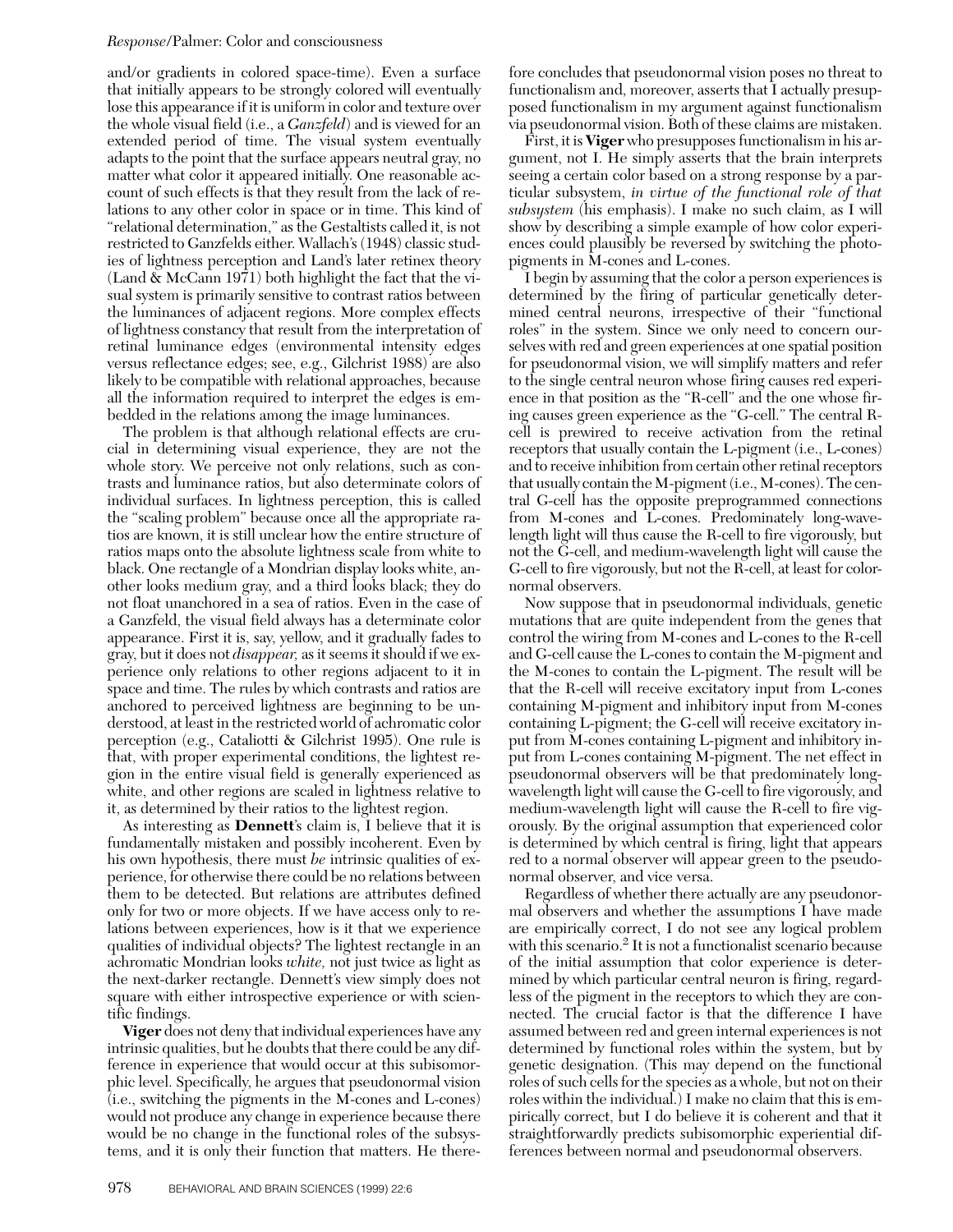**R2. Narrow versus broad views of color experience.** Another basic issue that underlies many of the commentaries is the question of what counts as color experience. In the target article, I took the position that it was a relatively circumscribed aspect of phenomenology that surely included primary sensory appearances derived from different physical spectra of light and the sensory relations between such appearances, but not much else. The reader will recall that I was even circumspect about including color-naming categories, such as basic color terms (BCTs), as being truly part of color experience. I did end up considering them on the grounds that systematicities in BCTs might indirectly reflect subtle inhomogeneities in sensory experiences that are otherwise difficult to substantiate. Let's call this "the narrow view" of color experience.

Many commentators (e.g., **Frumkina, Myin, Tolliver, Van Gulick,** and **Viger**) disagree strongly with this narrow view in one or more respects. They argue that color experience also includes one or more of the following: crossmodal sensory components, chromatic mood induction, memories associated with colors, aesthetic preferences among colors, and salient cultural conditions. One problem with this strategy is: Where (if anywhere) does one draw the line in deciding what is part of a color experience? If one includes aesthetic responses to the color being viewed, what about the aesthetic responses to its combination with other colors? Or with all possible triples or even n-tuples of other colors? If one includes associative memories (e.g., the ripe tomato that I most closely associate with the precise shade of red in question), are we to include the shape of that tomato in the experience of that color? What about nonvisual aspects, such as its taste and smell? Or perhaps the sequence of phonemes that constitutes the name of the company that made the television on which I saw the image of the bottle of catsup that had the picture of the tomato that exemplified the precise shade of red in question? This "broad view" of color experience does not seem like a productive approach, at least to me, as it will count every aspect of experience as part of color experience.

Many of the commentators who take this tack seem to be motivated by trying to "save" functionalism in one way or another. One rationale is that even if there are a few underlying symmetries in the narrow view of color experience I advocate in the target article, expanding color experience to include even a few of these other aspects of experience surely breaks every possible symmetry, and this seems to save functionalism from the potential predicament posed by Locke's argument. Even so, expanding color experience does not affect either the alien color argument or the color zombie argument because neither assumes interobserver automorphism of experiences. That is, even if all symmetries were broken by broadening the nature of color experience, this would not block replicating the same relational structure via an isomorphism to a different set of experiential dimensions or to a set of dimensions devoid of experience (see sect. R4).

Other commentators sought to broaden the domain of color experience for somewhat different purposes. They argue that the additional complexity of such expanded color experiences refutes the color room argument. I will consider this argument in section R5 below.

I am not claiming that the narrow view of color experience I have taken is "correct" and that the broad view is "wrong." Trying to partition experience into different as-

pects is a difficult enterprise at best, and I do not want to imply that my narrow view is unproblematic. I took it in part to provide the greatest likelihood of supporting the unexamined, commonsense "yes" answer to the question of whether you and I have the same color experiences under the same external conditions. If moods, aesthetic preferences, and associative memories are included in our conception of color experience, then the answer to this question is surely "no," but for what seem to me less interesting reasons: We all have different memories, associations, moods, preferences, and the like due to our different life histories. To the extent that these are included in the definition of color experience, they preclude the possibility of color experiences being the same across people. The broad view of color experience thus throws out the baby with the bathwater.

Moreover, even after considering the commentator's objections, I believe that there is a sensible notion of color experience – perhaps I should call it "basic" or "pure" color experience to differentiate it from the more complex and inclusive notion some of the commentators argue for – that does not include preferences, associative memories, moods, linguistic labels, or even basic color terms. This is the sense in which the same bowl of, say, split-pea soup looks the same color to someone who adores that particular shade of green, someone else who despises it, someone who eats pea soup daily, and someone who has never seen the stuff. This is the narrow notion of color experience I intended to discuss in the target article.

Even so, I do have a serious concern, mentioned by **Frumkina,** about how representative this situation might be for other forms of sensory experience. I personally find it much harder to separate aesthetic responses from an underlying "pure" sensory experience for tastes and smells. Being strongly liver-phobic, for example, I cannot experience its taste or smell without having an intense liver-specific revulsion. Is there a more basic taste or smell of liver for me that strips off the disgust? Maybe so, but the answer is far less clear to me than in the case of color.

**R3. Internalist versus externalist approaches to experience.** The commentators **Byrne, Ross,** and **Malcolm** object that my conclusions in the target article are faulty because I take an "internalist" approach to color experience. They advocate instead an "externalist" or "objective" approach in which my color experiences, like the perceived redness of a rose, are identified with a physical property of the environmental object rather than with subjective aspects of my experience. The crucial move here is that if the color experience I have on viewing the rose is somehow defined by the physical properties of the rose, then the whole point of the target article is undermined. There is no subjectivity barrier to begin with, because color experiences are out in the world instead of inside my head. Therefore, everyone has access to the same (external) color experiences. My experience of the redness of the rose can't possibly be different from that of a pseudonormal individual because we are just encoding the same physical property (redness) by different neurophysiological mechanisms. Because the externalist objection is so potentially damaging to my views in the target article – and because I believe it to be so fundamentally mistaken – I will argue against it in some detail.

I believe that there are a number of serious problems with the externalist approach. First, it seems almost per-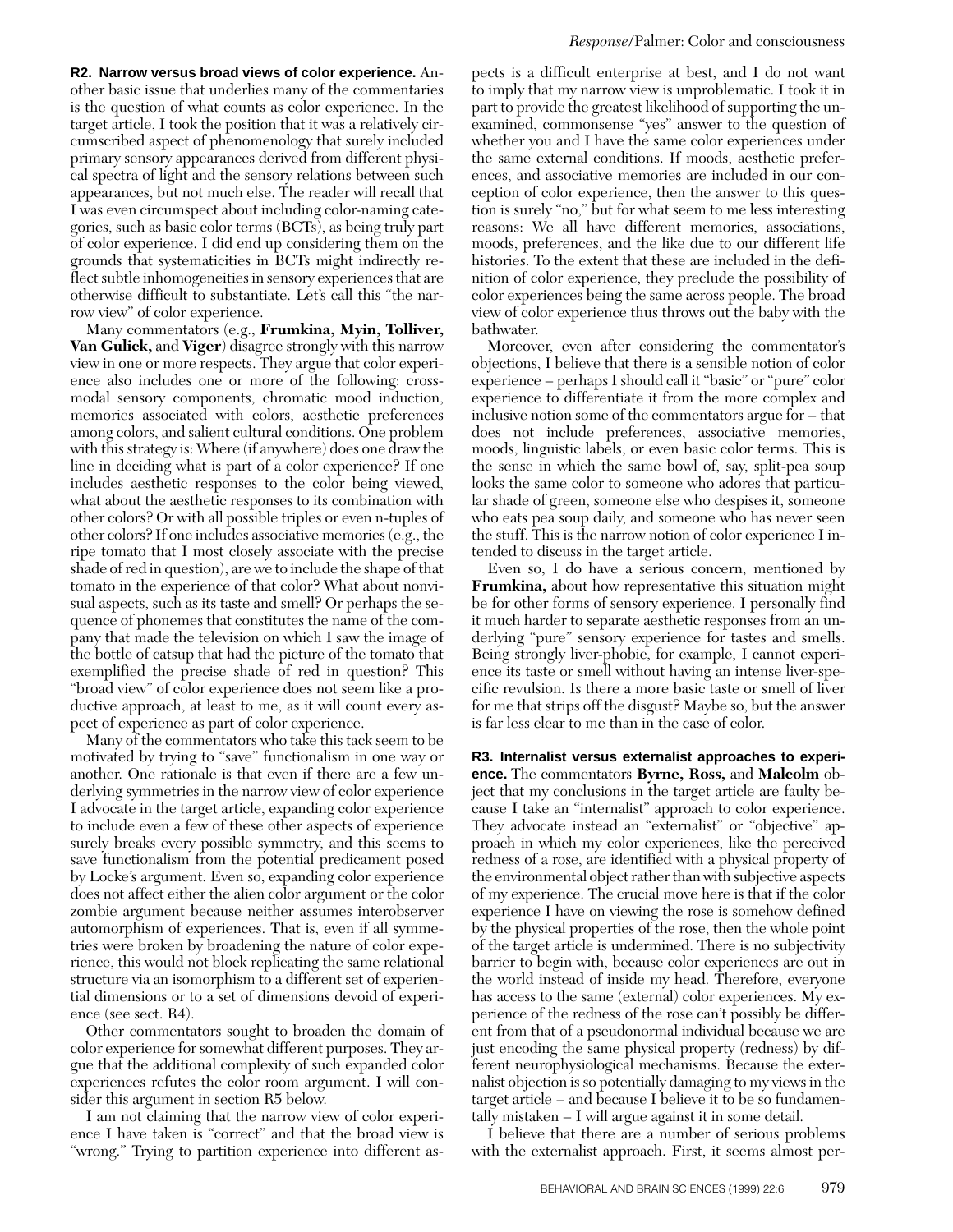## *Response/*Palmer: Color and consciousness

verse to claim that redness is a coherent physical property in anything like the normal usage of this phrase in the physical sciences. The physical property that most strongly determines the perceived color of an object is its reflectance spectrum: the proportions of photons it reflects at each wavelength within the visible range (roughly 400–700 nm). The physical sense in which the rose itself can be said to be a particular shade of red (i.e., to produce in a normal human trichromat that particular experience of redness) is a very complex function of its reflectance spectrum, one that would be completely unmotivated except for its effect on the visual nervous system of the experiencing observer. A potentially infinite number of physically different reflectance spectra can give rise to the very same experience of redness, for example, because the infinite number of dimensions of reflectance spectra projects onto just three dimensions of human color experience. These exact perceptual matches despite physical differences are called "metamers," and their existence is a fundamental fact about color perception. About the only thing that metamers have in common is that they appear to produce identical experiences (and therefore no discrimination behavior) in particular organisms. As physical properties, then, perceived colors of objects do not seem to "carve nature at its joints" except with specific reference to color experience.

Even so, let's expand the usual notion of physical properties so that we can call the color a person experiences when viewing a given object one of that object's physical properties, simply because it can be determined, at least in principle, from its physical structure. Notice, however, that the same object will have to have different objective color properties for different equivalence classes of observers. The rose will not cause the same experiences in different types of color blind individuals and color weak individuals. Moreover, if one takes the broad view of what constitutes color experience (see sect. R2), the same rose will have a different physical color for *every* observer, and this objective color will have to include virtually any perceivable property.

A second problem is that, even if we restrict color experience to the narrow view, there are a lot of other conditions that must be imposed before we could predict the precise color the observer would experience on viewing the rose. We would need to know not only the rose's reflectance spectrum, but the reflectance spectra of surrounding surfaces, the illumination spectrum of the illuminating light source, and the pattern of shadows and reflected light produced by nearby surfaces in the environment. We would have to know these things because they all affect the precise color a person experiences when viewing the same object with the same purported physical color. Only if color constancy were perfect – and it is not, by a long shot – could one hope to equate the experience of redness with the reflectance properties of the rose itself.

Even so, all these other factors that must be known are (or could be formulated as) physical properties of physical objects as viewed in a particular context and from a particular position, so we could just fold some physical description of all of them into the externalist view of color. Other problems arise, however, when the state of the observer differs. The same rose will look less saturated after the observer has adapted to an intensely red region in the same area of the visual field, and it will look more saturated if the adapting region is its complementary shade of green.

Even so, these adaptational effects depend on the observer's viewing history with physical objects, so perhaps we can fold some physical description of all this recent viewing history into the externalist definition of color experience. However, there are color experiences that arise in the absence of *any* physical object, such as colored dreams and colored hallucinations. In the case of some dreams and certain kinds of hallucinations (like mirages), such color experiences might be based on specific memories of physical objects, in which case one could conceivably track down the objects in question and point to their physical properties in absentia. But in other cases of hallucinations, such as migraine headaches and even pressing on the eyeballs with one's fingers, there is no object to whose physical properties the color experiences can be attributed, and yet the person still experiences colors. The physical properties of an object are therefore not necessary for the experience of color. There are also clear cases of color illusions in which the object has the "wrong" physical properties to produce the experienced color. Chromatic afterimages and simultaneous color contrast are two well-known examples, and subjective colors induced by lines flickering at particular rates (as discussed in **Lockhead & Huettel**'s commentary) are another. It seems the only way to deal with these problems is to posit some nonexistent object or even the wrong object – the one that the subject appears to see – and say that their physical properties constitute the visual experience. But this seems nonsensical. What is present in each and every case is the internal experience, so why twist ourselves into knots to get some corresponding object with the corresponding physical properties into the theoretical picture?

A further complexity that is difficult to understand in externalist terms is that observers can be in different modes of perceiving color at different times (see Palmer 1999, p. 313–14). In "distal mode" perception, people's color experiences are geared toward color constancy, so that the color they perceive is mainly determined by the reflectance spectrum of the surfaces. This causes externalists no problem, of course, because it is this mode of perception that they explicitly use as the rationale for their externalist views. But in "proximal mode" perception, people's color experiences are more closely attuned to the appearance of regions in the image on the retina, which are not generally constant over the object's projected image, even if the object's surface reflectance is entirely uniform. Shadows cast by other objects, shading caused by gradients of surface orientation or illumination, and highlights reflected from specular surfaces are just three obvious cases in which differences occur in experienced color during proximal versus distal modes of perception. Clearly this would require a second externalist approach, one that designates the physical spectra of the light within different image regions as the external "object" (rather than the actual physical objects). Even adding this second kind of external entity leaves important things out, however. One is the fact that in either mode, the perception appears to be a blend of both stimulus conceptions, albeit with different weighting functions. Another is the importance of the internal variable that determines the mode in which the perceiver is currently experiencing.

All this argues against accepting an externalist view of color experience. An additional problem I have with the externalist argument **Ross** makes is that I don't believe it will work even in the case of pseudonormal vision, to which he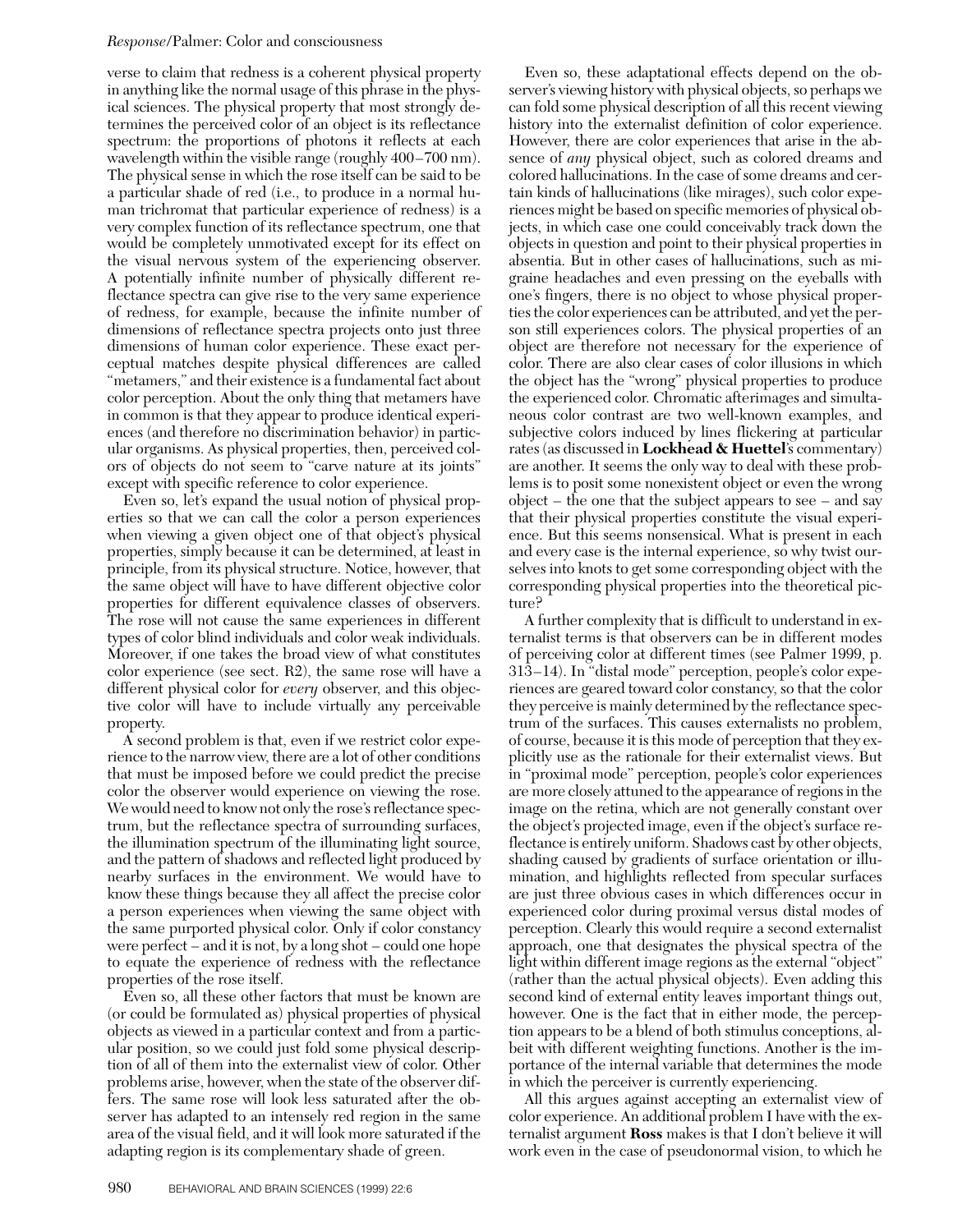applies it. If one takes an externalist view, I can see the rationale for claiming that a normal and a pseudonormal observer both see the same object as a particular shade of red because it has, by definition, the same physical properties. But now consider within-subject cases. Suppose a person becomes pseudonormal after some effective physiological intervention. The internalist prediction is that, provided the change is "swift and enormous" enough and that one can rule out certain memory changes (see sect. R7), the subject will now see the same rose as green rather than red and be able to report the change. It seems that the externalist must predict that he or she will continue to see it as red because it is, after all, the same object with the same physical properties. To rule out memory artifacts, such as those suggested by **Dennett, Bradie,** and **Pauen,** the intervention could be carried out only for one half of the visual field. In this case internalists predict that the half of the rose will continue to look red, whereas the other half will now look green. A true externalist would predict no difference between the parts of the rose that fall in two different halves of the visual field. Obviously, I do not know what the results of such experiments would be, but the externalist predictions seem (to me) strikingly implausible.

**R4. The isomorphism constraint.** The wedge I used to separate the behaviorally unknowable intrinsic qualities of experience from their behaviorally knowable relational structure is the isomorphism constraint. This device too comes under fire from various commentators. **Harrison** challenges the coherence of the notion of isomorphism itself, at least for this particular enterprise, **Wright** questions certain aspects of the formulation I use to explain isomorphism, **O'Brien & Opie** raise the issue of how intrinsic versus extrinsic representations fit into the notion of isomorphism, and **Nida-Rümelin** presses for more relaxed criteria to encompass justified beliefs about color experience.

Although **Harrison** begins by implicitly endorsing isomorphism as at least superficially attractive – he once entertained the idea himself – he ultimately decides that it is incoherent. The problem he identifies, at least as I understand it, is that two qualitatively disparate sets of sensory experiences simply cannot exhibit the same relationships unless they are the same experiences. The argument is a subtle one that I believe I have also worried about, but I came to a different conclusion than he did for reasons that I will now explain.

The difficulty **Harrison** alludes to (or so I believe, for I am not sure I fully understand his point) is that two sets of sensory experiences cannot be isomorphic in the sense of exhibiting or standing in the *same relationships* to one another, unless they are, in fact, the very same sensory experiences. For example, I would claim that the lightness dimension of color experience could be isomorphic to another experiential dimension, such as pitch height in tonal experience or some alien dimension of visual experience in which lightness experiences are replaced by corresponding values on some other, completely different sensory dimension. Harrison would object that when the elements of color experiences are mapped systematically to experiences in another domain, the relationships among corresponding elements are actually *not* the same. I take this to mean that he believes that the relations among sensory experiences are as incommensurable as the sensory experiences themselves are. In what way can *lighter than* relations be the same as *higher pitch than* relations? If the relations are actually the same, then the experiential dimensions must also be the same.

It is for this reason that I was, or tried to be, careful to say that by "isomorphic" I meant that they have the same *relational structure* rather than if they have the same *relationships.* The distinction is important, because although the relations of "lighter than" between pairs of colors is indeed profoundly different from the relation of "higher than" among tones, there are ways of formalizing these relations so that they are the same at the abstract level of their structure (see sect. R1). Note 3 of the target article spells out the notion of "isomorphism" for one particular example in terms of Tarski's (1954) model theory in such a way that the sameness of their abstract relational structures is laid bare. I conclude that this notion of isomorphism, stripped of what **Harrison** calls the "primitive elements" (or "colorpresentations") and of what I call "intrinsic qualities," demonstrates the coherence of the approach that he rejects as incoherent.

**Wright** comments on the relation of Sellars's (1922) early discussion of isomorphism to my own discussion. I was not aware of Sellars's treatment, which I thank Wright for calling to my attention. There is an important difference in our use of the concept of isomorphism, however, which I mentioned in Note 11 of the target article. Sellars appears to be talking about what I called "psychophysical isomorphism:" an isomorphism between environmental objects and internal representations. I am talking about isomorphism between one person's internal sensory representation and another person's. As I say in that note, I am skeptical about the general validity of the former, especially for color, but quite confident about that of the latter.

**Wright** then objects to my talking about isomorphism in terms of a mapping of objects that preserves relational structure. I did so because that is the way Tarski (1954) formalized the notion of isomorphism in his model theory, and that, as I explained in my replies to **Myin** and **Harrison,** is how I understand the notion of "same structure" abstracted from concrete relations. Wright's real point, however, appears to be that I did not worry about how the "objects" of experience are formulated in different observers. I was assuming that scientists were making such decisions in their theoretical analyses and that they would do so in uniform ways, but this is not necessarily the case, as he points out. He refers to this as a "social parameter," because there must be agreement on the nature of the "objects" to fix on an isomorphism. Indeed, differences between people in different cultures in terms of what they take to be the "objects" of their experience that are picked out by words may underlie at least some of the controversy over cross-cultural variations in color perception and naming (e.g., Saunders & Van Brakel 1997). **Frumkina** also expresses concerns over sociocultural influences on color experience, and **Malcolm** may be making a similar point in his commentary when he refers to the role of intersubjective agreement and social context in "conceptualizations" about color experience.

I really do not know quite what to make of or say about these objections based on social and/or cultural factors. Surely conceptualizations, social influences, and cultural variations will play some role in the scientific understanding of the nature of color experiences. My own belief is that they will turn out to be relatively minor compared with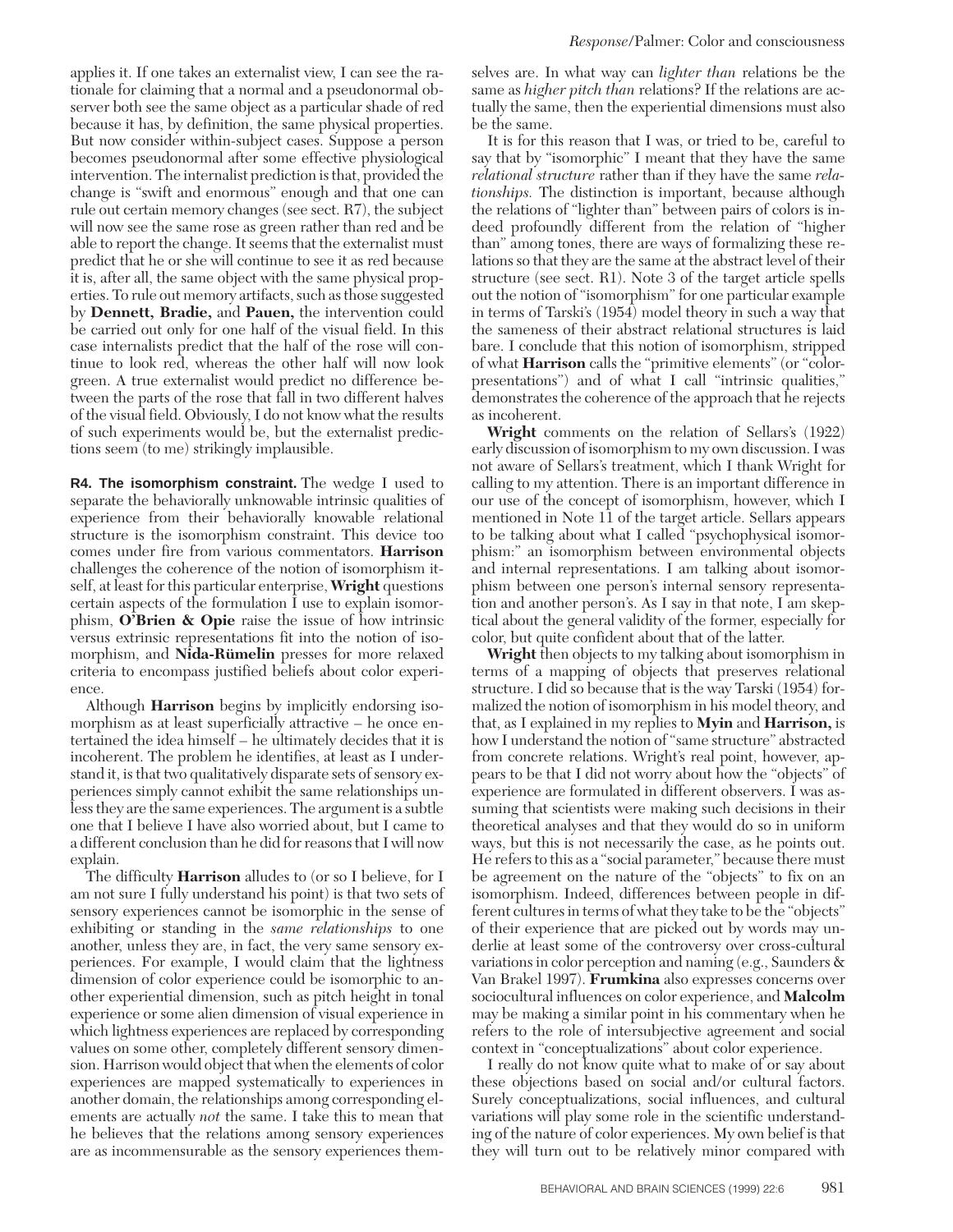## *Response/*Palmer: Color and consciousness

more basic sensory and perceptual processes, but I have no knock-down argument that this is the case.

**O'Brien & Opie** take a different approach to the isomorphism constraint, one that is strongly connected to my own earlier distinction between intrinsic and extrinsic forms of representation (Palmer 1978). Although I have always liked this distinction and wish that it had received more attention than it did, I am not convinced that O'Brien & Opie's application of it is entirely justified.

Intrinsic versus extrinsic representations distinguish between representations that preserve relational structure of their source domain in critically different ways. Intrinsic representations do so by having the same inherent structure in their own corresponding relations as in the source relations they represent. Extrinsic representations do so merely by mimicking relational structure in a less constrained relation. The "structure" at issue refers to logical properties of (i.e., constraints on) represented and representing relations, such as transitivity and symmetry (see sect. R1). By "inherent" structure of a relation, I mean relational constraints that cannot be broken. As I mentioned above, the relation "lighter than," for example, is inherently transitive (if A is lighter than B and B is lighter than C, then A is lighter than C) and antisymmetric (if A is lighter than B, then B cannot be lighter than A). Color spaces represent this relation intrinsically by the "higher than" relation in space, which is likewise inherently transitive and antisymmetric. "Lighter than" could be represented extrinsically by the relation "points to" in a network of nodes that represent color experiences and directional arrows that represent the "lighter than" relation. "Points to" in a directional network is neither inherently transitive (if A points to B and B points to C, then A might point to C or it might not) nor inherently antisymmetric (if A points to B, then B might point to A or it might not). "Points to" can still represent "lighter than," however, because it is less constrained than "lighter than," thus allowing it to take on the required structure simply by reflecting the empirical constraints in the source domain. This is the essence of the intrinsic/extrinsic distinction.

I believe that **O'Brien & Opie** are wrong in asserting that functionalism is committed to extrinsic representation. Functionalism is indeed committed to causal relational structure, as they say, but causal relational structure can be embedded in either intrinsic or extrinsic representing relations. They then contrast their view of functionalism with what they call "structuralism," which appears to be defined by a commitment to intrinsic representation and lies, according to them, midway between functionalism and the biological conception. They further suggest that conscious experience can be identified with "structural roles" that appear to be defined by physical relations rather than causal ones. In my understanding of their view, structuralism would just be a subset of standard functionalism that insists on intrinsic representations. Moreover, I do not see any clear connection between intrinsic representations and conscious experience, especially given that the color machine (Fig. 6 in the target article) uses intrinsic representations of color relations, yet is unlikely to produce color experiences.

Nevertheless, **O'Brien & Opie**'s comments raise the interesting issue of how the intrinsic/extrinsic representational distinction relates to the ideas expressed in the target article, and therein lies a puzzle. On the one hand, the intrinsic/extrinsic distinction appears to reside at the subisomorphic level. The rationale for this claim is that if two representations (one intrinsic and one extrinsic) preserve the same relational structure about the same source domain, then they are necessarily isomorphic to each other and cannot be distinguished strictly on the basis of representational aspects. If the difference does lie at the subisomorphic level, then I should further have to agree that intrinsic and extrinsic representations cannot be discriminated by behavioral means. But I originally formulated the distinction to clarify the analog/propositional debate, proposing that analog representations were intrinsic and propositional representations were extrinsic, and there is a mountain of behavioral evidence that has been interpreted as discriminating between analog and propositional representations. So there is a conceptual muddle in here somewhere. I would guess that it results from differences in how intrinsic and extrinsic representations are *processed.* That is, the distinction might actually be below the level of isomorphism in terms of representations but above it in terms of processes.

**Nida-Rümelin** remarks on a very different aspect of the isomorphism constraint. She suggests that although the isomorphism constraint is true if it is interpreted in terms of what can be known with scientific certainty about intrinsic qualities of experience or what can be detected by thirdperson observers about these qualities, it is false if it is interpreted in terms of "justified beliefs" about them. The issue, of course, is what standard of evidence one takes for "justified beliefs." Obviously, the bar is lower for justified beliefs than for scientific certainty, but how much lower?

In my target article, I was talking about scientific standards of evidence for drawing scientific conclusions, not simply justified beliefs. Although scientific conclusions are not truly certain in the same way that logical proofs are, scientific standards are at least much higher than everyday standards for everyday beliefs. **Nida-Rümelin** has formulated a set of conditions that she offers for justified beliefs about color experiences, and although I do not pretend to have a strong view about what constitutes a justified belief, I have no problem with her suggestions. My only concern is that by sneaking in the qualifier "scientifically based" before "justified phenomenal belief," she might inadvertently give some scientific credibility to beliefs justified in this way. I prefer to interpret this qualifier literally, as indicating merely that the beliefs in question are based on scientific evidence about the brain, not that any conclusions reached using these relaxed criteria are endorsed by science.

**R5. The color machine, the color room, and functionalism.** Several of the commentators zeroed in on the color machine as a weak argument against functionalism, mainly because my "one trick pony" was overly simple (e.g., **Hardin, Saunders, Van Gulick,** and **Viger**). My stated intention was that the machine diagrammed in Figure 6 was just the "front end" of a larger system that would do all the standard color tasks within the "narrow view" of color experience (see sect. R2). I did not envision that it would have to say which colors it liked better, whether red or blue made it feel more relaxed, or even what colors ripe versus unripe tomatoes were. The objections these commentators raised to this machine were (1) that there is a lot more to color experience than these basic tasks imply (see sect. R2) and (2) that to produce experience, the entire system is required,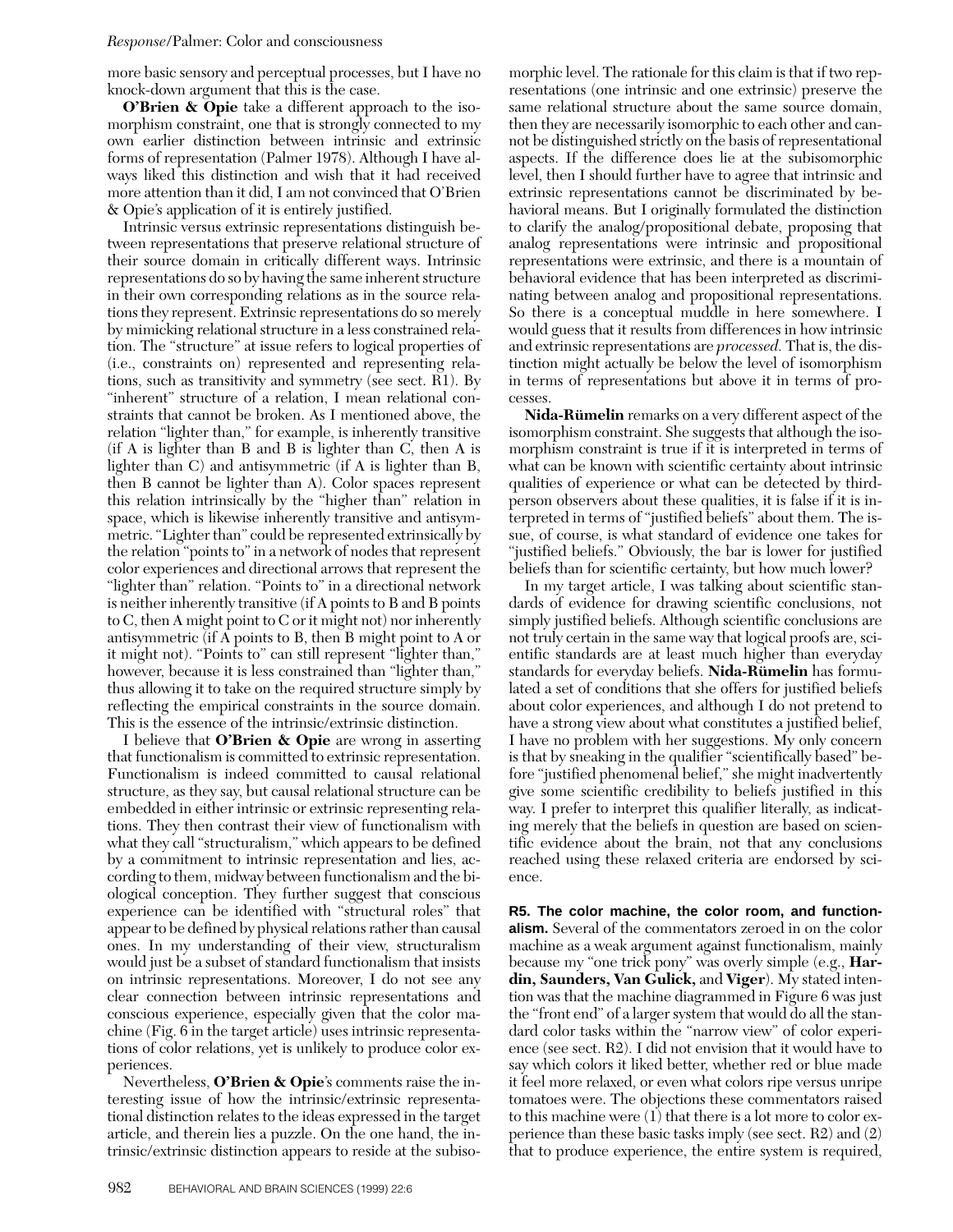not just some color-relevant piece of it. Although I admit that both of these statements are plausibly true, they are not sufficient to convince me that functionalism contains the kind of structure required to explain color experience.

The prototypical claim of the commentators is that if the color machine were made sufficiently complex (presumably in the right way), it would *have* color experiences rather than merely simulating them. My problem with this sort of complexity argument is that it is unclear to me why or how experiential qualities would arise from positing more complex computations. The situation reminds me of the cartoon depicting a professor resembling Einstein doing a mathematical proof at the blackboard up to some point, at which he writes, "Then a miracle happens!" and finishes the proof. If experience exists because of additional complexity per se, then somewhere amidst the additional computations a miracle must indeed happen. And why should it happen just by connecting the internal color representation to other sorts of color-related representations, such as preferences, mood associations, and characteristic colors of objects? I doubt that the miracle is just more computations of the standard sort – even many, many more – and functionalists saying that it is doesn't make it so.

Neither does my doubting it make it false, of course, for my skepticism about this holist/functionalist complexity response is grounded in intuitions that may turn out to be wrong. I doubt, for example, that a computer can ever be programmed to have color experiences, no matter how complex its computations might be, how sophisticated its language capabilities might be, or what type of simulated "self-reflection" on its own internal representations is built into it. On the contrary, I also believe that there are probably a large number of biological creatures that do have color experiences of some sort despite having pretty simple brains, no language at all, and probably no self-reflective abilities at all. This leads me to believe that functional/computational complexity is unlikely to be the magic ingredient, but I do not claim to have proved this by revealing my biases.

Other commentators view the color room argument with similar skepticism (e.g., **Byrne, Jakab, Schröder, Van Gulick, Viger**). Several claim that Searle's original Chinese room argument has been refuted, either by the "systems reply" or by some other argument made since Searle's article appeared. I will try to side-step this hornet's nest of problems by stating that *if* Searle's Chinese room argument has been decisively refuted, then so has the color room argument, because they are really the same argument. I am not convinced that it has been, but others obviously are. In any case, I will not attempt to debate that issue here.

Another front on which the color room has been attacked is a version of the complexity argument. I may not experience color when I am computing in the color room, but then neither does the color-processing portion of the brain necessarily experience color in isolation from the rest of the brain (e.g., **Jakab**). I suppose the only reply to this objection is to presume that I am in the "mind room" and have the task of computing everything, color included. The problem is that this move eliminates a good deal of the appeal of the color room, which was the relative simplicity of the computations and the strength of the intuition that it would not have color experiences.

**Jakab** also sketches an alternative functional analysis of experience as arising when a subject (one's self) *entertains*

a pattern of activity in the appropriate area of the brain; for example, color arises from the right sort of firings taking place in V4 neurons. The color room argument then does not work because the computations aren't occurring in the right way or even in the right part of the brain. There may indeed be something to this idea, but it doesn't sound like functionalism to me, primarily because it makes such heavy reference to brain mechanisms. One of the main tenets of functionalism is the notion of multiple realizability – the hypothesis that the same mental state can be achieved by equivalent computations in different physical devices. Jakab's formulation thus runs perilously close to contradicting a central tenet of functionalism.

It is comforting to know that at least one reader found the arguments against functionalism convincing. After endorsing the conclusion that functionalism is inadequate to the task of understanding color experiences, **Howard** then goes on to ask what view should replace it as an adequate philosophical framework for color experience. His rather surprising answer is eliminative materialism (e.g., Churchland 1981). He justifies the choice by pointing to a close fit between Churchland's (1995) vector space formulation of neural networks and the framework of isomorphism in the target article. The problem is that color experiences seem very unlikely to be "eliminated" by descriptions in terms of neural activation patterns rather than simply "reduced" to neural events. The close correspondence that is already believed to hold between color perceptions and simple neural firing rates undercuts the possibility that there is any good reason to get rid of color experiences as theoretical entities in favor of the isomorphic activation patterns that underlie them. Eliminative materialism seems appropriate only when the mental entities in question are seriously flawed in relation to the more accurate scientific description of the underlying brain events. This does not appear to be the case with perceived colors, however.

**R6. Introspection versus behavior as scientific methods.** Both **Smythies** and **MacLennan** argue that one need not (or should not) rely on strict behavioral methods to understand color scientifically because we can rely on introspection instead. I do not deny that introspection almost always provides a crucial starting point in color science or any other psychological science. I do object to the stronger claim that it is sufficient, either alone (Smythies) or in conjunction with neurological theories (MacLennan) for doing science. One problem is that unless one is willing to embrace the idea that investigations that are limited to one's self constitute science – that is, that all one needs to do is convince oneself – behavior of some sort must be included, and the subjectivity barrier raises its ugly head. Even describing one's introspections (as Goethe did according to MacLennan's example) verbally to someone else involves behavior. Because introspections are inherently subjective, they cannot be the basis of objective generalizations (which I take to be necessary for any scientific inquiry) unless they are externalized by some sort of behavior.

Furthermore, when two people's introspective analyses differ, there is no way to decide which is correct without behavioral measures. One cannot turn to neurological theories or data as the deciding evidence, as **MacLennan** suggests, because the disputed fact concerns the nature of the experiences themselves, not whatever neural events might underlie them. Having the wrong neural theory could then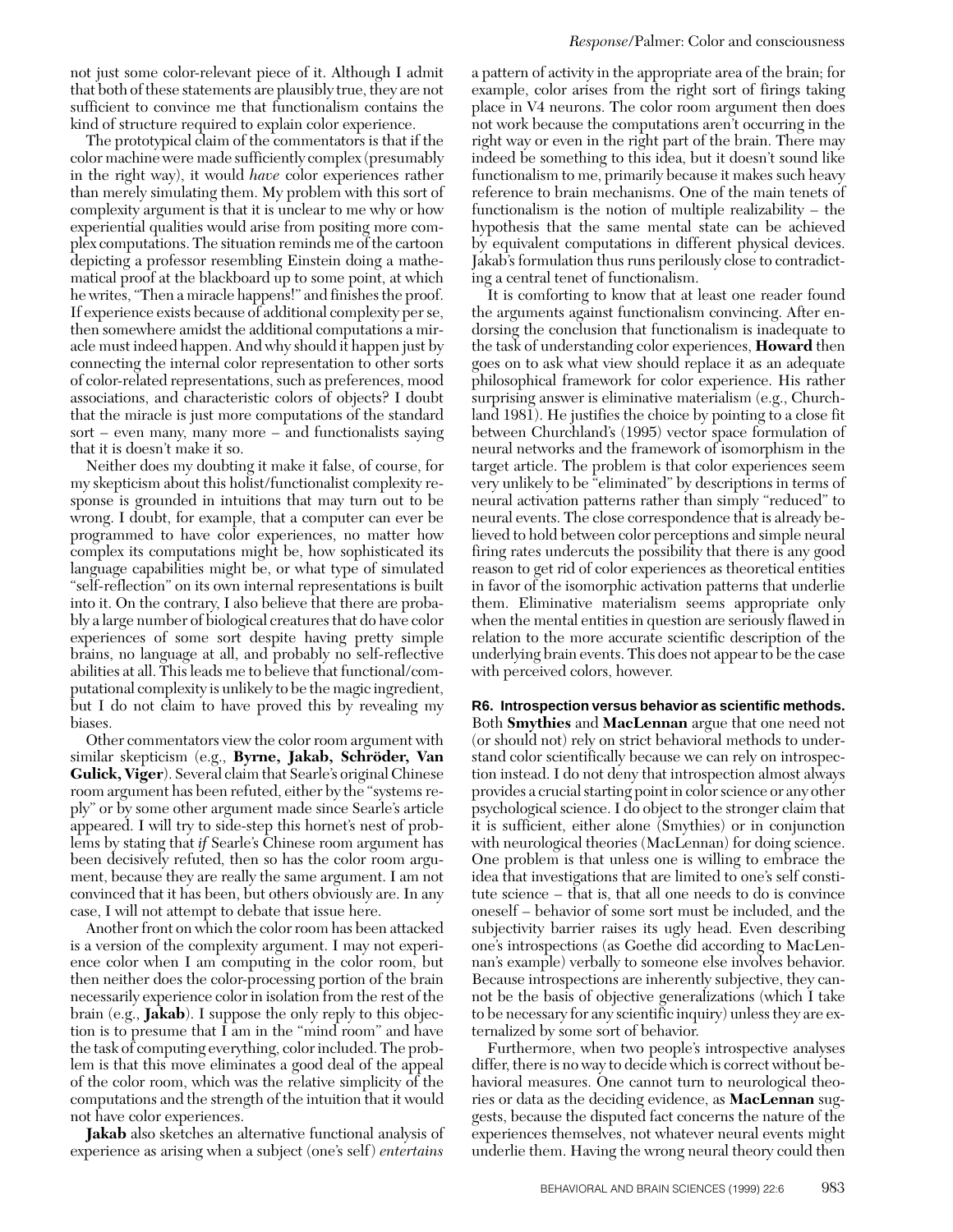## *Response/*Palmer: Color and consciousness

lead one to reject an accurate phenomenological analysis that was inconsistent with it. This possibility may seem farfetched, but something like it almost happened when proponents of Helmholtzian trichromatic color theory attempted to reject Hering's analysis of color into four chromatic primitives (red, green, blue, and yellow) because it conflicted with the three hypothetical receptor types in Helmholtz's neural theory.

**R7. Empirical issues about color experience.** Many of the commentators made what I consider to be straightforward empirical points concerning scientific facts about color experience, color naming, or related topics. The main generalization is that color experience is much more complex than I indicated in my bare-bones description of basic phenomena of color vision. With this I generally agree. Below I briefly state some of the most important clarifications and explain, where I can, why I did not discuss them. I also indicate points with which I do not agree and explain why I do not.

**Hardin, van Brakel,** and **Saunders** all mention in one way or another that there are actually more color spaces (e.g., Munsell, CIE, NCS) and color models (e.g., Land's retinex theory) rather than just the view I present. This is true. Because these other color structures are constructed according to different psychometric and scaling principles, they reflect different relational properties among color experiences and have somewhat different symmetries – if indeed they have any at all. **MacLaury** and **Kay** similarly mention metric properties that break symmetries, such as the fact that there are more just noticeable differences (jnd's) between red and blue than between blue and green. **Griffin** actually presents what I take to be new data on similarity judgments that rule out the existence of any precise symmetries, although he makes the sensible point that there can be degrees of symmetry, with gradations of symmetry-breaking.

The primary implication of these (and other) facts is that, on closer inspection, color experience does not have the three symmetries I suggested in Figure 3 of the target article. Such empirical constraints further undermine the possibility that the color experiences of two individuals could be the same, yet differently connected to the outside world. This conclusion holds, however, only if one assumes automorphism, that is, that all normal trichromats have the same color experiences.

I intentionally avoided these kinds of complications in my original target article for four reasons. First, my goal was to elucidate the nature of the argument concerning how empirical constraints bear on the basic question of detecting color transformations rather than to arrive at a definitive answer to Locke's thesis. Second, I wanted to base my analysis as much as possible on robust qualitative phenomena rather than on more questionable quantitative relations that depend importantly on the details of specific psychophysical methods. For example, is the number of jnd's between two colors the appropriate way to measure the metric aspects of color experience, or should one use more direct ratio scaling procedures? Third, as **Block** mentions, it can be argued that the mere possibility of there being symmetries in color experience is sufficient to reject functionalism, even if human color vision contains none. Fourth, and most important, I later use the possibility of alien colors and color zombies to argue that the automorphism assumption is unnecessary to the general question, thus rendering irrelevant the issue of whether or not the structure of one's color experience contains any symmetries.

There is one empirically based objection to my line of argument with which I must take exception, however. If I understand his argument, **Cohen** claims that the set of color transformations I suggest might be undetectable is incomplete because it does not include slight rotations, stretches or squeezes.<sup>3</sup> The problem is that such transformations would, in fact, be behaviorally detectable in appropriate quantitative psychophysical tasks. In the terminology of my target article, individuals whose judgments of, say, unique hues differ significantly are members of different behavioral equivalence classes within the larger class of so-called "normal trichromats." In fact, there are a number of well known kinds of "color weakness" that I did not discuss that result from the presence of slightly different photopigments in retinal cones. I therefore do not believe that Cohen's objection is a problem with the analysis I gave.

Other writers comment on various empirical matters concerning BCTs. **Kay** presents some intriguing data about complexities in the relation among derived and composite BCTs, and **Paramei** argues that *goluboi* is not a BCT of Russian. I have no quarrel with these presentations, but see them as only tangentially relevant to the main points of the target article. Specifically, I remain unconvinced that BCTs are properly considered part of one's "basic" color experience on viewing the world, but, if they are, then the issues they raise are relevant to answering Locke's question about inverted spectra.

Still other commentators discuss aspects of color vision that I did not consider in the target article, but should have. **Lockhead & Heuttel** remind us of the mysterious "subjective" color experiences induced by particular kinds of moving or flickering line displays. Nobody knows why these stimuli should cause such experiences, but they are certainly relevant to the issue of whether it makes sense to define color as an internal or external phenomenon (see sect. R3). **Humphreys & Riddoch** and **Benson** report on the importance of neuropsychological studies of patients with various deficits in color perception. The findings they discuss, and others like them, bear importantly on the viability of within-subjects designs for detecting changes in color experience (see sect.  $RS$ ) and on the possibility of color zombies.

**Kranda** and **Backhaus** discuss the target article with respect to the genetics, evolution, and physiological structure of color vision systems. Kranda argues that the probability of switching the long- and medium-wavelength cones would be vanishingly small  $(10^{-12})$ , and evolutionarily improbable as well.<sup>4</sup> Backhaus presents his neuronal color opponent coding theory in the honeybee and argues that the kind of physiological changes required for color transformations would be highly unlikely because several mutations would be required simultaneously.

I am not knowledgeable enough in these fields to remark on the technical arguments that these authors present. By way of a general response, however, I would like to point out that (1) logical possibility is not the same as low probability and my arguments were about logical possibilities, (2) genetic probabilities under natural selection may be less relevant in the not too distant future with the advent of genetic engineering, and (3) none of their arguments address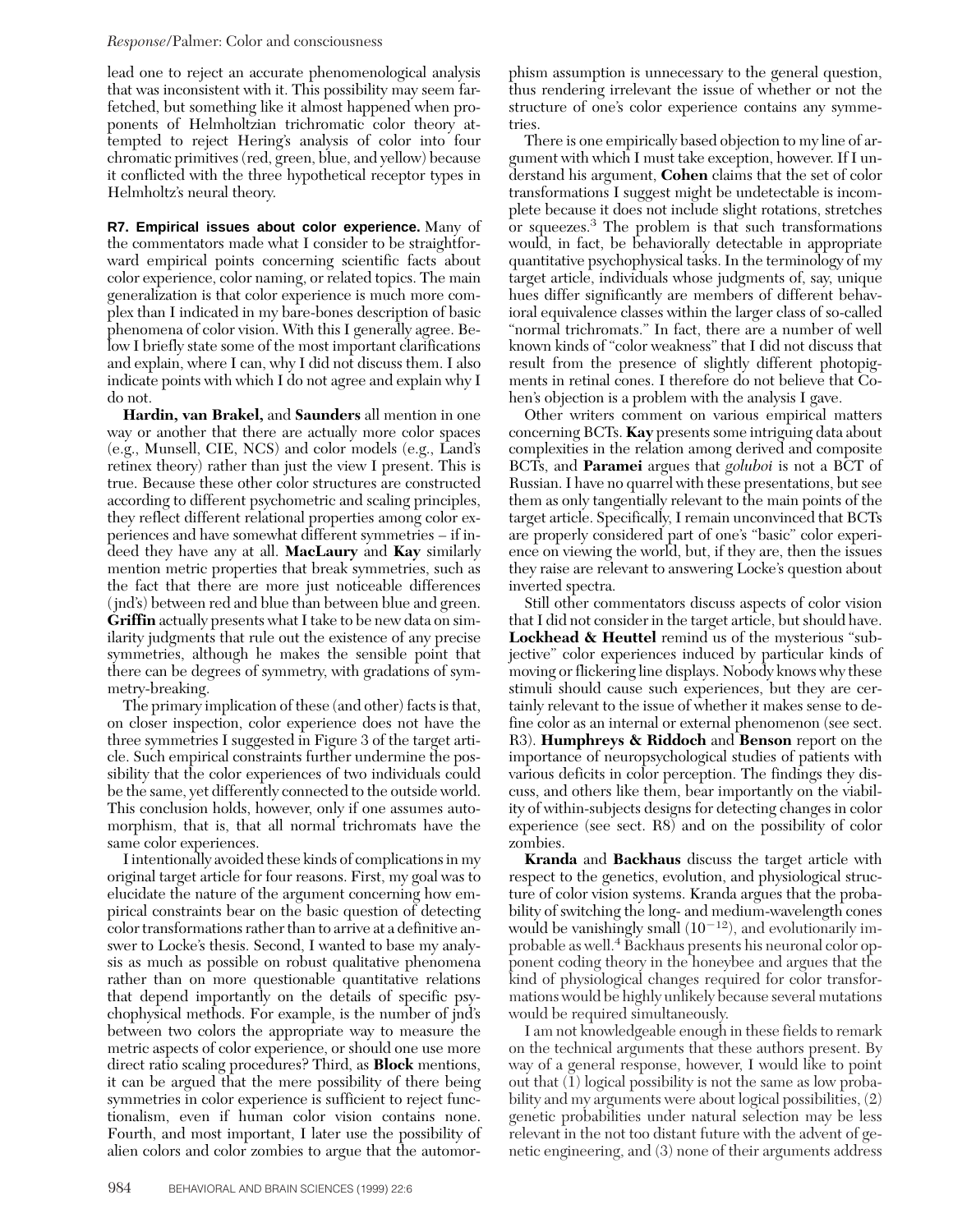either the alien color argument or the color zombie argument, both of which I take to be serious considerations in understanding color experiences. I also believe that **Backhaus** is overly optimistic when he claims that the holy grail of physics, a grand unified "theory of everything," must necessarily allow us to compare color experiences in different brains. That sort of naive acceptance of the reach of physical science is exactly what the target article was questioning, and I still see no good reason to believe that Backhaus will turn out to be correct in his assessment.

## **R8. The problem of memory in within-subject experien-**

**tial changes.** Some of my arguments about the power and usefulness of within-subject designs rest on intuitions about what would happen as the result of certain biological interventions. If the photopigments in medium- and long-wavelength cones could magically be interchanged, for example, I assumed that the subject would notice the change and be able to report it behaviorally to an experimenter, provided the changes were "swift and enormous."

Several commentators (e.g., **Dennett, Bradie,** and **Pauen**) took exception to this assumption for various reasons. Bradie claimed that for the purposes of qualia comparison, one's prior self is as alien a being to one's present self as is any other mind. Dennett claimed that we could all gradually become color zombies and not know it. Pauen suggested that experiential changes would be undetectable if my memories changed in the same way as my experience did.

As convenient as these possibilities might be from certain theoretical points of view, the facts indicate that they are not serious concerns. There are clear cases, cited in commentaries by **Humphreys & Riddoch** and by **Benson,** in which neurological patients clearly detect changes in their color experiences and report them to their physicians. Such effects are not limited to neuropsychological studies, however. Putting on tinted goggles or (for some people, at least) taking a large enough dose of Viagra causes a swift and/or enormous enough effect to notice a bluing or greening change in the appearance of objects. The memories of these people do not change concomitantly, and their present selves' access to the color experiences of their prior selves is manifestly sufficient to detect the alterations in color appearances.

The fact that some people under some conditions are able to detect color differences does not entirely answer the critics' concerns because there might be other people under other conditions in which memory changes would mask experiential changes. We therefore would like to devise a form of physiological intervention in which memory plays little or no role in people's ability to detect any color changes it might produce. Perhaps the best way to accomplish this is to envision carrying out the physiological intervention so that it affects only half of the visual field. Cortical interventions would then be performed in only one cerebral hemisphere, and lower level interventions to the appropriate portion of the retina or LGN.

The observer could then view half of an object or scene with the unaffected hemifield and the other half with the affected hemifield and compare the two simultaneously, with no memory component to distort the results. There are no such results that I know of, but we are talking about hypothetical (i.e., thought) experiments to begin with, so this minor twist causes no real conceptual difficulty. I therefore do not feel compelled by the memory objection to change my basic claims about the importance of within-subject designs.

The commentaries on the target article have challenged, but not changed, my belief that color is one of the most interesting and informative areas of cognitive science, and one that can usefully serve as a model for investigating other areas, including their experiential versus behavioral aspects. I hope that the target article, commentaries, and reply have advanced our understanding of at least the questions underlying color experience, if not the answers.

#### NOTES

**1. Dennett** makes an odd and misleading analogy that access to the intrinsic qualities of one's sensory experience is like access to whether one's left or right hemisphere is dominant. The important difference is that nobody claims to have introspective access to which of one's hemispheres is dominant, whereas everybody (except perhaps Dennett) claims to have introspective access to the intrinsic qualities of their own sensory experiences.

**2.** This scheme would not work if the wiring from M- and Lcones to the R-cell and the G-cell were determined by the nature of the pigment, but I know of no logical reason why this needs to be so.

**3. Cohen** also claims that I was trying to save functionalism – despite the fact that I ended up arguing against it – but I was not. I only wanted to give functionalism its best shot.

**4. Kranda** also states that the H, B, and S outputs of the color machine in Figure 6 would always equal zero, but this is untrue. I intentionally did not specify the weightings on the connections to the hypothetical H, B, and S nodes because the nature of the computation has not been discovered and is not relevant to the argument I was making. The arrows to the output nodes in the diagram merely indicate which opponent-process nodes presumably affect which output nodes, not how they interact.

#### References

#### **Letters "a" and "r" appearing before authors' initials refer to target article and response, respectively.**

- Abramov, I., Gordon, J., Akilov, V., Babiy, M., Bakis, G., Ilyusha, S., Khamermesh, K. & Vayner, A. (1997) Color appearance: Singing the Russian blues. *Investigative Ophthalmology and Visual Science* 38:S899. [GVP]
- Armstrong, D. M. (1968) *A materialist theory of the mind.* Routledge. [AB]
- Baars, B. (1988) *A cognitive theory of consciousness.* Cambridge University Press. [aSEP]
- Bachelard, G. (1972) *Le matérialisme rationnel.* Presses Universitaires de France. [BH]
- Backhaus, W. (1992) Evolutionary aspects of the theory of color vision in insects. In: *Proceedings of the 3rd International Congress of Neuroethology, McGill University, Montreal, Quebec, Canada, August 9–14, 1992.* [WB]
	- (1993) Color vision and color choice behavior of the honey bee. In: *Recent progress in neurobiology of the honey bee.* Special issue. *Apidologie*  24:309–31. [WB]
	- (1994) Color sensations in honeybees? In: *Society of Neuroscience Abstracts, vol. 20, part 2: Visual psychophysics and behavior,* 647.14. [WB]
	- (1995) On the proof of color sensations in animals. Eighteenth European Conference of Visual Perception, Tübingen, Germany. Abstracts. *Perception* 24:91a, Supplement. [WB]
	- (1996) Allgemeine Sinnesphysiologie. In: *Neurowissenschaft. Vom Molekül zur Kognition,* ed. H. J. Dudel, R. Munzel & R. F. Schmidt. Springer. [WB]
	- (1997a) Colour sensations in honeybees? In: *John Dalton's colour vision legacy: Selected Proceedings of the International Conference,* ed. C. Dickinson, I. Murray & D. Carden. Taylor & Francis. [WB]
	- $\left( 1997b\right)$  On the problem of physiological modeling of color sensations. In: *From membrane to mind. Proceedings of the 25th Göttingen Neurobiology Conference, vol. II,* N. Elsner & H. Wässle. Thieme. [WB]
	- (1997c) On the constraints for physiological models of color sensations. (Über die Randbedingungen für physiologische Modelle von Farbempfindungen). In: *Verhandlungen der Deutschen Zoologischen Gesellschaft,* ed. D. Zissler. Fischer. [WB]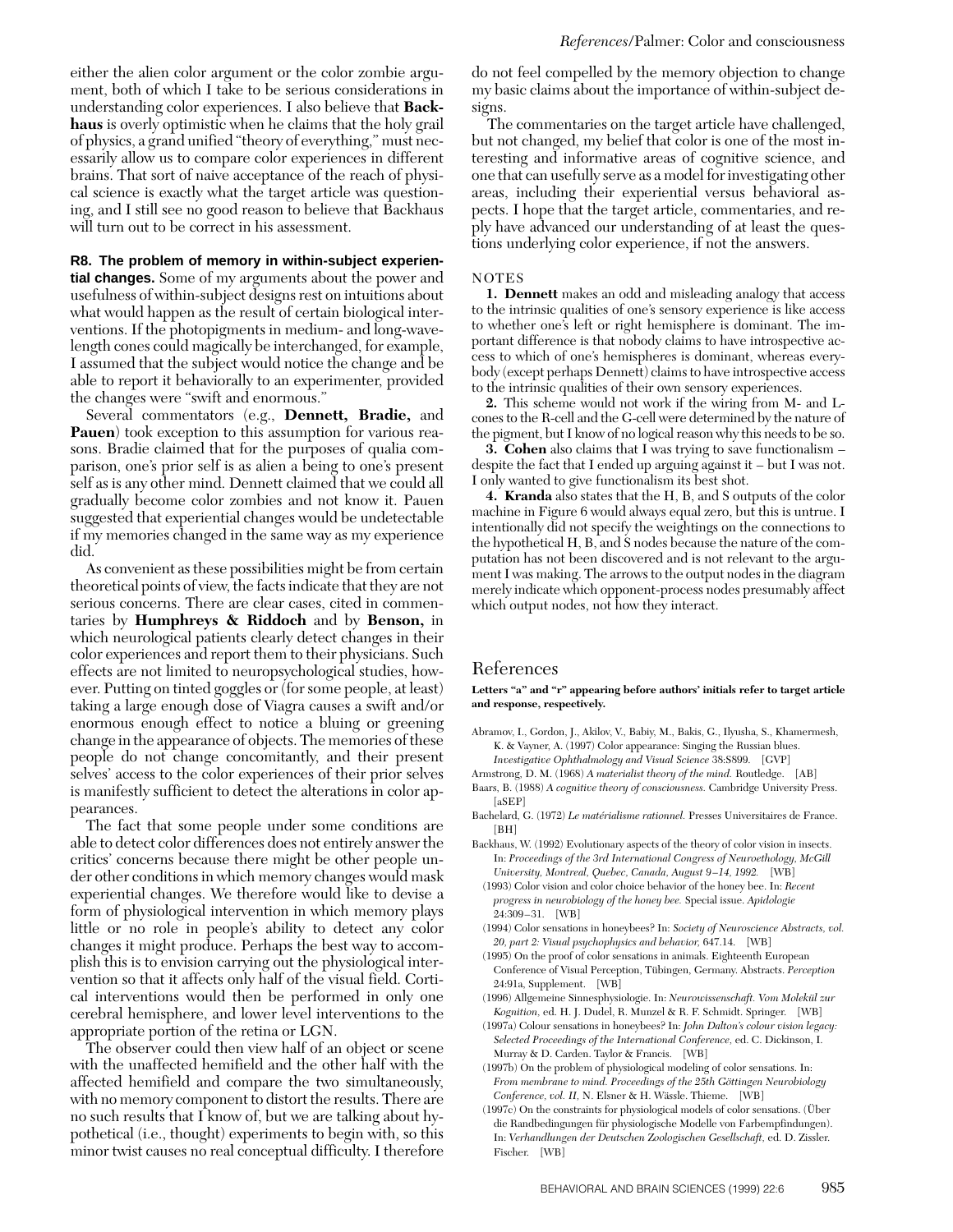## *References/*Palmer: Color and consciousness

- (1998a) Physiological and psychophysical simulations of color vision in humans and animals. In: *Color vision - perspectives from different disciplines,* ed. W. Backhaus, R. Kliegl & J. S. Werner. De Gruyter. [WB]
- (1998b) On the constraints for a physiological model of color sensations. In: *New neuroethology on the move. Göttingen Neurobiology Report 1998: Proceedings of the 26th Göttingen Neurobiology Conference 1998, vol. I,* ed. N. Elsner & R. Wehner. Thieme. [WB]
- (1998c) Neuronal color coding in the honeybee. In: *From structure to information in sensory systems,* ed. C. Taddei-Ferretti & C. Musio. World Scientific. [WB]
- (1998d) The internal representation of color information in humans and animals. In: *Downward processes in the perception representation mechanisms,* ed. C. Taddei- Ferretti & C. Musio. World Scientific. [WB]
- (1998e) Conscious and unconscious color vision in man and animals. In: *Downward processes in the perception representation mechanisms,* ed. C. Taddei-Ferretti & C. Musio. World Scientific. [WB]
- (1999) Neuronal coding and color sensations. In: *Proceedings of the 5th International Work-Conference on Artificial and Neural Networks (IWANN '99), Alicante, Spain, June 2–4, 1999: Vol. I. Foundations and tools for neuronal modeling,* ed. J. Mira & J. V. Sánchez-Andrés. Springer. [WB]
- (in press) Physiological modeling of color sensations. In: *Neuronal bases and psychological aspects of consciousness,* ed. C. Taddei-Ferretti & C. Musio. World Scientific. [WB]
- Backhaus, W., ed. (in preparation) Neuronal coding of perceptual systems. Proceedings of the International School of Biophysics, Course on "Neuronal coding of perceptual systems," Ischia/Naples, Italy, October 12–17, 1998. Istituto Italiano per gli Studi Filosofici, Study Program on "From neuronal coding to consciousness." In: *Series of biophysics and biocybernetics, vol. 8,* ed. W. Backhaus. World Scientific. [WB]
- Backhaus, W., Gerster, U., Buckow, H., Pielot, R., Breyer, J. & Becker, K. (1996) Physiological simulations of neuronal color coding in honeybees. In: *Bionet '96. Bio-informatics and pulspropagating networks - selected contributions. 3rd Workshop, Berlin, November 14–15, 1996.* GFAI. [WB]
- Backhaus, W., Kliegl, R. & Werner, J. S., eds. (1998) *Color vision perspectives from different disciplines.* de Gruyter. [WB]
- Backhaus, W. & Kratzsch, D. (1993) Unique-colors in color vision of the honeybee? In: *Genes, brain and behavior. Proceedings of the 21st Göttingen Neurobiology Conference,* ed. N. Elsner & D. W. Richter. Thieme. [WB]
- Becker, K. & Backhaus, W. (1998) Physiological modeling of temporal properties of the neuronal color coding system in the honeybee. In: *From structure to information in sensory systems,* ed. C. Taddei-Ferretti & C. Musio. World Scientific. [WB]
- (in press) A quantitative model describing the electrophysiological properties of dark and light adapted photoreceptors in the honeybee (*Apis mellifera)* worker. *Biological Cybernetics.* [WB]
- Berlin, B. & Kay, P. (1969) *Basic color terms: Their universality and evolution.* University of California Press. [PK, BM, aSEP, GVP]
- Block, N. (1978) Troubles with functionalism. In: *Minnesota studies in the philosophy of science, vol. IX,* ed. C. W. Savage. (Reprinted in: *Mind and cognition,* ed. W. Lycan. Blackwell, 1990; *The nature of mind,* ed. D. M. Rosenthal. Oxford University Press, 1991; *Philosophy of mind,* ed. B. Beakley & P. Ludlow. Mit Press, 1992; *Readings in philosophy and cognitive science,* ed. A. Goldman. MIT Press, 1993.) [NB]
- (1980) What is functionalism? In: *Readings in philosophy of psychology, vol. 1,* ed. N. Block. Harvard University Press. [NB]
- (1990) Inverted earth. *Philosophical Perspectives* 4:51–79. [NB]
- Reprinted in: *The nature of consciousness,* ed. N. Block, O. Flanagan & G. Güzeldere. MIT Press, 1997. [AB]
- (1995) On a confusion about a function of consciousness. *Behavioral and Brain Sciences* 18:227–47. [PJB]
- Reprinted with changes in: *The nature of consciousness,* ed. N. Block, O. Flanagan & G. Güzeldere. MIT Press, 1997. [AB]
- (1999) Sexism, racism, ageism and the nature of consciousness. In: *The philosophy of Sydney Shoemaker,* ed. R. Moran, J. Whiting & A. Sidelle. *Philosophical Topics* 26(1&2). [NB]
- Block, N., ed. (1980) *Readings in philosophy of psychology, vol. 1 and 2.* Harvard University Press. [JvB]
- Block, N., Flanagan, O. & Guzeldere, G. (1997) *The nature of consciousness: Philosophical debates.* MIT Press. [NB]
- Block, N. & Fodor, J. (1972) What psychological states are not. *Philosophical Review* 81:159–81. [NB]
- Boghossian, P. & Velleman, D. (1989) Color as a secondary quality. *Mind* 98:81– 103. (Reprinted in: *Readings on color: The philosophy of color,* ed. A. Byrne & D. Hilbert. MIT Press). [NB]
- (1991) Physicalist theories of color. *Philosophical Review* 100:67–106. (Reprinted in: *Readings on color: The philosophy of color,* ed. A. Byrne & D. Hilbert. MIT Press). [NB]
- Bornstein, M. H., Kessen, W. & Weiskopf, S. (1976) Color vision and hue
- Boster, J. (1986) Can individuals recapitulate the evolutionary development of color lexicons? *Ethnology* 25:61–64. [PK]
- Boynton, R. M. (1979) *Human color vision.* Holt, Rinehart & Winston. [MN-R, PWR]
- Boynton, R. M., Schafer, W. & Neun, M. E. (1964) Hue-wavelength relation measured by color-naming method for three retinal locations. *Science* 146:666–68. [GVP]
- Bulmer, R. H. N. (1968) Karam colour categories. *Kivung* 1:120–33. [JvB]
- Byrne, A. & Hilbert, D. (1997) Colors and reflectances. In: *Readings on color, vol. 1: The philosophy of color,* ed. A. Byrne & D. Hilbert. MIT Press. [NB, AB]
- Cataliotti, J. & Gilchrist, A. (1995) Local and global processes in surface lightness perception. *Perception and Psychophysics* 57(2):125–35. [rSEP]
- Chalmers, D. J. (1995) Facing up to the problem of consciousness. *Journal of Consciousness Studies* 2:200–19. [BM]
- (1996) *The conscious mind.* Oxford University Press. [BM, JTT]
- Chapanis, A. (1965) Color names for color space. *American Scientist* 53:327–46. [RMF]
- Chisholm, R. (1954) Sellars' critical realism. *Philosophy and Phenomenological Research* 15(1):33–47. [EW]
- Church, J. (1998) Two sorts of consciousness? *Communication and Cognition* 31:57–72. [EM]
- Churchland, P. M. (1981) Eliminative materialism and the propositional attitudes. *Journal of Philosophy* 78:67–89. [HH, rSEP]
	- (1986) Some reductive strategies in cognitive neuroscience. *Mind* 95:279–309. [HH]
	- (1989) *A neurocomputational perspective: The nature of mind and the structure of science.* MIT Press. [HH]
	- (1995) *The engine of reason, the seat of the soul: A philosophical journey into the brain.* MIT Press. [HH, rSEP]
- (1998) Conceptual similarity across sensory and neural diversity: The Fodor/ Lepore challenge answered. *The Journal of Philosophy* 95(1):5–32. [GJO]
- Clark, A. (1993) *Sensory qualities.* Oxford University Press. [AB]
- Cohen, J. & Gordon, D. A. (1949) Prevost-Fechner-Benham subjective colors. *Psychological Bulletin* 46:97–136. [GRL]
- Copeland, B. J. (1993) The curious case of the Chinese gym. *Synthese* 95:173–86.  $[AB]$
- Corbett, G. & Davis, R. (1997) Establishing basic color terms: Measures and techniques. In: *Color categories in thought and language,* ed. C. L. Hardin & L. Maffi. Cambridge University Press. [RMF]
- Corbett, G. & Morgan, G. (1988) Colour terms in Russian: Reflections of typological constraints in a single language. *Journal of Linguistics* 24:31–64. [GVP]
- Courtney, S. M., Finkel, L. H. & Buchsbaum, G. (1995a) Network simulations of retinal and cortical contributions to color constancy. *Vision Research* 33:413– 34. [HH]
- (1995b) A multi-stage neural network for color constancy and color induction. *IEEE Transactions on Neural Networks* 6:972–85. [HH]
- Crane, T. (1992) The non-conceptual content of experience. In: *The contents of experience: Essays on perception,* ed. T. Crane. Cambridge University Press. [NB]
- Crick, F. H. C. (1994) *The astonishing hypothesis: The scientific search for the soul.* Scribner. [aSEP]
- Crick, F. H. C. & Koch, C. (1995) Are we aware of neural activity in primary visual cortex? *Nature* 375:121–23. [aSEP]
- Cross, S. A. (1994) Pathophysiology of pain. In: *Mayo Clinic Proceedings* 69:375– 83. [MP]
- Damasio, A. R. (1994) *Descartes' error: Emotion, reason, and the human brain.* G. P. Putnam. [EM, MP]
- Davies, I. R. L., Corbett, G. G., Laws, G., McGurk, H., Moss, A. E. St. G. & Smith, M. W. (1991) Linguistic basicness and colour information processing. *International Journal of Psychology* 26:311–27. [GVP]
- Dennett, D. C. (1978) *Brainstorms.* MIT Press. [aSEP]
- (1991) *Consciousness explained.* Little, Brown. [DCD, aSEP, CDV] De Valois, R. L. & De Valois, K. K. (1993) A multi-stage color model. *Vision*
- *Research* 33:1053–65. [BM] De Valois, R. L. & Jacobs, G. H. (1968) Primate color vision. *Science*
- 162(3853):533–40. [aSEP]
- Dretske, F. (1995) *Naturalizing the mind.* MIT Press. [NB, AB, PWR]
- Dubois, D., ed. (1997) *Categorisation et cognition: De la perception au discours.* Kime. [RMF]
- Dubois, D., Rouby, C. & Chevalier, G. (1997) Categorization for odors: What makes smell similar? In: *Proceedings of SimCat 1997: An interdisciplinary workshop on similarity and cognition.* University of Edinburgh Press. [RMF]
- Fenton, M. (1997) Psychological approaches to the investigation of colour: Meaning and representation. *Spectrum* 11:4–9. [GVP]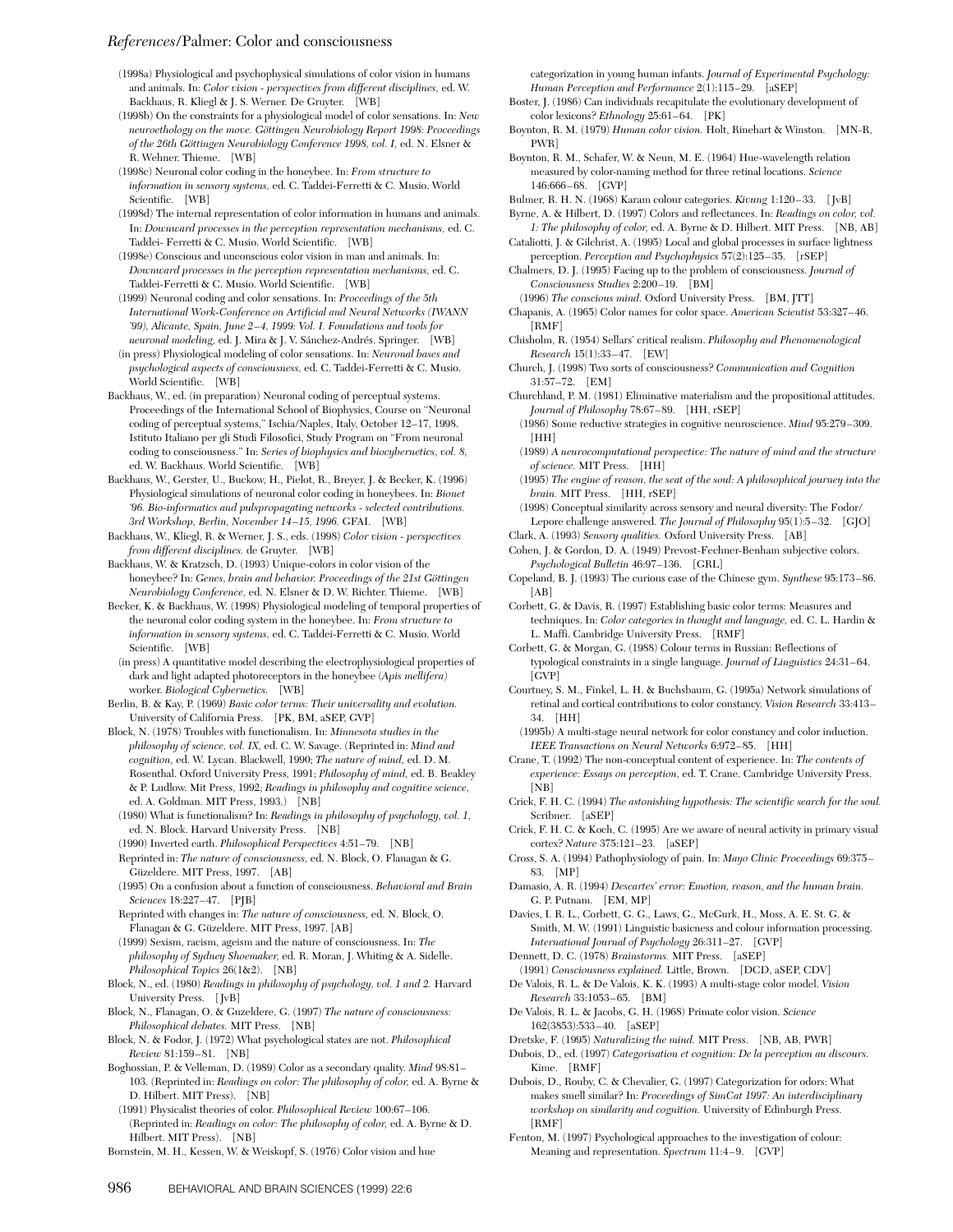(1981) The present status of the innateness controversy. In: J. Fodor, *Representations: Philosophical essays on the foundations of cognitive science.* MIT Press. [BS]

Fodor, J. & Lepore, E. (1992) *Holism: A shopper's guide.* Blackwell. [HH]

Frege, G. (1884/1950) *The foundations of arithmetic,* trans. J. L. Austin. Blackwell.  $[AB]$ 

- (1918/1988) Thoughts. In: *Propositions and attitudes,* ed. N. Salmon & S. Soames. Oxford University Press. (Reprint.) [AB]
- Frijda, N. H. (1993) Moods, emotion episodes, and emotions. In: *Handbook of emotions,* ed. M. Lewis & J. M. Haviland. Guilford Press. [MP]
- Frumkina, R. M. (1984) *Zvet, Smysl, Skhodstvo: Aspekty Psikholingvisticheskogo analiza.* Nauka. [RMF]
- Frumkina, R. M. & Mikhejev, A. V. (1996) *Meaning and categorization.* Nova Science. [RMF]
- Gage, J. (1993) *Colour and culture: Practice and meaning from antiquity to abstraction.* Thames & Hudson. [JvB]
- Garner, W. R. (1974) *The processing of information and structure.* Erlbaum. [rSEP]
- Gilchrist, A. L. (1988) Lightness contrast and failures of constancy: A common explanation. *Perception and Psychophysics* 43(5):415–24. [rSEP]
- Goethe, J. W. von (1840) *Goethe's theory of colours,* trans. C. L. Eastlake. John Murray. [BM]
- Goodwin, C. (1997) The blackness of black: Color categories as situated practice. In: *Discourse, tools, and reasoning: Essays on situated cognition,* ed. B. Lauren, L. Resnick, R. Säljö, C. Pontecorvo & B. Burge. Springer. [RMF]
- Gordon, J., Abramov, I. & Chan, H. (1994) Describing color appearance: Hue and saturation scaling. *Perception and Psychophysics* 56:27–41. [GVP]
- Gould, S. J. (1980) Is a new and general theory of evolution emerging? *Paleobiology* 6:119–30. [KK]
- Gregory, R. L. (1981) *Mind in science.* Penguin. [JSm] (1983) Perception: Philosophical issues. In: *The encyclopedic dictionary of psychology,* ed. R. Harré & R. Lamb. Blackwell. [EW]

Guo, K., Benson, P. J. & Blakemore, C. (1998) Residual motion discrimination using colour information without primary visual cortex. *NeuroReport* 9:2103– 107. [PJB]

- Hardin, C. L. (1988) *Color for philosophers: Unweaving the rainbow.* Hackett. [EM, JvB]
- (1990) Color and illusion. Presented at The phenomenal mind: How is it possible and why is it necessary? Conference held by Zentrum fur Interdisziplinare Forschung, Bielefeld, Germany, May 1990. [aSEP] (1997) Reinverting the spectrum. In: *Readings on color: Vol. 1. The philosophy*
- *of color,* ed. A. Byrne & D. R. Hilbert. MIT Press. [aSEP] Harman, G. (1990) The intrinsic quality of experience. In: *The nature of*
- *consciousness,* ed. N. Block, O. Flanagan & G. Güzeldere. MIT Press, 1997.  $[AB]$
- (1996) Explaining objective color in terms of subjective reactions. In: *Philosophical issues 7: Perception,* ed. E. Villanueva. Ridgeview. [NB]
- Harnad, S. (1987) Category induction and representation. In: *Categorical perception: The groundwork of cognition,* ed. S. Harnad. Cambridge University Press. [EW]
- Harrison, B. (1967) On describing colours. *Inquiry* 10(1):38–52. [BH] (1973) *Form and content.* Blackwell. [BH, aSEP]
- (1986) Identity, predication and colour. *American Philosophical Quarterly* 23(1):105- 14. [BH]
- (1987) Identity, predication and colour. In: *Philosophy and the visual arts,* ed. A. Harrison. Reidel. [BH]
- Hayek, F. A. (1952) *The sensory order.* Routledge & Kegan Paul. [aSEP]
- Heider, E. R. (1972) Universals in color naming and memory. *Journal of Experimental Psychology* 93(1):10–20. [aSEP]
- Heisenberg, W. (1958) *Physics and philosophy.* Harper. [JSm]
- Hering, E. (1878/1964) *Outlines of a theory of the light sense,* trans. L. M. Hurvich & D. J. Jameson. Harvard University Press. [BM, aSEP]
- Heywood, C. A., Kentridge, R. W. & Cowey, C. (1998) Cortical color blindness is not "blindsight for color." *Consciousness and Cognition* 7:410–23. [PJB]
- Hilbert, D. R. & Kalderon, M. (in press) Color and the inverted spectrum. *Vancouver Studies in Cognitive Science.* [AB]
- Hoffman, D. (1998) *Visual intelligence: How we create what we see.* W. W. Norton. [CDV]
- Hooker, C. A. (1995) *Reason, regulation and realism: Toward a regulatory systems theory of evolutionary epistemology.* State University of New York Press. [EW]
- Humphreys, G. W., Troscianko, T., Riddoch, M. J., Bouvcart, M., Donnelly, N. & Harding, G. F. A. (1992) Covert processing in different visual recognition systems. In: *The neuropsychology of consciousness,* ed. A. D. Milner & M. Rugg. Academic Press. [GWH]
- Hurvich, L. M. (1981) *Color vision.* Sinauer. [JC]
- Indow, T. (1988) Multidimensional studies of Munsell color solid. *Psychological Review* 95:456–70. [GVP, JvB]
- Jackson, F. (1982) Ephiphenomenal qualia. *Philosophical Quarterly* 32:127–36. [HH, MN-R]
- James, W. (11890/1950) *Principles of psychology.* Holt. [aSEP]
- Johnson-Laird, P. N. (1983) A computational analysis of consciousness. *Cognition and Brain Theory* 6:499–508. [aSEP]
- Kandel, E., Schwartz, J. & Jessell, T. (1995) *Essentials of neural science and behavior.* Appleton & Lange. [CDV]
- Kay, P. & Berlin, B. (1997) Science  $\neq$  imperialism: There are non-trivial constraints on color naming. *Behavioral and Brain Sciences* 20(2):196–201. [PK, BS]
- Kay, P. & Maffi, L. (in press) Color appearance and the emergence and evolution of basic color lexicons. *American Anthropologist.* [PK]
- Kay, P. & McDaniel, C. K. (1978) The linguistic significance of the meanings of basic color terms. *Language* 54:610–46. [BM, aSEP]
- Kevan, P. G. & Backhaus, W. (1998) Color vision: Ecology and evolution in making the best of the photic environment. In: *Color vision - perspectives from different disciplines,* ed. W. Backhaus, R. Kliegl & J. S. Werner. De Gruyter. [WB]
- Kim, J. (1984) Concepts of supervenience. *Philosophy and Phenomenological Research* 65:153–76. [aSEP]
- Koffka, K. (1935) *Principles of Gestalt psychology.* Harcourt, Brace. [aSEP] Köhler, W. (1929) *Gestalt psychology.* G. Bell & Sons. [aSEP]
- Kranda, K. & King-Smith, P. E. (1979) Detection of coloured stimuli by
- independent linear systems. *Vision Research* 19:733–45. [KK]
- Krantz, D. H., Luce, R. D., Suppes, P. & Tversky, A. (1971) *Foundation of measurement, vol. 1.* Academic Press. [arSEP]
- Laakso, A. & Cottrell, G. W. (1998) How can I know what *you* think? Assessing representational similarity in neural systems. In: *Proceedings of the Twentieth Conference of the Cognitive Science Society.* Erlbaum. [HH]
- Land, E. H. (1986) Recent advances in retinex theory. *Vision Research* 26:7–21. [BS]
- Land, E. H. & McCann, J. J. (1971) Lightness and retinex theory. *American Journal of the Optical Society of America* 61:1–11. [rSEP]
- Laws, G., Davies, I. & Andrews, C. (1995) Linguistic structure and non-linguistic cognition: English and Russian blues compared. *Language and Cognitive Processes* 10:59–94. [GVP]
- Levine, J. (1983) Materialism and qualia: The explanatory gap. *Pacific Philosophical Quarterly* 64:354–61. [aSEP]
- Liberman, A. L., Harris, K. S., Hoffman, H. S. & Griffith, B. C. (1957) The discrimination of speech sounds within and across phoneme boundaries. *Journal of Experimental Psychology* 54:358–68. [aSEP]
- Locke, J. (1690/1987) *An essay concerning human understanding.* Clarendon Press. [KK, BM, EM, aSEP]
- Lutze, M., Cox, N. J., Smith, V. C. & Pokorny, J. (1990) Genetic studies of variation in Rayleigh and photometric matches in normal trichromats. *Vision Research* 30(1):149–62. [NB]
- Lycan, W. G. (1996) *Consciousness and experience.* MIT Press. [NB, AB]
- MacLaury, R. E. (1986) Color in Mesoamerica, vol. II: Primary, derived, and desaturated categories. Manuscript in possession of author. [REM] (1991) Exotic color categories: Linguistic relativity to what extent? *Journal of*
	- *Linguistic Anthropology* 1:26–51. [REM] (1997a) *An essay concerning human understanding.* Clarendon Press. [aSEP]
- (1997b) *Color and cognition in Mesoamerica: Constructing categories as vantages.* University of Texas Press. [RMF, PK, REM, GVP]
- (1997c) Ethnographic evidence of unique hues and elemental colors. *Behavioral and Brain Sciences* 20:202–203. [REM]
- MacLennan, B. J. (1995) The investigation of consciousness through phenomenology and neuroscience. In: *Scale in conscious experience: Is the brain too important to be left to specialists to study?,* ed. J. King & K. H. Pribram. Erlbaum. **(http://www.cs.utk.edu/~mclennan/papers/ICTPNtr.ps.Z).** [BM]
- (1996a) The elements of consciousness and their neurodynamical correlates. *Journal of Consciousness Studies* 3:409–24. Reprinted in: *Explaining consciousness: The hard problem,* ed. J. Shear. MIT Press. [BM] **(http://www.cs.utk.edu/~mclennan/papers/ECNC.ps.Z)**
- (1996b) Protophenomena and their neurodynamical correlates. University of Tennessee Computer Science Department Technical Report UT-CS-96–331. [BM] **(http://www.cs.utk.edu/~mclennan/papers/PNC.ps)**
- (1999) The protophenomenal structure of consciousness with especial application to the experience of color. University of Tennessee Computer Science Department Technical Report UT-CS-99–418. [BM] **(http://www.cs.utk.edu/~mclennan/papers/PSClong.ps.Z)**
- MacLeod, D. I. A. & Lennie, P. (1976) Red-green blindness confined to one eye. *Vision Research* 16:691–712. [SEP]
- Malcolm, N. L. (1999) Grammars rule OK. *Behavioral and Brain Sciences* 22(4):722–23. [NLM]

(manuscript) De coloribus: Analysis and metaphysics. [NLM] Marcel, A. J. (1983) Conscious and unconscious perceptions: An approach to the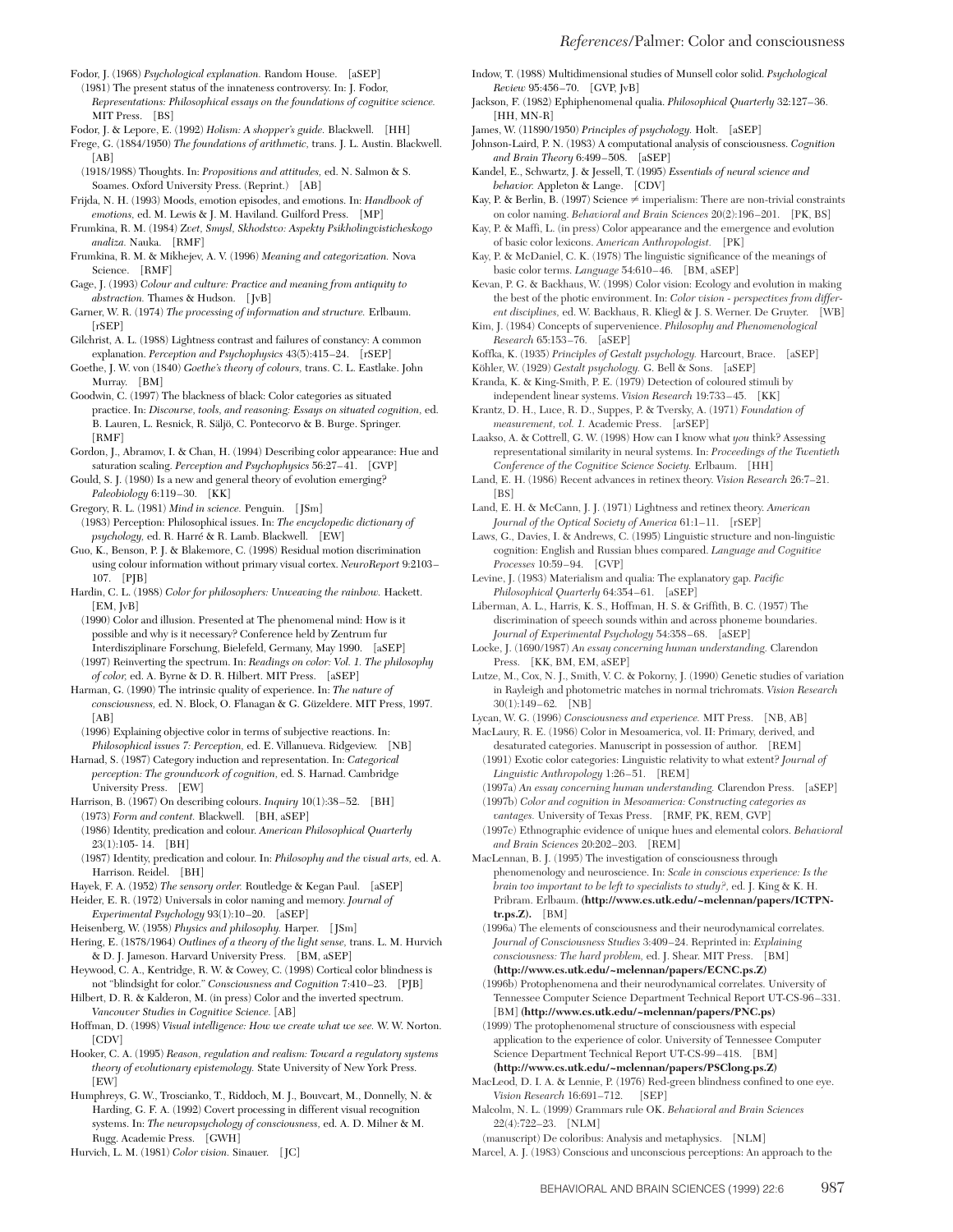## *References/*Palmer: Color and consciousness

relations between phenomenal experience and perceptual processes. *Cognitive Psychology* 15:238–300. [aSEP]

- Marks, L. E. (1978) *The unity of the senses.* Academic Press. [JTT] Matsuzawa, T. (1985) Colour naming and classification in a chimpanzee (*Pan troglodytes)*. *Journal of Human Evolution* 14:283–91. [CLH]
- Maudlin, T. (1989) Computation and consciousness. *Journal of Philosophy* 86:407– 32. [JS]
- Maund, J. B. (1993) Representation, pictures and resemblance. In: *New representationalisms: Essays in the philosophy of perception,* ed. E. Wright. Avebury Press. [EW]
- McDowell, J. (1994a) *Mind and world.* Harvard University Press. [EW] (1994b) The content of perceptual experience. *Philosophical Quarterly* 44:190– 205. [NB]
- Meadows, J. C. (1974) Disturbed perception of colors associated with localized cerebral lesions. *Brain* 97:615–32. [aSEP]
- *Merriam-Webster's Collegiate Dictionary, 10th edition* (1995). Merriam Webster, Inc. [MHB]
- Missa, J.-N. (1993) La philosophie face aux donnees neuroscientifiques de la vision des coulers. In: *La couleur,* ed. L. Couloubaritsis & J. Wunenberger. Ousia. [RMF]
- Moss, A. E., Davies, I., Corbett, G. & Laws, G. (1990) Mapping Russian color terms using behavioral measures. *Lingua* 82:313–32. [RMF]
- Nagel, T. (1974) What is it like to be a bat? *Philosophical Review* 83:435–50. [HH, MN- R]
- Neitz, J. & Jacobs, G. (1986) Polymorphism of long-wavelength cone in normal human color vision. *Nature* 323:623–25. [NB]
- Neitz, J., Neitz, M. & Jacobs, G. (1993) More than three different cone pigments among people with normal color vision. *Vision Research* 33(1):117– 22. [NB]
- Neitz, M. & Neitz, J. (1995) Numbers and ratios of visual pigment genes for normal red-green color vision. *Science* 267:1013–16. [REM]
- Newton, I. (1704/1952) *Opticks (Books 3).* Smith & Walford. [aSEP] Dover. [VB]
- Nida-Rümelin, M. (1996) Pseudonormal vision: An actual case of qualia inversion? *Philosophical Studies* 82:145–57. [KK, MN-R, aSEP, PWR]
- (1998) On belief about experience. *Philosophy and Phenomenological Research* 51(1):51–73. [MN-R]
- (1999) Psuedonormal vision and color qualia. In: *Tucson III: Towards a theory of consciousness,* ed. S. Hameroff, A. Kaszniak & D. Chalmers. MIT Press. [MN- R]
- Palmer, S. E. (1978) Fundamental aspects of cognitive representation. In: *Cognition and categorization,* ed. E. Rosch & B. Lloyd. Erlbaum. [GJO, arSEP]
- (1999) *Vision science: Photons to phenomenology.* MIT Press. [arSEP]
- Paramei, G. V. & Cavonius, C. R. (1997) Color naming in dizygotic twin protanopes at different luminance levels. In: *AIC Color 97: Proceedings of the 8th Congress of the International Colour Association, vol. 2.* The Color Science Associaion of Japan. [GVP]
- Pauen, M. (1999) *Das Rätsel des Bewußtseins. Eine Erklärungsstrategie.* Mentis. [MP]
- Piaget, J. (1970) *Genetic epistemology.* Columbia University Press. [EW]
- Piantanida, T. P. (1974) A replacement model of X-linked recessive colour vision defects. *Annals of Human Genetics* 37:393–404. [MN-R]
- Pielot, R. & Backhaus, W. (submitted) Simulations of coevolution of color vision systems of pollinating insects and spectral reflectance of flowers. II. *Biological Cybernetics.* [WB]
- Pielot, R., Breyer, J. & Backhaus, W. (in press) Simulations of coevolution of color vision systems of pollinating insects and spectral reflectance of flowers. I. *Biological Cybernetics.* [WB]
- Poincaré, H. (1952) *Science and hypothesis.* Dover. [aSEP]
- Pöppel, E. (1995) *Lust und Schmertz. Über den Ursprung der Welt im Gehirn.* Goldmann. [MP]
- Posner, M. I. & Raichle, M. E. (1994) *Images of mind.* Scientific American Books. [aSEP]
- Proust, M. (1934) *Remembrance of things past.* Random House. [NB]
- Putnam, H. (1960) Minds and machines. In: *Dimensions of mind,* ed. S. Hook. York University Press. [aSEP]
- (1965) Brains and behavior. In: *Analytic philosophy,* ed. R. J. Butler. Blackwell. [aSEP]
- Rainville, P., Duncan, G. H., Price, D. D., Carrier, B. & Bushnell, M. C. (1997) Pain affect encoded in human anterior cingulate but not somatosensory cortex. *Science* 277:968–71. [MP]
- Ramachandran, V. S. & Blakeslee, S. (1998) *Phantoms in the brain.* Morrow. [JSm]

Riley, C. A. (1995) *Color codes.* University Press of New England. [CLH]

Rommetveit, R. (1974) *On messaage structure: A framework for the study of language and communication.* Wiley. [EW]

- (1983) On negative rationalism in scholarly studies of verbal communication and dynamic residuals in the construction of human intersubjectivity. In: *The social contexts of method,* ed. M. Brenner, P. Marsh & M. Brenner. Croom Helm. [EW]
- Rosch, E. (1973) On the internal structure of perceptual and semantic categories. In: *Cognitive development and the acquisition of language,* ed. T. E. Moore. [aSEP]
- (1975) Cognitive reference points. *Cognitive Psychology* 7(4):532–47. [aSEP] Russell, B. (1918) *Introduction to mathematical philosophy.* Allen and Unwin. [JSm]
- Sahlins, M. (1976) Colors and cultures. *Semiotica* 1:1–22. [RMF]
- Sandell, J. H., Gross, C. G. & Bornstein, M. H. (1979) Color categories in macaques. *Journal of Comparative and Physiological Psychology* 93(4) :626–35. [aSEP]
- Saunders, B. A. C. & van Brakel, J. (1997) Are there non-trivial constraints on colour naming? *Behavioral and Brain Sciences* 20:167–228. [arSEP, GVP]
- Schutz, A. (1962) *Collected papers, vol. I: The problem of social reality.* Martinus Nijhoff. [EW]
- Searle, J. R. (1980) Minds, brains, and programs. *Behavioral and Brain Sciences* 3(3):417–57. [NB, aSEP, JS]
- Sejnowski, T. J. & Rosenberg, C. (1987) Parallel networks that learn to pronounce English text. *Complex Systems* 1:145–68. [GJO]
- Sellars, R. W. (1922) *Evolutionary naturalism.* Open Court. [rSEP, EW] (1932) *The philosophy of physical realism.* Macmillan. [EW] (1916/1969) *Critical realism.* Russell and Russell. [EW]
- Sheinberg, D. L. & Logothetis, N. K. (1997) The role of temporal cortical areas in perceptual organization. *Proceedings of the National Academy of Sciences USA* 94:3408–13. [aSEP]
- Shepard, R. N. (1962a) The analysis of proximities: Multidimensional scaling with an unknown distance function: Part I. *Psychometrika* 27(3):125–40. [aSEP]
	- (1962b) The analysis of proximities: Multidimensional scaling with an unknown distance function: Part II. *Psychometrika* 27(3):219–46. [aSEP]

(1982) Geometric approximations to the structure of musical pitch. *Psychological Review* 91:117–47. [aSEP]

- Shepard, R. N. & Chipman, S. (1970) Second-order isomorphism of internal representations: Shapes of states. *Cognitive Psychology* 1:1–17. [aSEP]
- Shepard, R. N. & Cooper, L. A. (1975) Representation of colors in normal, blind, and color-blind subjects. Paper presented at the Meeting of the American Psychological Association, Chicago, September 1975. [GRL]
- Shoemaker, S. (1975) Functionalism and qualia. *Philosophical Studies* 27:291–315. [NB, RVG]
	- (1981) Absent qualia are impossible. *Philosophical Review* 90:581–99. [RVG]
	- (1982) The inverted spectrum. *The Journal of Philosophy* 79(7):357–81. [NB] Reprinted in: *The nature of consciousness,* ed. N. Block, O. Flanagan & G. Güzeldere. MIT Press, 1997. [AB]
- (1994) Self-knowledge and inner sense. Lecture III: The phenomenal character of experience. *Philosophy and Phenomenological Research* 54(2):291–314. [NB]
- Sloan, L. L. & Wollach, L. (1948) A case of unilateral deuteranopia. *Journal of the Optical Society of America* 38:501–509. [aSEP]
- Smythies, J. R. (1959–60) The stroboscopic patterns. *British Journal of Psychology* 50:106–16, 305–25; 51:247–55. [JSm]
	- (1994a) Requiem for the identity theory. *Inquiry* 37:311–29. [JSm]

(1994b) *The walls of Plato's cave.* Avebury Press. [JSm]

- (1999) Consciousness: Some basic issues. A neurophilosophical perspective. *Consciousness and Cognition* (in press). [JSm]
- Stalnaker, R. (in press) Comparing qualia across persons. *Philosophical Topics.*[AB] Stevens, S. S. (1951) Mathematics, measurement, and psychophysics. In:
- *Handbook of experimental psychology,* ed. S. S. Stevens. Wiley. [aSEP] Stillings, N. A., Feinstein, M. H., Garfield, J. L., Rissland, E. L., Rosenhaus, D. A.,
- Weisler, S. E. & Baker-Ward, L. (1987) *Cognitive science: An introduction.* MIT Press. [JvB]
- Stoerig, P., Barbur, J. L., Sahraie, A. & Weiskrantz, L. (1994) Discrimination of chromatic stimuli in blindsight: Pupilometry and psychophysics. *Investigative Ophthalmology and Visual Science* 35:1813. [PJB]
- Stoerig, P. & Cowey, A. (1992) Wavelength sensitivity in blindsight. *Brain* 115:425– 44. [EM]
- Stwertka, S. A. (1993) The stroboscopic patterns as dissipative structures. *Neuroscience and Biobehavioral Reviews* 17:68–78. [JSm]
- Tarski, A. (1954) Contributions to the theory of models: I. and II. *Indigationes Mathematicae* 16:572–88. [arSEP]
- Taylor, J. R., Mondry, H. & MacLaury, R. E. (1997) A cognitive ceiling of eleven basic color terms. In: R. E. MacLaury, *Color and cognition in Mesoamerica: Constructing categories as vantages,* (Appendix IV). University of Texas Press. [GVP]

Thompson, E. (1995) *Colour vision: A study in cognitive science and the philosophy of perception.* Routledge. [aSEP]

Thompson, E., Palacios, A. & Varela, F. J. (1992) Ways of coloring: Comparative

Rey, G. (1997) *Contemporary philosophy of mind.* Blackwell. [NB]